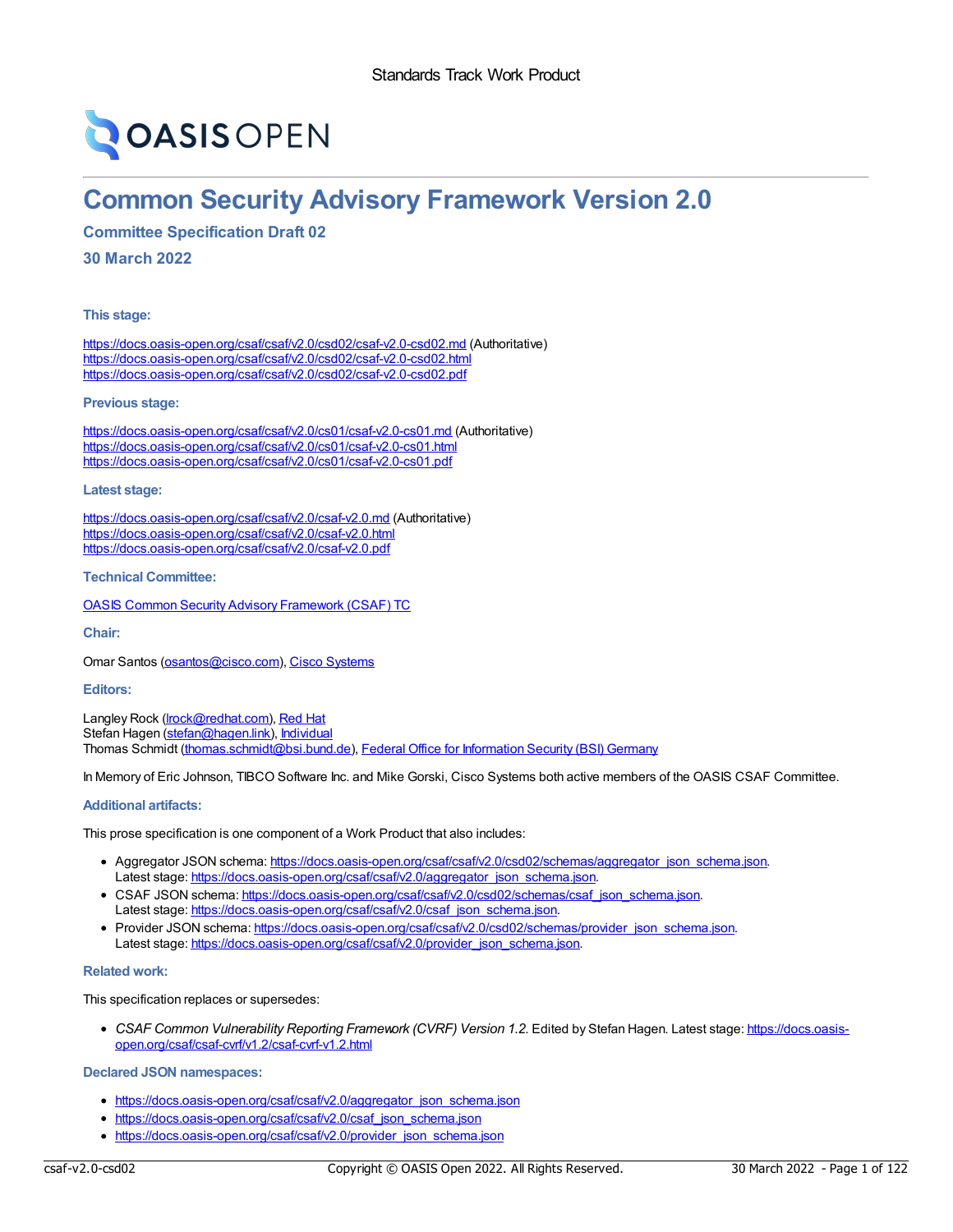## **Abstract:**

The Common Security Advisory Framework (CSAF) Version 2.0 is the definitive reference for the language which supports creation, update, and interoperable exchange of security advisories as structured information on products, vulnerabilities and the status of impact and remediation among interested parties.

## **Status:**

This document was last revised or approved by the OASIS Common Security Advisory Framework (CSAF) TC on the above date. The level of approval is also listed above. Check the "Latest stage" location noted above for possible later revisions of this document. Any other numbered Versions and other technical work produced by the Technical Committee (TC) are listed at https://www.oasis[open.org/committees/tc\\_home.php?wg\\_abbrev=csaf#technical.](https://www.oasis-open.org/committees/tc_home.php?wg_abbrev=csaf#technical)

TC members should send comments on this specification to the TC's email list. Others should send comments to the TC's public comment list, after subscribing to it by following the instructions at the "Send A Comment" button on the TC's web page at https://www.oasis[open.org/committees/csaf/.](https://www.oasis-open.org/committees/csaf/)

This specification is provided under the [Non-Assertion](https://www.oasis-open.org/policies-guidelines/ipr/#Non-Assertion-Mode) Mode of the [OASIS](https://www.oasis-open.org/policies-guidelines/ipr/) IPR Policy, the mode chosen when the Technical Committee was established. For information on whether any patents have been disclosed that may be essential to implementing this specification, and any offers of patent licensing terms, please refer to the Intellectual Property Rights section of the TC's web page (https://www.oasis[open.org/committees/csaf/ipr.php\).](https://www.oasis-open.org/committees/csaf/ipr.php)

Note that any machine-readable content (Computer Language [Definitions](https://www.oasis-open.org/policies-guidelines/tc-process-2017-05-26/#wpComponentsCompLang)) declared Normative for this Work Product is provided in separate plain text files. In the event of a discrepancy between any such plain text file and display content in the Work Product's prose narrative document(s), the content in the separate plain text file prevails.

## **Citation format:**

When referencing this specification the following citation format should be used:

## **[csaf-v2.0]**

*Common Security Advisory Framework Version 2.0*. Edited by Langley Rock, Stefan Hagen, and Thomas Schmidt. 30 March 2022. OASIS Committee Specification Draft 02. [https://docs.oasis-open.org/csaf/csaf/v2.0/csd02/csaf-v2.0-csd02.html.](https://docs.oasis-open.org/csaf/csaf/v2.0/csaf-v2.0.html) Latest stage: https://docs.oasisopen.org/csaf/csaf/v2.0/csaf-v2.0.html.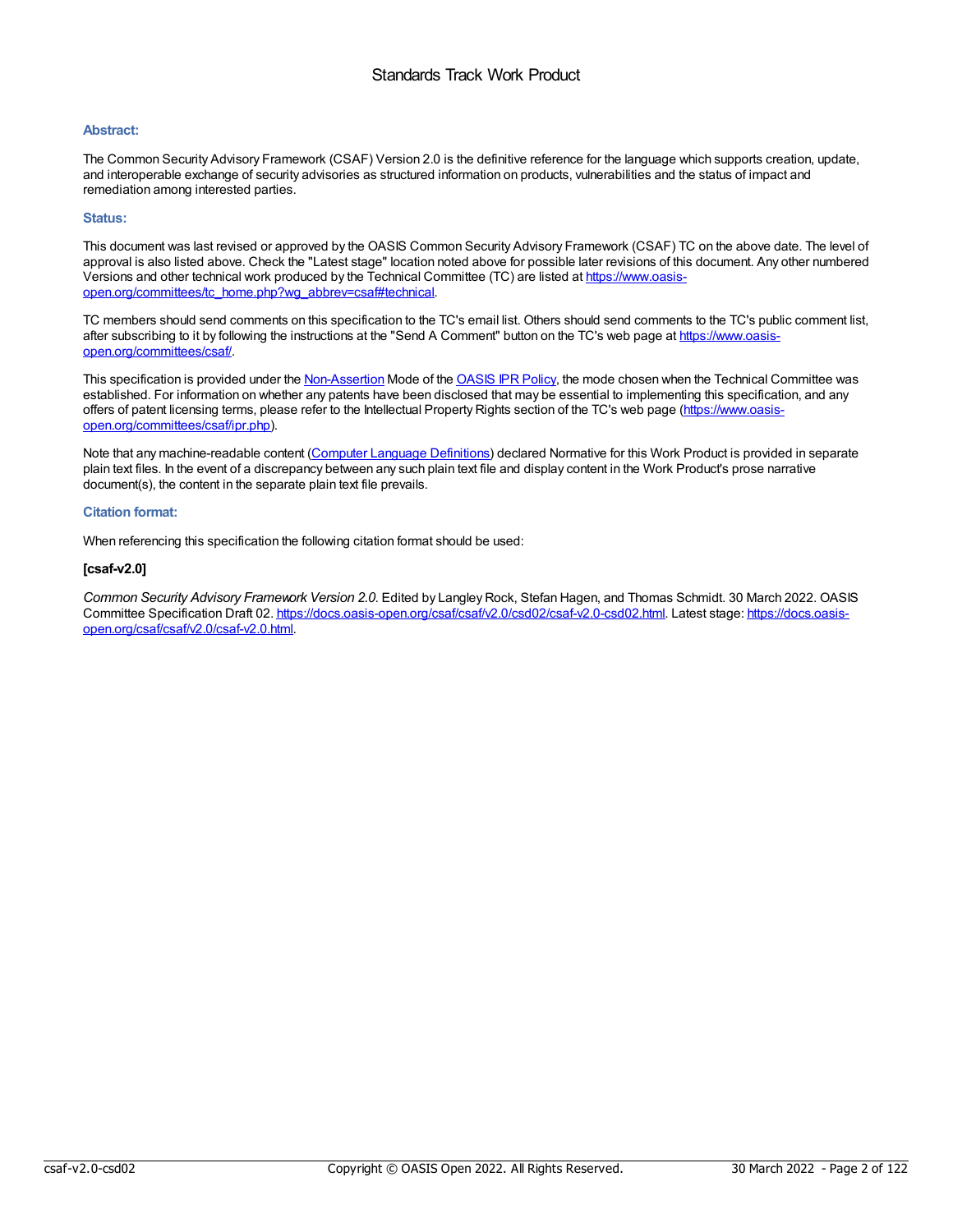## **Notices**

Copyright © OASIS Open 2022. All Rights Reserved.

All capitalized terms in the following text have the meanings assigned to them in the OASIS Intellectual Property Rights Policy (the "OASIS IPR Policy"). The full [Policy](https://www.oasis-open.org/policies-guidelines/ipr/) may be found at the OASIS website.

This document and translations of it may be copied and furnished to others, and derivative works that comment on or otherwise explain it or assist in its implementation may be prepared, copied, published, and distributed, in whole or in part, without restriction of any kind, provided that the above copyright notice and this section are included on all such copies and derivative works. However, this document itself may not be modified in any way, including by removing the copyright notice or references to OASIS, except as needed for the purpose of developing any document or deliverable produced by an OASIS Technical Committee (in which case the rules applicable to copyrights, as set forth in the OASIS IPR Policy, must be followed) or as required to translate it into languages other than English.

The limited permissions granted above are perpetual and will not be revoked byOASIS or its successors or assigns.

This document and the information contained herein is provided on an "AS IS" basis and OASIS DISCLAIMS ALL WARRANTIES, EXPRESS OR IMPLIED, INCLUDING BUT NOT LIMITED TO ANYWARRANTYTHAT THE USE OF THE INFORMATION HEREIN WILL NOT INFRINGE ANYOWNERSHIP RIGHTS OR ANYIMPLIED WARRANTIES OF MERCHANTABILITYOR FITNESS FOR A PARTICULAR PURPOSE.

As stated in the OASIS IPR Policy, the following three paragraphs in brackets apply to OASIS Standards Final Deliverable documents (Committee Specification, Candidate OASIS Standard, OASIS Standard, or Approved Errata).

[OASIS requests that any OASIS Party or any other party that believes it has patent claims that would necessarily be infringed by implementations of this OASIS Standards Final Deliverable, to notifyOASIS TC Administrator and provide an indication of its willingness to grant patent licenses to such patent claims in a manner consistent with the IPR Mode of the OASIS Technical Committee that produced this deliverable.]

[OASIS invites any party to contact the OASIS TC Administrator if it is aware of a claim of ownership of any patent claims that would necessarily be infringed by implementations of this OASIS Standards Final Deliverable by a patent holder that is not willing to provide a license to such patent claims in a manner consistent with the IPR Mode of the OASIS Technical Committee that produced this OASIS Standards Final Deliverable. OASIS may include such claims on its website, but disclaims any obligation to do so.]

[OASIS takes no position regarding the validity or scope of any intellectual property or other rights that might be claimed to pertain to the implementation or use of the technology described in this OASIS Standards Final Deliverable or the extent to which any license under such rights might or might not be available; neither does it represent that it has made any effort to identify any such rights. Information onOASIS' procedures with respect to rights in any document or deliverable produced by an OASIS Technical Committee can be found on the OASIS website. Copies of claims of rights made available for publication and any assurances of licenses to be made available, or the result of an attempt made to obtain a general license or permission for the use of such proprietary rights by implementers or users of this OASIS Standards Final Deliverable, can be obtained from the OASIS TC Administrator. OASIS makes no representation that any information or list of intellectual property rights will at any time be complete, or that any claims in such list are, in fact, Essential Claims.]

The name "[OASIS](https://www.oasis-open.org/)" is a trademark of OASIS, the owner and developer of this specification, and should be used only to refer to the organization and its official outputs. OASIS welcomes reference to, and implementation and use of, specifications, while reserving the right to enforce its marks against misleading uses. Please see <https://www.oasis-open.org/policies-guidelines/trademark/> for above guidance.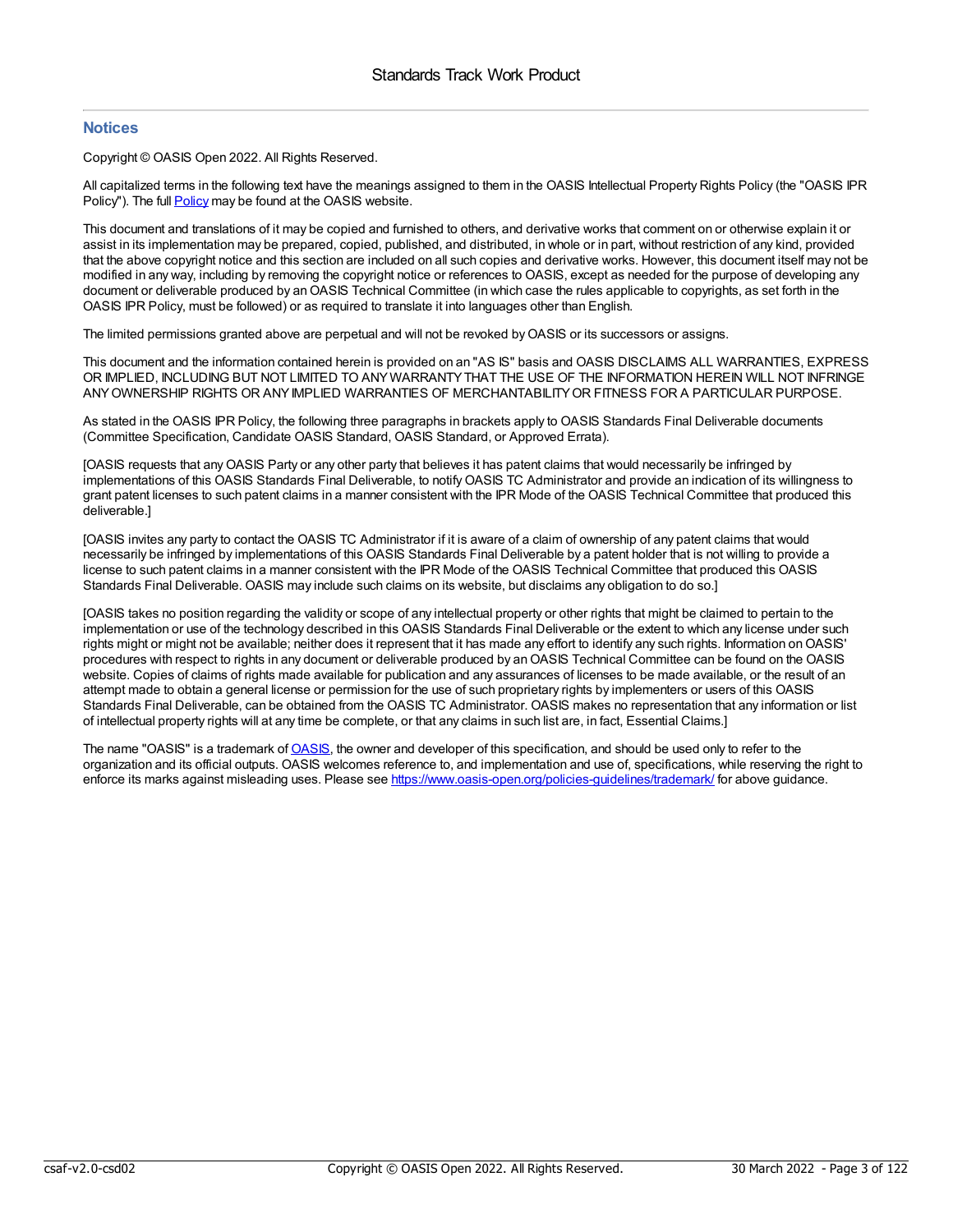## **Table of Contents**

| 1 Introduction                                                                    |
|-----------------------------------------------------------------------------------|
| 1.1 IPR Policy                                                                    |
| 1.2 Terminology                                                                   |
| 1.3 Normative References                                                          |
| 1.4 Informative References                                                        |
| <b>1.5 Typographical Conventions</b>                                              |
| <b>2 Design Considerations</b>                                                    |
| 2.1 Construction Principles                                                       |
| 3 Schema Elements                                                                 |
| 3.1 Definitions                                                                   |
| 3.1.1 Acknowledgments Type                                                        |
| 3.1.1.1 Acknowledgments Type - Names                                              |
| 3.1.1.2 Acknowledgments Type - Organization                                       |
| 3.1.1.3 Acknowledgments Type - Summary                                            |
| 3.1.1.4 Acknowledgments Type - URLs                                               |
| 3.1.1.5 Acknowledgments Type - Example                                            |
| 3.1.2 Branches Type                                                               |
| 3.1.2.1 Branches Type - Branches                                                  |
| 3.1.2.2 Branches Type - Category                                                  |
| 3.1.2.3 Branches Type - Name                                                      |
| 3.1.2.3.1 Branches Type - Name under Product Version                              |
| 3.1.2.3.2 Branches Type - Name under Product Version Range                        |
| 3.1.2.4 Branches Type - Product                                                   |
| 3.1.3 Full Product Name Type                                                      |
| 3.1.3.1 Full Product Name Type - Name                                             |
| 3.1.3.2 Full Product Name Type - Product ID                                       |
| 3.1.3.3 Full Product Name Type - Product Identification Helper                    |
| 3.1.3.3.1 Full Product Name Type - Product Identification Helper - CPE            |
| 3.1.3.3.2 Full Product Name Type - Product Identification Helper - Hashes         |
| 3.1.3.3.3 Full Product Name Type - Product Identification Helper - Model Numbers  |
| 3.1.3.3.4 Full Product Name Type - Product Identification Helper - PURL           |
| 3.1.3.3.5 Full Product Name Type - Product Identification Helper - SBOM URLs      |
| 3.1.3.3.6 Full Product Name Type - Product Identification Helper - Serial Numbers |
| 3.1.3.3.7 Full Product Name Type - Product Identification Helper - SKUs           |
| 3.1.3.3.8 Full Product Name Type - Product Identification Helper - Generic URIs   |
| 3.1.4 Language Type                                                               |
| 3.1.5 Notes Type                                                                  |
| 3.1.6 Product Group ID Type                                                       |
| 3.1.7 Product Groups Type                                                         |
| <u>3.1.8 Product ID Type</u>                                                      |
| 3.1.9 Products Type                                                               |
| 3.1.10 References Type                                                            |
| 3.1.11 Version Type                                                               |
| 3.1.11.1 Version Type - Integer versioning                                        |
| 3.1.11.2 Version Type - Semantic versioning                                       |
| 3.2 Properties                                                                    |
| 3.2.1 Document Property                                                           |
| 3.2.1.1 Document Property - Acknowledgments                                       |
| 3.2.1.2 Document Property - Aggregate Severity                                    |
| 3.2.1.3 Document Property - Category                                              |
| 3.2.1.4 Document Property - CSAF Version                                          |
| 3.2.1.5 Document Property - Distribution                                          |
| 3.2.1.5.1 Document Property - Distribution - Text                                 |
| 3.2.1.5.2 Document Property - Distribution - TLP                                  |
| 3.2.1.6 Document Property - Language                                              |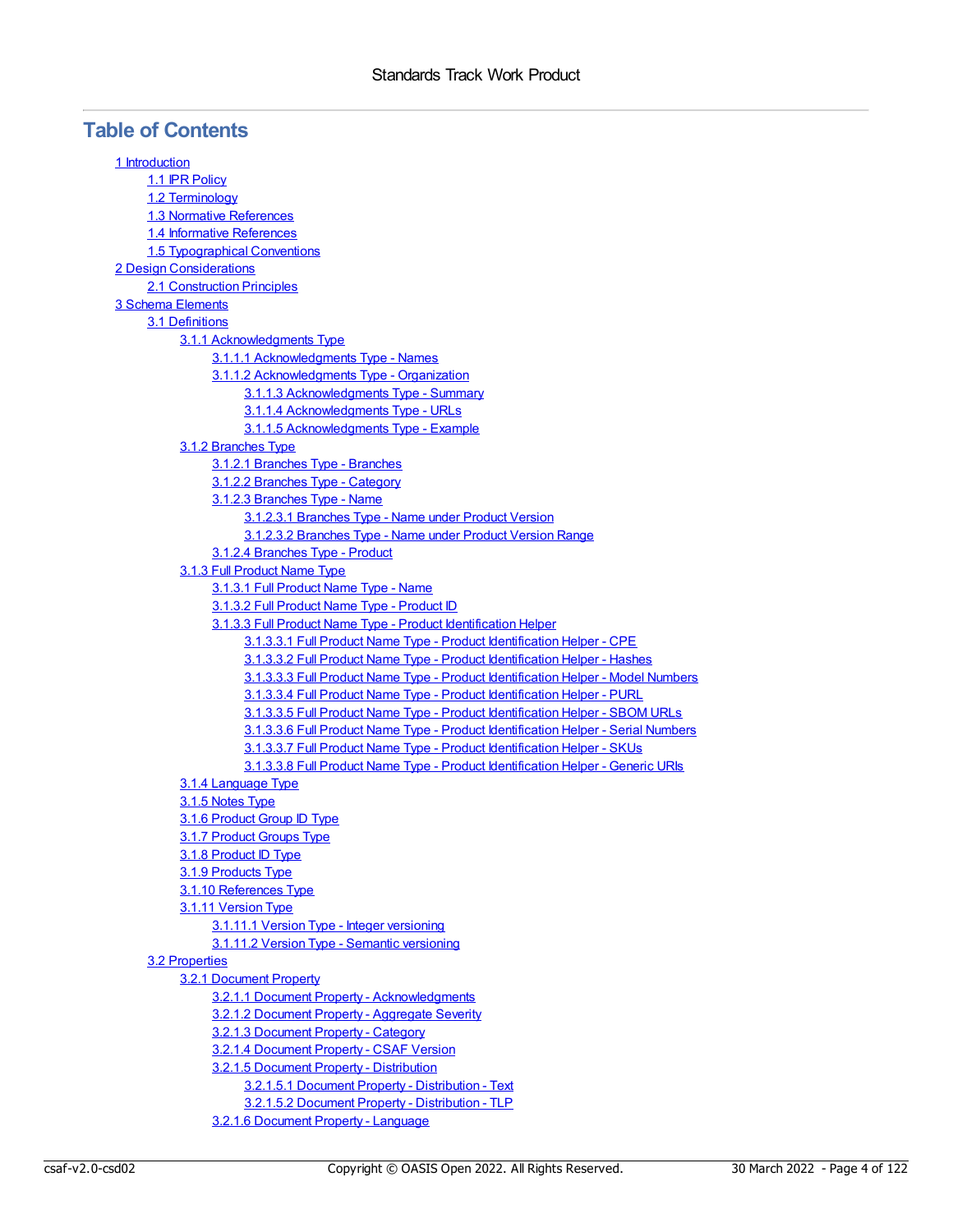3.2.1.7 [Document](#page-34-1) Property - Notes 3.2.1.8 [Document](#page-34-2) Property - Publisher 3.2.1.8.1 [Document](#page-34-3) Property - Publisher - Category 3.2.1.8.2 [Document](#page-35-0) Property - Publisher - Contact Details 3.2.1.8.3 [Document](#page-35-1) Property - Publisher - Issuing Authority 3.2.1.8.4 [Document](#page-35-2) Property - Publisher - Name 3.2.1.8.5 Document Property - Publisher - [Namespace](#page-35-3) 3.2.1.9 Document Property - [References](#page-36-0) 3.2.1.10 [Document](#page-36-1) Property - Source Language 3.2.1.11 [Document](#page-36-2) Property - Title 3.2.1.12 [Document](#page-36-3) Property - Tracking 3.2.1.12.1 [Document](#page-37-0) Property - Tracking - Aliases 3.2.1.12.2 [Document](#page-37-1) Property - Tracking - Current Release Date 3.2.1.12.3 [Document](#page-37-2) Property - Tracking - Generator 3.2.1.12.4 [Document](#page-38-0) Property - Tracking - ID 3.2.1.12.5 [Document](#page-38-1) Property - Tracking - Initial Release Date 3.2.1.12.6 [Document](#page-38-2) Property - Tracking - Revision History 3.2.1.12.7 [Document](#page-39-0) Property - Tracking - Status 3.2.1.12.8 [Document](#page-39-1) Property - Tracking - Version 3.2.2 Product Tree [Property](#page-39-2) 3.2.2.1 Product Tree Property - [Branches](#page-40-0) 3.2.2.2 Product Tree [Property](#page-40-1) - Full Product Names 3.2.2.3 Product Tree [Property](#page-40-2) - Product Groups 3.2.2.4 Product Tree Property - [Relationships](#page-40-3) 3.2.3 [Vulnerabilities](#page-42-0) Property 3.2.3.1 Vulnerabilities Property - [Acknowledgments](#page-43-0) 3.2.3.2 [Vulnerabilities](#page-43-1) Property - CVE 3.2.3.3 [Vulnerabilities](#page-43-2) Property - CWE 3.2.3.4 [Vulnerabilities](#page-44-0) Property - Discovery Date 3.2.3.5 [Vulnerabilities](#page-44-1) Property - Flags 3.2.3.6 [Vulnerabilities](#page-45-0) Property - IDs 3.2.3.7 [Vulnerabilities](#page-45-1) Property - Involvements 3.2.3.8 [Vulnerabilities](#page-47-0) Property - Notes 3.2.3.9 [Vulnerabilities](#page-47-1) Property - Product Status 3.2.3.10 [Vulnerabilities](#page-48-0) Property - References 3.2.3.11 [Vulnerabilities](#page-48-1) Property - Release Date 3.2.3.12 [Vulnerabilities](#page-48-2) Property - Remediations 3.2.3.12.1 [Vulnerabilities](#page-49-0) Property - Remediations - Category 3.2.3.12.2 [Vulnerabilities](#page-49-1) Property - Remediations - Date 3.2.3.12.3 [Vulnerabilities](#page-49-2) Property - Remediations - Details 3.2.3.12.4 [Vulnerabilities](#page-49-3) Property - Remediations - Entitlements 3.2.3.12.5 [Vulnerabilities](#page-49-4) Property - Remediations - Group IDs 3.2.3.12.6 [Vulnerabilities](#page-49-5) Property - Remediations - Product IDs 3.2.3.12.7 [Vulnerabilities](#page-49-6) Property - Remediations - Restart Required 3.2.3.12.8 [Vulnerabilities](#page-50-0) Property - Remediations - URL 3.2.3.13 [Vulnerabilities](#page-50-1) Property - Scores 3.2.3.14 [Vulnerabilities](#page-51-0) Property - Threats 3.2.3.15 [Vulnerabilities](#page-52-0) Property - Title 4.1 [Profile](#page-53-1) 1: CSAF Base 4.2 Profile 2: Security incident [response](#page-53-2) 4.3 Profile 3: [Informational](#page-54-0) Advisory 4.4 Profile 4: Security [Advisory](#page-54-1)

4.5 [Profile](#page-54-2) 5: VEX

5 Additional [Conventions](#page-56-0)

5.1 [Filename](#page-56-1)

5.2 [Separation](#page-56-2) in Data Stream

4 [Profiles](#page-53-0)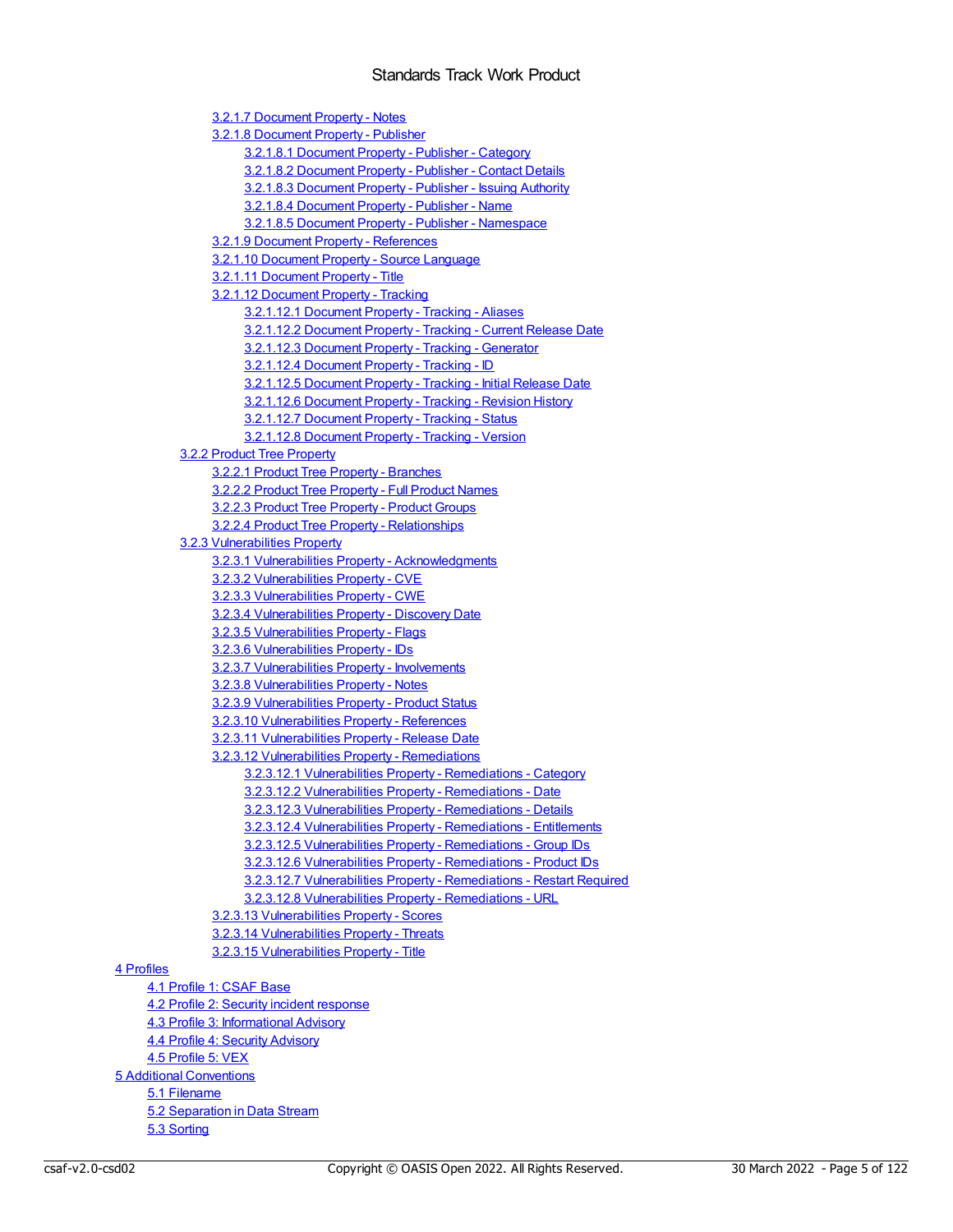| 6 Tests                                                                                      |
|----------------------------------------------------------------------------------------------|
| <b>6.1 Mandatory Tests</b>                                                                   |
| 6.1.1 Missing Definition of Product ID                                                       |
| 6.1.2 Multiple Definition of Product ID                                                      |
| 6.1.3 Circular Definition of Product ID                                                      |
| 6.1.4 Missing Definition of Product Group ID                                                 |
| 6.1.5 Multiple Definition of Product Group ID                                                |
| <b>6.1.6 Contradicting Product Status</b>                                                    |
| 6.1.7 Multiple Scores with same Version per Product                                          |
| 6.1.8 Invalid CVSS                                                                           |
| 6.1.9 Invalid CVSS computation<br>6.1.10 Inconsistent CVSS                                   |
| 6.1.11 CWE                                                                                   |
| 6.1.12 Language                                                                              |
| <u>6.1.13 PURL</u>                                                                           |
| 6.1.14 Sorted Revision History                                                               |
| 6.1.15 Translator                                                                            |
| 6.1.16 Latest Document Version                                                               |
| 6.1.17 Document Status Draft                                                                 |
| 6.1.18 Released Revision History                                                             |
| 6.1.19 Revision History Entries for Pre-release Versions                                     |
| 6.1.20 Non-draft Document Version                                                            |
| 6.1.21 Missing Item in Revision History                                                      |
| 6.1.22 Multiple Definition in Revision History                                               |
| 6.1.23 Multiple Use of Same CVE                                                              |
| 6.1.24 Multiple Definition in Involvements                                                   |
| 6.1.25 Multiple Use of Same Hash Algorithm                                                   |
| 6.1.26 Prohibited Document Category Name                                                     |
| 6.1.27 Profile Tests                                                                         |
| 6.1.27.1 Document Notes                                                                      |
| 6.1.27.2 Document References                                                                 |
| 6.1.27.3 Vulnerabilities                                                                     |
| 6.1.27.4 Product Tree                                                                        |
| 6.1.27.5 Vulnerability Notes<br>6.1.27.6 Product Status                                      |
| 6.1.27.7 VEX Product Status                                                                  |
| 6.1.27.8 Vulnerability ID                                                                    |
| 6.1.27.9 Impact Statement                                                                    |
| 6.1.27.10 Action Statement                                                                   |
| <u>6.1.27.11 Vulnerabilities</u>                                                             |
| 6.1.28 Translation                                                                           |
| 6.1.29 Remediation without Product Reference                                                 |
| 6.1.30 Integer and Semantic Versioning                                                       |
| 6.1.31 Version Range in Product Version                                                      |
| 6.1.32 Flag without Product Reference                                                        |
| 6.1.33 Multiple Flags with VEX Justification Codes per Product                               |
| 6.2 Optional Tests                                                                           |
| 6.2.1 Unused Definition of Product ID                                                        |
| 6.2.2 Missing Remediation                                                                    |
| 6.2.3 Missing Score                                                                          |
| 6.2.4 Build Metadata in Revision History                                                     |
| 6.2.5 Older Initial Release Date than Revision History                                       |
| 6.2.6 Older Current Release Date than Revision History                                       |
| 6.2.7 Missing Date in Involvements                                                           |
| 6.2.8 Use of MD5 as the only Hash Algorithm<br>6.2.9 Use of SHA-1 as the only Hash Algorithm |
| 6.2.10 Missing TLP label                                                                     |
| 6.2.11 Missing Canonical URL                                                                 |
|                                                                                              |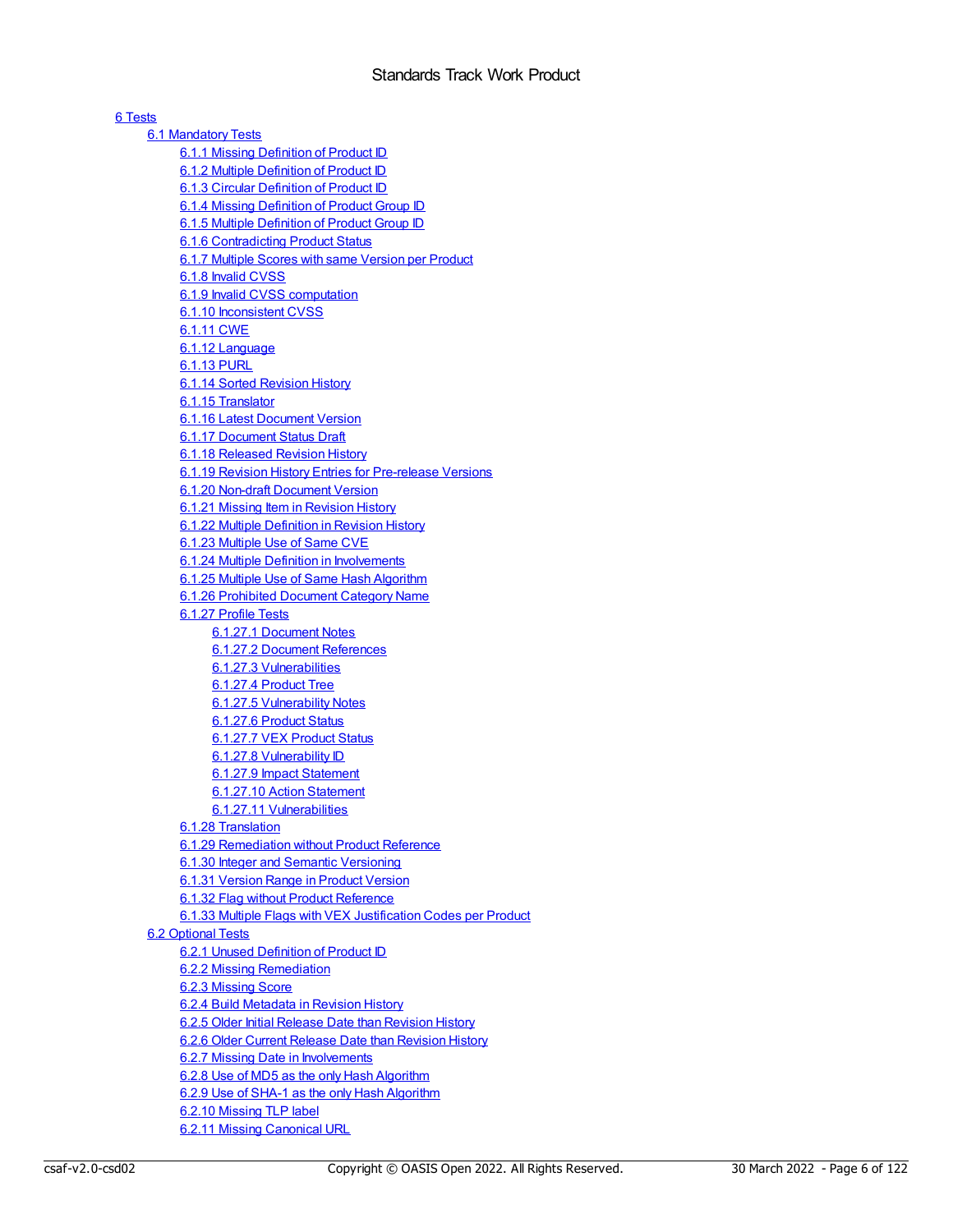6.2.12 Missing [Document](#page-82-0) Language 6.2.13 [Sorting](#page-82-1) 6.2.14 Use of Private [Language](#page-83-0) 6.2.15 Use of Default [Language](#page-83-1) 6.2.16 Missing Product [Identification](#page-83-2) Helper [6.2.17](#page-83-3) CVE in field IDs 6.2.18 Product [Version](#page-84-0) Range without vers 6.2.19 CVSS for Fixed [Products](#page-84-1) 6.2.20 Additional [Properties](#page-85-0) 6.3 [Informative](#page-85-1) Test 6.3.1 Use of CVSS v2 as the only [Scoring](#page-85-2) System 6.3.2 Use of [CVSS](#page-86-0) v3.0 6.3.3 [Missing](#page-86-1) CVE 6.3.4 [Missing](#page-87-0) CWE 6.3.5 Use of [Short](#page-87-1) Hash 6.3.6 Use of non-self [referencing](#page-88-0) URLs Failing to Resolve 6.3.7 Use of self [referencing](#page-88-1) URLs Failing to Resolve 6.3.8 Spell [check](#page-89-0) 6.3.9 Branch [Categories](#page-90-0) 6.3.10 Usage of Product [Version](#page-90-1) Range 6.3.11 Usage of V as Version [Indicator](#page-90-2) 7 [Distributing](#page-92-0) CSAF documents 7.1 [Requirements](#page-92-1) 7.1.1 [Requirement](#page-92-2) 1: Valid CSAF document 7.1.2 [Requirement](#page-92-3) 2: Filename 7.1.3 [Requirement](#page-92-4) 3: TLS 7.1.4 [Requirement](#page-92-5) 4: TLP:WHITE 7.1.5 Requirement 5: [TLP:AMBER](#page-92-6) and TLP:RED 7.1.6 [Requirement](#page-92-7) 6: No Redirects 7.1.7 Requirement 7: [provider-metadata.json](#page-92-8) 7.1.8 [Requirement](#page-93-0) 8: security.txt 7.1.9 Requirement 9: Well-known URL for [provider-metadata.json](#page-93-1) 7.1.10 [Requirement](#page-94-0) 10: DNS path 7.1.11 [Requirement](#page-94-1) 11: One folder per year 7.1.12 [Requirement](#page-94-2) 12: index.txt 7.1.13 [Requirement](#page-94-3) 13: changes.csv 7.1.14 [Requirement](#page-94-4) 14: Directory listings 7.1.15 [Requirement](#page-94-5) 15: ROLIE feed 7.1.16 [Requirement](#page-95-0) 16: ROLIE service document 7.1.17 [Requirement](#page-96-0) 17: ROLIE category document 7.1.18 [Requirement](#page-97-0) 18: Integrity 7.1.19 [Requirement](#page-97-1) 19: Signatures 7.1.20 [Requirement](#page-97-2) 20: Public OpenPGP Key 7.1.21 [Requirement](#page-97-3) 21: List of CSAF providers 7.1.22 [Requirement](#page-98-0) 22: Two disjoint issuing parties 7.1.23 [Requirement](#page-98-1) 23: Mirror 7.2 [Roles](#page-99-0) 7.2.1 Role: CSAF [publisher](#page-99-1) 7.2.2 Role: CSAF [provider](#page-99-2) 7.2.3 Role: CSAF trusted [provider](#page-100-0) 7.2.4 Role: [CSAF](#page-100-1) lister 7.2.5 Role: CSAF [aggregator](#page-100-2) 7.3 [Retrieving](#page-100-3) rules 7.3.1 Finding [provider-metadata.json](#page-100-4) 7.3.2 Retrieving CSAF [documents](#page-101-0) 8 Safety, Security, and Data Protection [Considerations](#page-102-0) 9 [Conformance](#page-103-0)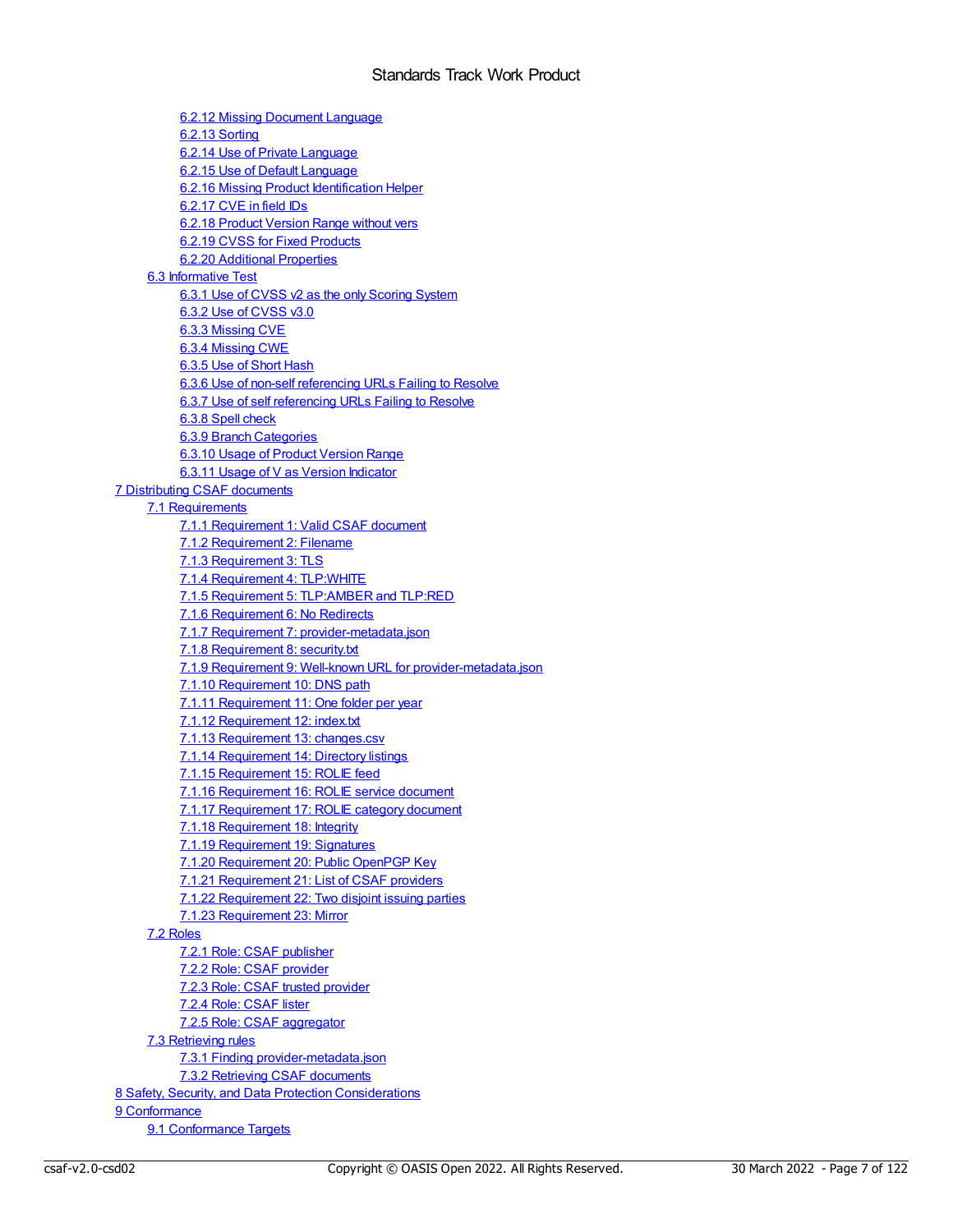9.1.1 [Conformance](#page-103-2) Clause 1: CSAF document 9.1.2 [Conformance](#page-103-3) Clause 2: CSAF producer 9.1.3 [Conformance](#page-104-0) Clause 3: CSAF direct producer 9.1.4 [Conformance](#page-104-1) Clause 4: CSAF converter 9.1.5 [Conformance](#page-104-2) Clause 5: CVRF CSAF converter 9.1.6 [Conformance](#page-105-0) Clause 6: CSAF content management system 9.1.7 Conformance Clause 7: CSAF [post-processor](#page-107-0) 9.1.8 [Conformance](#page-107-1) Clause 8: CSAF modifier 9.1.9 [Conformance](#page-107-2) Clause 9: CSAF translator 9.1.10 [Conformance](#page-108-0) Clause 10: CSAF consumer 9.1.11 [Conformance](#page-108-1) Clause 11: CSAF viewer 9.1.12 [Conformance](#page-108-2) Clause 12: CSAF management system 9.1.13 [Conformance](#page-108-3) Clause 13: CSAF asset matching system 9.1.14 [Conformance](#page-109-0) Clause 14: CSAF basic validator 9.1.15 [Conformance](#page-109-1) Clause 15: CSAF extended validator 9.1.16 [Conformance](#page-109-2) Clause 16: CSAF full validator 9.1.17 [Conformance](#page-109-3) Clause 17: CSAF SBOM matching system Appendix A. [Acknowledgments](#page-111-0) [Appendix](#page-115-0) B. Revision History Appendix C. Guidance on the Size of CSAF [Documents](#page-116-0) C.1 File [size](#page-116-1) C.2 Array [length](#page-116-2) C.3 [String](#page-117-0) length C.4 URI [length](#page-119-0)

C.5 [Enum](#page-120-0) C.6 [Date](#page-121-0)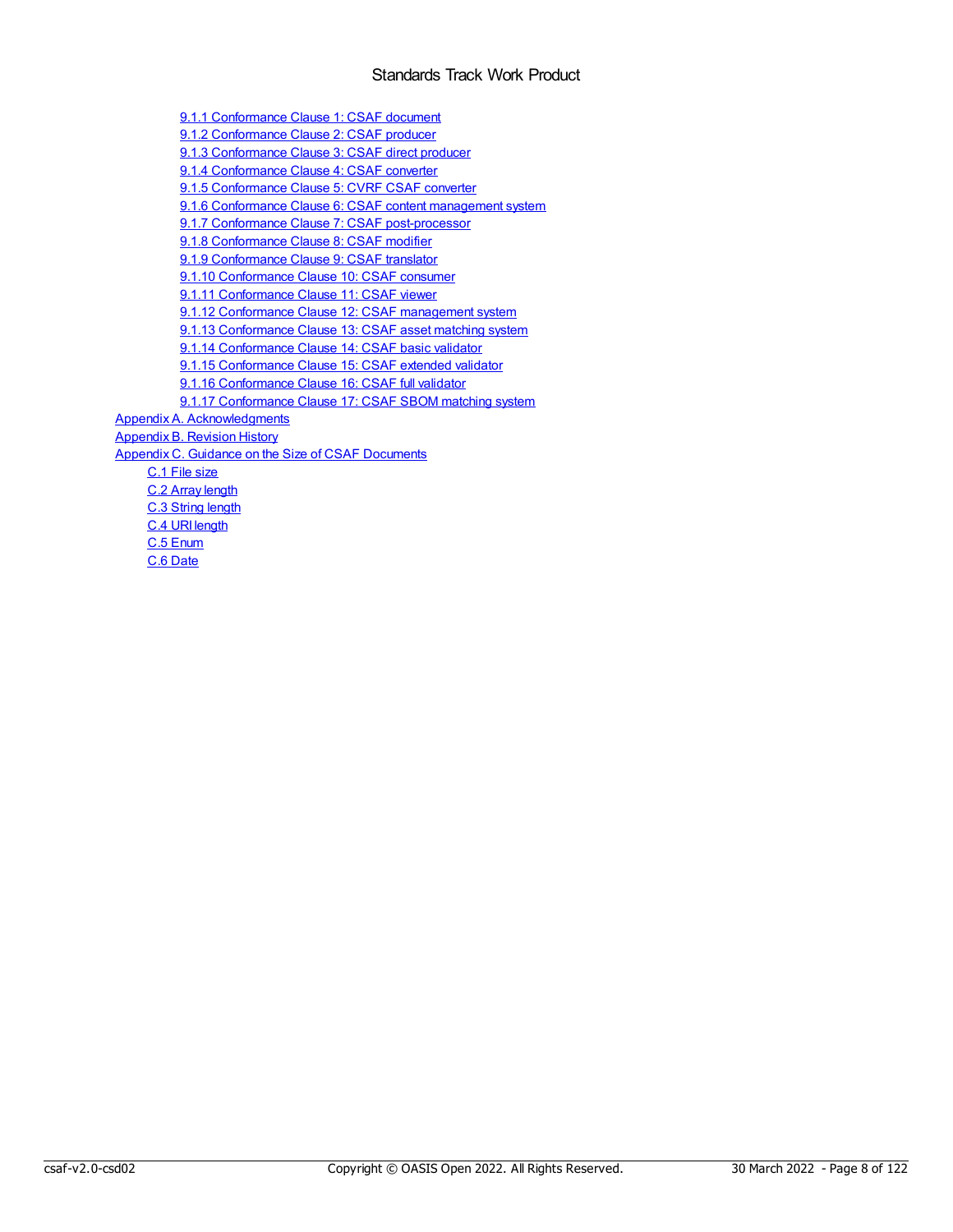## <span id="page-8-0"></span>**1 Introduction**

## <span id="page-8-1"></span>**1.1 IPR Policy**

This specification is provided under the [Non-Assertion](https://www.oasis-open.org/policies-guidelines/ipr/#Non-Assertion-Mode) Mode of the [OASIS](https://www.oasis-open.org/policies-guidelines/ipr/) IPR Policy, the mode chosen when the Technical Committee was established. For information on whether any patents have been disclosed that may be essential to implementing this specification, and any offers of patent licensing terms, please refer to the Intellectual Property Rights section of the TC's web page (https://www.oasis[open.org/committees/csaf/ipr.php\).](https://www.oasis-open.org/committees/csaf/ipr.php)

## <span id="page-8-2"></span>**1.2 Terminology**

The key words "MUST", "MUST NOT", "REQUIRED", "SHALL", "SHALL NOT", "SHOULD", "SHOULD NOT", "RECOMMENDED", "NOT RECOMMENDED", "MAY", and "OPTIONAL" in this document are to be interpreted as described in BCP 14 [[RFC2119](#page-10-1)] and [\[RFC8174](#page-11-1)] when, and only when, they appear in all capitals, as shown here.

For purposes of this document, the following terms and definitions apply:

**advisory**: reporting item that describes a condition present in an artifact and that requires action by the consumers

**advisory document**: artifact in which an analysis tool reports a result

**advisory management system**: software system that consumes the documents produced by analysis tools, produces advisories that enable engineering and operating organizations to assess the quality of these software artifacts at a point in time, and performs functions such as filing security advisories and displaying information about individual advisories. **Note**: An advisory management system can interact with a document viewer to display information about individual advisories.

**advisory matching**: process of determining whether two advisories are targeting the same products and conditions

**artifact**: sequence of bytes addressable via a URI. *Examples*: A physical file in a file system such as a source file, an object file, a configuration file or a data file; a specific version of a file in a version control system; a database table accessed via an HTTP request; an arbitrary stream of bytes returned from an HTTP request, a product URL, a common product enumeration value.

**CSAF asset matching system**: program that connects to or is an asset database and is able to manage CSAF documents as required by CSAF management system as well as matching them to assets of the asset database.

**CSAF basic validator**: A program that reads a document and checks it against the JSON schema and performs mandatory tests.

**CSAF consumer**: program that reads and interprets a CSAF document

**CSAF content management system**: program that is able to create, review and manage CSAF documents and is able to preview their details as required by CSAF viewer.

**CSAF converter**: CSAF producer that transforms the output of an analysis tool from its native output format into the CSAF format

**CSAF direct producer**: analysis tool which acts as a CSAF producer

**CSAF document**: security advisory text document in the format defined by this document.

**CSAF extended validator**: A CSAF basic validator that additionally performs optional tests.

**CSAF full validator**: A CSAF extended validator that additionally performs informative tests.

**CSAF management system**: program that is able to manage CSAF documents and is able to display their details as required by CSAF viewer.

**CSAF modifier**: CSAF post-processor which takes a CSAF document as input and modifies the structure or values of properties. The output is a valid CSAF document.

**CSAF post-processor**: CSAF producer that transforms an existing CSAF document into a new CSAF document, for example, by removing or redacting elements according to sharing policies.

**CSAF SBOMmatching system**: A program that connects to or is an SBOM database and is able to manage CSAF documents as required by CSAF management system as well as matching them to SBOM components of the SBOM database.

**CSAF producer**: program that emits output in the CSAF format

**CSAF translator**: CSAF post-processor which takes a CSAF document as input and translates values of properties into another language. The output is a valid CSAF document.

**CSAF viewer**: CSAF consumer that reads a CSAF document, displays a list of the results it contains, and allows an end user to view each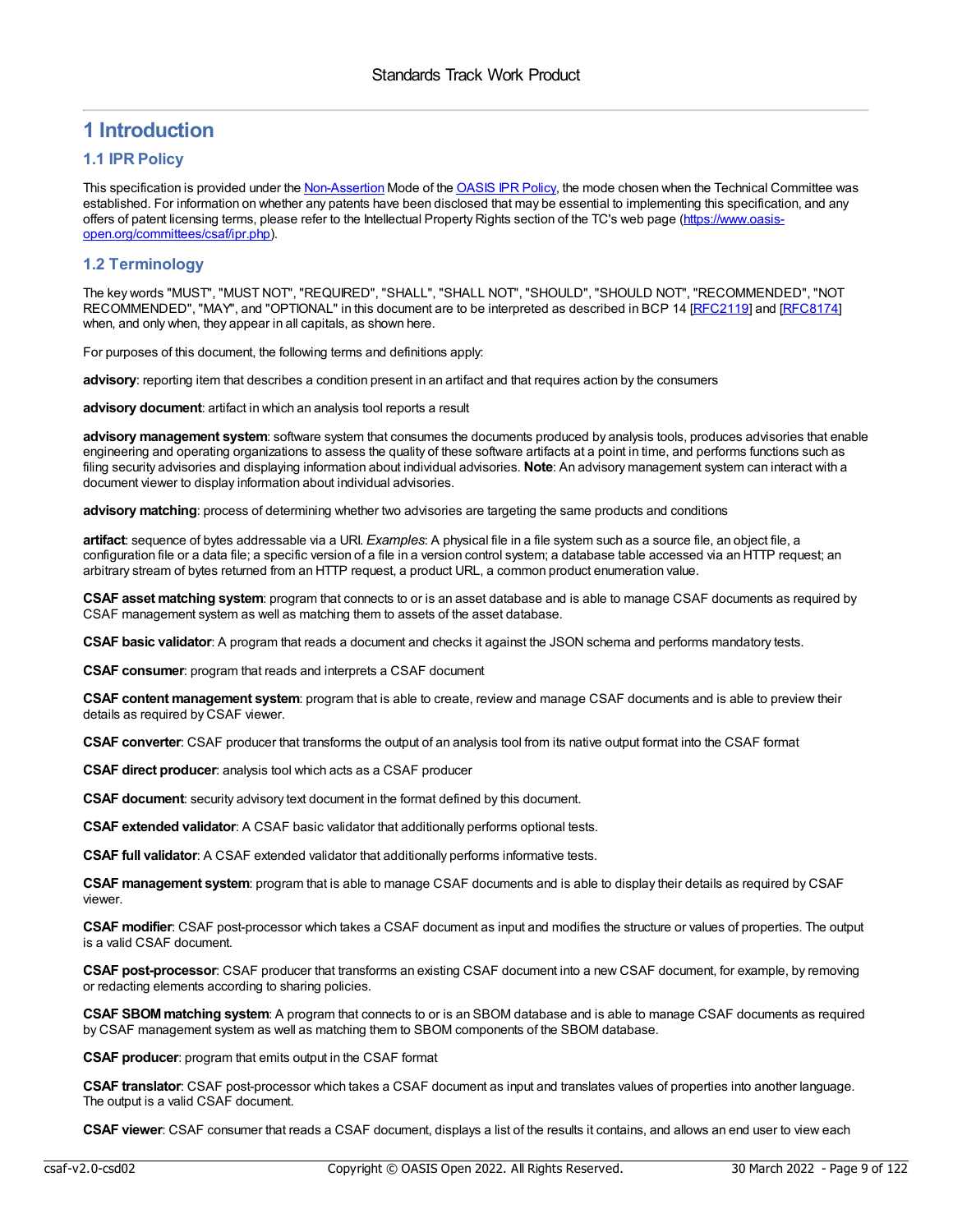result in the context of the artifact in which it occurs.

**CVRF CSAF converter**: CSAF producer which takes a CVRF document as input and converts it into a valid CSAF document.

**document**: output file produced by an analysis tool, which enumerates the results produced by the tool

**driver**: tool component containing an analysis tool's or converter's primary executable, which controls the tool's or converter's execution, and which in the case of an analysis tool typically defines a set of analysis rules

**embedded link**: syntactic construct which enables a message string to refer to a location mentioned in the document

**empty array**: array that contains no elements, and so has a length of 0

**empty object**: object that contains no properties

**empty string**: string that contains no characters, and so has a length of 0

**(end) user**: person who uses the information in a document to investigate, triage, or resolve results

**engineering system**: software analysis environment within which analysis tools execute. **Note**: An engineering system might include a build system, a source control system, a result management system, a bug tracking system, a test execution system, and so on.

**extension**: tool component other than the driver (for example, a plugin, a configuration file, or a taxonomy)

**external property file**: file containing the values of one or more externalized properties

**externalizable property**: property that can be contained in an external property file

**externalized property**: property stored outside of the CSAF document to which it logically belongs

**false positive**: result which an end user decides does not actually represent a problem

**fingerprint**: stable value that can be used by a result management system to uniquely identify a result over time, even if a relevant artifact is modified

**formatted message**: message string which contains formatting information such as Markdown formatting characters

**fully qualified logical name**: string that fully identifies the programmatic construct specified by a logical location, typically by means of a hierarchical identifier.

**hierarchical string**: string in the format <component>{/<component>}\*

**line**: contiguous sequence of characters, starting either at the beginning of an artifact or immediately after a newline sequence, and ending at and including the nearest subsequent newline sequence, if one is present, or else extending to the end of the artifact

**line (number)**: 1-based index of a line within a file. **Note**: Abbreviated to "line" when there is no danger of ambiguity with "line" in the sense of a sequence of characters.

**localizable**: subject to being translated from one natural language to another

**message string**: human-readable string that conveys information relevant to an element in a CSAF document

**nested artifact**: artifact that is contained within another artifact

**newline sequence**: sequence of one or more characters representing the end of a line of text. **Note**: Some systems represent a newline sequence with a single newline character; others represent it as a carriage return character followed by a newline character.

**notification**: reporting item that describes a condition encountered by a tool during its execution

**opaque**: neither human-readable nor machine-parsable into constituent parts

**parent (artifact)**: artifact which contains one or more nested artifacts

**plain text message**: message string which does not contain any formatting information

**plugin**: tool component that defines additional rules

**policy**: set of rule configurations that specify how results that violate the rules defined by a particular tool component are to be treated

**problem**: result which indicates a condition that has the potential to detract from the quality of the program. *Examples*: A security vulnerability, a deviation from contractual or legal requirements.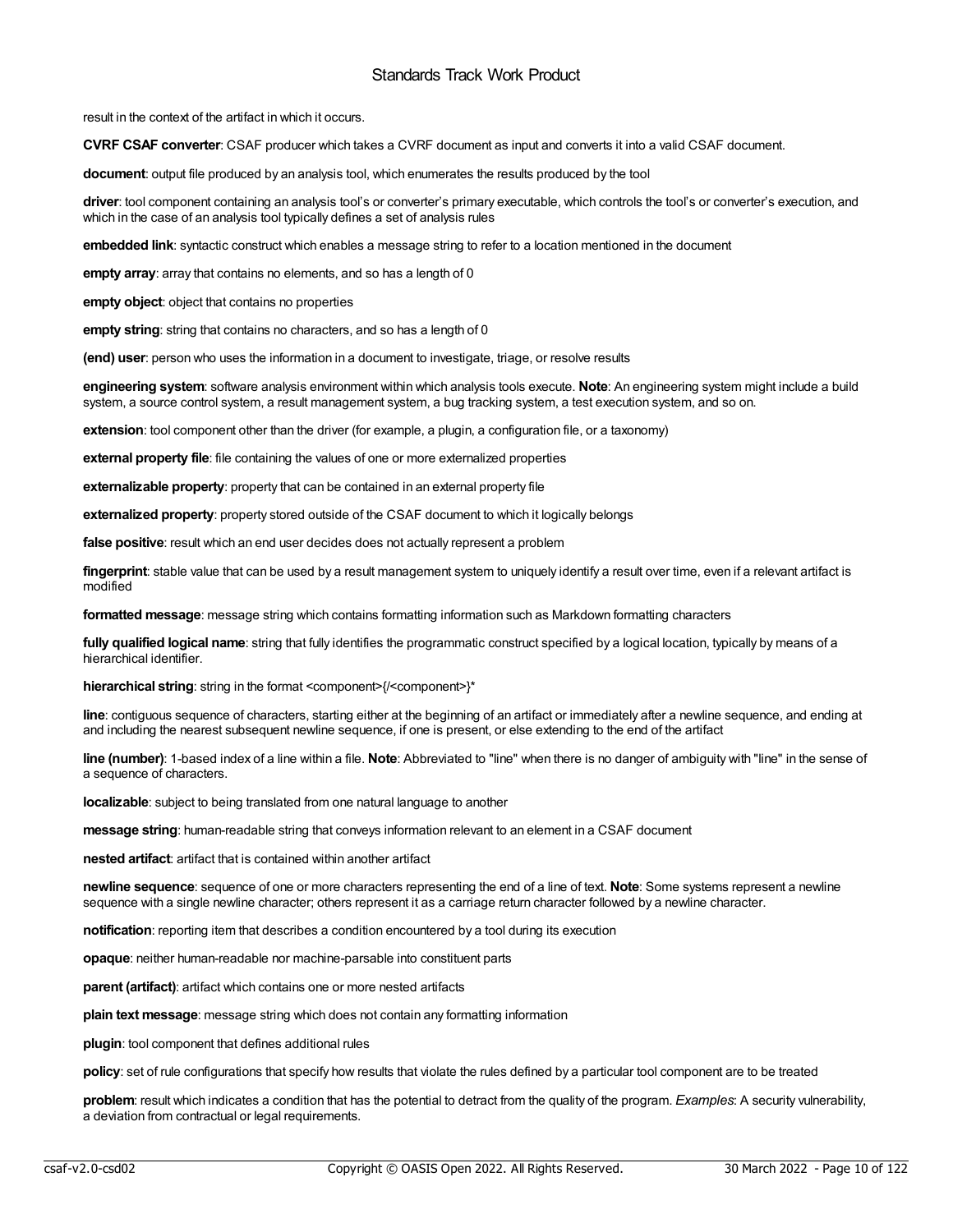**product**: is any deliverable (e.g. software, hardware, specification,...) which can be referred to with a name. This applies regardless of the origin, the license model, or the mode of distribution of the deliverable.

**property**: attribute of an object consisting of a name and a value associated with the name

**redactable property**: property that potentially contains sensitive information that a CSAF direct producer or a CSAF post-processor might wish to redact

**reporting item**: unit of output produced by a tool, either a result or a notification

**reporting configuration**: the subset of reporting metadata that a tool can configure at runtime, before performing its scan. *Examples*: severity level, rank

**repository** container for a related set of files in a version control system

**taxonomy**: classification of analysis results into a set of categories

**tag**: string that conveys additional information about the CSAF document element to which it applies

**text artifact**: artifact considered as a sequence of characters organized into lines and columns

**text region**: region representing a contiguous range of zero or more characters in a text artifact

**tool component**: component of an analysis tool or converter, either its driver or an extension, consisting of one or more files

**top-level artifact**: artifact which is not contained within any other artifact

**translation**: rendering of a tool component's localizable strings into another language

**triage**: decide whether a result indicates a problem that needs to be corrected

**user**: see end user.

**VCS**: version control system

**vendor**: the community, individual, or organization that created or maintains a product (including open source software and hardware providers)

**VEX**: Vulnerability Exploitability eXchange - enables a supplier or other party to assert whether or not a particular product is affected by a specific vulnerability, especially helpful in efficiently consuming SBOM data.

**viewer**: see CSAF viewer.

**vulnerability**: functional behavior of a product or service that violates an implicit or explicit security policy (conforming to ISO/IEC 29147 [ISO29147])

**XML**: eXtensible Markup Language - the format used by the predecessors of this standard, namely CVRF 1.1 and CVRF 1.2.

## <span id="page-10-0"></span>**1.3 Normative References**

## **[JSON-Schema-Core]**

*JSON Schema: A Media Type for Describing JSON Documents*, draft-bhutton-json-schema-00, December 2020, [https://datatracker.ietf.org/doc/html/draft-bhutton-json-schema-00.](https://datatracker.ietf.org/doc/html/draft-bhutton-json-schema-00)

## **[JSON-Schema-Validation]**

*JSON Schema Validation: A Vocabulary for Structural Validation of JSON*, draft-bhutton-json-schema-validation-00, December 2020, <https://datatracker.ietf.org/doc/html/draft-bhutton-json-schema-validation-00>.

## **[JSON-Hyper-Schema]**

*JSON Hyper-Schema: A Vocabulary for Hypermedia Annotation of JSON*, draft-handrews-json-schema-hyperschema-02, September 2019, <https://json-schema.org/draft/2019-09/json-schema-hypermedia.html>.

## **[Relative-JSON-Pointers]**

*Relative JSON Pointers*, draft-bhutton-relative-json-pointer-00, December 2020, [https://datatracker.ietf.org/doc/html/draft-bhutton-relative](https://datatracker.ietf.org/doc/html/draft-bhutton-relative-json-pointer-00)json-pointer-00.

## <span id="page-10-1"></span>**[RFC2119]**

Bradner, S., "Key words for use in RFCs to Indicate Requirement Levels", BCP 14, RFC 2119, DOI 10.17487/RFC2119, March 1997,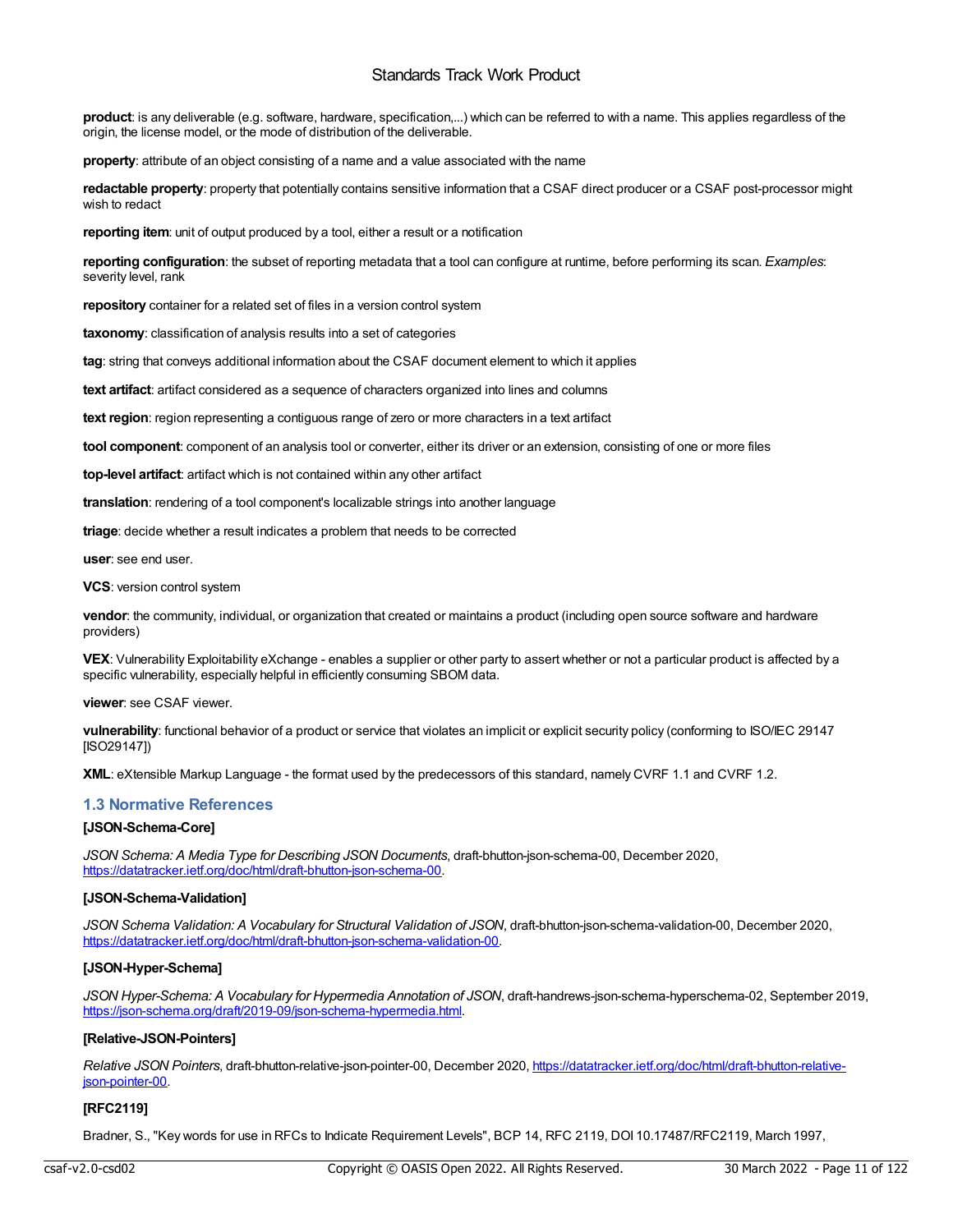## <https://www.rfc-editor.org/info/rfc2119>.

## **[RFC7464]**

Williams, N., "JavaScript Object Notation (JSON) Text Sequences", RFC 7464, DOI [10.17487/RFC7464,](https://www.rfc-editor.org/info/rfc7464) February 2015, https://www.rfceditor.org/info/rfc7464.

## <span id="page-11-1"></span>**[RFC8174]**

Leiba, B., "Ambiguity of Uppercase vs Lowercase in RFC 2119 Key Words", BCP 14, RFC 8174, DOI 10.17487/RFC8174, May 2017, <https://www.rfc-editor.org/info/rfc8174>.

## **[RFC8259]**

T. Bray, Ed., "The JavaScript Object Notation (JSON) Data Interchange Format", RFC 8259, DOI 10.17487/RFC8259, December 2017, <https://www.rfc-editor.org/info/rfc8259>.

## <span id="page-11-0"></span>**1.4 Informative References**

## **[CPE23-A]**

*Common Platform Enumeration: Applicability Language Specification Version 2.3 (NISTIR 7698)*, D. Waltermire, P. Cichonski, K. Scarfone, Editors, NIST Interagency Report 7698, August 2011, <https://dx.doi.org/10.6028/NIST.IR.7698>.

## **[CPE23-D]**

*Common Platform Enumeration: Dictionary Specification Version 2.3*, P. Cichonski, D. Waltermire, K. Scarfone, Editors, NIST Interagency Report 7697, August 2011, <https://dx.doi.org/10.6028/NIST.IR.7697>.

## **[CPE23-M]**

*Common Platform Enumeration: Naming Matching Specification Version 2.3*, M. Parmelee, H. Booth, D. Waltermire, K. Scarfone, Editors, NIST Interagency Report 7696, August 2011, <https://dx.doi.org/10.6028/NIST.IR.7696>.

## **[CPE23-N]**

*Common Platform Enumeration: Naming Specification Version 2.3*, B. Cheikes, D. Waltermire, K. Scarfone, Editors, NIST Interagency Report 7695, August 2011, <https://dx.doi.org/10.6028/NIST.IR.7695>.

## **[CVE]**

*Common Vulnerability and Exposures (CVE) – The Standard for Information Security Vulnerability Names*, MITRE, 1999, <https://cve.mitre.org/about/>.

## **[CVE-NF]**

Common Vulnerability and Exposures (CVE) - The Standard for Information Security Vulnerability Names - CVE ID Syntax Change, MITRE, January 01, 2014, <https://cve.mitre.org/cve/identifiers/syntaxchange.html>.

## **[CVRF-1-1]**

*The Common Vulnerability Reporting Framework (CVRF) Version 1.1*, M. Schiffman, Editor, May 2012, Internet Consortium for Advancement of Security on the Internet (ICASI), <https://www.icasi.org/the-common-vulnerability-reporting-framework-cvrf-v1-1/>.

## **[CVRF-v1.2]**

*CSAF Common Vulnerability Reporting Framework (CVRF) Version 1.2*. Edited by Stefan Hagen. 13 September 2017. OASIS Committee Specification 01. [https://docs.oasis-open.org/csaf/csaf-cvrf/v1.2/cs01/csaf-cvrf-v1.2-cs01.html.](https://docs.oasis-open.org/csaf/csaf-cvrf/v1.2/csaf-cvrf-v1.2.html) Latest version: https://docs.oasisopen.org/csaf/csaf-cvrf/v1.2/csaf-cvrf-v1.2.html.

## **[CVSS2]**

*A Complete Guide to the Common Vulnerability Scoring System Version 2.0*, P. Mell, K. Scarfone, S. Romanosky, Editors, First.org, Inc., June 2007, <https://www.first.org/cvss/cvss-v2-guide.pdf>.

## **[CVSS30]**

*Common Vulnerability Scoring System v3.0: Specification Document*, FIRST.Org, Inc., June 2019, [https://www.first.org/cvss/v3.0/cvss-v30](https://www.first.org/cvss/v3.0/cvss-v30-specification_v1.9.pdf) specification\_v1.9.pdf.

## **[CVSS31]**

*Common Vulnerability Scoring System v3.1: Specification Document*, FIRST.Org, Inc., June 2019, [https://www.first.org/cvss/v3-1/cvss-v31-](https://www.first.org/cvss/v3-1/cvss-v31-specification_r1.pdf)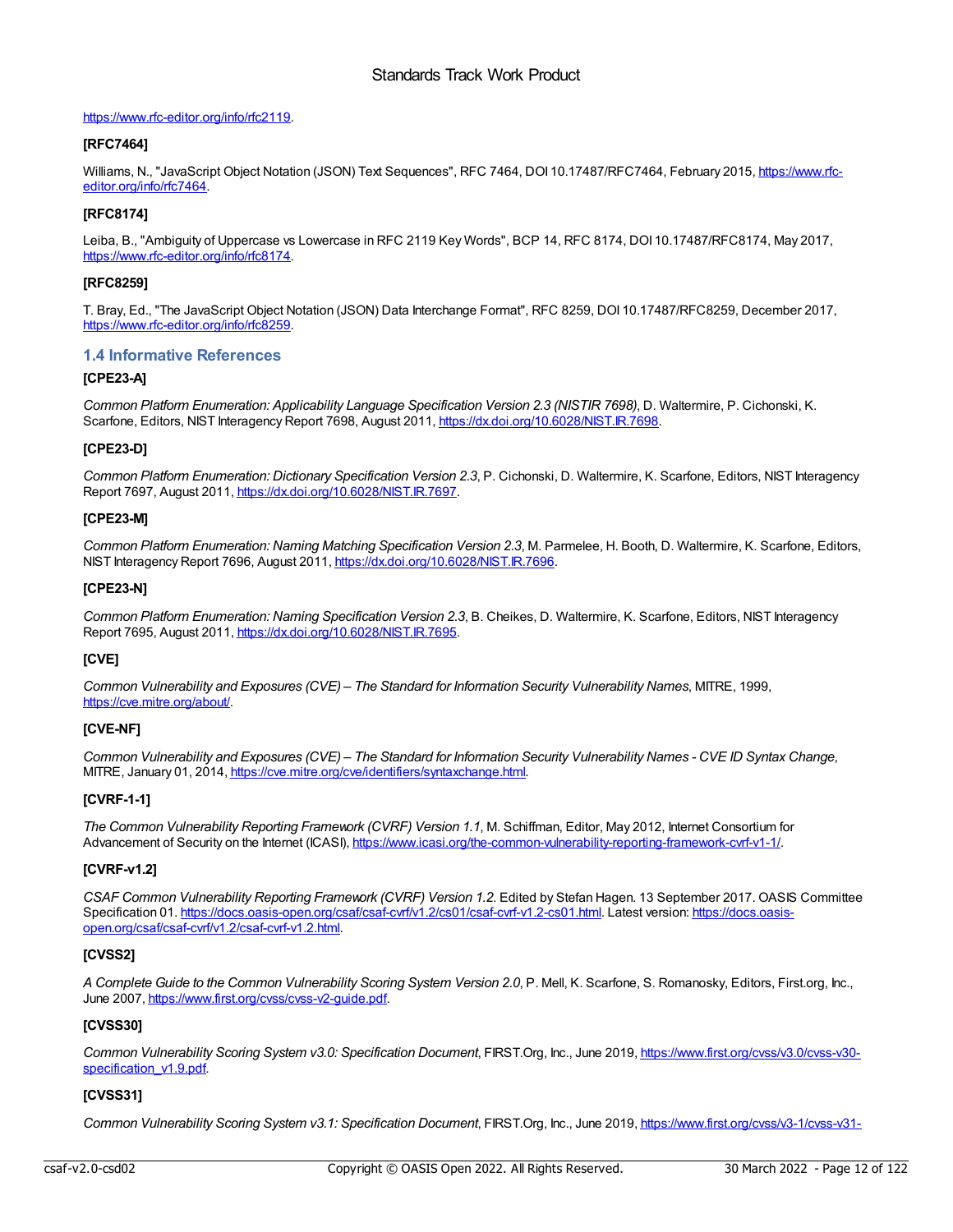## specification\_r1.pdf.

## **[CWE]**

*Common Weakness Enumeration (CWE) – A Community-Developed List of Software Weakness Types*, MITRE, 2005, [http://cwe.mitre.org/about/.](http://cwe.mitre.org/about/)

## **[CYCLONEDX13]**

*CycloneDX Software Bill-of-Material Specification JSON schema version 1.3*, cyclonedx.org, May 2021, <https://github.com/CycloneDX/specification/blob/1.3/schema/bom-1.3.schema.json>.

## **[GFMCMARK]**

*GitHub's fork of cmark, a CommonMark parsing and rendering library and program in C*, <https://github.com/github/cmark>.

## **[GFMENG]**

*GitHub Engineering: A formal spec for GitHub Flavored Markdown*, <https://githubengineering.com/a-formal-spec-for-github-markdown/>.

## **[ISO8601]**

Data elements and interchange formats — Information interchange — Representation of dates and times, International Standard, ISO 8601:2004(E), December 1, 2004, <https://www.iso.org/standard/40874.html>.

## **[ISO19770-2]**

*Information technology — IT asset management — Part 2: Software identification tag*, International Standard, ISO 19770-2:2015, September 30, 2015, <https://www.iso.org/standard/65666.html>.

## **[ISO29147]**

*Information technology — Security techniques — Vulnerability disclosure*, International Standard, ISO/IEC 29147:2018, October, 2018, <https://www.iso.org/standard/72311.html>.

## **[OPENSSL]**

*GTLS/SSL and crypto library*, OpenSSL Software Foundation, <https://www.openssl.org/>.

## **[PURL]**

*Package URL (PURL)*, GitHub Project, <https://github.com/package-url/purl-spec>.

## **[RFC3339]**

Klyne, G. and C. Newman, "Date and Time on the Internet: Timestamps", RFC 3339, DOI [10.17487/RFC3339,](https://www.rfc-editor.org/info/rfc3339) July 2002, https://www.rfceditor.org/info/rfc3339.

## **[RFC3552]**

Rescorla, E. and B. Korver, "Guidelines for Writing RFC Text on Security Considerations", BCP 72, RFC 3552, DOI 10.17487/RFC3552, July 2003, <https://www.rfc-editor.org/info/rfc3552>.

## **[RFC3986]**

Berners-Lee, T., Fielding, R., and L. Masinter, "Uniform Resource Identifier (URI): Generic Syntax", STD 66, RFC 3986, DOI 10.17487/RFC3986, January 2005, <https://www.rfc-editor.org/info/rfc3986>.

## **[RFC4880]**

Callas, J., Donnerhacke, L., Finney, H., Shaw, D., and R. Thayer, "OpenPGP Message Format", RFC 4880, DOI 10.17487/RFC4880, November 2007, <https://www.rfc-editor.org/info/rfc4880>.

## **[RFC7231]**

Fielding, R., Ed., and J. Reschke, Ed., "Hypertext Transfer Protocol (HTTP/1.1): Semantics and Content", RFC 7231, DOI 10.17487/RFC7231, June 2014, <https://www.rfc-editor.org/info/rfc7231>.

## **[RFC7464]**

N. Williams., "JavaScript Object Notation (JSON) Text Sequences", RFC 7464, DOI [10.17487/RFC7464,](https://www.rfc-editor.org/info/rfc7464) February 2015, https://www.rfceditor.org/info/rfc7464.

## **[RFC8615]**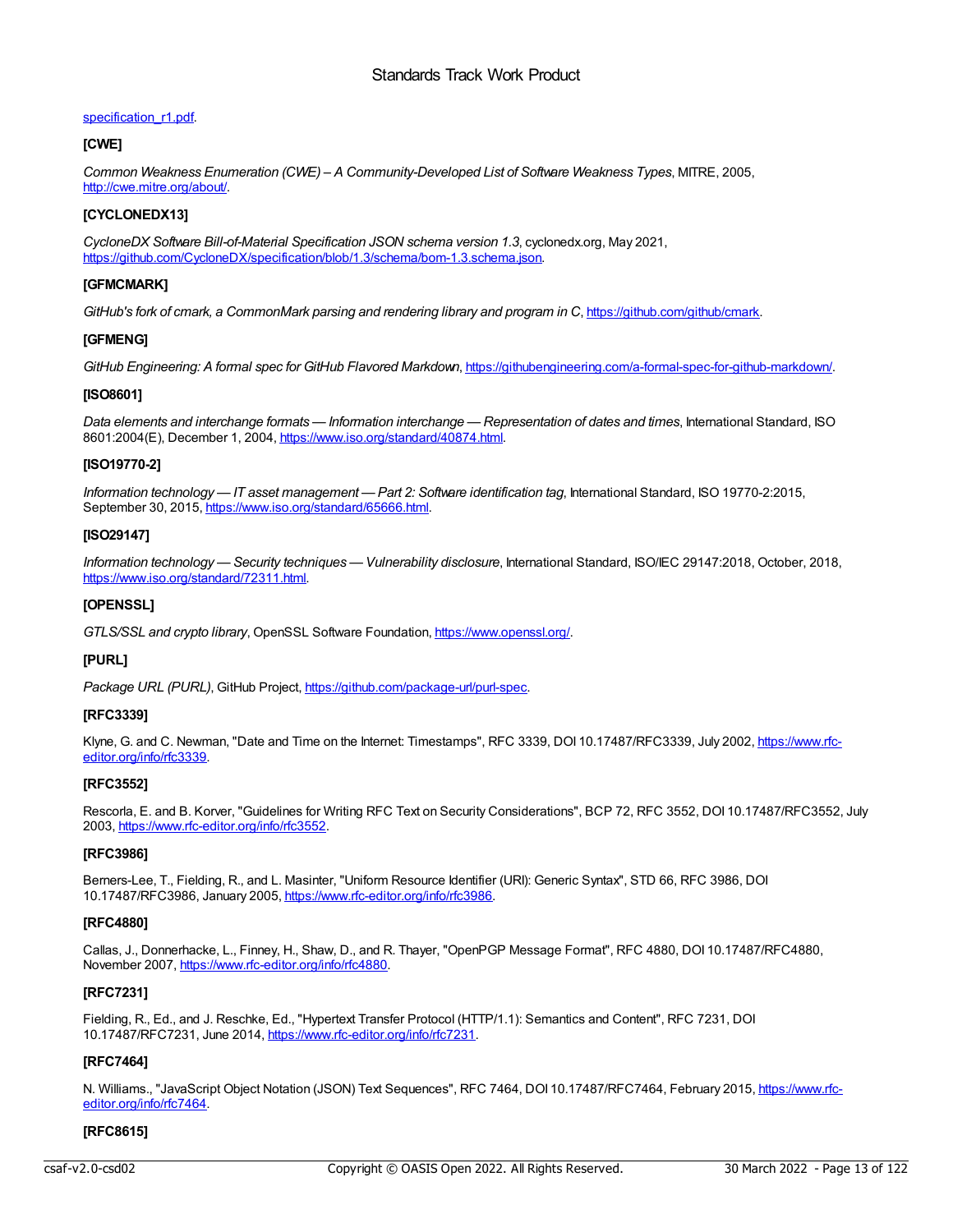Nottingham, M., "Well-Known Uniform Resource Identifiers (URIs)", RFC 8615, DOI [10.17487/RFC8615,](https://www.rfc-editor.org/info/rfc8615) May 2019, https://www.rfceditor.org/info/rfc8615.

## **[SCAP12]**

*The Technical Specification for the Security Content Automation Protocol (SCAP): SCAP Version 1.2*, D. Waltermire, S. Quinn, K. Scarfone, A. Halbardier, Editors, NIST Spec. Publ. 800-126 rev. 2, September 2011, <https://dx.doi.org/10.6028/NIST.SP.800-126r2>.

## **[SECURITY-TXT]**

Foudil, E. and Shafranovich, Y., *Security.txt Project*, <https://securitytxt.org/>.

## **[SemVer]**

*Semantic Versioning 2.0.0*, T. Preston-Werner, June 2013, <https://semver.org/>.

## **[SPDX22]**

*The Software Package Data Exchange (SPDX®) Specification Version 2.2*, Linux Foundation and its Contributors, 2020, <https://spdx.github.io/spdx-spec/>.

## **[VEX]**

*Vulnerability-Exploitability eXchange (VEX) - An Overview*, VEX sub-group of the Framing Working Group in the NTIA SBOM initiative, 27 September 2021, [https://ntia.gov/files/ntia/publications/vex\\_one-page\\_summary.pdf](https://ntia.gov/files/ntia/publications/vex_one-page_summary.pdf)

## **[VEX-Just]**

*An overviewof the VEX flags*, TBA

## **[XML]**

*Extensible Markup Language (XML) 1.0 (Fifth Edition)*, T. Bray, J. Paoli, M. Sperberg-McQueen, E. Maler, F. Yergeau, Editors, W3C Recommendation, November 26, 2008, <https://www.w3.org/TR/2008/REC-xml-20081126/>. Latest version available at <https://www.w3.org/TR/xml>.

## **[XML-Schema-1]**

*W3C XML Schema Definition Language (XSD) 1.1 Part 1: Structures*, S. Gao, M. Sperberg-McQueen, H. Thompson, N. Mendelsohn, D. Beech, M. Maloney, Editors, W3C Recommendation, April 5, 2012, <https://www.w3.org/TR/2012/REC-xmlschema11-1-20120405/>. Latest version available at <https://www.w3.org/TR/xmlschema11-1/>.

## **[XML-Schema-2]**

*W3C XML Schema Definition Language (XSD) 1.1 Part 2*: Datatypes W3C XML Schema Definition Language (XSD) 1.1 Part 2: Datatypes, D. Peterson, S. Gao, A. Malhotra, M. Sperberg-McQueen, H. Thompson, Paul V. Biron, Editors, W3C Recommendation, April 5, 2012, <https://www.w3.org/TR/2012/REC-xmlschema11-2-20120405/>. Latest version available at <https://www.w3.org/TR/xmlschema11-2/>.

## <span id="page-13-0"></span>**1.5 Typographical Conventions**

Keywords defined by this specification use this monospaced font.

Normative source code uses this paragraph style.

Some sections of this specification are illustrated with non-normative examples introduced with "Example" or "Examples" like so:

## *Examples 4321:*

Informative examples also use this paragraph style but preceded by the text "Example(s)".

All examples in this document are informative only.

All other text is normative unless otherwise labeled e.g. like the following informative comment:

This is a pure informative comment that may be present, because the information conveyed is deemed useful advice or common pitfalls learned from implementer or operator experience and often given including the rationale.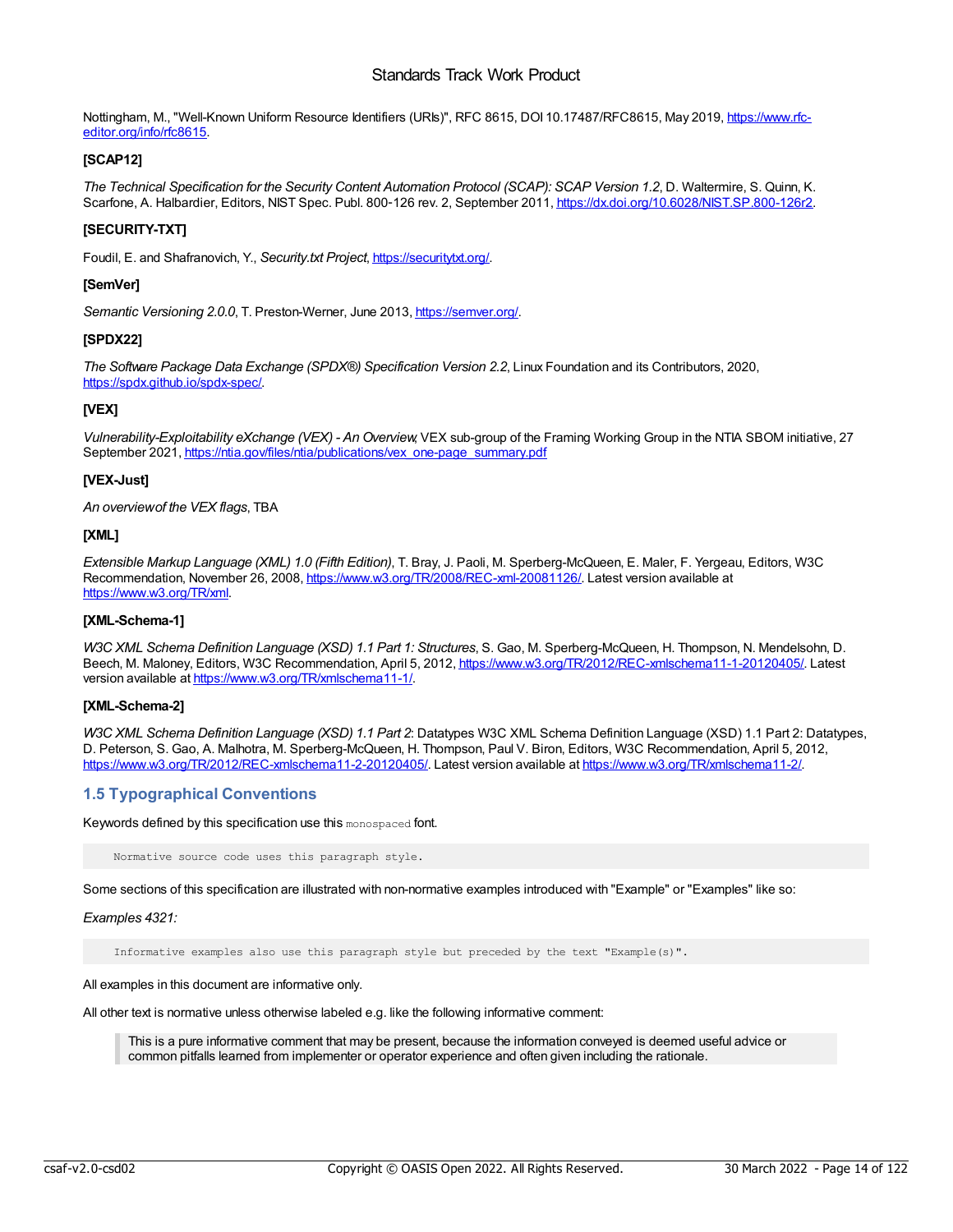## <span id="page-14-0"></span>**2 Design Considerations**

The Common Security Advisory Framework (CSAF) is a language to exchange Security Advisories formulated in JSON.

The term Security Advisory as used in this document describes any notification of security issues in products of and by providers. Anyone providing a product is considered in this document as a vendor, i.e. developers or maintainers of information system products or services. This includes all authoritative product vendors, Product Security Incident Response Teams (PSIRTs), and product resellers and distributors, including authoritative vendor partners. A security issue is not necessarily constrained to a problem statement, the focus of the term is on the security aspect impacting (or not impacting) specific product-platform-version combinations. Information on presence or absence of workarounds is also considered part of the security issue. This document is the definitive reference for the language elements of CSAF version 2.0. The encompassing JSON schema file noted in the Additional Artifacts section of the title page SHALL be taken as normative in the case a gap or an inconsistency in this explanatory document becomes evident. The following presentation in this section is grouped by topical area, and is not simply derivative documentation from the schema document itself. The information contained aims to be more descriptive and complete. Where applicable, common conventions are stated and known common issues in usage are pointed out informatively to support implementers of document producers and consumers alike.

This minimal required information set does not provide any useful information on products, vulnerabilities, or security advisories. Thus, any real-world Security Advisory will carry additional information as specified in section 3 Schema elements.

Care has been taken, to design the containers for product and vulnerability information to support fine-grained mapping of security advisories onto product and vulnerability and minimize data duplication through referencing. The display of the elements representing Product Tree and Vulnerability information has been placed in the sections named accordingly.

## <span id="page-14-1"></span>**2.1 Construction Principles**

A Security Advisory defined as a CSAF document is the result of complex orchestration of many players and distinct and partially difficult to play schemas.

The format chosen is [JSONSchema] which allows validation and delegation to sub schema providers. The latter aligns well with separation of concerns and shares the format family of information interchange utilized by the providers of product and vulnerability information which migrated from XML to JSON since the creation of CSAF CVRF version 1.2, the predecessor of this specification.

The acronym CSAF, "Common Security Advisory Framework", stands for the target of concerted mitigation and remediation accomplishment.

Technically, the use of JSON schema allows validation and proof of model conformance (through established schema based validation) of the declared information inside CSAF documents.

The CSAF schema structures its derived documents into three main classes of the information conveyed:

- 1. The frame, aggregation, and reference information of the document
- 2. Product information considered relevant by the creator
- 3. Vulnerability information and its relation to the products declared in 2.

Wherever possible repetition of data has been replaced by linkage through ID elements. Consistency on the content level thus is in the responsibility of the producer of such documents, to link e.g. vulnerability information to the matching product.

A dictionary like presentation of all defined schema elements is given in the section 3. Any expected relations to other elements (linkage) is described there. This linking relies on setting attribute values accordingly (mostly guided by industry best practice and conventions) and thus implies, that any deep validation on a semantic level (e.g. does the CWE match the described vulnerability) is to be ensured by the producer and consumer of CSAF documents. It is out of scope for this specification.

Proven and intended usage patterns from practice are given where possible.

Delegation to industry best practices technologies is used in referencing schemas for:

- Platform Data:
	- Common Platform Enumeration (CPE) Version 2.3 [CPE23-N]
- Vulnerability Scoring:
	- o Common Vulnerability Scoring System (CVSS) Version 3.1 [CVSS31]
		- JSON Schema Reference <https://www.first.org/cvss/cvss-v3.1.json>
	- o Common Vulnerability Scoring System (CVSS) Version 3.0 [CVSS30]
		- JSON Schema Reference <https://www.first.org/cvss/cvss-v3.0.json>
	- o Common Vulnerability Scoring System (CVSS) Version 2.0 [CVSS2]
		- JSON Schema Reference <https://www.first.org/cvss/cvss-v2.0.json>
- Vulnerability Classification
	- Common Weakness Enumeration (CWE) [CWE]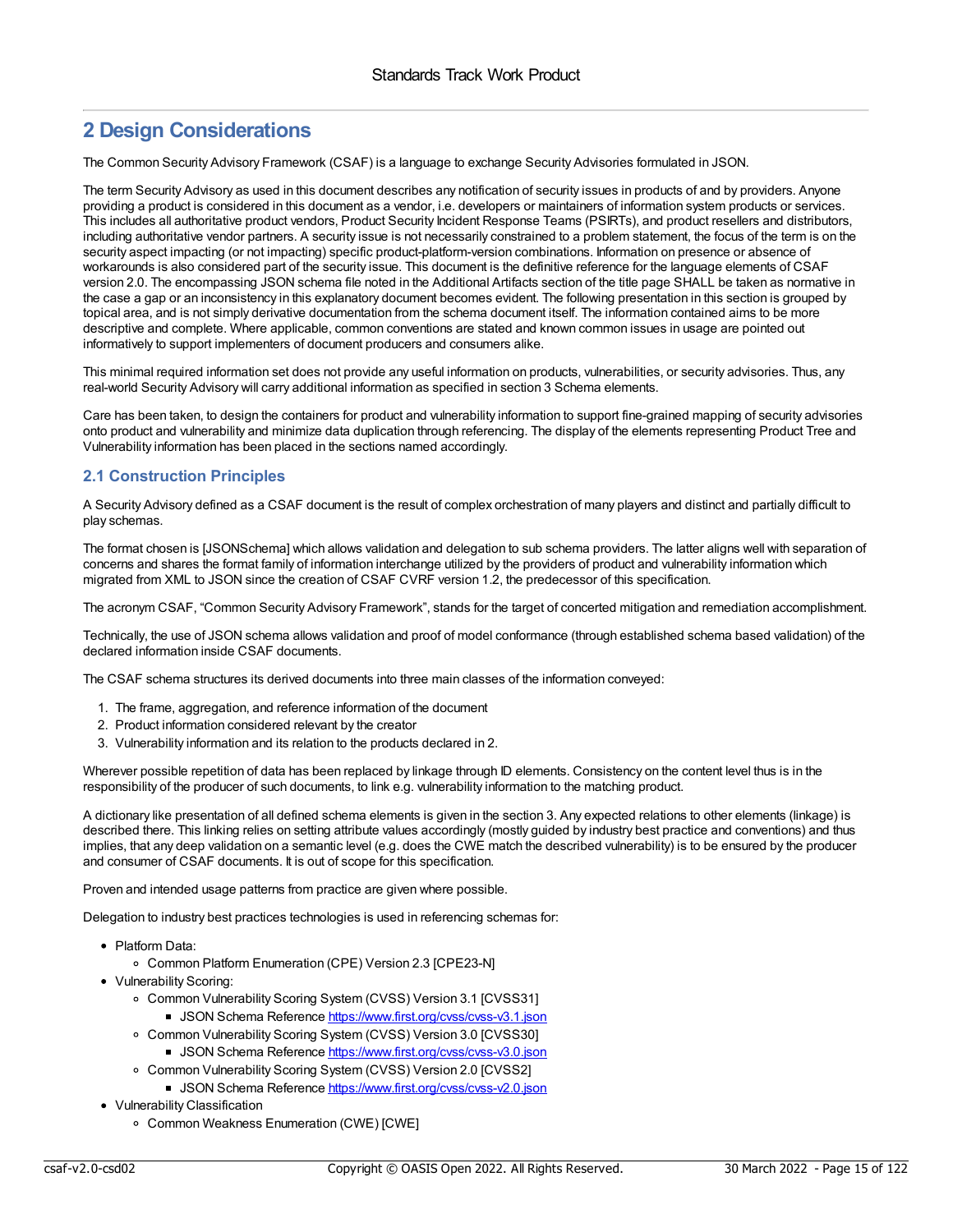- CWE List: <http://cwe.mitre.org/data/index.html>
- Classification for Document Distribution
	- Traffic Light Protocol (TLP)
		- Default Definition: <https://www.first.org/tlp/>

Even though the JSON schema does not prohibit specifically additional properties and custom keywords, it is strongly recommended not to use them. Suggestions for new fields SHOULD be made through issues in the TC's GitHub.

The standardized fields allow for scalability across different issuing parties and dramatically reduce the human effort and need for dedicated parsers as well as other tools on the side of the consuming parties.

Section 4 defined profiles that are used to ensure a common understanding of which fields are required in a given use case. Additional conventions are stated in section 5. The tests given in section 6 support CSAF producers and consumers to verify rules from the specification which can not be tested by the schema. Section 7 states how to distribute and where to find CSAF documents. Safety, Security and Data Protection are considered in section 8. Finally, a set of conformance targets describes tools in the ecosystem.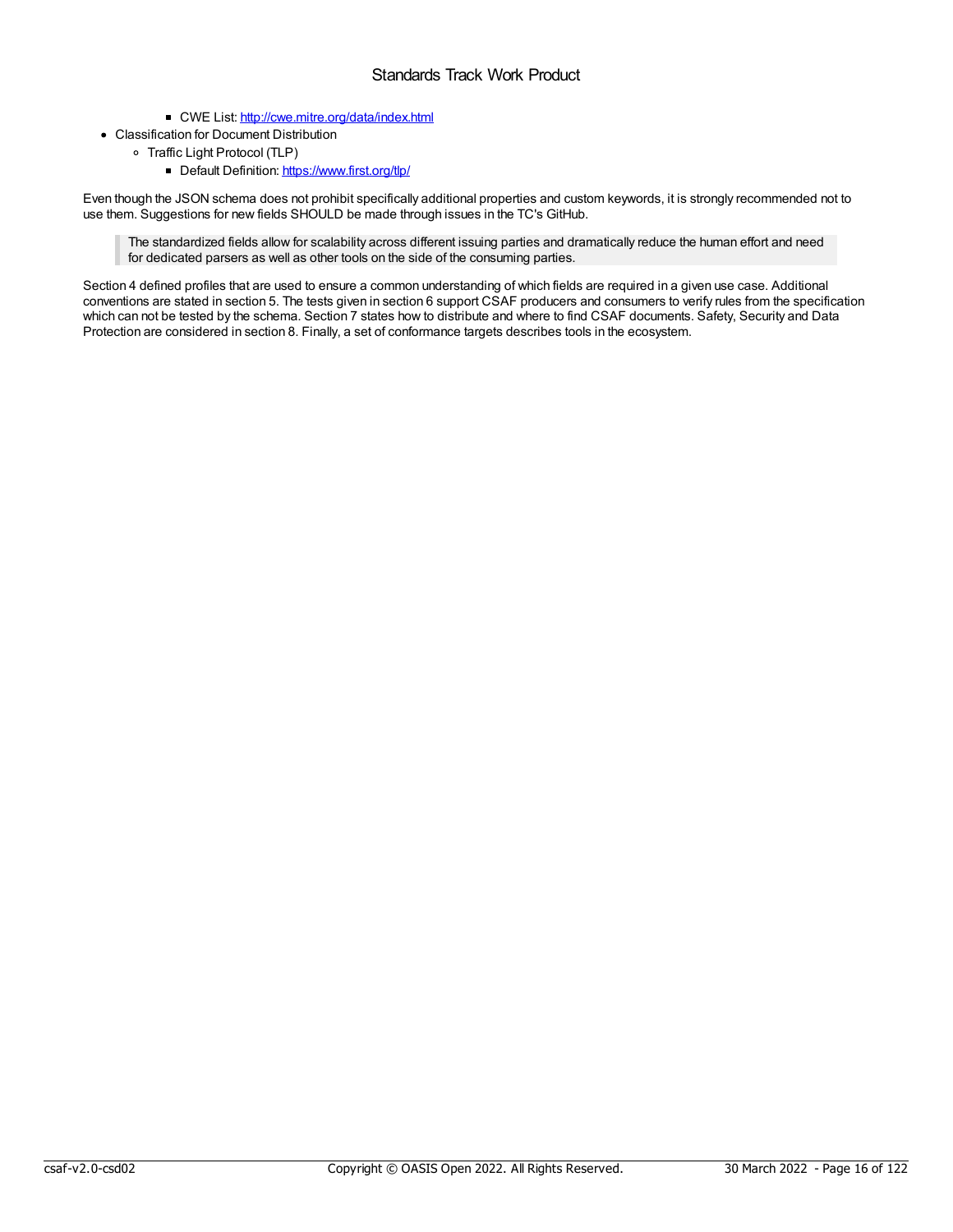## <span id="page-16-0"></span>**3 Schema Elements**

The CSAF schema describes how to represent security advisory information as a JSON document.

The CSAF schema Version 2.0 builds on the JSON Schema draft 2020-12 rules.

```
"$schema": "https://json-schema.org/draft/2020-12/schema"
```
The schema identifier is:

"\$id": "https://docs.oasis-open.org/csaf/csaf/v2.0/csaf\_json\_schema.json"

The further documentation of the schema is organized via Definitions and Properties.

- Definitions provide types that extend the JSON schema model
- Properties use these types to support assembling security advisories

Types and properties together provide the vocabulary for the domain specific language supporting security advisories.

The single mandatory property is document. The optional two additional properties are product\_tree and vulnerabilities.

## <span id="page-16-1"></span>**3.1 Definitions**

The definitions ( $$defs)$  introduce the following domain specific types into the CSAF language: Acknowledgments ( $a$ cknowledgments  $t$ ), Branches (branches\_t), Full Product Name (full\_product\_name\_t), Language (lang\_t), Notes (notes\_t), Product Group ID (product group id t), Product Groups (product groups t), Product ID (product id t), Products (products t), References (references t), and Version (version t).

```
"$defs": {
   "acknowledgments_t": {
     // ...
   },
   "branches_t": {
     // ...
   },
   "full_product_name_t": {
     // ...
   },
   "lang_t": {
     // ...
   },
   "notes_t": {
     // ...
   },
   "product group id t": {
     // ...
   },
   "product_groups_t": {
      // ...
   },
   "product_id_t": {
     // ...
   },
   "products_t": {
     // ...
   },
   "references_t": {
     // ...
   },
   "version t": {
     // ...
   }
},
```
<span id="page-16-2"></span>**3.1.1 Acknowledgments Type**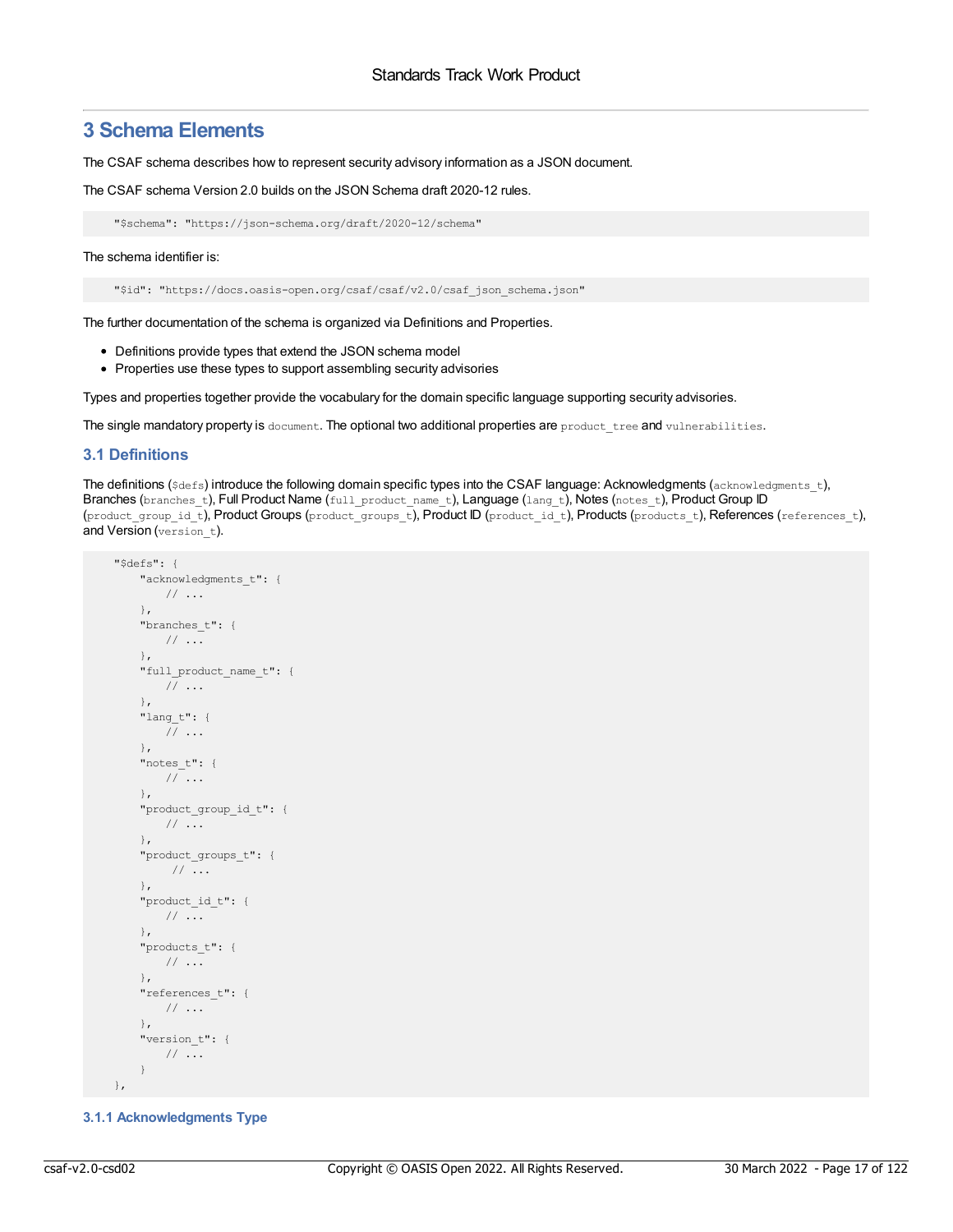List of Acknowledgments (acknowledgments t) type instances of value type array with 1 or more elements contain a list of Acknowledgment elements.

```
"acknowledgments t": {
 // ...
 "items": {
   // ...
 }
},
```
The value type of Acknowledgment is object with at least 1 and at most 4 properties. Every such element acknowledges contributions by describing those that contributed. The properties are: names, organization, summary, and urls.

```
"properties": {
 "names": {
  // ...
 },
 "organization": {
  // ...
 },
 "summary": {
  // ...
 },
 "urls": {
   // ...
 }
}
```
## <span id="page-17-0"></span>**3.1.1.1 Acknowledgments Type - Names**

List of acknowledged names (names) has value type array with 1 or more items holds the names of entities being recognized. Every such item of value type string with 1 or more characters represents the name of entity being recognized and contains the name of a single person.

*Examples 1:*

Albert Einstein Johann Sebastian Bach

## <span id="page-17-1"></span>**3.1.1.2 Acknowledgments Type - Organization**

The contributing organization (organization) has value type string with 1 or more characters and holds the name of the contributing organization being recognized.

#### *Examples 2:*

CISA Google Project Zero Talos

#### <span id="page-17-2"></span>**3.1.1.3 Acknowledgments Type - Summary**

Summary of the acknowledgment (summary) of value type string with 1 or more characters SHOULD represent any contextual details the document producers wish to make known about the acknowledgment or acknowledged parties.

*Example 3:*

First analysis of Coordinated Multi-Stream Attack (CMSA)

#### <span id="page-17-3"></span>**3.1.1.4 Acknowledgments Type - URLs**

List of URLs (urls) of acknowledgment is a container (value type array) for 1 or more string of type URL that specifies a list of URLs or location of the reference to be acknowledged. Any URL of acknowledgment contains the URL or location of the reference to be acknowledged. Value type is string with format URI (uri).

<span id="page-17-4"></span>**3.1.1.5 Acknowledgments Type - Example**

*Example 4:*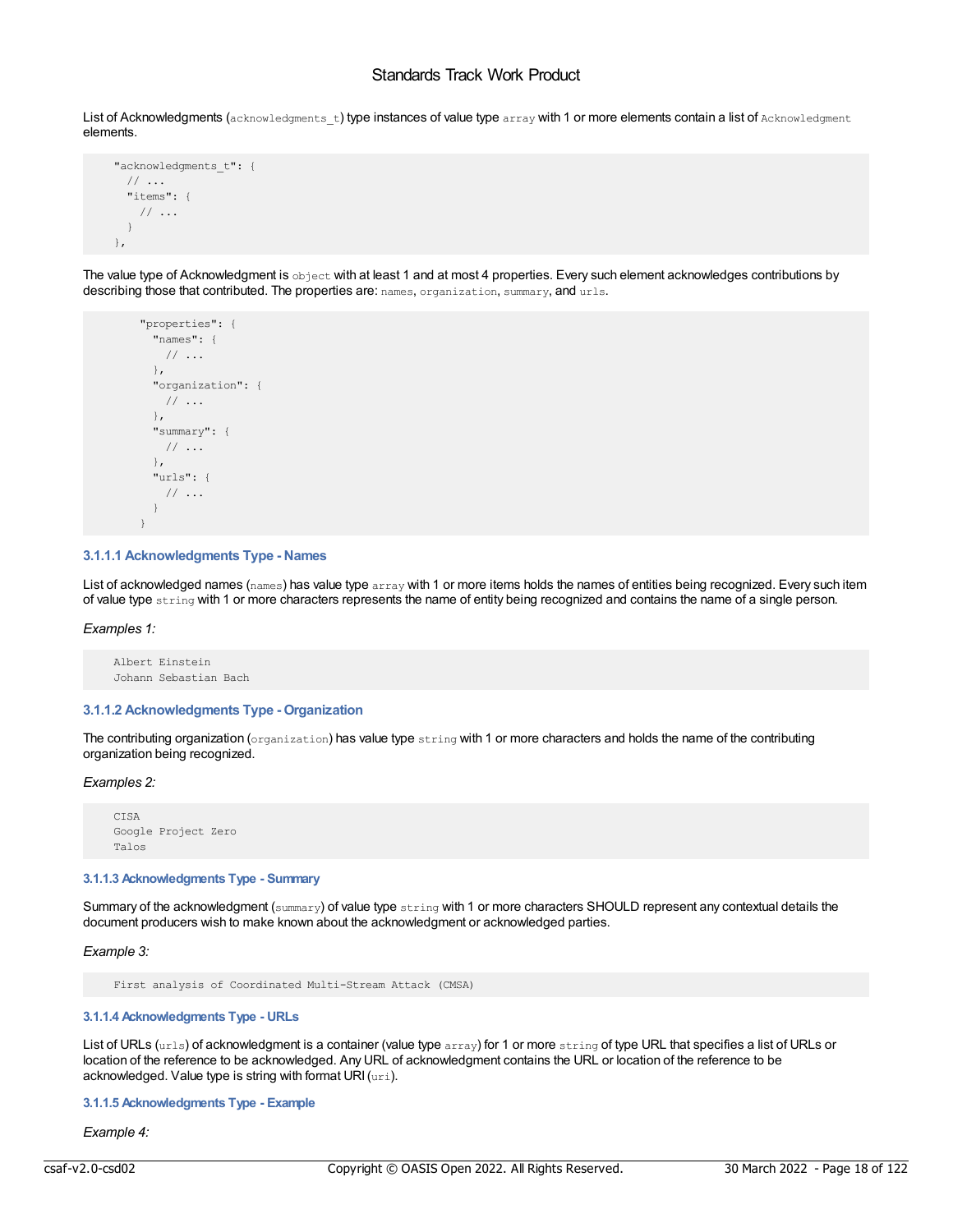```
"acknowledgments": [
 {
   "names": [
     "Johann Sebastian Bach",
     "Georg Philipp Telemann",
     "Georg Friedrich Händel"
   ],
   "organization": "Baroque composers",
    "summary": "wonderful music"
  },
  {
   "organization": "CISA"
   "summary": "coordination efforts",
   "urls": [
     "https://cisa.gov"
   \lceil},
  {
   "organization": "BSI",
   "summary": "assistance in coordination"
  },
  {
   "names": [
     "Antonio Vivaldi"
   ],
   "summary": "influencing other composers"
  },
\, ]
```
The example 4 above SHOULD lead to the following outcome in a human-readable advisory:

We thank the following parties for their efforts:

- Johann Sebastian Bach, Georg Philipp Telemann, Georg Friedrich Händel from Baroque composers for wonderful music
- CISA for coordination efforts (see: <https://cisa.gov>)
- BSI for assistance in coordination
- Antonio Vivaldi for influencing other composers

## <span id="page-18-0"></span>**3.1.2 Branches Type**

List of branches (branches\_t) with value type array contains 1 or more branch elements as children of the current element.

```
"branches_t": {
 //...
 "items": {
  // ...
 }
},
```
Every Branch holds exactly 3 properties and is a part of the hierarchical structure of the product tree. The properties name and category are mandatory. In addition, the object contains either a branches or a product property.

```
"properties": {
 "branches": {
  // ...
 },
 "category": {
  // ...
 },
 "name": {
  // ...
 },
 "product": {
  // ...
 }
}
```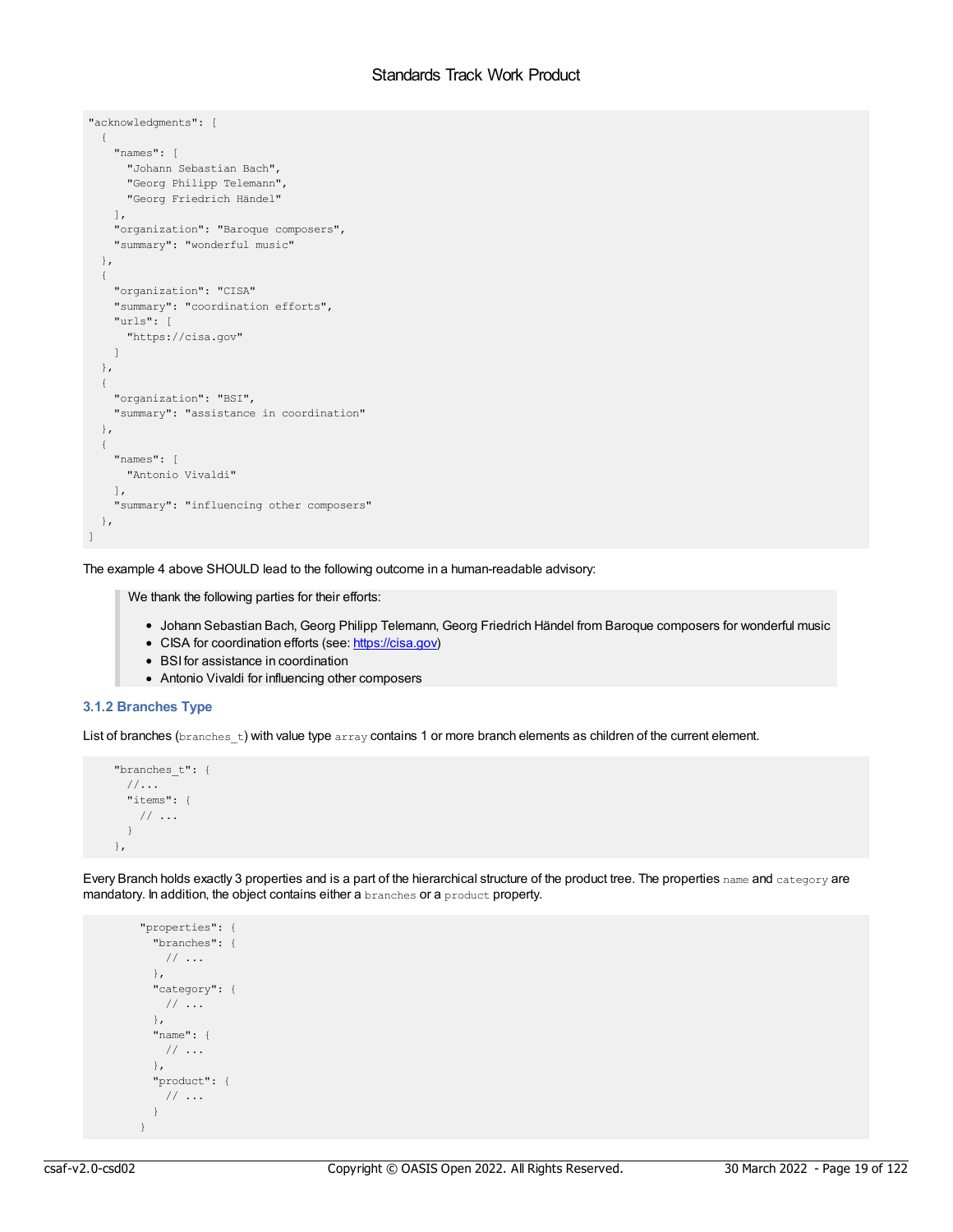branches t supports building a hierarchical structure of products that allows to indicate the relationship of products to each other and enables grouping for simpler referencing. As an example, the structure MAY use the following levels: vendor -> product\_family -> product\_name -> product\_version. It is recommended to use the hierarchical structure of vendor -> product\_name -> product\_version whenever possible to support the identification and matching of products on the consumer side.

## <span id="page-19-0"></span>**3.1.2.1 Branches Type - Branches**

List of branches (branches) has the value type branches t.

## <span id="page-19-1"></span>**3.1.2.2 Branches Type - Category**

Category of the branch (category) of value type string and enum describes the characteristics of the labeled branch. Valid enum values are:

architecture host\_name language legacy patch\_level product\_family product\_name product\_version product\_version\_range service\_pack specification vendor

The value architecture indicates the architecture for which the product is intended.

The value host name indicates the host name of a system/service.

The value language indicates the language of the product.

The value legacy indicates an entry that has reached its end of life.

The value patch level indicates the patch level of the product.

The value product family indicates the product family that the product falls into.

The value product name indicates the name of the product.

The value product version indicates exactly a single version of the product. The value of the adjacent  $n_{\text{ame}}$  property can be numeric or some other descriptor. However, it MUST NOT contain version ranges of any kind.

It is recommended to enumerate versions wherever possible. Nevertheless, the TC understands that this is sometimes impossible. To reflect that in the specification and aid in automatic processing of CSAF documents the value product version range was introduced. See next section for details.

The value product version range indicates a range of versions for the product. The value of the adjacent name property SHOULD NOT be used to convey a single version.

The value service pack indicates the service pack of the product.

The value specification indicates the specification such as a standard, best common practice, etc.

The value vendor indicates the name of the vendor or manufacturer that makes the product.

## <span id="page-19-2"></span>**3.1.2.3 Branches Type - Name**

Name of the branch (name) of value type  $string$  with 1 or more characters contains the canonical descriptor or 'friendly name' of the branch.

## *Examples 5:*

10 365 Microsoft  $Offine$ PCS 7 SIMATIC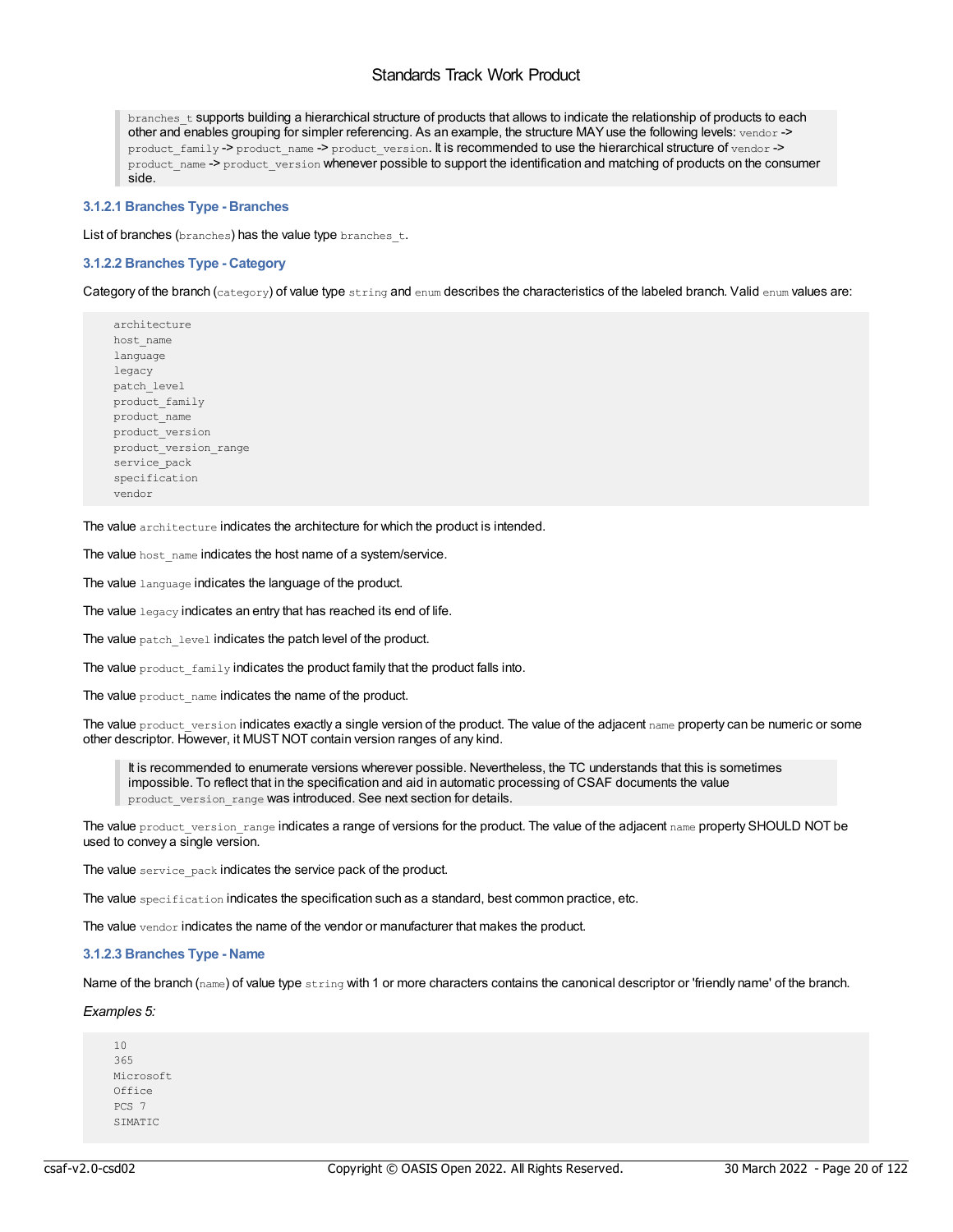Siemens Windows

A leading v or v in the value of name SHOULD only exist for the categories product\_version or product\_version\_range if it is part of the product version as given by the vendor.

#### <span id="page-20-0"></span>**3.1.2.3.1 Branches Type - Name under Product Version**

If adjacent property category has the value product\_version, the value of name MUST NOT contain version ranges of any kind.

*Examples 6 for name when using product\_version:*

 $1<sub>0</sub>$ 17.4 v3

> The product version is the easiest way for users to determine whether their version is meant (provided that the given ancestors in the product tree matched): If both version strings are the same, it is a match - otherwise not. Therefore, it is always recommended to enumerate product versions instead of providing version ranges.

*Examples 7 for name when using product\_version which are invalid:*

```
8.0.0 - 8.0.18.1.5 and later
\leq 2
prior to 4.2
All versions < V3.0.29
V3.0, V4.0, V4.1, V4.2
```
All the examples above contain some kind of a version range and are therefore invalid under the category product version.

#### <span id="page-20-1"></span>**3.1.2.3.2 Branches Type - Name under Product Version Range**

If adjacent property category has the value product version range, the value of name MUST contain version ranges. The value of MUST obey to exactly one of the following options:

#### 1. Version Range Specifier (vers)

vers is an ongoing community effort to address the problem of version ranges. Its draft specification is available at [VERS].

vers MUST be used in its canonical form. To convey the term "all versions" the special string vers: all/\* MUST be used.

*Examples 8 for name when using product\_version\_range with vers:*

```
vers:gem/>=2.2.0|!= 2.2.1|<2.3.0
vers:npm/1.2.3|>=2.0.0|<5.0.0
vers:pypi/0.0.0|0.0.1|0.0.2|0.0.3|1.0|2.0pre1
vers:tomee/>=8.0.0-M1|<=8.0.1
```
Through the definitions of the vers specification a user can compute whether a given version is in a given range.

## 2. Vers-like Specifier (vls)

This option uses only the <version-constraint> part from the vers specification. It MUST not have an URI nor the <versioning-scheme> part. It is a fallback option and SHOULD NOT be used unless really necessary.

The reason for that is, that it is nearly impossible for tools to reliable determine whether a given version is in the range or not.

Tools MAYsupport this on best effort basis.

*Examples 9 for name when using product\_version\_range with vls:*

```
\leq = 2< 4.2<V3.0.29
>=8.1.5
```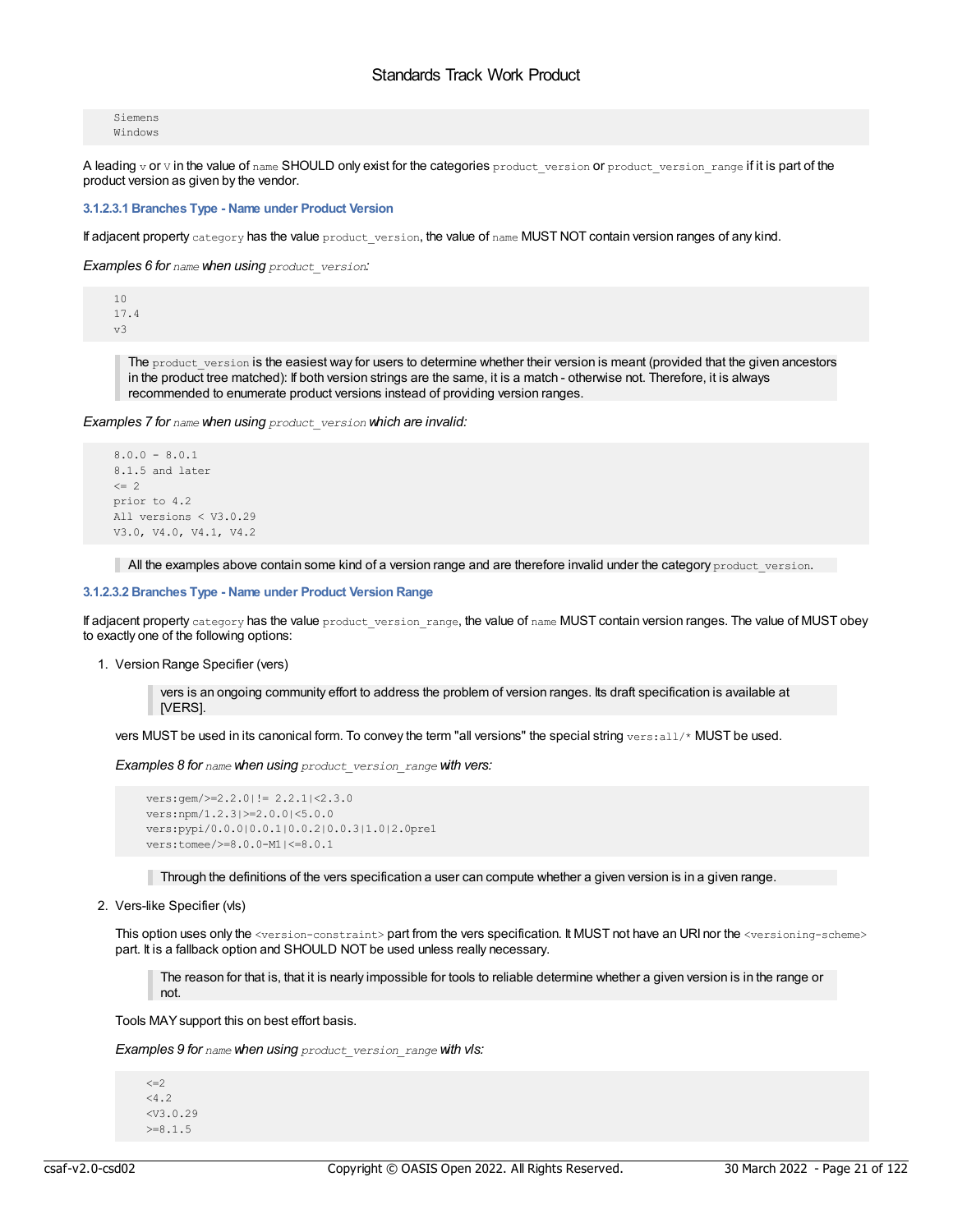## <span id="page-21-0"></span>**3.1.2.4 Branches Type - Product**

Product (product) has the value type Full Product Name (full\_product\_name\_t).

## <span id="page-21-1"></span>**3.1.3 Full Product Name Type**

Full Product Name (full\_product\_name\_t) with value type object specifies information about the product and assigns the product ID. The properties name and product id are required. The property product identification helper is optional.

```
"full product name t": {
 // ...
 "properties": {
   "name": {
     // ...
   },
   "product_id": {
     \frac{1}{2}...
   },
   "product_identification_helper": {
     // ...
   }
 }
},
```
## <span id="page-21-2"></span>**3.1.3.1 Full Product Name Type - Name**

Textual description of the product (name) has value type string with 1 or more characters. The value SHOULD be the product's full canonical name, including version number and other attributes, as it would be used in a human-friendly document.

*Examples 10:*

```
Cisco AnyConnect Secure Mobility Client 2.3.185
Microsoft Host Integration Server 2006 Service Pack 1
```
#### <span id="page-21-3"></span>**3.1.3.2 Full Product Name Type - Product ID**

Product ID (product\_id) holds a value of type Product ID (product\_id\_t).

#### <span id="page-21-4"></span>**3.1.3.3 Full Product Name Type - Product Identification Helper**

Helper to identify the product (product identification helper) of value type object provides in its properties at least one method which aids in identifying the product in an asset database. Of the given eight properties cpe, hashes, model numbers, purl, sbom urls, serial\_numbers, skus, and x\_generic\_uris, one is mandatory.

```
"product_identification_helper": {
// ...
 "properties": {
   "cpe": {
    // ...
   },
   "hashes": {
    // ...
   },
   "model_numbers": {
   // ...
   },
   "purl": {
    // ...
   },
   "sbom_urls": {
    // ...
   },
   "serial_numbers": {
    // ...
   },
   "skus": {
     // ...
```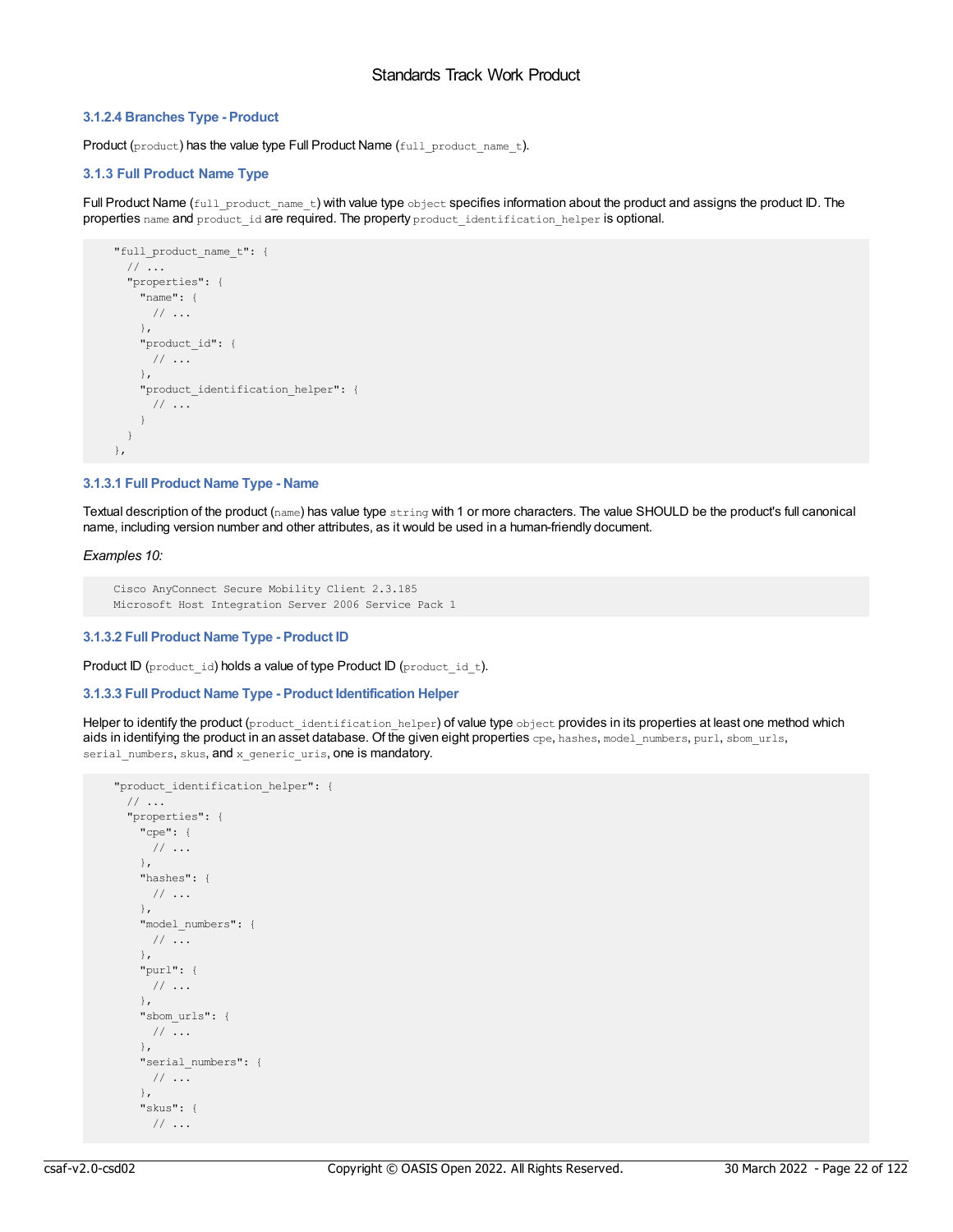```
},
 "x generic uris": {
  // ...
 }
}
```
#### <span id="page-22-0"></span>**3.1.3.3.1 Full Product Name Type - Product Identification Helper - CPE**

Common Platform Enumeration representation (cpe) of value type string of 5 or more characters with pattern (regular expression):

```
^(cpe:2\\.3:[aho\\*\\-](:(((\\?*|\\*?)([a-zA-Z0-9\\-\\._]|(\\\\[\\\\\\*\\?!\"#\\$%&'\\(\\)\\+,/:;<=>@\\[\\]\\^`\\
\{\|\|\|\|\|p\|_2\}) +(\\?*|\\*?))|[\\*\\-])) {5}(:(([a-zA-Z]{2,3}(-([a-zA-Z]{2}|[0-9]{3}))?)|[\\*\\-]))(:(((\\?*|\\*?)([a-zA-Z0-
9\|\lambda\|_{\mathcal{N}}\|\|\Lambda\|_{\mathcal{N}}\|\|\Lambda\|_{\mathcal{N}}\|\|\Lambda\|_{\mathcal{N}}\|\|\Lambda\|_{\mathcal{N}}\|\|\Lambda\|_{\mathcal{N}}\|\|\Lambda\|_{\mathcal{N}}\|\|\Lambda\|_{\mathcal{N}}\|\|\Lambda\|_{\mathcal{N}}\|\|\Lambda\|_{\mathcal{N}}\|\|\Lambda\|_{\mathcal{N}}\|\|\Lambda\|_{\mathcal{N}}\|\|\Lambda\|_{\mathcal{N}}\|\|\Lambda\|_{\mathcal{N}}\|\|\Lambda\|_{\mathcal{N}}\|\|\Lambda\|_{\mathcal{N}}\|\|\Lambda\|_{\mathcal{N[eE]:/[AHOaho]' (:[A-Za-z0-9\\.\ \\\-\sim^{8}]\times(0,6))$
```
The Common Platform Enumeration (CPE) attribute refers to a method for naming platforms external to this specification. See [CPE23-N] for details.

<span id="page-22-1"></span>**3.1.3.3.2 Full Product Name Type - Product Identification Helper - Hashes**

List of hashes (hashes) of value type array holding at least one item contains a list of cryptographic hashes usable to identify files.

```
"hashes": {
 // ...
  "items": {
  // ...
 }
}
```
Cryptographic hashes of value type object contains all information to identify a file based on its cryptographic hash values. Any cryptographic hashes object has the 2 mandatory properties file\_hashes and filename.

```
"properties": {
 "file hashes": {
  // ...
 },
 "filename": {
  // ...
 }
}
```
List of file hashes (file hashes) of value type array holding at least one item contains a list of cryptographic hashes for this file.

```
"file_hashes": {
 // ...
 "items": {
  // ...
 }
}
```
Each File hash of value type object contains one hash value and algorithm of the file to be identified. Any File hash object has the 2 mandatory properties algorithm and value.

```
"properties": {
 "algorithm": {
  // ...
 },
 "value": {
  // ...
 }
}
```
The algorithm of the cryptographic hash representation (algorithm) of value type string with one or more characters contains the name of the cryptographic hash algorithm used to calculate the value. The default value for  $\alpha$ lgorithm is sha256.

*Examples 11:*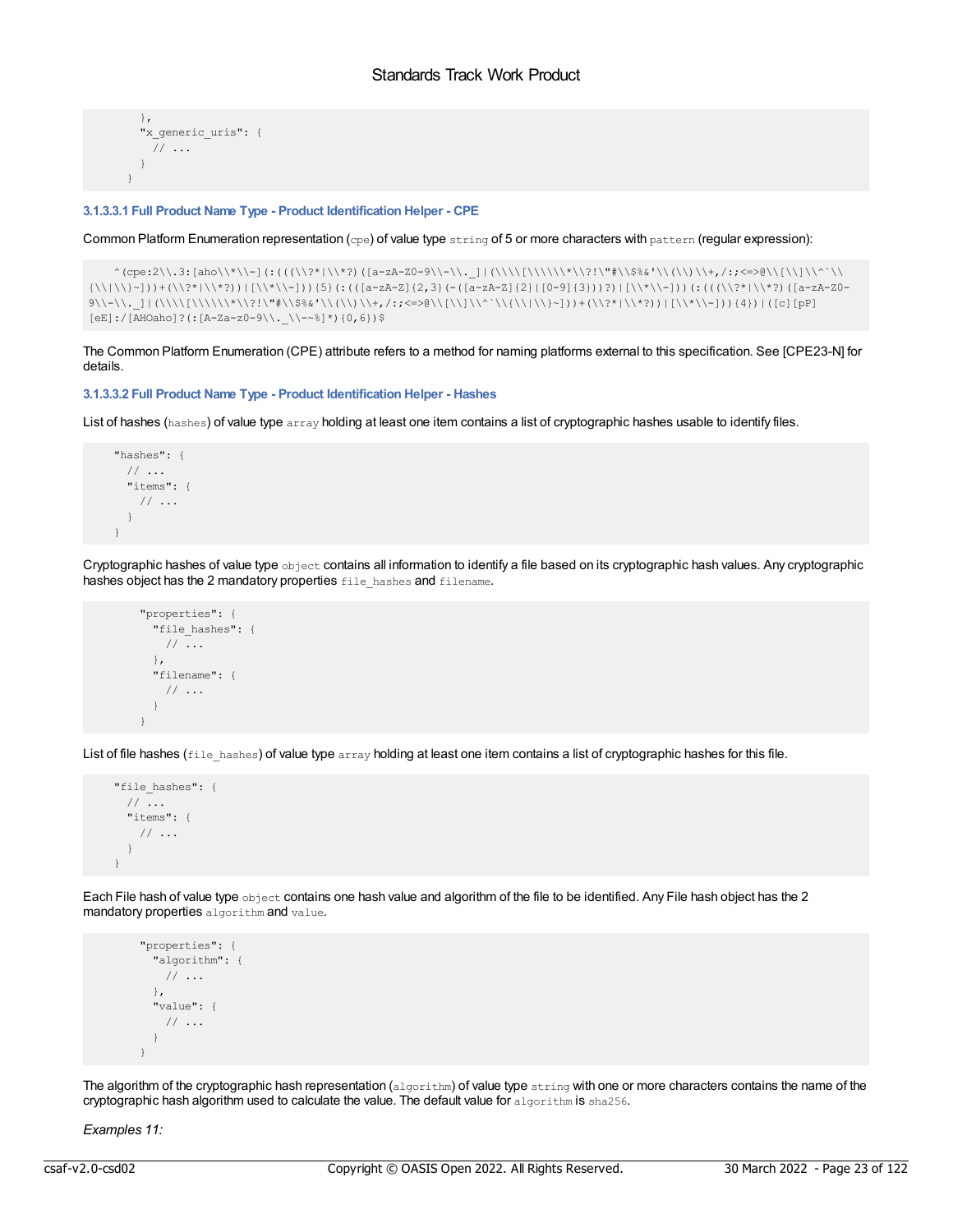blake2b512 sha256 sha3-512 sha384 sha512

These values are derived from the currently supported digests OpenSSL [OPENSSL]. Leading dashes were removed.

```
The command openssl dgst -list (Version 1.1.1f from 2020-03-31) outputs the following:
 Supported digests:
 -blake2b512 -blake2s256 -md4<br>-md5 -md5 -md5 -blake2s256 -md4 -md5
                  -md5-sha1 -ripemd
-ripemd160 -rmd160 -sha1
 -sha224 -sha256 -sha3-224
 -sha3-256 -sha3-384 -sha3-384 -sha3-512
 -sha384 -sha512 -sha512-224<br>-sha512-256 -shake128 -shake256
-sha512-256 -shake128 -shake256
 -ss13-md5 -ss13-cha1-whirlpool
```
The Value of the cryptographic hash representation (value) of value type string of 32 or more characters with pattern (regular expression):

 $^{\wedge}[0-9a-fA-F]{32,3}$ 

The Value of the cryptographic hash attribute contains the cryptographic hash value in hexadecimal representation.

## *Examples 12:*

```
37df33cb7464da5c7f077f4d56a32bc84987ec1d85b234537c1c1a4d4fc8d09dc29e2e762cb5203677bf849a2855a0283710f1f5fe1d6ce8d5ac85c645d0fcb
3
```

```
4775203615d9534a8bfca96a93dc8b461a489f69124a130d786b42204f3341cc
9ea4c8200113d49d26505da0e02e2f49055dc078d1ad7a419b32e291c7afebbb84badfbd46dec42883bea0b2a1fa697c
```
The filename representation ( $f$ ilename) of value type string with one or more characters contains the name of the file which is identified by the hash values.

## *Examples 13:*

```
WINWORD.EXE
msotadddin.dll
sudoers.so
```
If the value of the hash matches and the filename does not, a user SHOULD prefer the hash value. In such cases, the filename SHOULD be used as informational property.

<span id="page-23-0"></span>**3.1.3.3.3 Full Product Name Type - Product Identification Helper - Model Numbers**

The list of models (model\_numbers) of value type  $array$  with 1 or more unique items contains a list of parts, or full model numbers.

A list of models SHOULD only be used if a certain range of model numbers with its corresponding software version is affected, or the model numbers change during update.

This can also be used to identify hardware. If necessary, the software, or any other related part, SHALL be bind to that via a product relationship.

```
"model_numbers": {
  //...
  "items": {
   //...
  }
}
```
Any given model number of value type string with at least 1 character represents a part, or a full model number of the component to identify.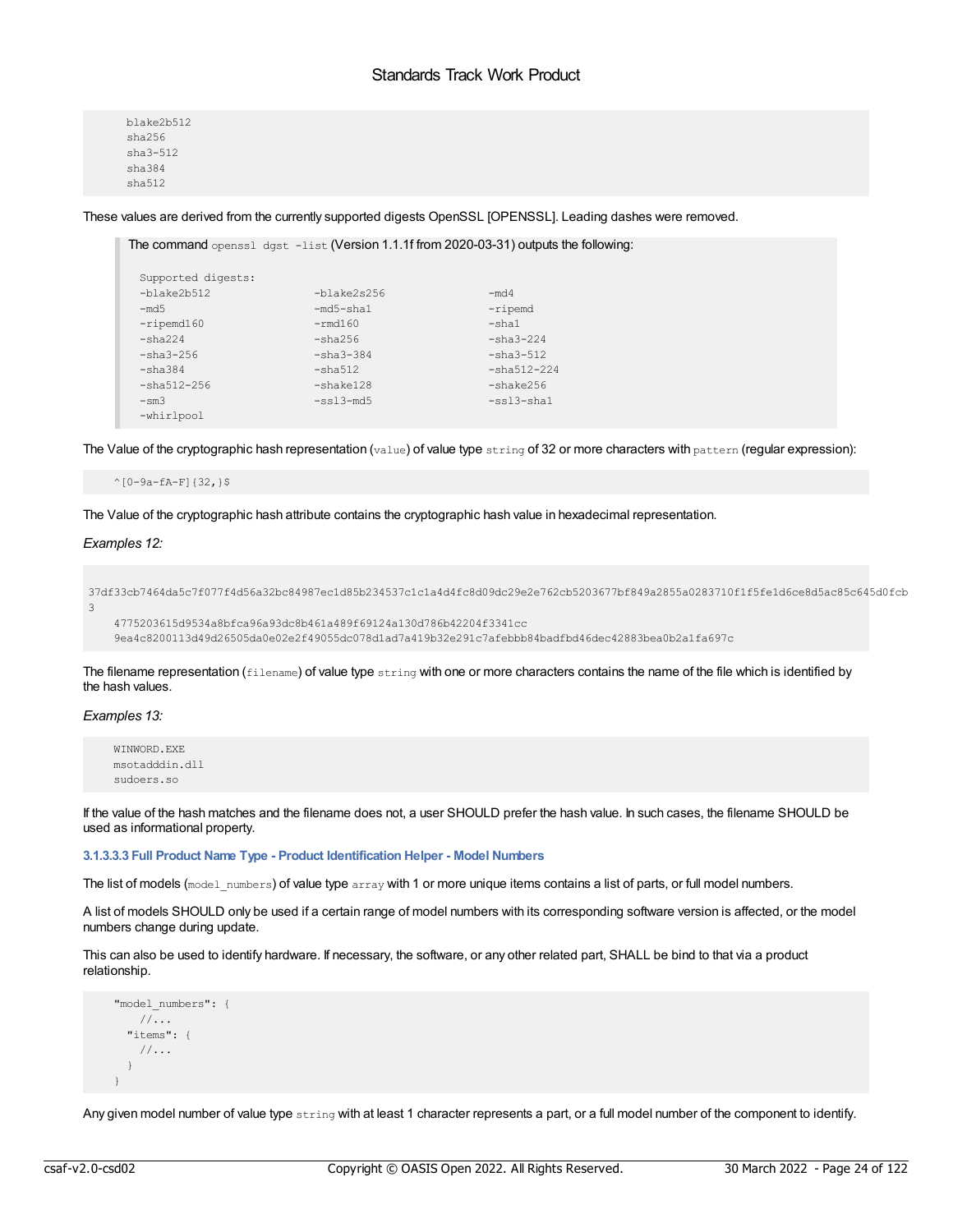The terms "model", "model number" and "model variant" are mostly used synonymously. Often it is abbreviated as "MN", M/N" or "model no.".

If a part of a model number of the component to identify is given, it SHOULD begin with the first character of the model number and stop at any point. Characters which SHOULD NOT be matched MUST be replaced by either  $\gamma$  (for a single character) or  $\ast$  (for zero or more characters). Two \* MUST NOT follow each other.

*Examples 14:*

```
6RA8096-4MV62-0AA0
6RA801?-??V62-0AA0
IC25T060ATCS05-0
```
<span id="page-24-0"></span>**3.1.3.3.4 Full Product Name Type - Product Identification Helper - PURL**

The package URL (PURL) representation (purl) is a string of 7 or more characters with pattern (regular expression):

```
^pkg:[A-Za-z\\.\\-\\+][A-Za-z0-9\\.\\-\\+]*/.+
```
The given pattern does not completely evaluate whether a PURL is valid according to the [PURL] specification. It provides a more generic approach and general guidance to enable forward compatibility. CSAF uses only the canonical form of PURL to conform with section 3.3 of [RFC3986]. Therefore, URLs starting with  $pkg:7/$  are considered invalid.

This package URL (PURL) attribute refers to a method for reliably identifying and locating software packages external to this specification. See [PURL] for details.

<span id="page-24-1"></span>**3.1.3.3.5 Full Product Name Type - Product Identification Helper - SBOM URLs**

The list of SBOM URLs (sbom\_urls) of value type  $\arctan$  with 1 or more items contains a list of URLs where SBOMs for this product can be retrieved.

The SBOMs might differ in format or depth of detail. Currently supported formats are SPDX, CycloneDX, and SWID.

```
"sbom_urls": {
   //...
  "items": {
   //...
 }
}
```
Any given SBOM URL of value type string with format uri contains a URL of one SBOM for this product.

*Examples 15:*

https://raw.githubusercontent.com/CycloneDX/bom-examples/master/SBOM/keycloak-10.0.2/bom.json https://swinslow.net/spdx-examples/example4/main-bin-v2

#### <span id="page-24-2"></span>**3.1.3.3.6 Full Product Name Type - Product Identification Helper - Serial Numbers**

The list of serial numbers (serial numbers) of value type array with 1 or more unique items contains a list of parts, or full serial numbers.

A list of serial numbers SHOULD only be used if a certain range of serial numbers with its corresponding software version is affected, or the serial numbers change during update.

```
"serial_numbers": {
  //...
 "items": {
   //...
 }
}
```
Any given serial number of value type string with at least 1 character represents a part, or a full serial number of the component to identify.

If a part of a serial number of the component to identify is given, it SHOULD begin with the first character of the serial number and stop at any point. Characters which SHOULD NOT be matched MUST be replaced by either  $\gamma$  (for a single character) or  $\ast$  (for zero or more characters). Two \* MUST NOT follow each other.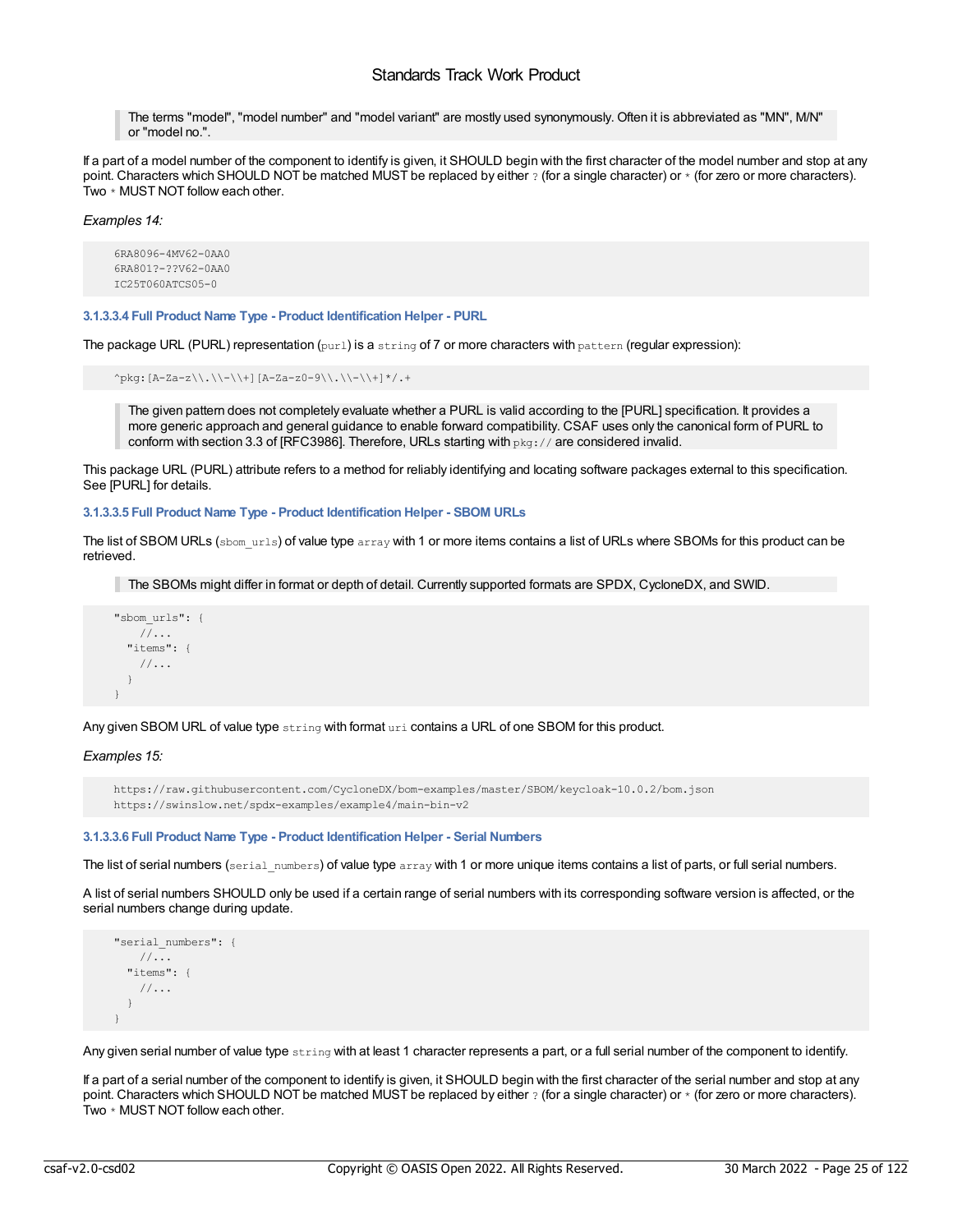## <span id="page-25-0"></span>**3.1.3.3.7 Full Product Name Type - Product Identification Helper - SKUs**

The list of stock keeping units ( $\rm{skys}$ ) of value type  $\rm{array}$  with 1 or more items contains a list of parts, or full stock keeping units.

A list of stock keeping units SHOULD only be used if the list of relationships is used to decouple e.g. hardware from the software, or the stock keeping units change during update. In the latter case the remediations SHALL include the new stock keeping units is or a description how it can be obtained.

The use of the list of relationships in the first case is important. Otherwise, the end user is unable to identify which version (the affected or the not affected / fixed one) is used.

```
"skus": {
   //...
 "items": {
   //...
  }
}
```
Any given stock keeping unit of value type string with at least 1 character represents a part, or a full stock keeping unit (SKU) of the component to identify.

Sometimes this is also called "item number", "article number" or "product number".

If a part of a stock keeping unit of the component to identify is given, it SHOULD begin with the first character of the stock keeping unit and stop at any point. Characters which SHOULD NOT be matched MUST be replaced by either ? (for a single character) or \* (for zero or more characters).

Two \* MUST NOT follow each other.

#### <span id="page-25-1"></span>**3.1.3.3.8 Full Product Name Type - Product Identification Helper - Generic URIs**

List of generic URIs ( $x$  generic uris) of value type array with at least 1 item contains a list of identifiers which are either vendor-specific or derived from a standard not yet supported.

```
"x generic uris": {
 // ...
 "items": {
   // ...
 }
}
```
Any such Generic URI item of value type object provides the two mandatory properties Namespace (namespace) and URI $(\text{uri})$ .

```
"properties": {
  "namespace": {
   \frac{1}{2}...
 },
 "uri": {
   // ...
 }
}
```
The namespace of the generic URI (namespace) of value type  $string$  with format  $uri$  refers to a URL which provides the name and knowledge about the specification used or is the namespace in which these values are valid.

The URI  $(uri)$  of value type string with format uri contains the identifier itself.

These elements can be used to reference a specific component from an SBOM:

*Example 16 linking a component from a CycloneDX SBOM using the bomlink mechanism:*

```
"x generic uris": [
            {
              "namespace": "https://cyclonedx.org/capabilities/bomlink/",
              "uri": "urn:cdx:411dafd2-c29f-491a-97d7-e97de5bc2289/1#pkg:maven/org.jboss.logging/jboss-
logging@3.4.1.Final?type=jar"
            }
```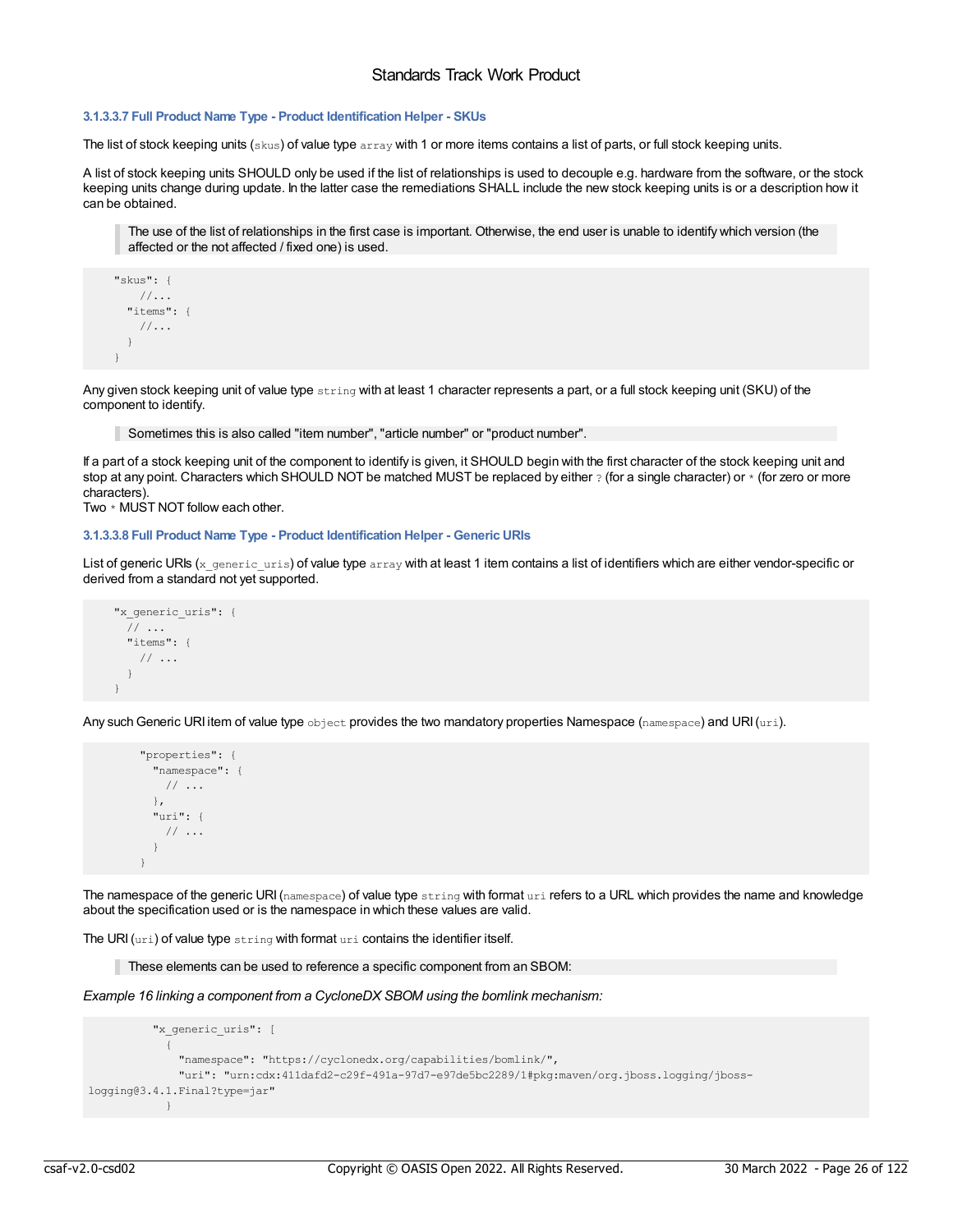## *Example 17 linking a component from an SPDX SBOM:*

```
"x_generic_uris": [
           {
             "namespace": "https://spdx.github.io/spdx-spec/document-creation-information/#65-spdx-document-namespace-
field",
             "uri": "https://swinslow.net/spdx-examples/example4/main-bin-v2#SPDXRef-libc"
           }
          ]
```
## <span id="page-26-0"></span>**3.1.4 Language Type**

Language type (lang\_t) has value type string with pattern (regular expression):

```
^(([A-Za-z]{2,3}(-[A-Za-z]{3}(-[A-Za-z]{3}){0,2})?|[A-Za-z]{4,8})(-[A-Za-z]{4})?(-([A-Za-z]{2}|[0-9]{3}))?(-([A-Za-
z0-9]{5,8}|[0-9][A-Za-z0-9]{3}))*(-[A-WY-Za-wy-z0-9](-[A-Za-z0-9]{2,8})+)*(-[Xx](-[A-Za-z0-9]{1,8})+)?|[Xx](-[A-Za-z0-9]
{1,8})+|[Ii]-[Dd][Ee][Ff][Aa][Uu][Ll][Tt]|[Ii]-[Mm][Ii][Nn][Gg][Oo])$
```
The value identifies a language, corresponding to IETF BCP 47 / RFC 5646. See IETF language registry: <https://www.iana.org/assignments/language-subtag-registry/language-subtag-registry>

CSAF skips those grandfathered language tags that are deprecated at the time of writing the specification. Even though the private use language tags are supported they SHOULD not be used to ensure readability across the ecosystem. It is recommended to follow the conventions for the capitalization of the subtags even though it is not mandatory as most users are used to that.

#### *Examples 18:*

de en fr frc jp

## <span id="page-26-1"></span>**3.1.5 Notes Type**

List of notes (notes t) of value type array with 1 or more items of type Note contains notes which are specific to the current context.

```
"notes_t": {
  // ...
  "items": {
    \frac{1}{2}...
  }
},
```
Value type of every such Note item is object with the mandatory properties category and text providing a place to put all manner of text blobs related to the current context. A Note object MAY provide the optional properties audience and title.

```
"properties": {
 "audience": {
  // ...
 },
 "category": {
  // ...
 },
 "text": {
  // ...
 },
 "title": {
  // ...
 }
}
```
Audience of note (audience) of value type string with 1 or more characters indicates who is intended to read it.

*Examples 19:*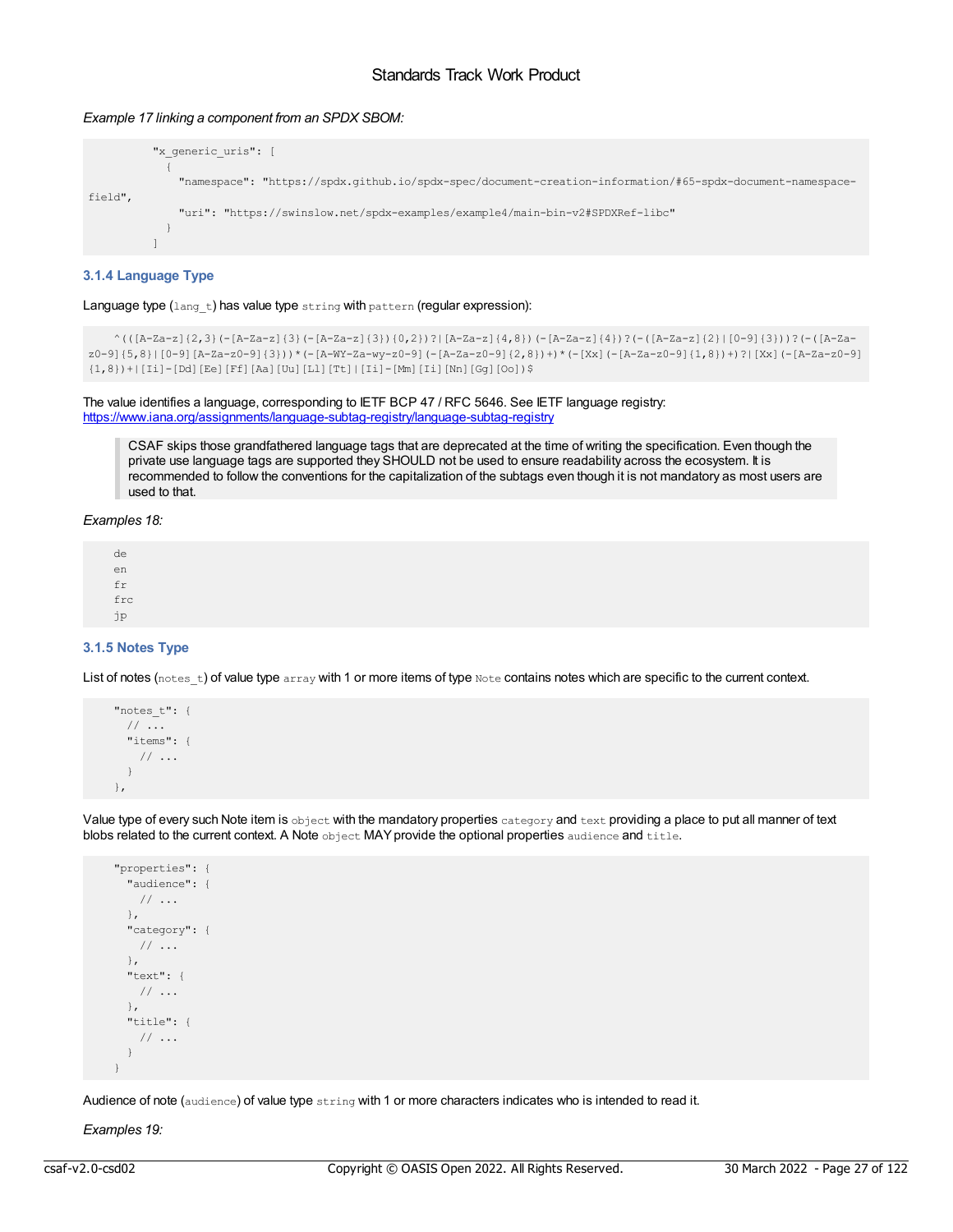```
all
executives
operational management and system administrators
safety engineers
```
Note category ( $\text{category}$ ) of value type  $\text{string}$  and  $\text{enum}$  indicates the choice of what kind of note this is. Valid  $\text{enum}$  values are:

```
description
details
faq
general
legal_disclaimer
other
summary
```
The value description indicates the note is a description of something. The optional sibling property title MAY have more information in this case.

The value details indicates the note is a low-level detailed discussion. The optional sibling property title MAY have more information in this case.

The value  $fag$  indicates the note is a list of frequently asked questions.

The value general indicates the note is a general, high-level note. The optional sibling property title MAY have more information in this case.

The value legal disclaimer indicates the note represents any possible legal discussion, including constraints, surrounding the document.

The value other indicates the note is something that doesn't fit the other categories. The optional sibling attribute title SHOULD have more information to indicate clearly what kind of note to expect in this case.

The value summary indicates the note is a summary of something. The optional sibling property title MAY have more information in this case.

Note contents ( $text{text}$ ) of value type  $string$  with 1 or more characters holds the contents of the note. Content varies depending on type.

Title of note (title) of value type string with 1 or more characters provides a concise description of what is contained in the text of the note.

#### *Examples 20:*

```
Details
Executive summary
Technical summary
Impact on safety systems
```
## <span id="page-27-0"></span>**3.1.6 Product Group ID Type**

The Product Group ID Type (product\_group\_id\_t) of value type string with 1 or more characters is a reference token for product group instances. The value is a token required to identify a group of products so that it can be referred to from other parts in the document. There is no predefined or required format for the Product Group ID (product group id) as long as it uniquely identifies a product group in the context of the current document.

```
"product_group_id_t": {
 // ...
},
```
## *Examples 21:*

```
CSAFGID-0001
CSAFGID-0002
CSAFGID-0020
```
Even though the standard does not require a specific format it is recommended to use different prefixes for the Product ID and the Product Group ID to support reading and parsing the document.

## <span id="page-27-1"></span>**3.1.7 Product Groups Type**

List of Product Group ID (product groups t) of value type array with 1 or more unique items (a set) of type Product Group ID (product\_group\_id\_t) specifies a list of product\_group\_ids to give context to the parent item.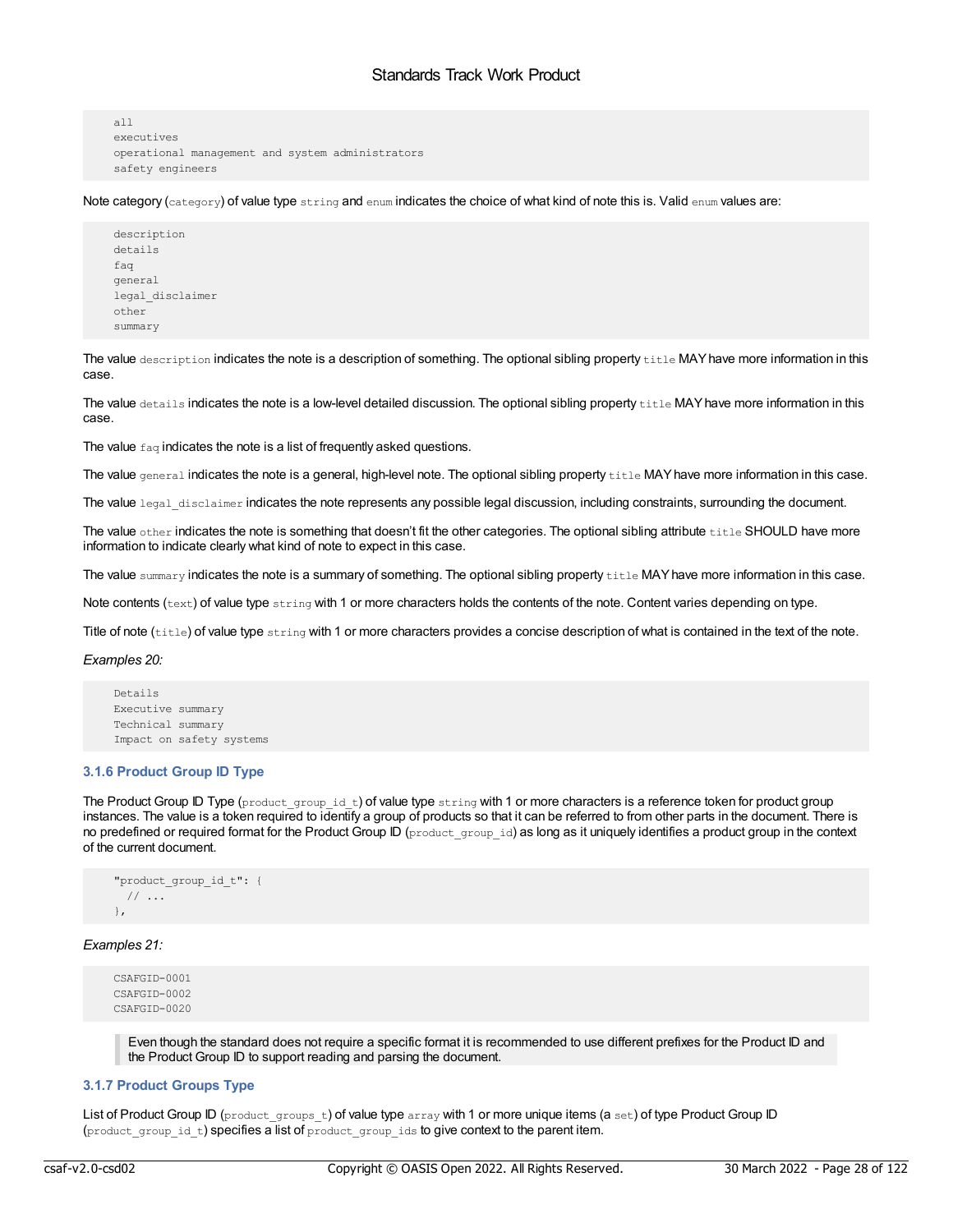```
"product_groups_t": {
 // ...
 "items": {
  // ...
 }
},
```
## <span id="page-28-0"></span>**3.1.8 Product ID Type**

The Product ID Type (product id t) of value type string with 1 or more characters is a reference token for product instances. The value is a token required to identify a full product\_name so that it can be referred to from other parts in the document. There is no predefined or required format for the Product ID (product id) as long as it uniquely identifies a product in the context of the current document.

```
"product id t": {
 // ...
},
```
*Examples 22:*

```
CSAFPID-0004
CSAFPID-0008
```
Even though the standard does not require a specific format it is recommended to use different prefixes for the Product ID and the Product Group ID to support reading and parsing the document.

## <span id="page-28-1"></span>**3.1.9 Products Type**

List of Product IDs (products\_t) of value type array with 1 or more unique items (a set) of type Product ID (product\_id\_t) specifies a list of product\_ids to give context to the parent item.

```
"products_t": {
 // ...
 "items": {
   // ...
 }
},
```
#### <span id="page-28-2"></span>**3.1.10 References Type**

List of references  $(r$  eferences  $t)$  of value type  $r$  array with 1 or more items of type Reference holds a list of Reference objects.

```
"references_t": {
 // ...
 "items": {
  // ...
  }
 }
},
```
Value type of every such Reference item is object with the mandatory properties url and summary holding any reference to conferences, papers, advisories, and other resources that are related and considered related to either a surrounding part of or the entire document and to be of value to the document consumer. A reference object MAY provide the optional property category.

```
"properties": {
 "category": {
  // ...
 },
 "summary": {
  // ...
 },
 "url": {
  // ...
 }
}
```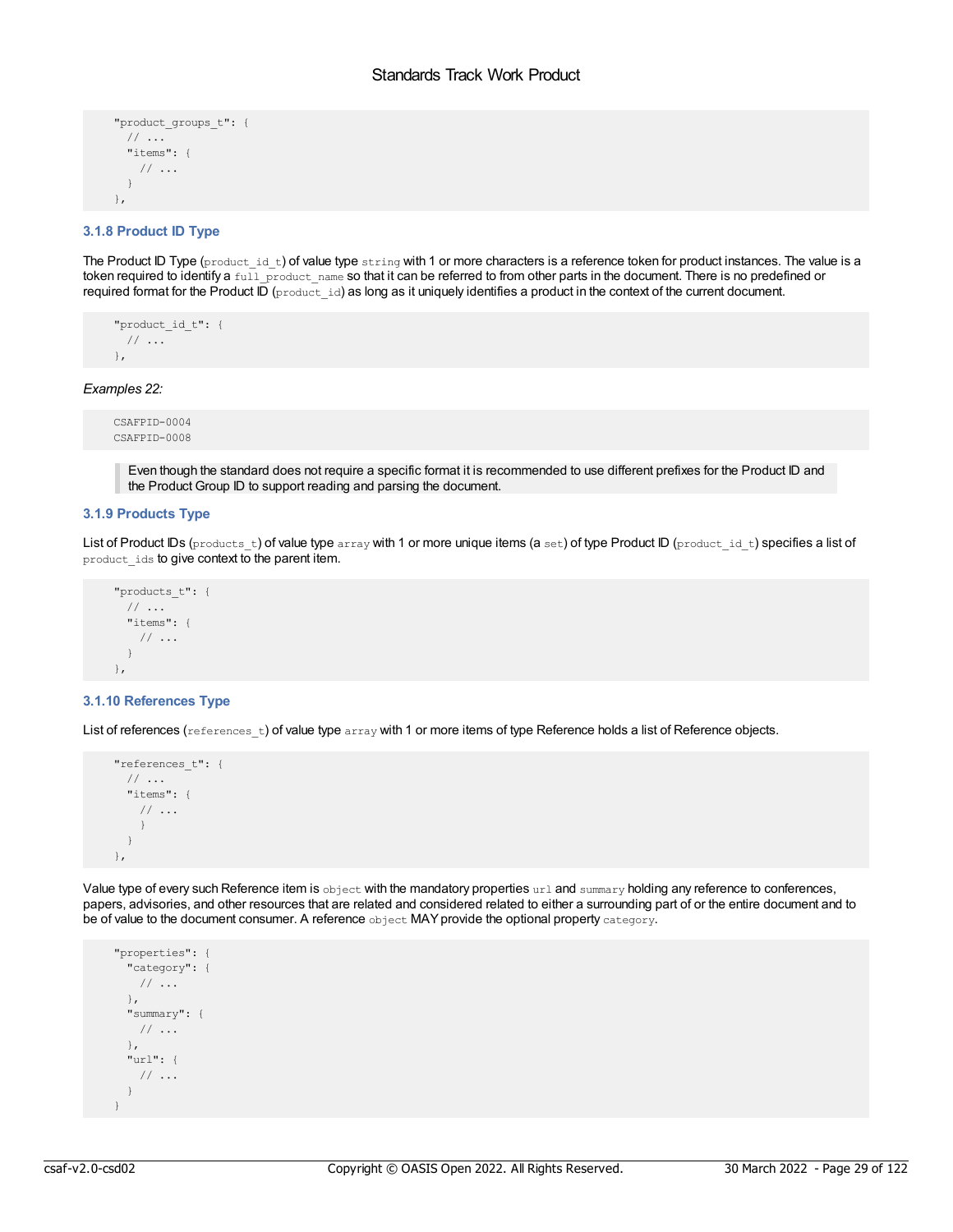Category of reference (category) of value type string and enum indicates whether the reference points to the same document or vulnerability in focus (depending on scope) or to an external resource. Valid enum values are:

external self

The default value for category is external.

The value external indicates, that this document is an external reference to a document or vulnerability in focus (depending on scope).

The value  $\text{self}$  indicates, that this document is a reference to this same document or vulnerability (also depending on scope).

This includes links to documents with the same content but different file format (e.g. advisories as PDF or HTML).

Summary of the reference ( $\text{summaxy}$ ) of value type  $\text{string}$  with 1 or more characters indicates what this reference refers to.

URL of reference  $(urt)$  of value type  $string$  with format  $uri$  provides the URL for the reference.

## <span id="page-29-0"></span>**3.1.11 Version Type**

The Version (version t) type has value type string with pattern (regular expression):

```
\wedge^{\,}_1\,(0\,|\,1-9]\,\{0-9\}\,\gamma\,\}|\wedge^{\,}_2\,(0\,|\,1-9]\,\backslash\mathrm{d}\,\gamma\,\backslash\backslash\,,\ (0\,|\,1-9]\,\backslash\mathrm{d}\,\gamma\,\backslash\backslash\,,\ (0\,|\,1-9]\,\backslash\mathrm{d}\,\gamma\,\backslash\backslash\}(?\colon\backslash\backslash\colon(?\colon0\mid[1-9]\setminus\backslash\backslash\backslash\backslash\backslash\backslash\backslash\{a-zA-Z-1\}\mid\backslash\backslash\backslash\backslash\} ) ) ?(?:\\+([0-9a-zA-Z-]+(?:\\.[0-9a-zA-Z-]+)*))?)$
```
The version specifies a version string to denote clearly the evolution of the content of the document. There are two options how it can be used:

- semantic versioning (preferred; according to the rules below)
- integer versioning

A CSAF document MUST use only one versioning system.

*Examples 23:*

1 4 0.9.0 1.4.3 2.40.0+21AF26D3

## <span id="page-29-1"></span>**3.1.11.1 Version Type - Integer versioning**

Integer versioning increments for each version where the /document/tracking/status is final the version number by one. The regular expression for this type is:

 $^{\wedge}$ (0|[1-9][0-9]\*)\$

The following rules apply:

- 1. Once a versioned document has been released, the contents of that version MUST NOT be modified. Any modifications MUST be released as a new version.
- 2. Version zero (0) is for initial development before the initial\_release\_date. The document status MUST be draft. Anything MAY change at any time. The document SHOULD NOT be considered stable.
- 3. Version 1 defines the initial public release. Each new version where /document/tracking/status is final has a version number incremented by one.
- 4. Pre-release versions (document status draft) MUST carry the new version number. Sole exception is before the initial release (see rule 2). The combination of document status  $drafft$  and version 1 MAY be used to indicate that the content is unlikely to change.
- 5. Build metadata is never included in the version.
- 6. Precedence MUST be calculate by integer comparison.

## <span id="page-29-2"></span>**3.1.11.2 Version Type - Semantic versioning**

Semantic versioning derived the rules from [SemVer]. The regular expression for this type is:

```
\wedge((0|[1-9]\\d*)\\.(0|[1-9]\\d*)\\.(0|[1-9]\\d*)\\.(0|[1-9]\\d*)\\d*[a-zA-Z-][0-9a-zA-Z-]*)(?:\\.(?:0|[1-9]\\d*|\\d*
[a-zA-Z-](0-9a-zA-Z-]'')')')?(?:\\+([0-9a-zA-Z-]'+(?:\\\(0-9a-zA-Z-]'+)''))?)$
```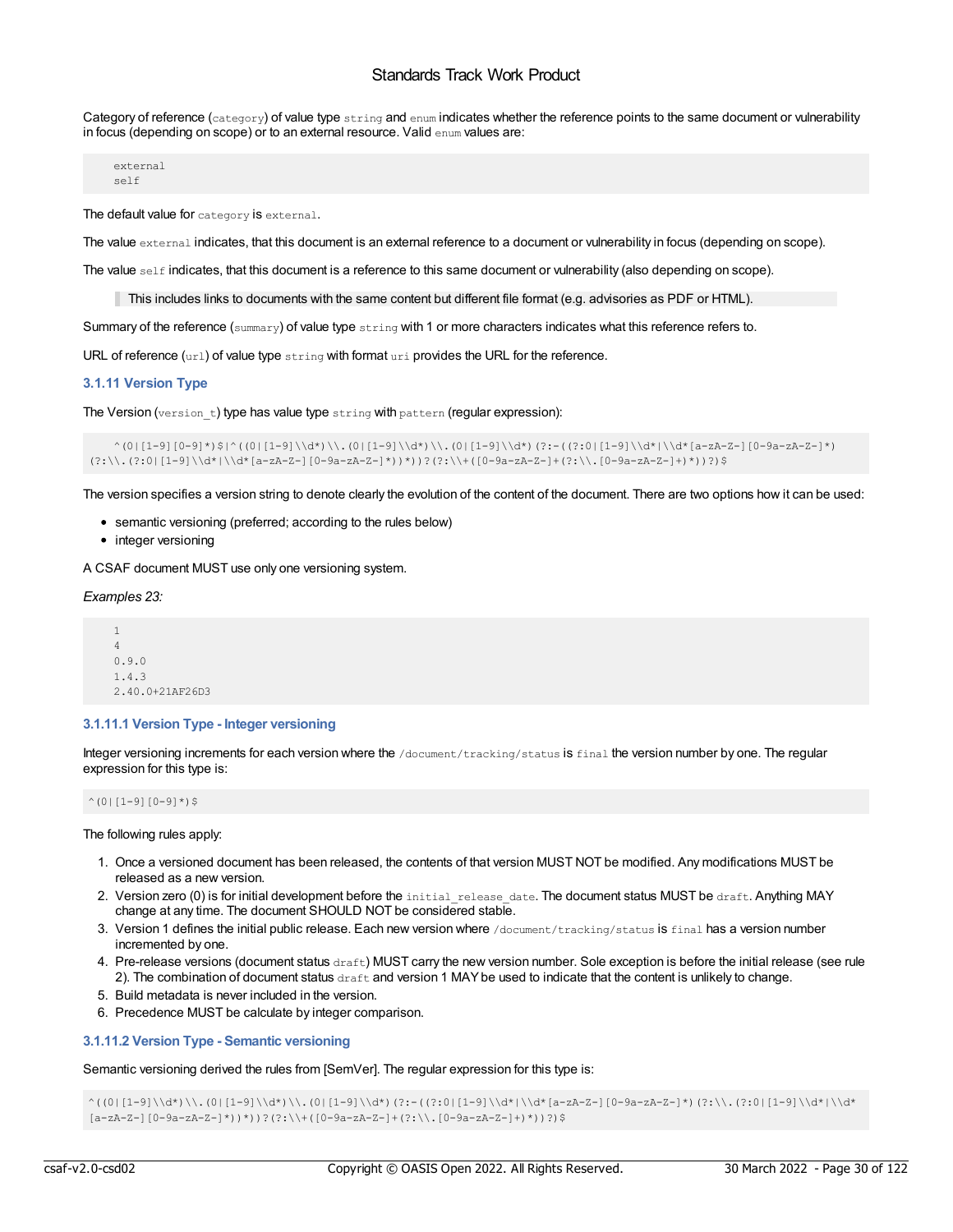The goal of this structure is to provide additional information to the end user whether a new comparison with the asset database is needed. The "public API" in regards to CSAF is the CSAF document with its structure and content. This results in the following rules:

- 1. A normal version number MUST take the form X.Y.Z where X, Y, and Z are non-negative integers, and MUST NOT contain leading zeroes. X is the major version, Yis the minor version, and Z is the patch version. Each element MUST increase numerically. For instance: 1.9.0 -> 1.10.0 -> 1.11.0.
- 2. Once a versioned document has been released, the contents of that version MUST NOT be modified. Any modifications MUST be released as a new version.
- 3. Major version zero (0.y.z) is for initial development before the initial\_release\_date. The document status MUST be draft. Anything MAYchange at any time. The document SHOULD NOT be considered stable. Changes which would increment the major version according to rule 7 are tracked in this stage with (0.y.z) by incrementing the minor version y instead. Changes that would increment the minor or patch version according to rule 6 or 5 are both tracked in this stage with (0.y.z) by incrementing the patch version z instead.
- 4. Version 1.0.0 defines the initial public release. The way in which the version number is incremented after this release is dependent on the content and structure of the document and how it changes.
- 5. Patch version Z (x.y.Z | x > 0) MUST be incremented if only backwards compatible bug fixes are introduced. A bug fix is defined as an internal change that fixes incorrect behavior.

In the context of the document this is the case e.g. for spelling mistakes.

- 6. Minor version Y(x.Y.z | x > 0) MUST be incremented if the content of an existing element changes except for those which are covert through rule 7. It MUST be incremented if substantial new information are introduced or new elements are provided. It MAYinclude patch level changes. Patch version MUST be reset to 0 when minor version is incremented.
- 7. Major version X (X.y.z | X > 0) MUST be incremented if a new comparison with the end user's asset database is required. This includes:
	- o changes (adding, removing elements or modifying content) in /product tree or elements which contain /product tree in their path
	- adding or removing items of /vulnerabilities
	- adding or removing elements in:
		- /vulnerabilities[]/product\_status/first\_affected
		- /vulnerabilities[]/product\_status/known\_affected
		- /vulnerabilities[]/product\_status/last\_affected
	- removing elements from:
		- /vulnerabilities[]/product\_status/first\_fixed
		- /vulnerabilities[]/product\_status/fixed
		- /vulnerabilities[]/product\_status/known\_not\_affected

It MAYalso include minor and patch level changes. Patch and minor version MUST be reset to 0 when major version is incremented.

8. A pre-release version (document status draft) MAY be denoted by appending a hyphen and a series of dot separated identifiers immediately following the patch version. Identifiers MUST comprise only ASCII alphanumerics and hyphens [0-9A-Za-z-]. Identifiers MUST NOT be empty. Numeric identifiers MUST NOT include leading zeroes. Pre-release versions have a lower precedence than the associated normal version. A pre-release version indicates that the version is unstable and might not satisfy the intended compatibility requirements as denoted by its associated normal version.

## *Examples 24:*

1.0.0-0.3.7 1.0.0-alpha 1.0.0-alpha.1 1.0.0-x-y-z.– 1.0.0-x.7.z.92

- 9. Pre-release MUST NOT be included if /document/tracking/status is final.
- 10. Build metadata MAYbe denoted by appending a plus sign and a series of dot separated identifiers immediately following the patch or pre-release version. Identifiers MUST comprise only ASCII alphanumerics and hyphens [0-9A-Za-z-]. Identifiers MUST NOT be empty. Build metadata MUST be ignored when determining version precedence. Thus two versions that differ only in the build metadata, have the same precedence.

*Examples 25:*

1.0.0+20130313144700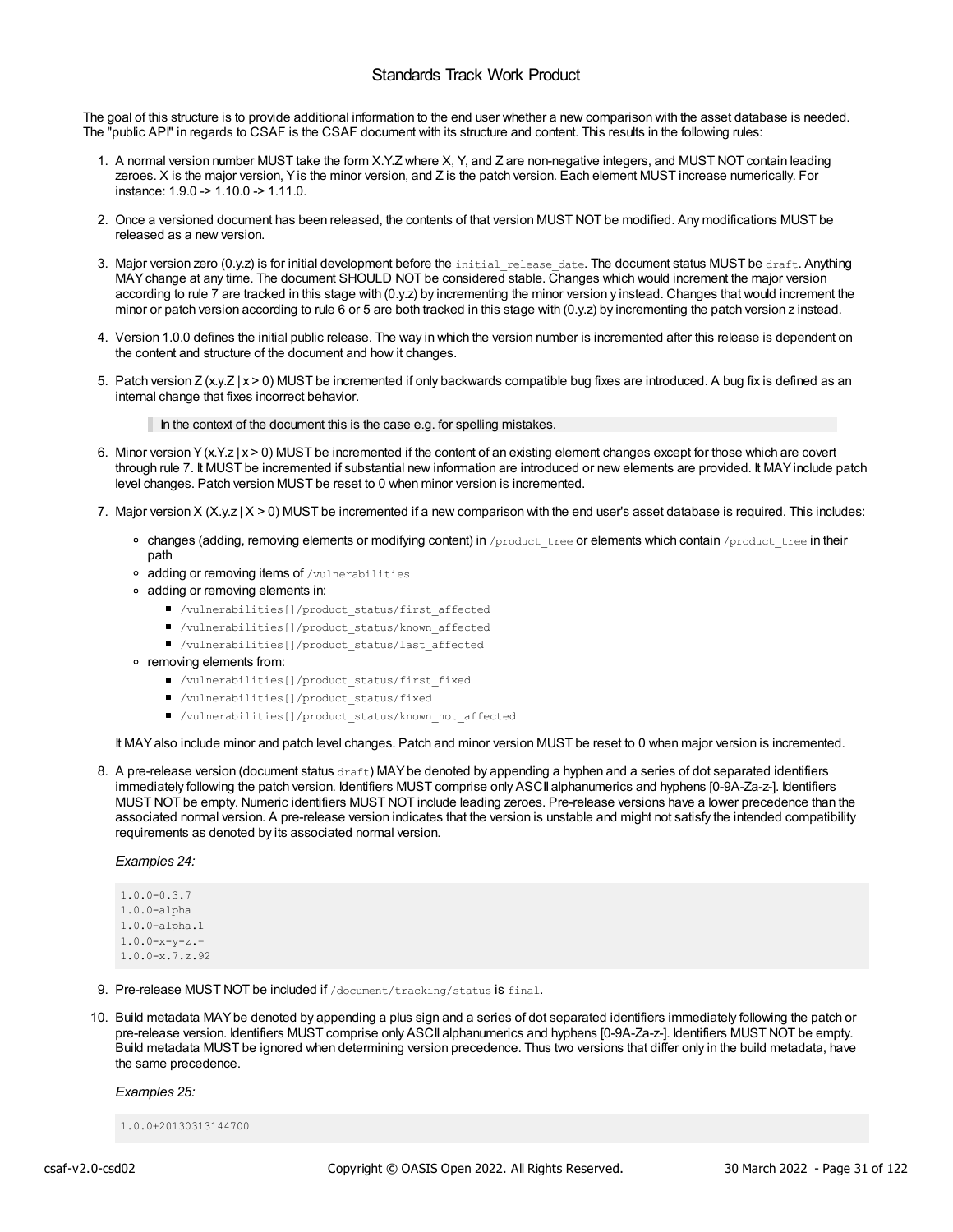```
1.0.0+21AF26D3—-117B344092BD
1.0.0-alpha+001
1.0.0-beta+exp.sha.5114f85
```
- 11. Precedence refers to how versions are compared to each other when ordered.
	- 1. Precedence MUST be calculated by separating the version into major, minor, patch and pre-release identifiers in that order (Build metadata does not figure into precedence).
	- 2. Precedence is determined by the first difference when comparing each of these identifiers from left to right as follows: Major, minor, and patch versions are always compared numerically.

*Example 26:*

 $1.0.0 \leq 2.0.0 \leq 2.1.0 \leq 2.1.1$ 

3. When major, minor, and patch are equal, a pre-release version has lower precedence than a normal version:

*Example 27:*

1.0.0-alpha < 1.0.0

- 4. Precedence for two pre-release versions with the same major, minor, and patch version MUST be determined by comparing each dot separated identifier from left to right until a difference is found as follows:
	- 1. Identifiers consisting of only digits are compared numerically.
	- 2. Identifiers with letters or hyphens are compared lexically in ASCII sort order.
	- 3. Numeric identifiers always have lower precedence than non-numeric identifiers.
	- 4. A larger set of pre-release fields has a higher precedence than a smaller set, if all of the preceding identifiers are equal.

#### *Example 28:*

```
1.0.0-alpha < 1.0.0-alpha.1 < 1.0.0-alpha.beta < 1.0.0-beta < 1.0.0-beta.2 < 1.0.0-beta.11 < 1.0.0-rc.1 <
1.0.0
```
## <span id="page-31-0"></span>**3.2 Properties**

These final three subsections document the three properties of a CSAF document. The single mandatory property document, as well as the optional properties product\_tree and vulnerabilities in that order.

## <span id="page-31-1"></span>**3.2.1 Document Property**

Document level meta-data (document) of value type object with the 5 mandatory properties Category (category), CSAF Version  $(c_{\text{sat}}$  version), Publisher (publisher), Title (title), and Tracking (tracking) captures the meta-data about this document describing a particular set of security advisories. In addition, the document object MAY provide the 7 optional properties Acknowledgments (acknowledgments), Aggregate Severity (aggregate\_severity), Distribution (distribution), Language (lang), Notes (notes), References (references), and Source Language (source\_lang).

```
"document": {
 // ...
  "properties": {
   "acknowledgments": {
    // ...
   },
   "aggregate severity" : {
    // ...
   },
    "category": {
     // ...
    },
   "csaf version": {
     // ...
   },
   "distribution": {
     // ...
    },
```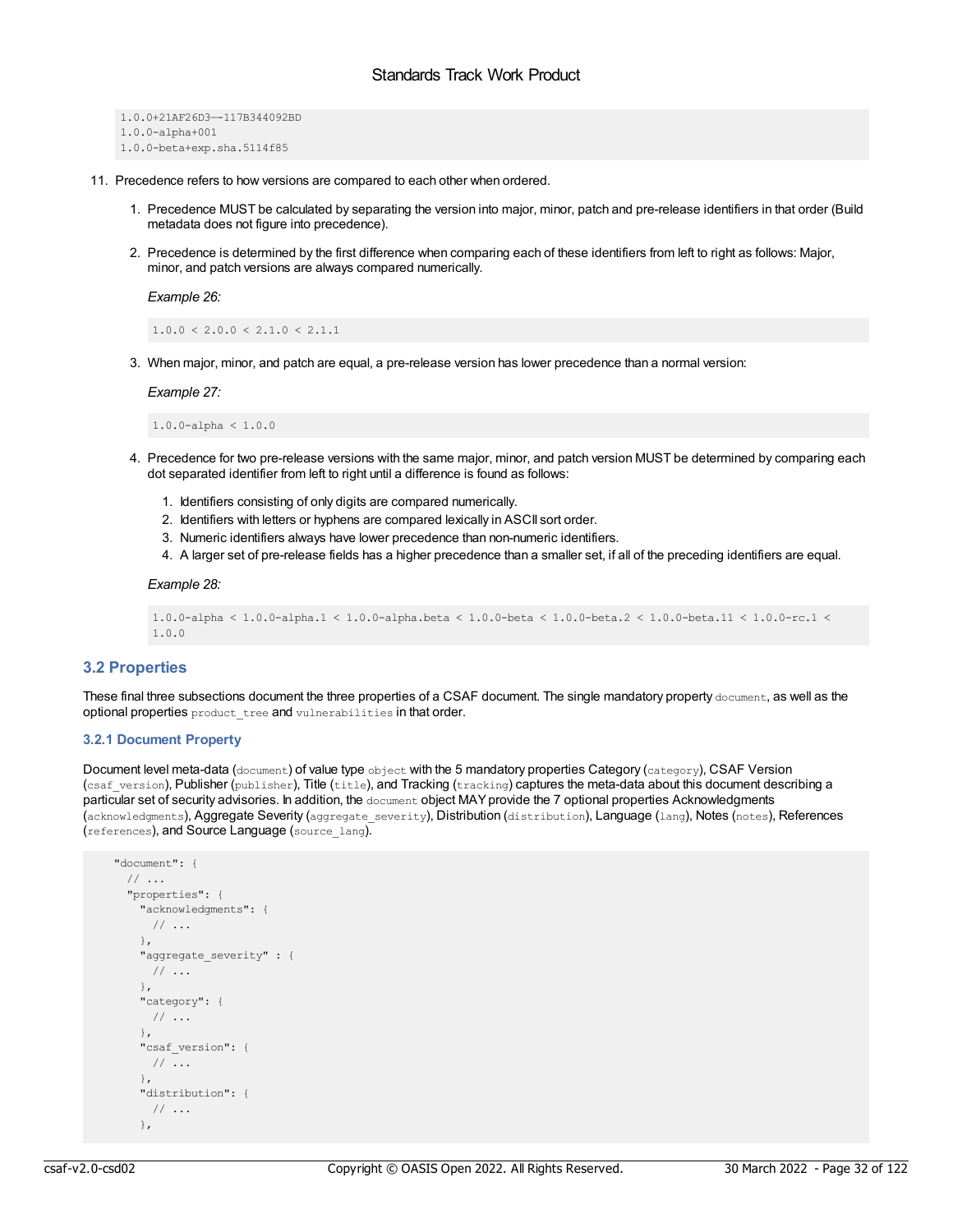```
"lang": {
    // ...
   },
   "notes": {
    // ...
   },
   "publisher": {
    // ...
   },
   "references": {
    // ...
   },
   "source_lang": {
    // ...
   },
   "title": {
    // ...
   },
   "tracking": {
    // ...
   }
 }
},
```
## <span id="page-32-0"></span>**3.2.1.1 Document Property - Acknowledgments**

Document acknowledgments (acknowledgments) of value type Acknowledgments Type (acknowledgments t) contains a list of acknowledgment elements associated with the whole document.

```
"acknowledgments": {
 \frac{1}{2}...
},
```
## <span id="page-32-1"></span>**3.2.1.2 Document Property - Aggregate Severity**

Aggregate severity (aggregate severity) of value type object with the mandatory property text and the optional property namespace is a vehicle that is provided by the document producer to convey the urgency and criticality with which the one or more vulnerabilities reported should be addressed. It is a document-level metric and applied to the document as a whole — not any specific vulnerability. The range of values in this field is defined according to the document producer's policies and procedures.



The Namespace of aggregate severity (namespace) of value type string with format uri points to the namespace so referenced.

The Text of aggregate severity (text) of value type string with 1 or more characters provides a severity which is independent of - and in addition to - any other standard metric for determining the impact or severity of a given vulnerability (such as CVSS).

## *Examples 29:*

Critical Important Moderate

## <span id="page-32-2"></span>**3.2.1.3 Document Property - Category**

Document category (category) with value type string of 1 or more characters with pattern (regular expression):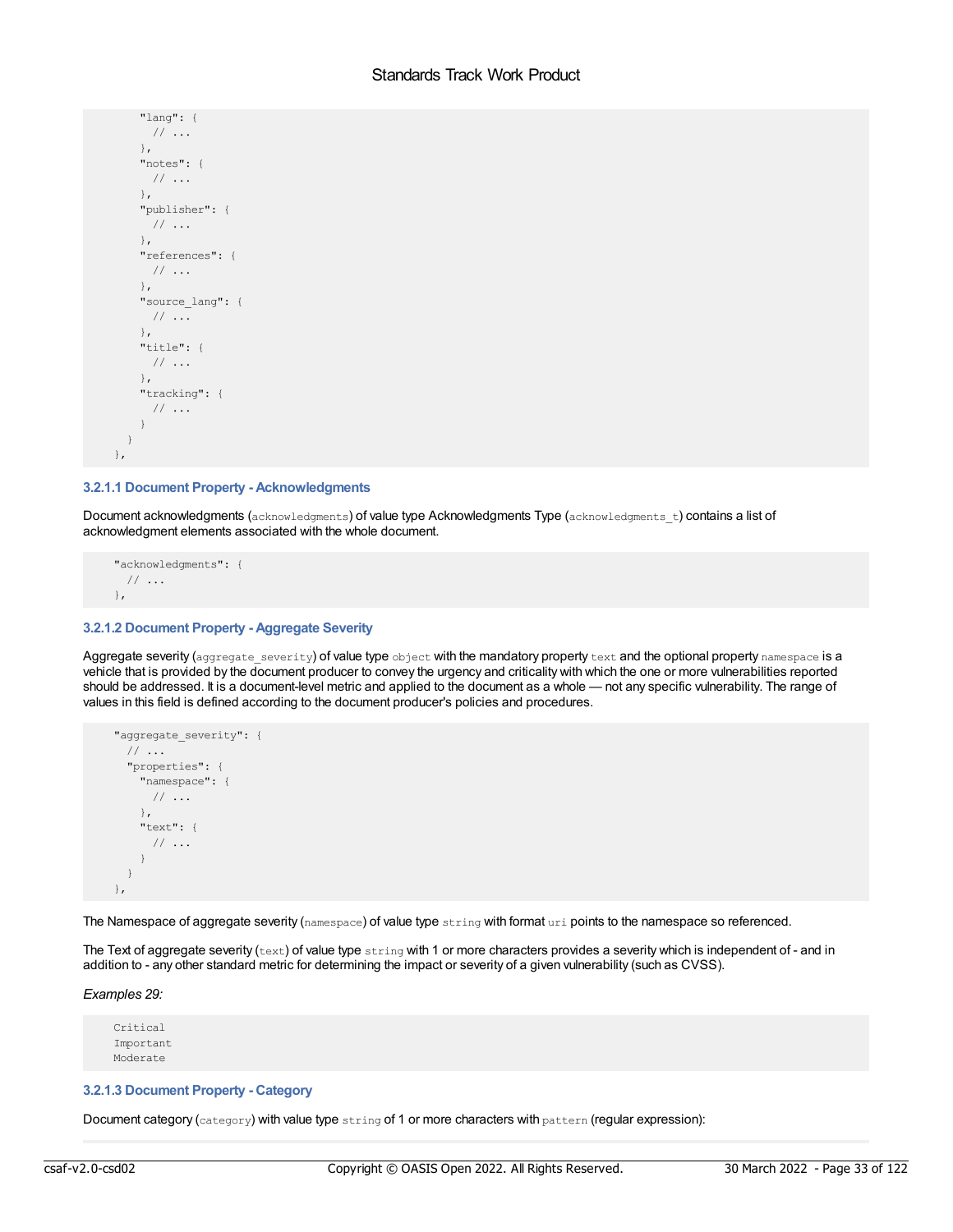## $\hat{\Lambda}^{\star}$  ^[^\\s\\-\_\\.](.\*[^\\s\\-\_\\.])?\$

Document category defines a short canonical name, chosen by the document producer, which will inform the end user as to the category of document.

It is directly related to the profiles defined in section 4.

```
"category": {
 // ...
}
```
## *Examples 30*:

```
csaf_base
csaf_security_advisory
csaf_vex
Example Company Security Notice
```
## <span id="page-33-0"></span>**3.2.1.4 Document Property - CSAF Version**

CSAF version (csaf version) of value type string and enum gives the version of the CSAF specification which the document was generated for. The single valid value for this enum is:

2.0

## <span id="page-33-1"></span>**3.2.1.5 Document Property - Distribution**

Rules for sharing document (distribution) of value type object with at least 1 of the 2 properties Text (text) and Traffic Light Protocol (TLP)  $(t1p)$  describes any constraints on how this document might be shared.

```
"distribution": {
 // ...
 "properties": {
   "text": {
     // ...
   },
   "tlp": {
    // ...
   }
 }
},
```
If both values are present, the TLP information SHOULD be preferred as this aids in automation.

## <span id="page-33-2"></span>**3.2.1.5.1 Document Property- Distribution - Text**

The Textual description ( $text{text}$ ) of value type  $\text{string}$  with 1 or more characters provides a textual description of additional constraints.

*Examples 31:*

```
Copyright 2021, Example Company, All Rights Reserved.
Distribute freely.
Share only on a need-to-know-basis only.
```
## <span id="page-33-3"></span>**3.2.1.5.2 Document Property- Distribution - TLP**

Traffic Light Protocol (TLP) (tlp) of value type object with the mandatory property Label (label) and the optional property URL (url) provides details about the TLP classification of the document.

```
"tlp": {
 // ...
  "properties": {
   "label": {
     // ...
   },
    "url": {
```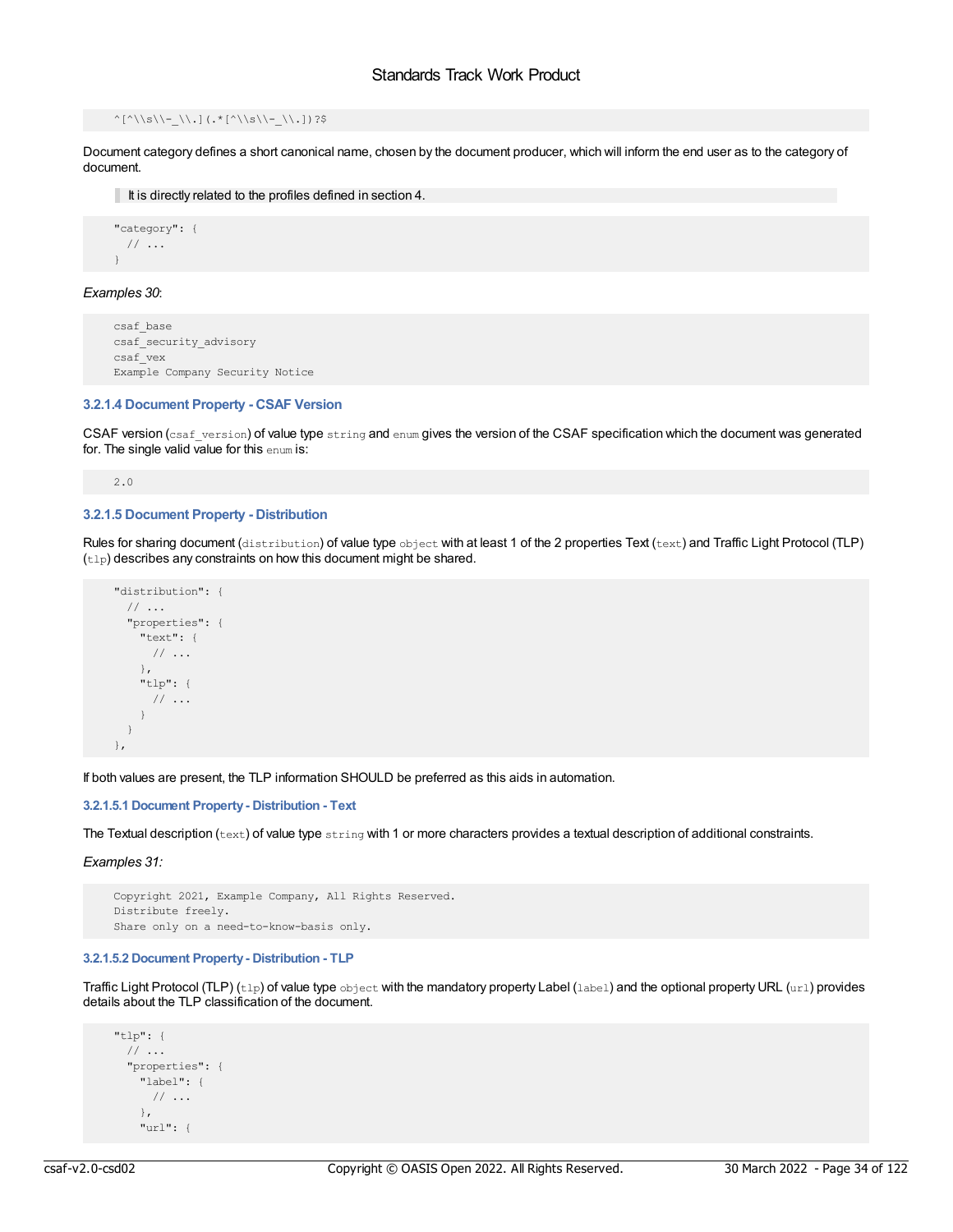```
// ...
  }
 }
}
```
The Label of TLP (label) with value type string and enum provides the TLP label of the document. Valid values of the enum are:

```
AMBER
GREEN
RED
WHITE
```
The URL of TLP version (url) with value type string with format uri provides a URL where to find the textual description of the TLP version which is used in this document. The default value is the URL to the definition by FIRST:

https://www.first.org/tlp/

#### *Examples 32:*

```
https://www.us-cert.gov/tlp
https://www.bsi.bund.de/SharedDocs/Downloads/DE/BSI/Kritis/Merkblatt_TLP.pdf
```
## <span id="page-34-0"></span>**3.2.1.6 Document Property - Language**

Document language ( $lang$ ) of value type Language Type ( $lang$  t) identifies the language used by this document, corresponding to IETF BCP 47 / RFC 5646.

## <span id="page-34-1"></span>**3.2.1.7 Document Property - Notes**

Document notes (notes) of value type Notes Type (notes\_t) holds notes associated with the whole document.

```
"notes": {
 // ...
},
```
## <span id="page-34-2"></span>**3.2.1.8 Document Property - Publisher**

Publisher (publisher) has value type object with the mandatory properties Category (category), Name (name) and Namespace (namespace) and provides information on the publishing entity. The 2 other optional properties are: contact details and issuing authority.

```
"publisher": {
 // ...
 "properties": {
   "category": {
    // ...
   },
   "contact_details": {
    // ...
   },
   "issuing_authority": {
    // ...
   },
   "name": {
    // ...
   }
   "namespace": {
    // ...
   }
 }
},
```
## <span id="page-34-3"></span>**3.2.1.8.1 Document Property- Publisher - Category**

The Category of publisher (category) of value type string and enum provides information about the category of publisher releasing the document. The valid values are: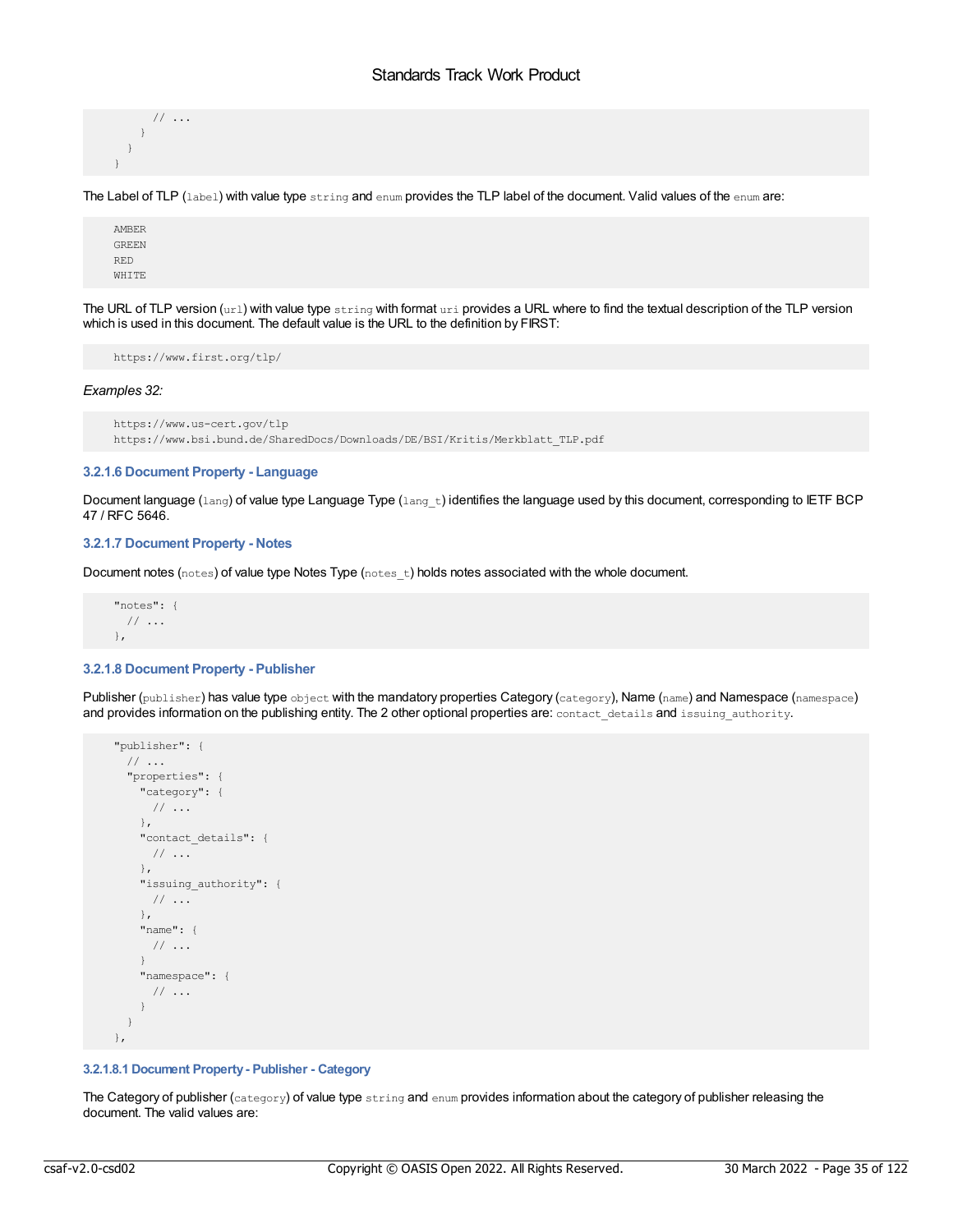coordinator discoverer other translator user vendor

The value coordinator indicates individuals or organizations that manage a single vendor's response or multiple vendors' responses to a vulnerability, a security flaw, or an incident. This includes all Computer Emergency/Incident Response Teams (CERTs/CIRTs) or agents acting on the behalf of a researcher.

The value discoverer indicates individuals or organizations that find vulnerabilities or security weaknesses. This includes all manner of researchers.

The value translator indicates individuals or organizations that translate CSAF documents. This includes all manner of language translators, also those who work for the party issuing the original advisory.

The value other indicates a catchall for everyone else. Currently this includes editors, reviewers, forwarders, republishers, and miscellaneous contributors.

The value user indicates anyone using a vendor's product.

The value vendor indicates developers or maintainers of information system products or services. This includes all authoritative product vendors, Product Security Incident Response Teams (PSIRTs), and product resellers and distributors, including authoritative vendor partners.

#### <span id="page-35-0"></span>**3.2.1.8.2 Document Property- Publisher - Contact Details**

Contact details (contact details) of value type string with 1 or more characters provides information on how to contact the publisher, possibly including details such as web sites, email addresses, phone numbers, and postal mail addresses.

#### *Example 33:*

Example Company can be reached at contact us@example.com, or via our website at https://www.example.com/contact.

#### <span id="page-35-1"></span>**3.2.1.8.3 Document Property- Publisher - Issuing Authority**

Issuing authority (issuing authority) of value type string with 1 or more characters Provides information about the authority of the issuing party to release the document, in particular, the party's constituency and responsibilities or other obligations.

#### <span id="page-35-2"></span>**3.2.1.8.4 Document Property- Publisher - Name**

The Name of publisher (name) of value type string with 1 or more characters contains the name of the issuing party.

## *Example 34:*

BSI Cisco PSIRT Siemens ProductCERT

## <span id="page-35-3"></span>**3.2.1.8.5 Document Property- Publisher - Namespace**

The Namespace of publisher (namespace) of value type  $string$  with format uri contains a URL which is under control of the issuing party and can be used as a globally unique identifier for that issuing party. The URL SHALL be normalized.

An issuing party can choose any URL which fulfills the requirements state above. The URL MAY be dereferenceable. If an issuing party has chosen a URL, it SHOULD NOT change. Tools can make use of the combination of /document/publisher/namespace and /document/tracking/id as it identifies a CSAF document globally unique.

If an issuing party decides to change its Namespace it SHOULD reissue all CSAF documents with an incremented (patch) version which has no other changes than:

- the new publisher information
- the updated revision history
- $\bullet$  the updated item in /document/references [] which points to the new version of the CSAF document
- an added item in /document/references [] which points to the previous version of the CSAF document (if the URL changed)

*Example 35:*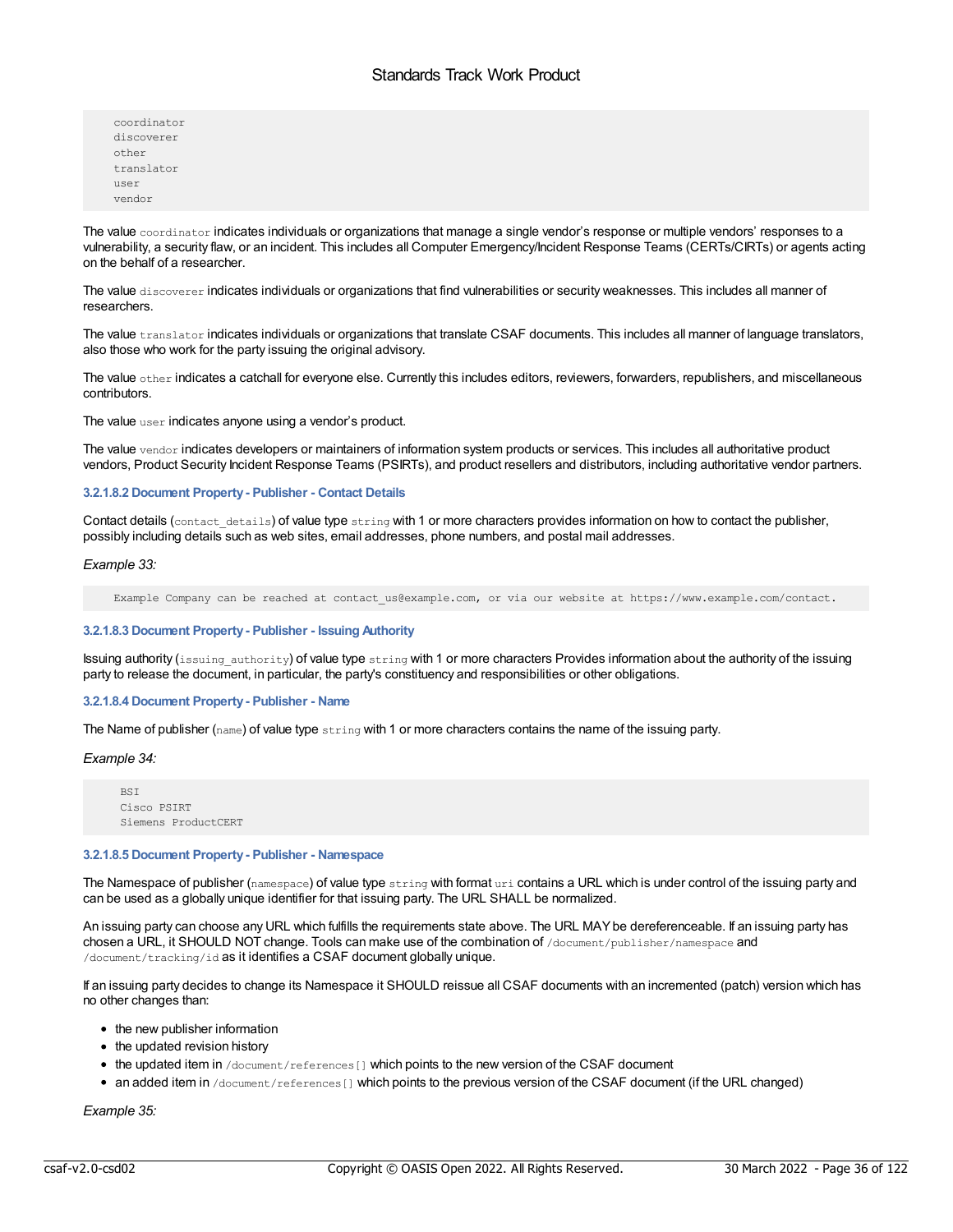```
https://csaf.io
https://www.example.com
```
# **3.2.1.9 Document Property - References**

Document references (references) of value type References Type (references t) holds a list of references associated with the whole document.

```
"references": {
 // ...
},
```
### **3.2.1.10 Document Property - Source Language**

Source language (source\_lang) of value type Language Type (lang\_t) identifies if this copy of the document is a translation then the value of this property describes from which language this document was translated.

The property MUST be present and set for any CSAF document with the value translator in /document/publisher/category. The property SHALL NOT be present if the document was not translated.

If an issuing party publishes a CSAF document with the same content in more than one language, one of these documents SHOULD be deemed the "original", the other ones SHOULD be considered translations from the "original". The issuing party can retain its original publisher information including the category. However, other rules defined in the conformance clause "CSAF translator" SHOULD be applied.

#### **3.2.1.11 Document Property - Title**

Title of this document (title) of value type string with 1 or more characters SHOULD be a canonical name for the document, and sufficiently unique to distinguish it from similar documents.

### *Examples 36:*

```
Cisco IPv6 Crafted Packet Denial of Service Vulnerability
Example Company Cross-Site-Scripting Vulnerability in Example Generator
```
# **3.2.1.12 Document Property - Tracking**

Tracking (tracking) of value type object with the six mandatory properties: Current Release Date (current release date), Identifier (id), Initial Release Date (initial release date), Revision History (revision history), Status (status), and Version (version) is a container designated to hold all management attributes necessary to track a CSAF document as a whole. The two optional additional properties are Aliases (aliases) and Generator (generator).

```
"tracking": {
 \frac{1}{2}...
  "properties": {
   "aliases": {
     // ...
   },
    "current release date": {
     // ...
    },
    "generator": {
     // ...
    },
    "id": {
     // ...
    },
    "initial_release_date": {
    // ...
   },
    "revision history": {
     // ...
    },
    "status": {
     // ...
    },
    "version": {
```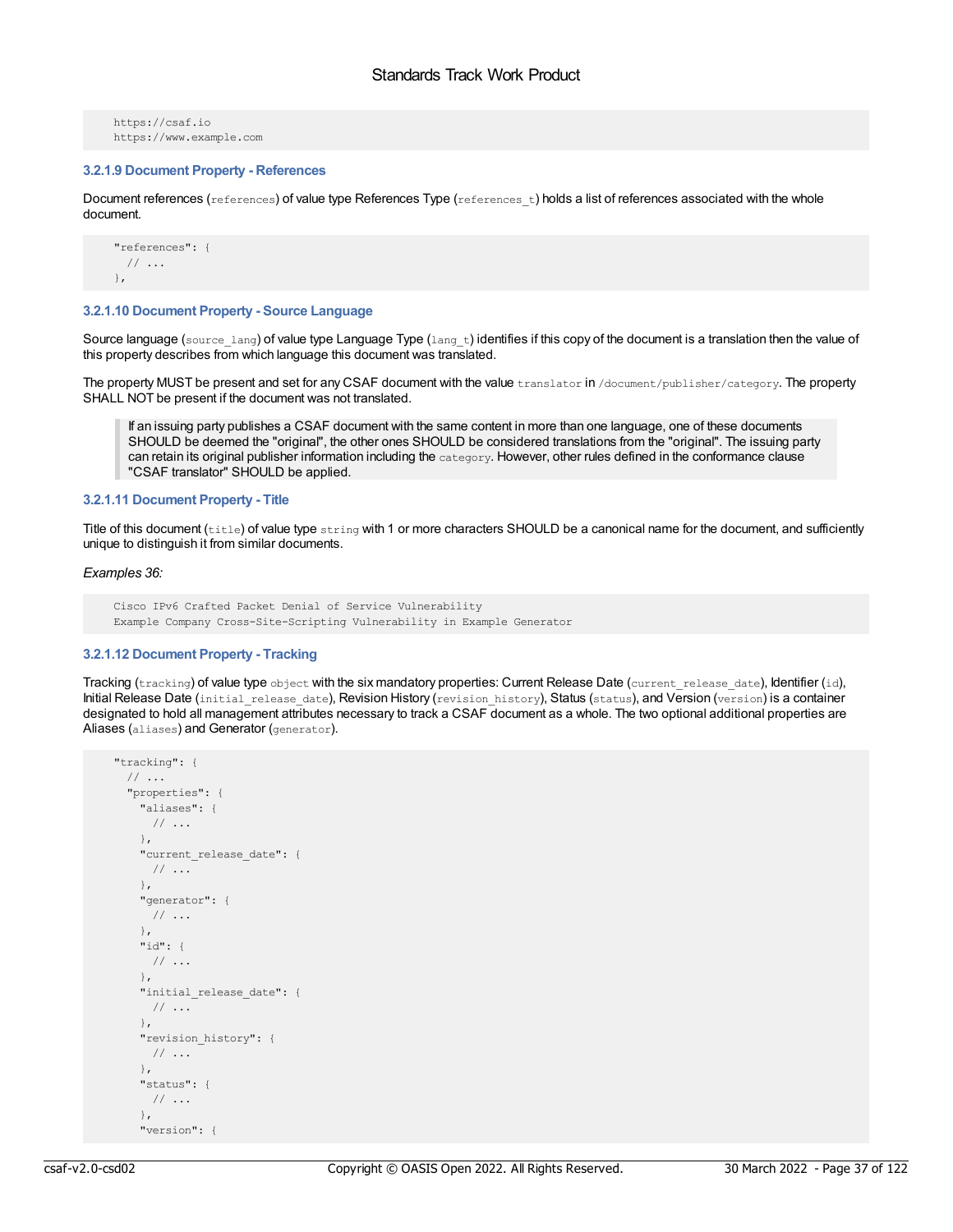```
// ...
  }
 }
},
```
# **3.2.1.12.1 Document Property- Tracking - Aliases**

Aliases (aliases) of value type array with 1 or more unique items (a set) representing Alternate Names contains a list of alternate names for the same document.

```
"aliases": {
 // ...
 "items": {
  // ...
 }
},
```
Every such Alternate Name of value type string with 1 or more characters specifies a non-empty string that represents a distinct optional alternative ID used to refer to the document.

#### *Example 37:*

CVE-2019-12345

#### **3.2.1.12.2 Document Property- Tracking - Current Release Date**

Current release date (current release date) with value type string with format date-time holds the date when the current revision of this document was released.

# **3.2.1.12.3 Document Property- Tracking - Generator**

Document Generator (generator) of value type object with mandatory property Engine (engine) and optional property Date (date) is a container to hold all elements related to the generation of the document. These items will reference when the document was actually created, including the date it was generated and the entity that generated it.

```
"generator": {
 // ...
 "properties": {
   "date": {
    // ...
   },
   "engine": {
    // ...
   }
 }
},
```
Date of document generation (date) of value type string with format date-time SHOULD be the current date that the document was generated. Because documents are often generated internally by a document producer and exist for a nonzero amount of time before being released, this field MAY be different from the Initial Release Date and Current Release Date.

Engine of document generation (engine) of value type object with mandatory property Engine name (name) and optional property Engine version (version) contains information about the engine that generated the CSAF document.

```
"engine": {
 // ...
 "properties": {
   "name": {
    // ...
   },
   "version": {
    // ...
   }
 }
},
```
Engine name (name) of value type string with 1 or more characters represents the name of the engine that generated the CSAF document.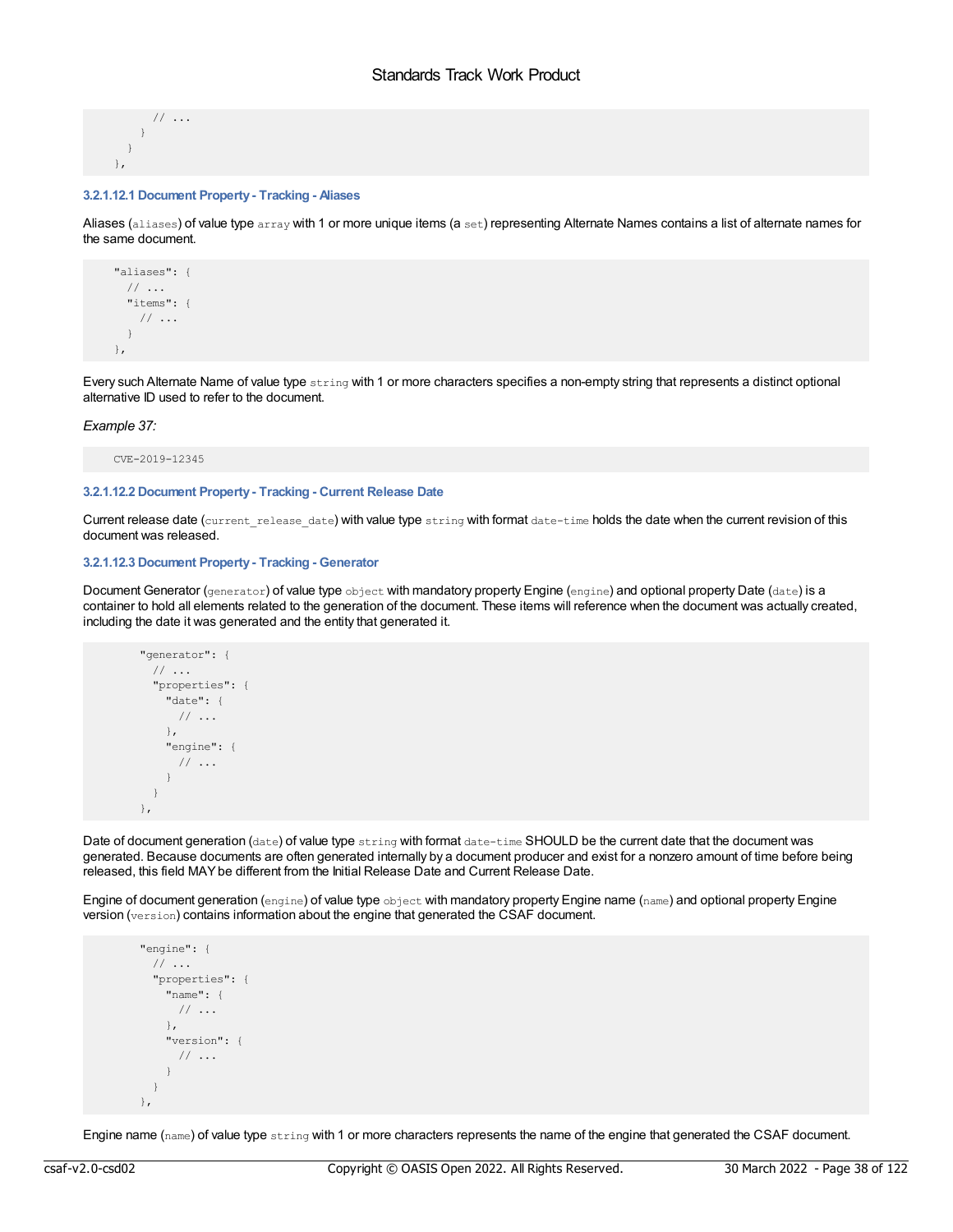# *Examples 38:*

```
Red Hat rhsa-to-cvrf
Secvisogram
TVCE
```
Engine version (version) of value type string with 1 or more characters contains the version of the engine that generated the CSAF document.

Although it is not formally required, the TC suggests to use a versioning which compatible wth Semantic Versioning as described in the external specification [SemVer]. This could help the end user to identify when CSAF consumers have to be updated.

*Examples 39:*

```
0.6.0
1.0.0-beta+exp.sha.a1c44f85
2
```
# **3.2.1.12.4 Document Property- Tracking - ID**

Unique identifier for the document  $(id)$  of value type string with 1 or more characters with pattern (regular expression):

 $^{\wedge}$ [\\S](.\*[\\S])?\$

Unique identifier for the document holds the Identifier.

It SHALL NOT start or end with a white space and SHALL NOT contain a line break.

The ID is a simple label that provides for a wide range of numbering values, types, and schemes. Its value SHOULD be assigned and maintained by the original document issuing authority. It MUST be unique for that organization.

*Examples 40:*

```
Example Company - 2019-YH3234
RHBA-2019:0024
cisco-sa-20190513-secureboot
```
The combination of /document/publisher/namespace and /document/tracking/id identifies a CSAF document globally unique.

This value is also used to determine the filename for the CSAF document (cf. section 5.1).

### **3.2.1.12.5 Document Property- Tracking - Initial Release Date**

Initial release date (initial release date) with value type string with format date-time holds the date when this document was first published.

### **3.2.1.12.6 Document Property- Tracking - Revision History**

The Revision History (revision history) with value type array of 1 or more Revision History Entries holds one revision item for each version of the CSAF document, including the initial one.

```
"revision history": {
 // ...
 "items": {
   // ...
  }
},
```
Each Revision contains all the information elements required to track the evolution of a CSAF document. Revision History Entry items are of value type object with the three mandatory properties: Date (date), Number (number), and Summary (summary). In addition, a Revision MAY expose the optional property legacy version.

```
"properties": {
 "date": {
    // ...
```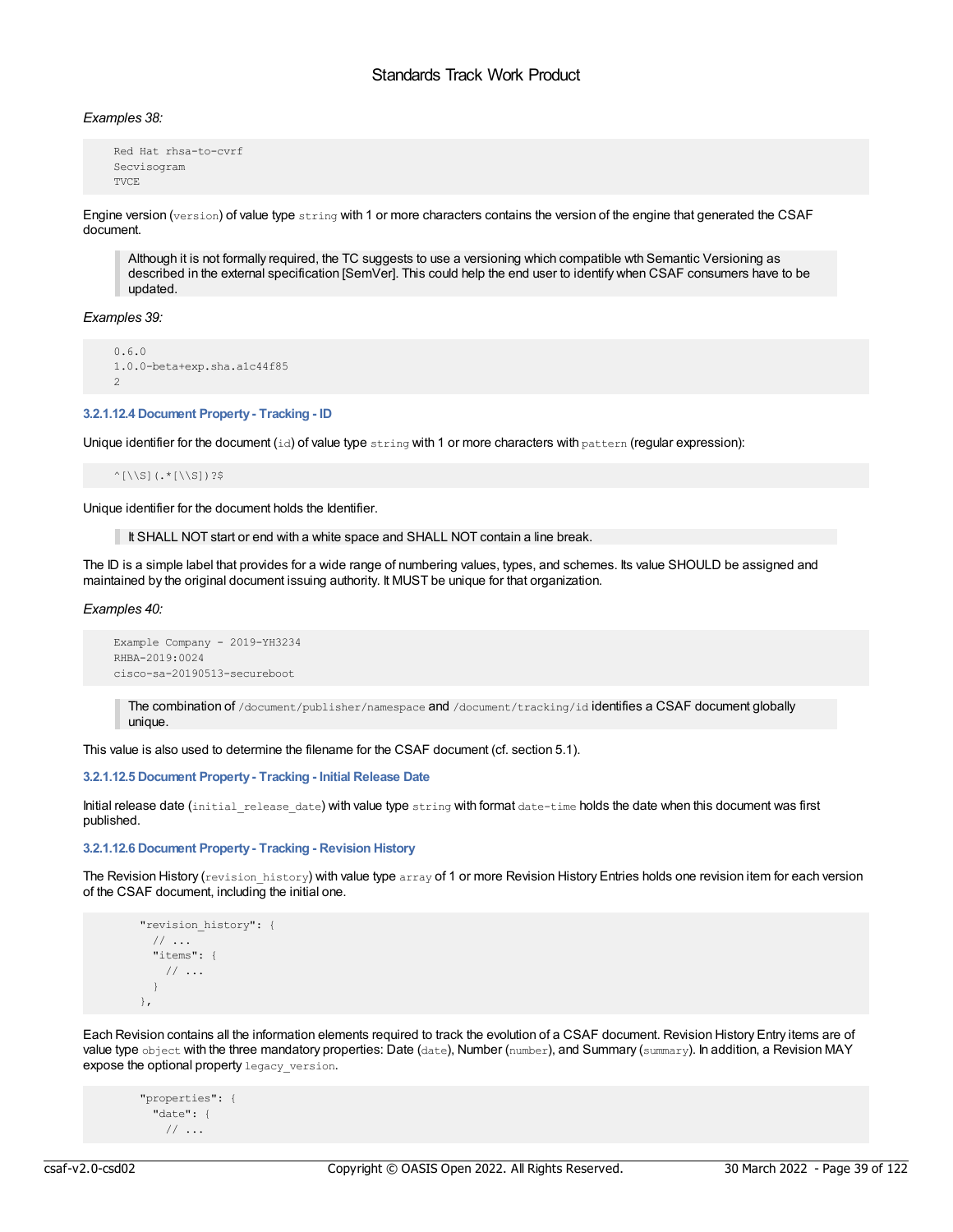```
},
 "legacy version": {
   // ...
 },
 "number": {
  // ...
 },
 "summary": {
   // ...
 }
}
```
The Date of the revision (date) of value type string with format date-time states the date of the revision entry.

Legacy version of the revision (legacy version) of value type string with 1 or more characters contains the version string used in an existing document with the same content.

This SHOULD be used to aid in the mapping between existing (human-readable) documents which might use a different version scheme and CSAF documents with the same content. It is recommended, to use the CSAF revision number to describe the revision history for any new human-readable equivalent.

The Number (number) has value type Version (version t).

The Summary of the revision ( $\text{summary}$ ) of value type  $\text{string}$  with 1 or more characters holds a single non-empty string representing a short description of the changes.

Each Revision item which has a number of 0 or 0.y.z MUST be removed from the document if the document status is final. Versions of the document which are pre-release SHALL NOT have its own revision item. All changes MUST be tracked in the item for the next release version. Build metadata SHOULD NOT be included in the number of any revision item.

# **3.2.1.12.7 Document Property- Tracking - Status**

Document status (status) of value type string and enum defines the draft status of the document. The value MUST be one of the following:

draft final interim

The value  $draff$  indicates, that this is a pre-release, intended for issuing party's internal use only, or possibly used externally when the party is seeking feedback or indicating its intentions regarding a specific issue.

The value final indicates, that the issuing party asserts the content is unlikely to change. "Final" status is an indication only, and does not preclude updates. This SHOULD be used if the issuing party expects no, slow or few changes.

The value interim indicates, that the issuing party expects rapid updates. This SHOULD be used if the expected rate of release for this document is significant higher than for other documents. Once the rate slows down it MUST be changed to final. This MAY be done in a patch version.

This is extremely useful for downstream vendors to constantly inform the end users about ongoing investigation. It can be used as an indication to pull the CSAF document more frequently.

**3.2.1.12.8 Document Property- Tracking - Version**

Version has the value type Version (version\_t).

# **3.2.2 Product Tree Property**

Product Tree (product tree) has value type object with 1 or more properties is a container for all fully qualified product names that can be referenced elsewhere in the document. The properties are Branches (branches), Full Product Names (full product names), Product Groups (product\_groups), and Relationships (relationships).

```
"product_tree": {
 // ...
  "properties": {
   "branches": {
     // ...
   },
   "full_product_names": {
     // ...
```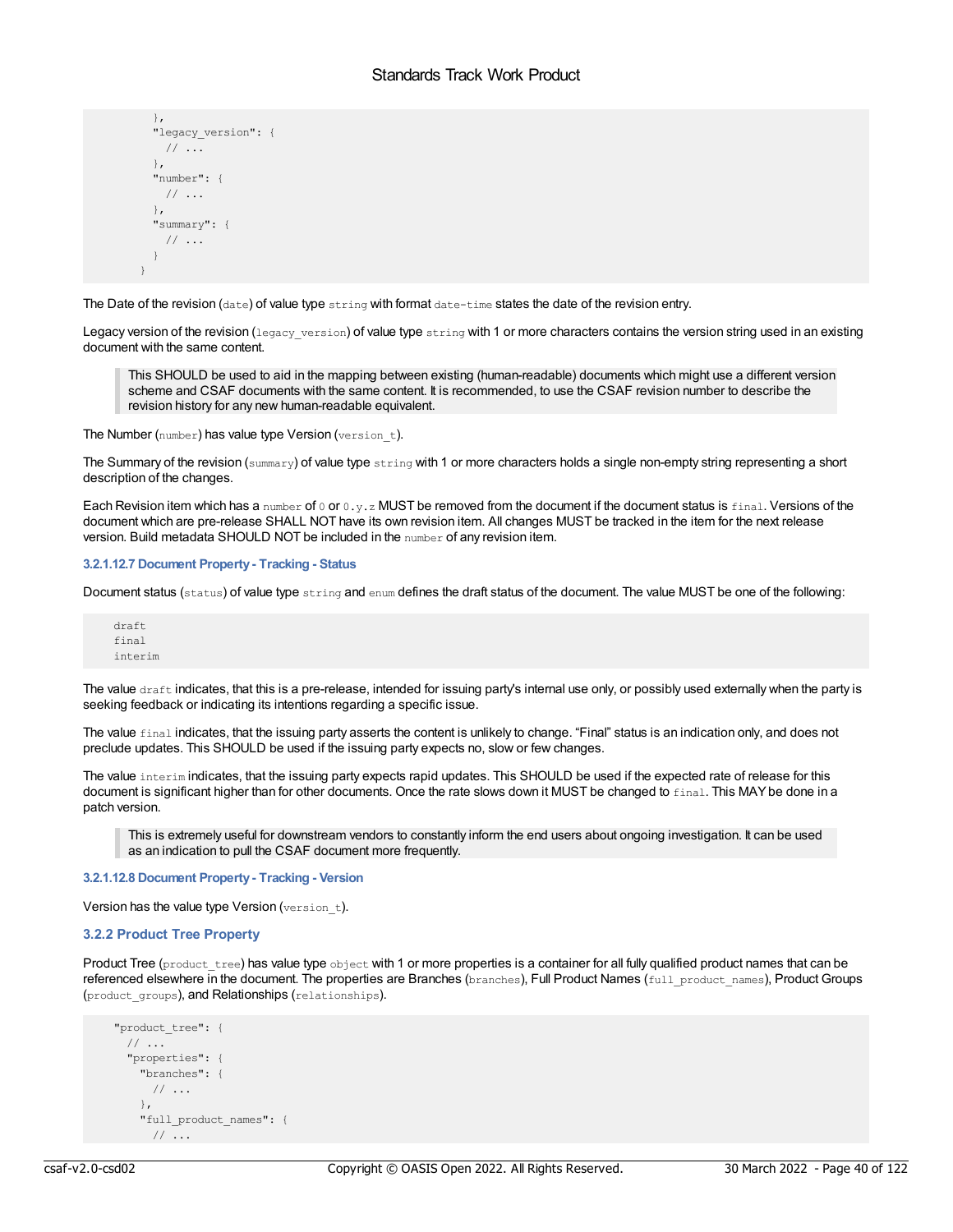```
},
   "product_groups": {
    // ...
   },
   "relationships": {
    // ...
   }
 }
},
```
# **3.2.2.1 Product Tree Property - Branches**

List of branches (branches) has the value type branches t.

### **3.2.2.2 Product Tree Property - Full Product Names**

List of full product names (full product names) of value type array with 1 or more items of type full product name t contains a list of full product names.

# **3.2.2.3 Product Tree Property - Product Groups**

List of product groups (product groups) of value type array with 1 or more items of value type object contains a list of product groups.

```
"product_groups": {
 // ...
 "items": {
   // ...
 }
},
```
The product group items are of value type object with the 2 mandatory properties Group ID (group\_id) and Product IDs (product\_ids) and the optional Summary (summary) property.

```
"properties": {
 "group_id": {
  // ...
 },
 "product_ids": {
  // ...
 },
 "summary": {
  // ...
 }
}
```
The summary of the product group (summary) of value type string with 1 or more characters gives a short, optional description of the group.

*Examples 41:*

```
Products supporting Modbus.
The x64 versions of the operating system.
```
Group ID (group id) has value type Product Group ID (product group id t).

List of Product IDs (product\_ids) of value type array with 2 or more unique items of value type Product ID (product\_id\_t) lists the product ids of those products which known as one group in the document.

# **3.2.2.4 Product Tree Property - Relationships**

List of relationships (relationships) of value type array with 1 or more items contains a list of relationships.

```
"relationships": {
 // ...
 "items": {
   // ...
 }
}
```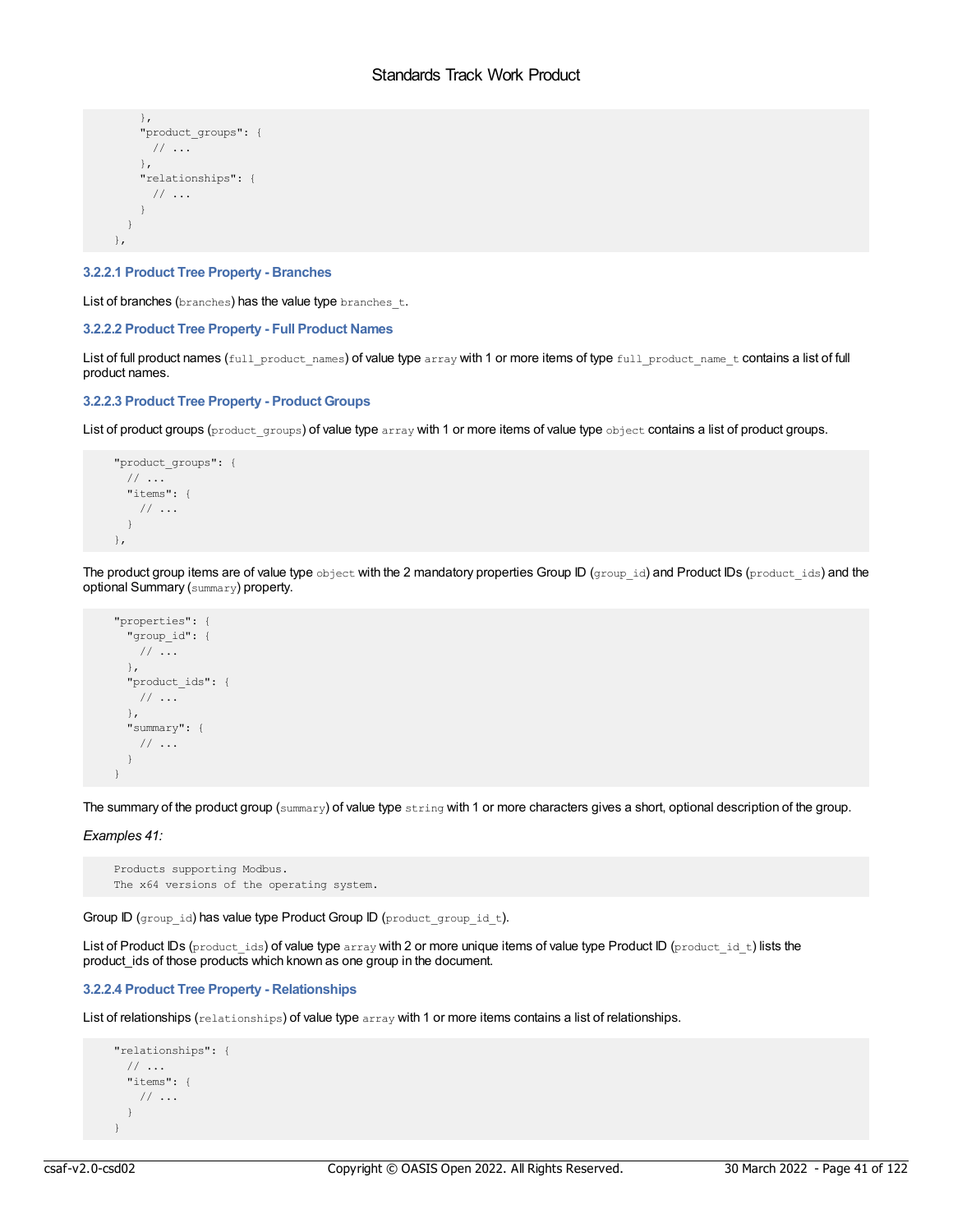The Relationship item is of value type object and has four mandatory properties: Relationship category (category), Full Product Name (full\_product\_name), Product Reference (product\_reference), and Relates to Product Reference (relates\_to\_product\_reference). The Relationship item establishes a link between two existing full\_product\_name\_t elements, allowing the document producer to define a combination of two products that form a new full product name entry.

```
"properties": {
  "category": {
   // ...
  },
 "full product name": {
  // ...
  },
  "product_reference": {
   // ...
  },
  "relates to product reference": {
  // ...
 }
}
```
The situation where a need for declaring a Relationship arises, is given when a product is e.g. vulnerable only when installed together with another, or to describe operating system components.

Relationship category (category) of value type string and enum defines the category of relationship for the referenced component. The valid values are:

```
default_component_of
external_component_of
installed_on
installed_with
optional_component_of
```
The value default component of indicates that the entity labeled with one Product ID (e.g. CSAFPID-0001) is a default component of an entity with another Product ID (e.g. CSAFPID-0002). These Product IDs SHOULD NOT be identical to provide minimal redundancy.

The value external component of indicates that the entity labeled with one Product ID (e.g. CSAFPID-0001) is an external component of an entity with another Product ID (e.g. CSAFPID-0002). These Product IDs SHOULD NOT be identical to provide minimal redundancy.

The value installed on indicates that the entity labeled with one Product ID (e.g. CSAFPID-0001) is installed on a platform entity with another Product ID (e.g. CSAFPID-0002). These Product IDs SHOULD NOT be identical to provide minimal redundancy.

The value installed with indicates that the entity labeled with one Product ID (e.g. CSAFPID-0001) is installed alongside an entity with another Product ID (e.g. CSAFPID-0002). These Product IDs SHOULD NOT be identical to provide minimal redundancy.

The value optional component of indicates that the entity labeled with one Product ID (e.g. CSAFPID-0001) is an optional component of an entity with another Product ID (e.g. CSAFPID-0002). These Product IDs SHOULD NOT be identical to provide minimal redundancy.

Full Product Name (full product name) of value type Full Product Name Type (full product name t).

Product Reference (product reference) of value type Product ID (product id t) holds a Product ID that refers to the Full Product Name element, which is referenced as the first element of the relationship.

Relates to Product Reference (relates\_to\_product\_reference) of value type Product ID (product id t) holds a Product ID that refers to the Full Product Name element, which is referenced as the second element of the relationship.

*Example 42:*

```
"product_tree": {
 "full_product_names": [
    {
     "product_id": "CSAFPID-908070601",
     "name": "Cisco AnyConnect Secure Mobility Client 4.9.04053"
   },
    {
     "product_id": "CSAFPID-908070602",
     "name": "Microsoft Windows"
   }
 ],
```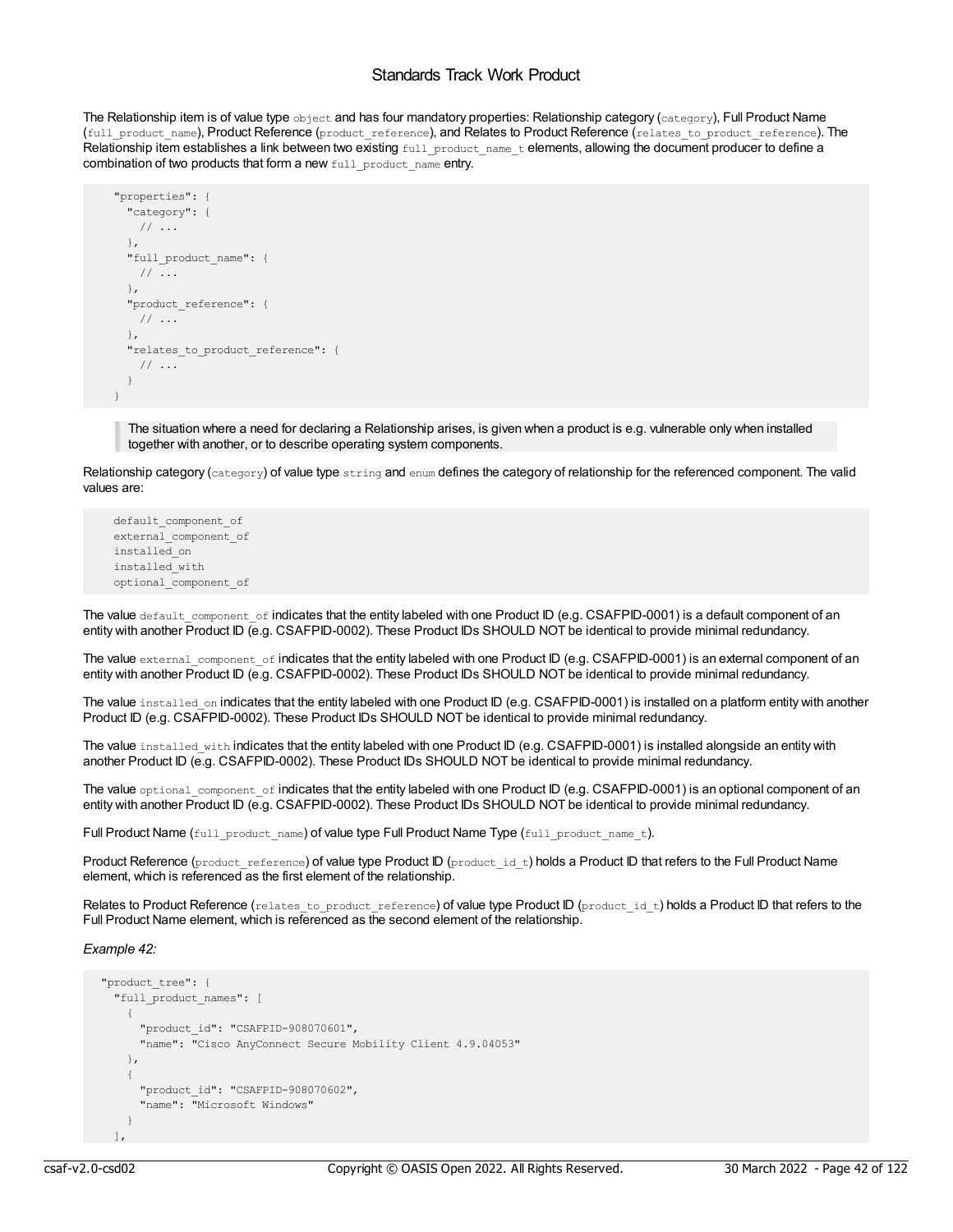```
"relationships": [
    {
     "product_reference": "CSAFPID-908070601",
     "category": "installed on",
     "relates_to_product_reference": "CSAFPID-908070602",
     "full_product_name": {
       "product_id": "CSAFPID-908070603",
       "name": "Cisco AnyConnect Secure Mobility Client 2.3.185 installed on Microsoft Windows"
     }
   }
 ]
}
```
The product Cisco AnyConnect Secure Mobility Client 4.9.04053" (Product ID: CSAFPID-908070601) and the product Microsoft Windows (Product ID: CSAFPID-908070602) form together a new product with the separate Product ID CSAFPID-908070603. The latter one can be used to refer to that combination in other parts of the CSAF document. In example 34, it might be the case that Cisco AnyConnect Secure Mobility Client 4.9.04053" is only vulnerable when installed on Microsoft Windows.

# **3.2.3 Vulnerabilities Property**

Vulnerabilities (vulnerabilities) of value type array with 1 or more objects representing vulnerabilities and providing 1 or more properties represents a list of all relevant vulnerability information items.

```
"vulnerabilities": {
 // ...
 "items": {
  // ...
 }
}
```
The Vulnerability item of value type object with 1 or more properties is a container for the aggregation of all fields that are related to a single vulnerability in the document. Any vulnerability MAYprovide the optional properties Acknowledgments (acknowledgments), Common Vulnerabilities and Exposures (CVE) (cve), Common Weakness Enumeration (CWE) (cwe), Discovery Date (discovery date), Flags (flags), IDs (ids), Involvements (involvements), Notes (notes), Product Status (product\_status), References (references), Release Date (release\_date), Remediations (remediations), Scores (scores), Threats (threats), and Title (title).

```
"properties": {
 "acknowledgments": {
  // ...
 },
 "cve": {
  // ...
 },
 "cwe": {
  // ...
 },
 "discovery_date": {
 // ...
 },
 "flags": {
  // ...
 },
 "ids": {
  // ...
 },
 "involvements": {
  // ...
 },
 "notes": {
  // ...
 },
 "product_status": {
  // ...
 },
 "references": {
  // ...
```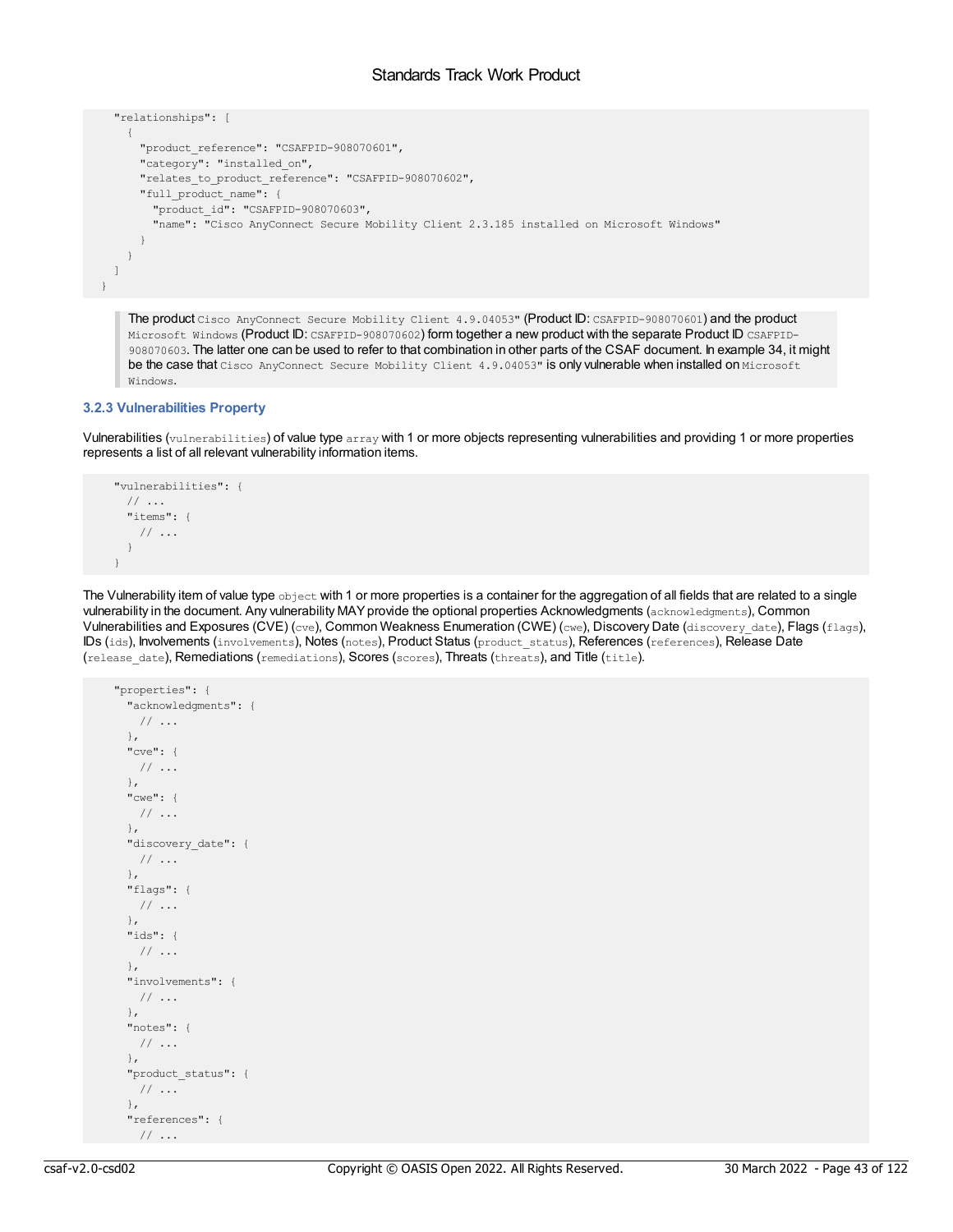```
},
 "release_date": {
  // ...
 },
 "remediations": {
  // ...
 },
 "scores": {
  // ...
 },
 "threats": {
  // ...
 },
 "title": {
  // ...
 }
}
```
# **3.2.3.1 Vulnerabilities Property - Acknowledgments**

Vulnerability acknowledgments (acknowledgments) of value type Acknowledgments Type (acknowledgments\_t) contains a list of acknowledgment elements associated with this vulnerability item.

```
"acknowledgments": {
 // ...
},
```
# **3.2.3.2 Vulnerabilities Property - CVE**

CVE (cve) of value type string with pattern (regular expression):

^CVE-[0-9]{4}-[0-9]{4,}\$

holds the MITRE standard Common Vulnerabilities and Exposures (CVE) tracking number for the vulnerability.

# **3.2.3.3 Vulnerabilities Property - CWE**

CWE (cwe) of value type object with the 2 mandatory properties Weakness ID (id) and Weakness Name (name) holds the MITRE standard Common Weakness Enumeration (CWE) for the weakness associated. For more information cf. [CWE].

```
"cwe": {
 // ...
 "properties": {
   "id": {
     // ...
   },
   "name": {
    // ...
   }
 }
},
```
The Weakness ID (id) has value type string with pattern (regular expression):

 $^{\circ}$ CWE-[1-9]\\d{0,5}\$

and holds the ID for the weakness associated.

### *Examples 43:*

CWE-22 CWE-352 CWE-79

The Weakness name ( $name$ ) has value type  $string$  with 1 or more characters and holds the full name of the weakness as given in the CWE specification.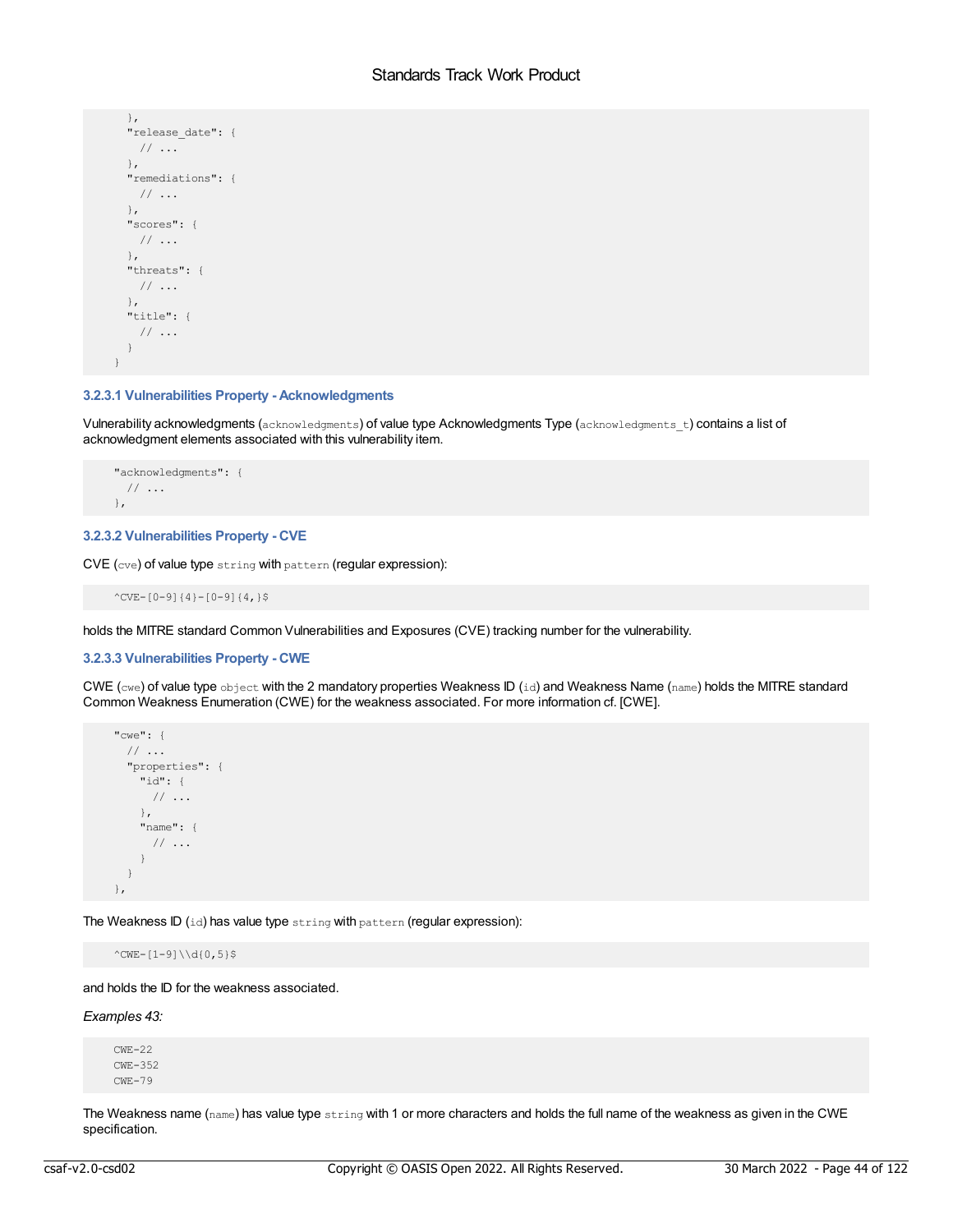# *Examples 44:*

```
Cross-Site Request Forgery (CSRF)
Improper Limitation of a Pathname to a Restricted Directory ('Path Traversal')
Improper Neutralization of Input During Web Page Generation ('Cross-site Scripting')
```
### **3.2.3.4 Vulnerabilities Property - Discovery Date**

Discovery date (discovery date) of value type string with format date-time holds the date and time the vulnerability was originally discovered.

#### **3.2.3.5 Vulnerabilities Property - Flags**

List of flags (flags) of value type array with 1 or more unique items (a set) of value type object contains a list of machine readable flags.

```
"flags": {
 // ...
  "items": {
   // ...
  }
},
```
Every Flag item of value type object with the mandatory property Label (label) contains product specific information in regard to this vulnerability as a single machine readable flag. For example, this could be a machine readable justification code why a product is not affected.

These flags enable the receiving party to automate the selection of actions to take.

In addition, any Flag items MAY provide the three optional properties Date (date), Group IDs (group\_ids) and Product IDs (product\_ids).

```
"properties": {
 "date": {
  // ...
 },
 "group_ids": {
   // ...
 },
 "label": {
  // ...
 },
 "product_ids": {
  // ...
 }
}
```
Date of the flag (date) of value type string with format date-time contains the date when assessment was done or the flag was assigned.

Group IDs (group ids) are of value type Product Groups (product groups t).

Label of the flag (label) of value type string and enum specifies the machine readable label. Valid enum values are:

```
component_not_present
inline_mitigations_already_exist
vulnerable_code_cannot_be_controlled_by_adversary
vulnerable code not in execute path
vulnerable code not present
```
The given values reflect the VEX not affected justifications. See [VEX-Just] for more details. The values MUST be used as follows:

- component not present: The software is not affected because the vulnerable component is not in the product.
- vulnerable code not present: The product is not affected because the code underlying the vulnerability is not present in the product.

Unlike component\_not\_present, the component in question is present, but for whatever reason (e.g. compiler options) the specific code causing the vulnerability is not present in the component.

- vulnerable\_code\_cannot\_be\_controlled\_by\_adversary: The vulnerable component is present, and the component contains the vulnerable code. However, vulnerable code is used in such a way that an attacker cannot mount any anticipated attack.
- vulnerable\_code\_not\_in\_execute\_path: The affected code is not reachable through the execution of the code, including non-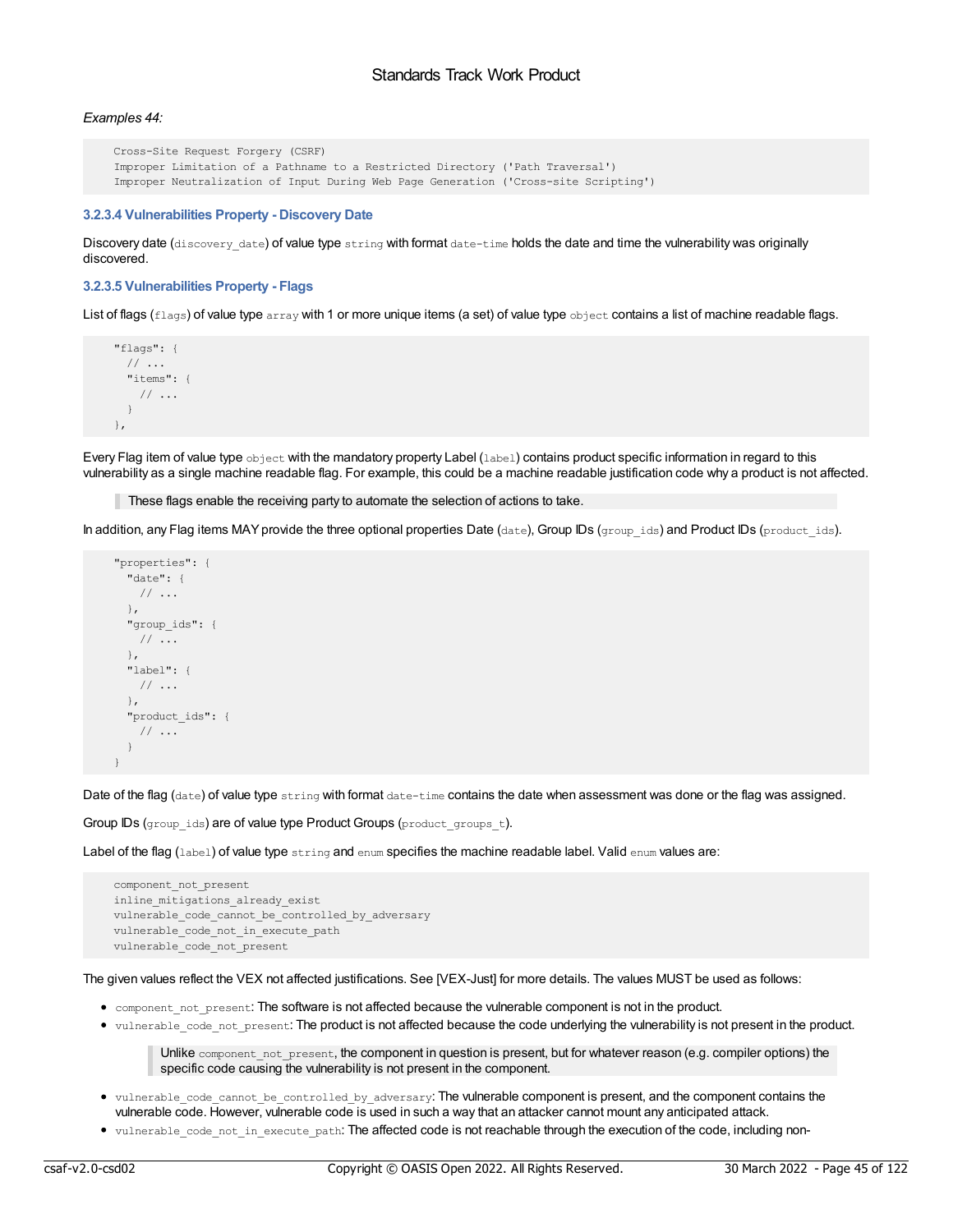### anticipated states of the product.

- Components that are neither used nor executed by the product.
- inline mitigations already exist: Built-in inline controls or mitigations prevent an adversary from leveraging the vulnerability.

Product IDs (product ids) are of value type Products (products t).

# **3.2.3.6 Vulnerabilities Property - IDs**

List of IDs (ids) of value type array with one or more unique ID items of value type object represents a list of unique labels or tracking IDs for the vulnerability (if such information exists).

```
"ids": {
 // ...
 "items": {
  // ...
 }
},
```
Every ID item of value type object with the two mandatory properties System Name (system name) and Text (text) contains a single unique label or tracking ID for the vulnerability.

```
"properties": {
 "system_name": {
  // ...
 },
 "text": {
  // ...
 }
}
```
System name (system name) of value type string with 1 or more characters indicates the name of the vulnerability tracking or numbering system.

### *Example 45:*

Cisco Bug ID GitHub Issue

Text (text) of value type string with 1 or more characters is unique label or tracking ID for the vulnerability (if such information exists).

# *Example 46:*

```
CSCso66472
oasis-tcs/csaf#210
```
General examples may include an identifier from a vulnerability tracking system that is available to customers, such as:

- a Cisco bug ID,
- a GitHub Issue number.
- an ID from a Bugzilla system, or
- an ID from a public vulnerability database such as the X-Force Database.

The ID MAYbe a vendor-specific value but is not to be used to publish the CVE tracking numbers (MITRE standard Common Vulnerabilities and Exposures), as these are specified inside the dedicated CVE element.

# **3.2.3.7 Vulnerabilities Property - Involvements**

List of involvements (involvements) of value type array with 1 or more items of value type object contains a list of involvements.

```
"involvements": {
 // ...
 "items": {
   // ...
  }
},
```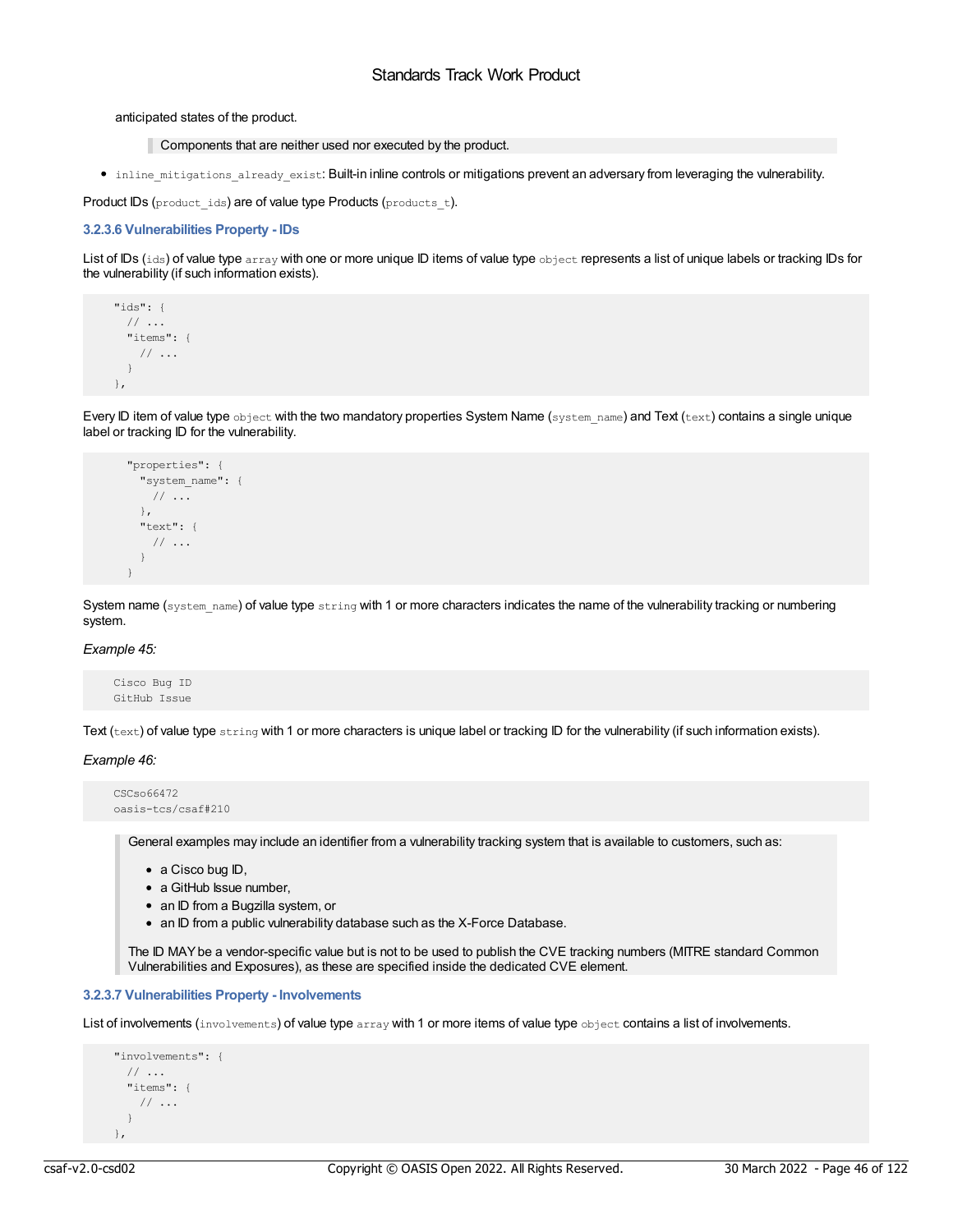Every Involvement item of value type object with the 2 mandatory properties Party (party), Status (status) and the 2 optional properties Date of involvement (date) and Summary (summary) is a container that allows the document producers to comment on the level of involvement (or engagement) of themselves (or third parties) in the vulnerability identification, scoping, and remediation process. It can also be used to convey the disclosure timeline. The ordered tuple of the values of party and date (if present) SHALL be unique within involvements.

```
"properties": {
 "date": {
  // ...
 },
 "party": {
  // ...
 },
 "status": {
  // ...
 },
 "summary": {
  // ...
 },
}
```
Date of involvement (date) of value type string with format date-time holds the date and time of the involvement entry.

Party category ( $_{\text{party}}$ ) of value type  $_{\text{string}}$  and  $_{\text{enum}}$  defines the category of the involved party. Valid values are:

coordinator discoverer other user vendor

These values follow the same definitions as given for the publisher category (cf. section 3.2.1.8.1).

Party status (status) of value type string and enum defines contact status of the involved party. Valid values are:

```
completed
contact_attempted
disputed
in_progress
not_contacted
open
```
Each status is mutually exclusive - only one status is valid for a particular vulnerability at a particular time. As the vulnerability ages, a party's involvement could move from state to state. However, in many cases, a document producer may choose not to issue CSAF documents at each state, or simply omit this element altogether. It is recommended, however, that vendors that issue CSAF documents indicating an open or in-progress involvement SHOULD eventually expect to issue a document containing one of the statuses disputed or completed as the latest one.

The two vulnerability involvement status states, contact\_attempted and not\_contacted are intended for use by document producers other than vendors (such as research or coordinating entities).

The value completed indicates that the party asserts that investigation of the vulnerability is complete. No additional information, fixes, or documentation from the party about the vulnerability should be expected to be released.

The value contact attempted indicates that the document producer attempted to contact the party.

The value disputed indicates that the party disputes the vulnerability report in its entirety. This status SHOULD be used when the party believes that a vulnerability report regarding a product is completely inaccurate (that there is no real underlying security vulnerability) or that the technical issue being reported has no security implications.

The value in progress indicates that some hotfixes, permanent fixes, mitigations, workarounds, or patches may have been made available by the party, but more information or fixes may be released in the future. The use of this status by a vendor indicates that future information from the vendor about the vulnerability is to be expected.

The value not contacted indicates that the document producer has not attempted to make contact with the party.

The value  $open$  is the default status. It doesn't indicate anything about the vulnerability remediation effort other than the fact that the party has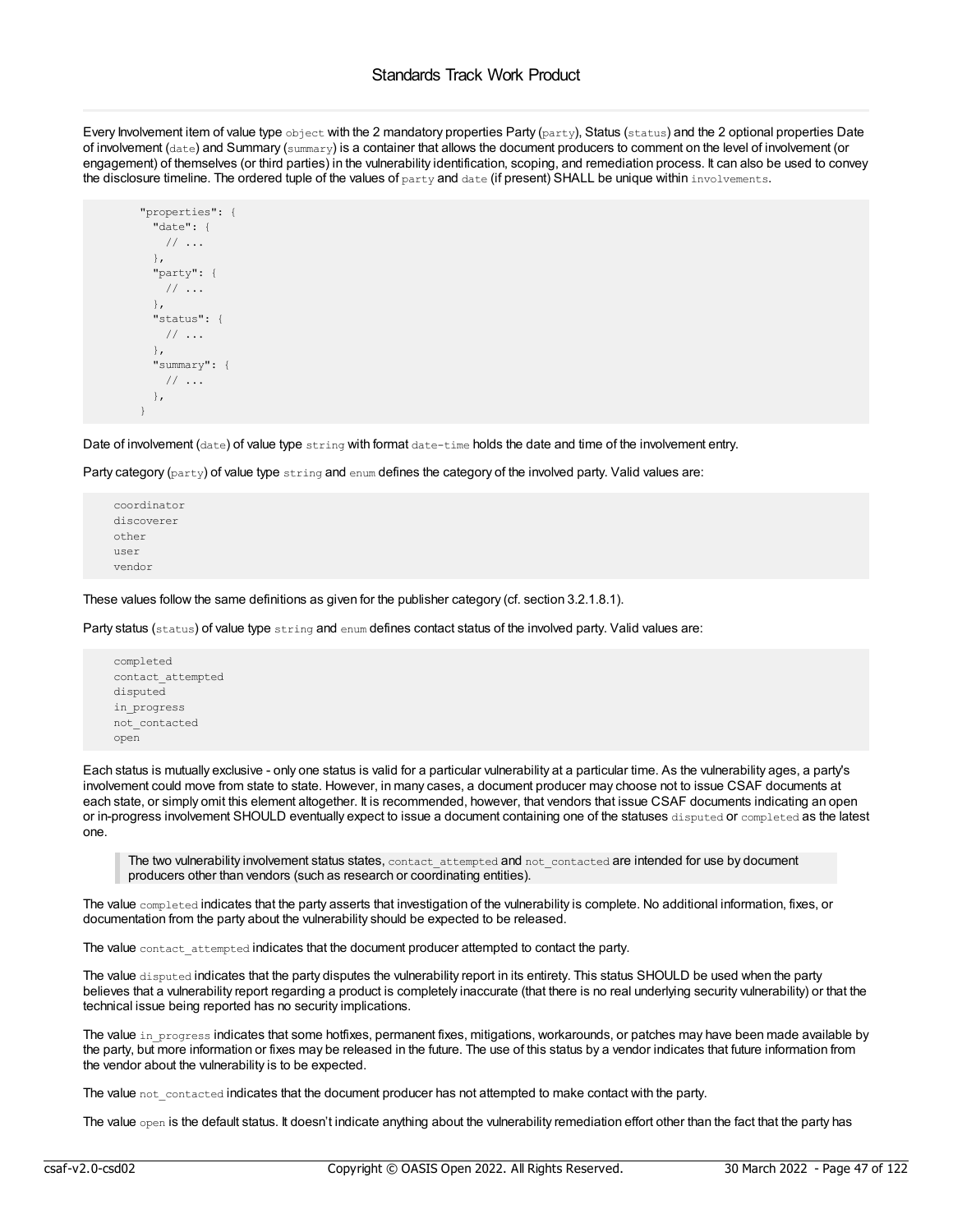acknowledged awareness of the vulnerability report. The use of this status by a vendor indicates that future updates from the vendor about the vulnerability are to be expected.

Summary of involvement (summary) of value type string with 1 or more characters contains additional context regarding what is going on.

# **3.2.3.8 Vulnerabilities Property - Notes**

Vulnerability notes (notes) of value type Notes Type  $(n \text{otes } t)$  holds notes associated with this vulnerability item.

```
"notes": {
 // ...
},
```
# **3.2.3.9 Vulnerabilities Property - Product Status**

Product status (product status) of value type object with 1 or more properties contains different lists of product ids which provide details on the status of the referenced product related to the current vulnerability. The eight defined properties are First affected (first\_affected), First fixed (first fixed), Fixed (fixed), Known affected (known affected), Known not affected (known not affected), Last affected (last affected), Recommended (recommended), and Under investigation (under investigation) are all of value type Products (products t).

```
"product_status": {
 // ...
  "properties": {
   "first_affected": {
     // ...
   },
   "first fixed": {
    // ...
   },
   "fixed": {
     // ...
    },
    "known_affected": {
     // ...
   },
   "known_not_affected": {
    // ...
   },
   "last affected": {
    // ...
   },
   "recommended": {
    // ...
   },
   "under investigation": {
     // ..
   }
 }
},
```
First affected (first\_affected) of value type Products (products t) represents that these are the first versions of the releases known to be affected by the vulnerability.

First fixed (first fixed) of value type Products (products  $t$ ) represents that these versions contain the first fix for the vulnerability but may not be the recommended fixed versions.

Fixed ( $fixed$ ) of value type Products ( $products$  t) represents that these versions contain a fix for the vulnerability but may not be the recommended fixed versions.

Known affected (known affected) of value type Products (products t) represents that these versions are known to be affected by the vulnerability. Actions are recommended to remediate or address this vulnerability.

This could include for instance learning more about the vulnerability and context, and/or making a risk-based decision to patch or apply defense-in-depth measures. See /vulnerabilities[]/remediations, /vulnerabilities[]/notes and /vulnerabilities[]/threats for more details.

Known not affected (known not affected) of value type Products (products t) represents that these versions are known not to be affected by the vulnerability. No remediation is required regarding this vulnerability.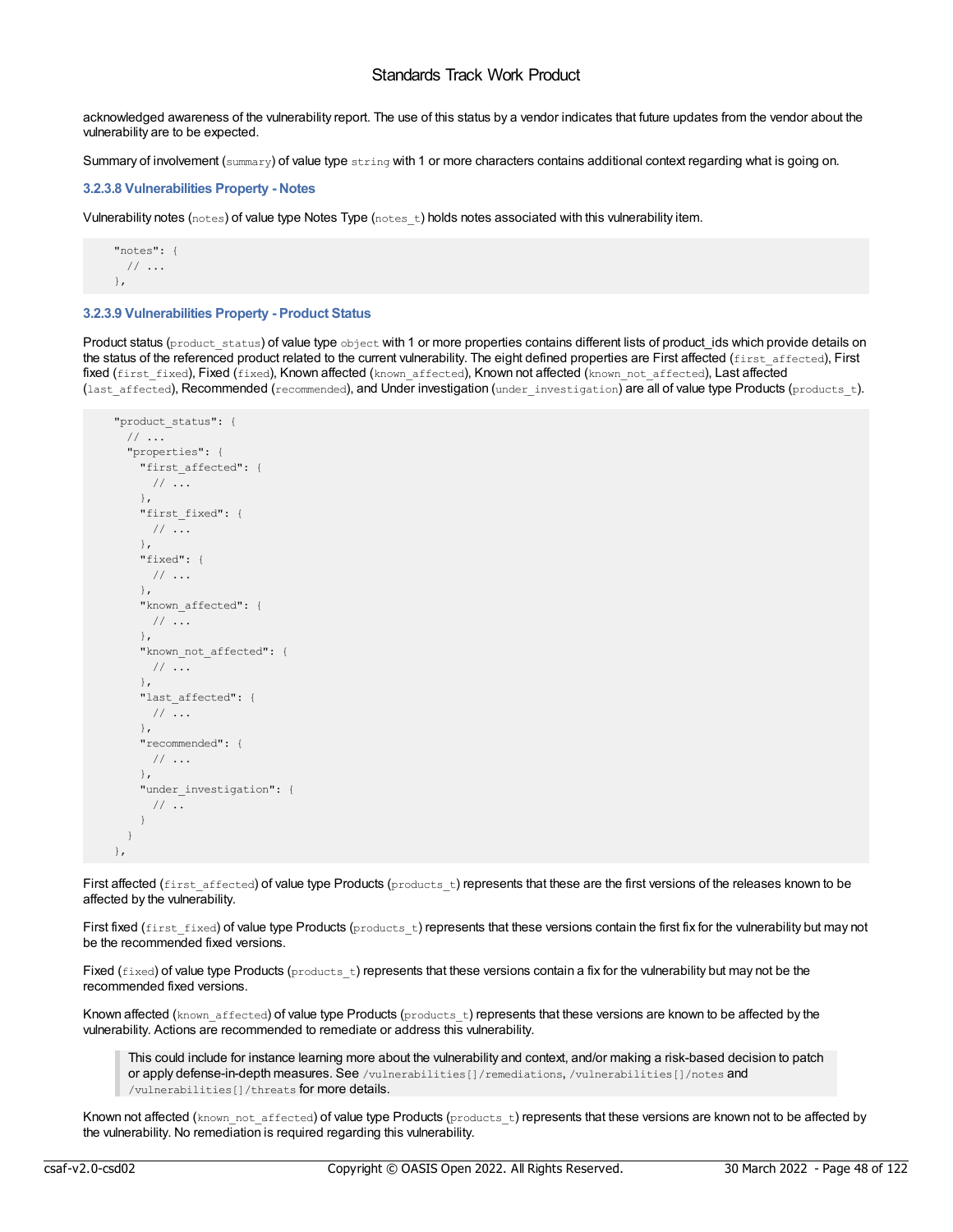This could for instance be because the code referenced in the vulnerability is not present, not exposed, compensating controls exist, or other factors. See /vulnerabilities[]/threats in category impact for more details.

Last affected (last\_affected) of value type Products (products\_t) represents that these are the last versions in a release train known to be affected by the vulnerability. Subsequently released versions would contain a fix for the vulnerability.

Recommended ( $recommended$ ) of value type Products ( $prox$  t) represents that these versions have a fix for the vulnerability and are the vendor-recommended versions for fixing the vulnerability.

Under investigation (under investigation) of value type Products (products t) represents that it is not known yet whether these versions are or are not affected by the vulnerability. However, it is still under investigation - the result will be provided in a later release of the document.

# **3.2.3.10 Vulnerabilities Property - References**

Vulnerability references (references) of value type References Type (references t) holds a list of references associated with this vulnerability item.

```
"references": {
 // ...
},
```
#### **3.2.3.11 Vulnerabilities Property - Release Date**

Release date (release date) with value type string of format date-time holds the date and time the vulnerability was originally released into the wild.

### **3.2.3.12 Vulnerabilities Property - Remediations**

List of remediations (remediations) of value type array with 1 or more Remediation items of value type object contains a list of remediations.

```
"remediations": {
 // ...
 "items": {
  // ...
 }
},
```
Every Remediation item of value type object with the 2 mandatory properties Category (category) and Details (details) specifies details on how to handle (and presumably, fix) a vulnerability.

In addition, any Remediation MAY expose the six optional properties Date (date), Entitlements (entitlements), Group IDs (group ids), Product IDs (product\_ids), Restart required (restart\_required), and URL (url).

```
"properties": {
  "category": {
   // ...
 },
 "date": {
  // ...
 },
 "details": {
  // ...
 },
 "entitlements": {
   // ...
  },
 "group_ids": {
   // ...
  },
 "product_ids": {
   // ...
  },
 "restart required": {
  // ...
 },
 "url": {
   // ...
  }
```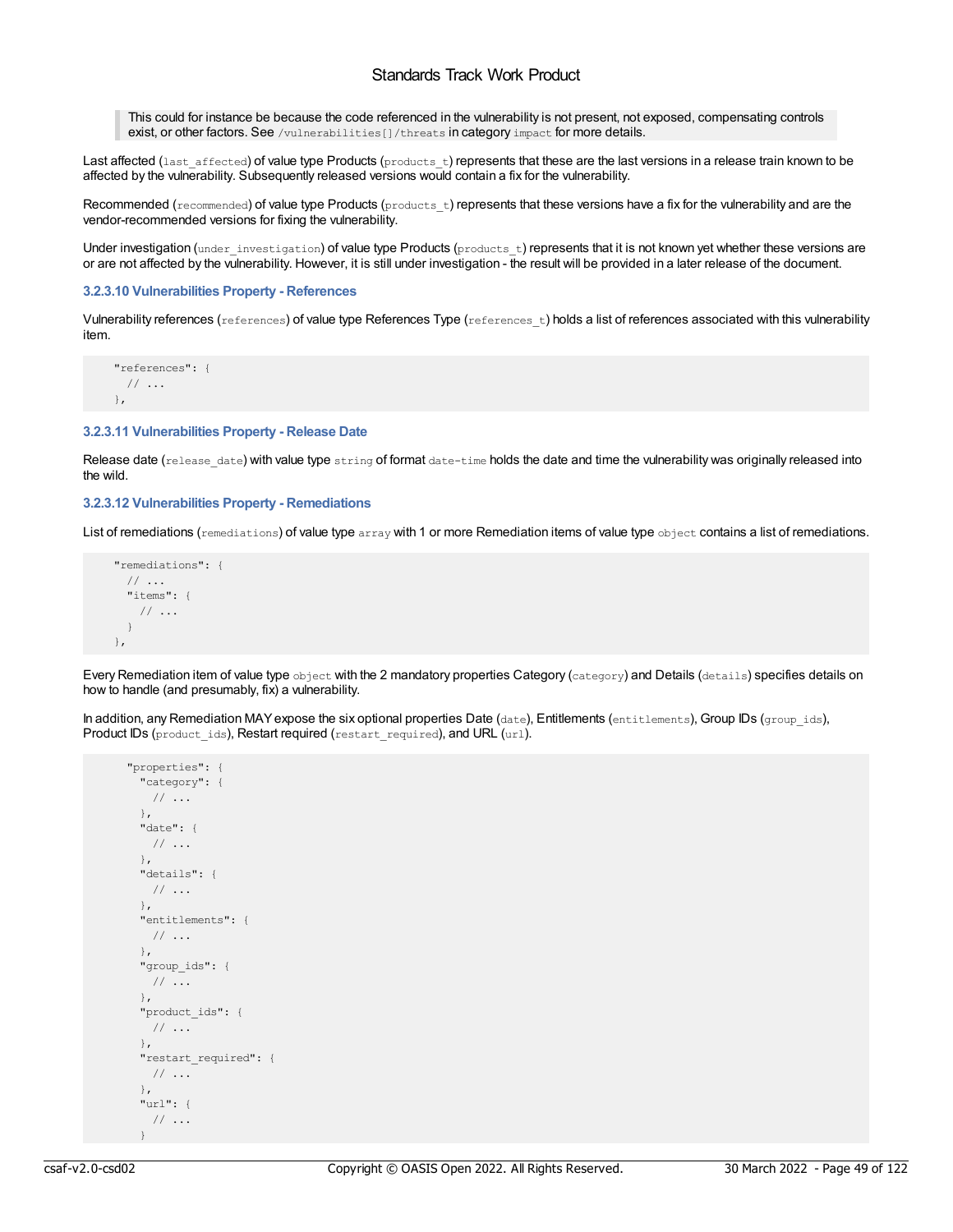}

### **3.2.3.12.1 Vulnerabilities Property- Remediations - Category**

Category of the remediation (category) of value type string and enum specifies the category which this remediation belongs to. Valid values are:

mitigation no\_fix\_planned none\_available vendor fix workaround

The value workaround indicates that the remediation contains information about a configuration or specific deployment scenario that can be used to avoid exposure to the vulnerability. There MAYbe none, one, or more workarounds available. This is typically the "first line of defense" against a new vulnerability before a mitigation or vendor fix has been issued or even discovered.

The value mitigation indicates that the remediation contains information about a configuration or deployment scenario that helps to reduce the risk of the vulnerability but that does not resolve the vulnerability on the affected product. Mitigations MAYinclude using devices or access controls external to the affected product. Mitigations MAYor MAYNOT be issued by the original author of the affected product, and they MAY or MAYNOT be officially sanctioned by the document producer.

The value vendor  $fix$  indicates that the remediation contains information about an official fix that is issued by the original author of the affected product. Unless otherwise noted, it is assumed that this fix fully resolves the vulnerability.

The value none available indicates that there is currently no fix available. The description SHOULD contain details about why there is no fix.

The value no  $fix$  planned indicates that there is no fix for the vulnerability and it is not planned to provide one at any time. This is often the case when a product has been orphaned, declared end-of-life, or otherwise deprecated. The description SHOULD contain details about why there will be no fix issued.

#### **3.2.3.12.2 Vulnerabilities Property- Remediations - Date**

Date of the remediation (date) of value type string with format date-time contains the date from which the remediation is available.

# **3.2.3.12.3 Vulnerabilities Property- Remediations - Details**

Details of the remediation (details) of value type string with 1 or more characters contains a thorough human-readable discussion of the remediation.

### **3.2.3.12.4 Vulnerabilities Property- Remediations - Entitlements**

List of entitlements (entitlements) of value type array with 1 or more items of type Entitlement of the remediation as string with 1 or more characters contains a list of entitlements.

```
"entitlements": {
 // ....
  "items": {
   // ...
 }
},
```
Every Entitlement of the remediation contains any possible vendor-defined constraints for obtaining fixed software or hardware that fully resolves the vulnerability.

**3.2.3.12.5 Vulnerabilities Property- Remediations - Group IDs**

Group IDs (group ids) are of value type Product Groups (product groups t).

**3.2.3.12.6 Vulnerabilities Property- Remediations - Product IDs**

Product IDs (product ids) are of value type Products (products t).

### **3.2.3.12.7 Vulnerabilities Property- Remediations - Restart Required**

Restart required by remediation (restart\_required) of value type object with the 1 mandatory property Category (category) and the optional property Details (details) provides information on category of restart is required by this remediation to become effective.

"restart\_required": {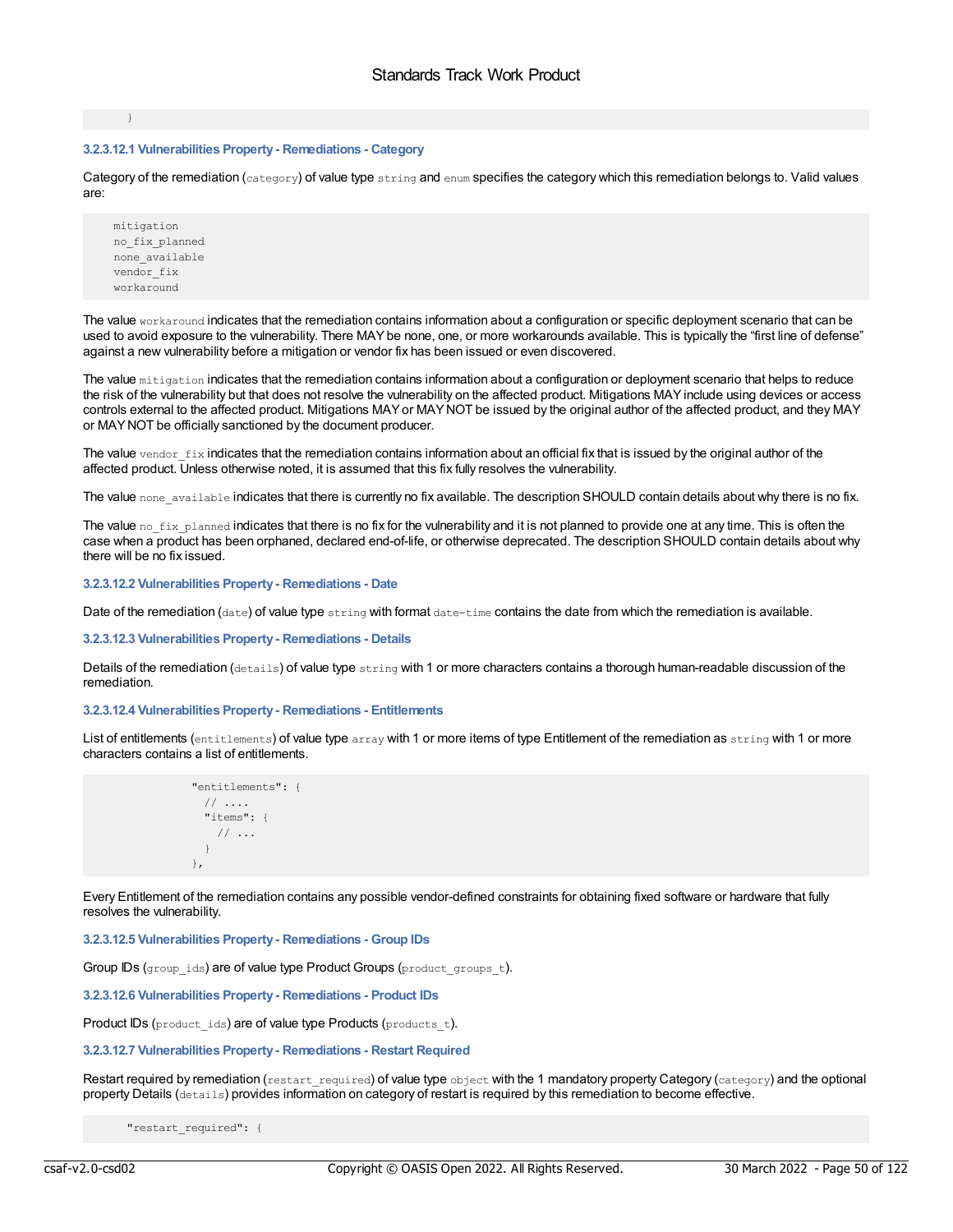```
// ...
  "properties": {
    "category": {
     // ...
    }
    "details": {
     // ...
    }
 }
},
```
Category of restart (category) of value type string and enum specifies what category of restart is required by this remediation to become effective. Valid values are:

connected dependencies machine none parent service system vulnerable\_component zone

# The values MUST be used as follows:

- none: No restart required.
- vulnerable component: Only the vulnerable component (as given by the elements of product ids or group ids in the current remediation item) needs to be restarted.
- service: The vulnerable component and the background service used by the vulnerable component need to be restarted.
- parent: The vulnerable component and its parent process need to be restarted. This could be the case if the parent process has no build-in way to restart the vulnerable component or process values / context is only given at the start of the parent process.
- dependencies: The vulnerable component and all components which require the vulnerable component to work need to be restarted. This could be the case e.g. for a core service of a software.
- connected: The vulnerable component and all components connected (via network or any type of inter-process communication) to the vulnerable component need to be restarted.
- machine: The machine on which the vulnerable component is installed on needs to be restarted. This is the value which SHOULD be used if anOS needs to be restarted. It is typically the case for OS upgrades.
- zone: The security zone in which the machine resides on which the vulnerable component is installed needs to be restarted. This value might be useful for a remediation if no patch is available. If the malware can be wiped out by restarting the infected machines but the infection spreads fast the controlled shutdown of all machines at the same time and restart afterwards can leave one with a clean system.
- system: The whole system which the machine resides on which the vulnerable component is installed needs to be restarted. This MAY include multiple security zones. This could be the case for a major system upgrade in an ICS system or a protocol change.

Additional restart information (details) of value type string with 1 or more characters provides additional information for the restart. This can include details on procedures, scope or impact.

### **3.2.3.12.8 Vulnerabilities Property- Remediations - URL**

URL (url) of value type string with format uri contains the URL where to obtain the remediation.

# **3.2.3.13 Vulnerabilities Property - Scores**

List of scores (scores) of value type array with 1 or more items of type score holds a list of score objects for the current vulnerability.

```
"scores": {
 // ...
 "items": {
   // ...
    }
 }
},
```
Value type of every such Score item is object with the mandatory property products and the optional properties cvss\_v2 and cvss\_v3 specifies information about (at least one) score of the vulnerability and for which products the given value applies. Each Score item has at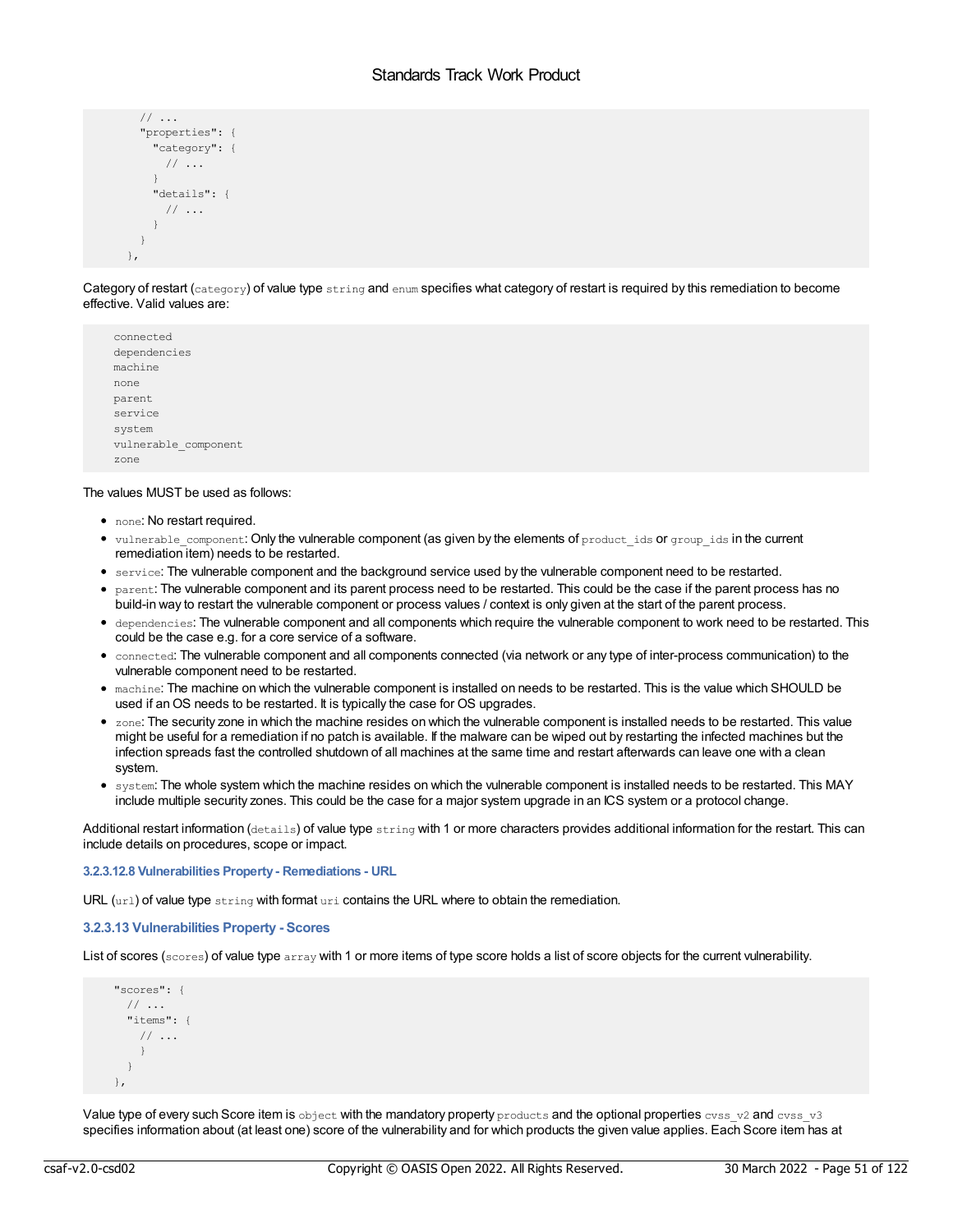### least 2 properties.

```
"properties": {
 "cvss_v2": {
  // ...
 },
 "cvss_v3": {
   "oneOf": [
    // ...
  ]
 }
 "products": {
  // ...
 }
}
```
The property CVSS v2 (cvss-v2) holding a CVSS v2.0 value abiding by the schema at <https://www.first.org/cvss/cvss-v2.0.json>.

The property CVSS v3 (cvss\_v3) holding a CVSS v3.x value abiding by one of the schemas at <https://www.first.org/cvss/cvss-v3.0.json> or <https://www.first.org/cvss/cvss-v3.1.json>.

Product IDs (products) of value type products  $t$  with 1 or more items indicates for which products the given scores apply. A score object SHOULD reflect the associated product's status (for example, a fixed product no longer contains a vulnerability and should have a CVSS score of 0, or simply no score listed; the known affected versions of that product can list the vulnerability score as it applies to them).

### **3.2.3.14 Vulnerabilities Property - Threats**

List of threats (threats) of value type array with 1 or more items of value type object contains information about a vulnerability that can change with time.

```
"threats": {
 // ...
 "items": {
  // ...
 }
},
```
Every Threat item of value type object with the two mandatory properties Category (category) and Details (details) contains the vulnerability kinetic information. This information can change as the vulnerability ages and new information becomes available. In addition, any Threat item MAY expose the three optional properties Date (date), Group IDs (group ids), and Product IDs (product ids).

```
"properties": {
 "category": {
  // ...
 }
 "date": {
  // ...
 },
 "details": {
  // ...
 },
 "group_ids": {
  // ...
 },
 "product_ids": {
  // ...
 }
}
```
Category of the threat (category) of value type string and enum categorizes the threat according to the rules of the specification. Valid values are:

```
exploit_status
impact
target_set
```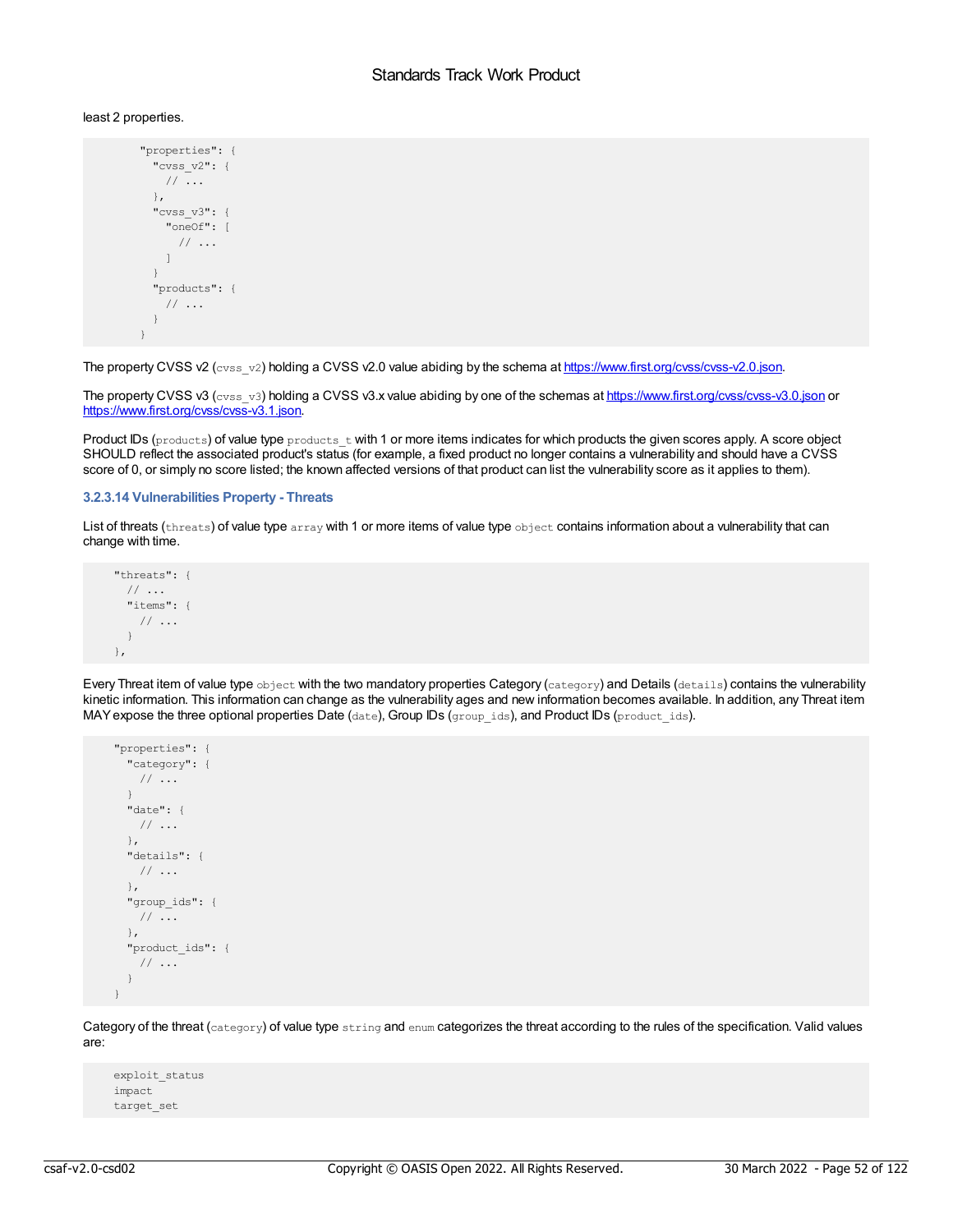The value exploit status indicates that the details field contains a description of the degree to which an exploit for the vulnerability is known. This knowledge can range from information privately held among a very small group to an issue that has been described to the public at a major conference or is being widely exploited globally. For consistency and simplicity, this section can be a mirror image of the CVSS "Exploitability" metric. However, it can also contain a more contextual status, such as "Weaponized" or "Functioning Code".

The value impact indicates that the details field contains an assessment of the impact on the user or the target set if the vulnerability is successfully exploited or a description why it cannot be exploited. If applicable, for consistency and simplicity, this section can be a textual summary of the three CVSS impact metrics. These metrics measure how a vulnerability detracts from the three core security properties of an information system: Confidentiality, Integrity, and Availability.

The value target\_set indicates that the details field contains a description of the currently known victim population in whatever terms are appropriate. Such terms MAYinclude: operating system platform, types of products, user segments, and geographic distribution.

Date of the threat (date) of value type string with format date-time contains the date when the assessment was done or the threat appeared.

Details of the threat (details) of value type string with 1 or more characters represents a thorough human-readable discussion of the threat.

Group IDs (group  $ids$ ) are of value type Product Groups (product groups  $t$ ).

Product IDs (product\_ids) are of value type Products (products\_t).

**3.2.3.15 Vulnerabilities Property - Title**

Title (title) has value type string with 1 or more characters and gives the document producer the ability to apply a canonical name or title to the vulnerability.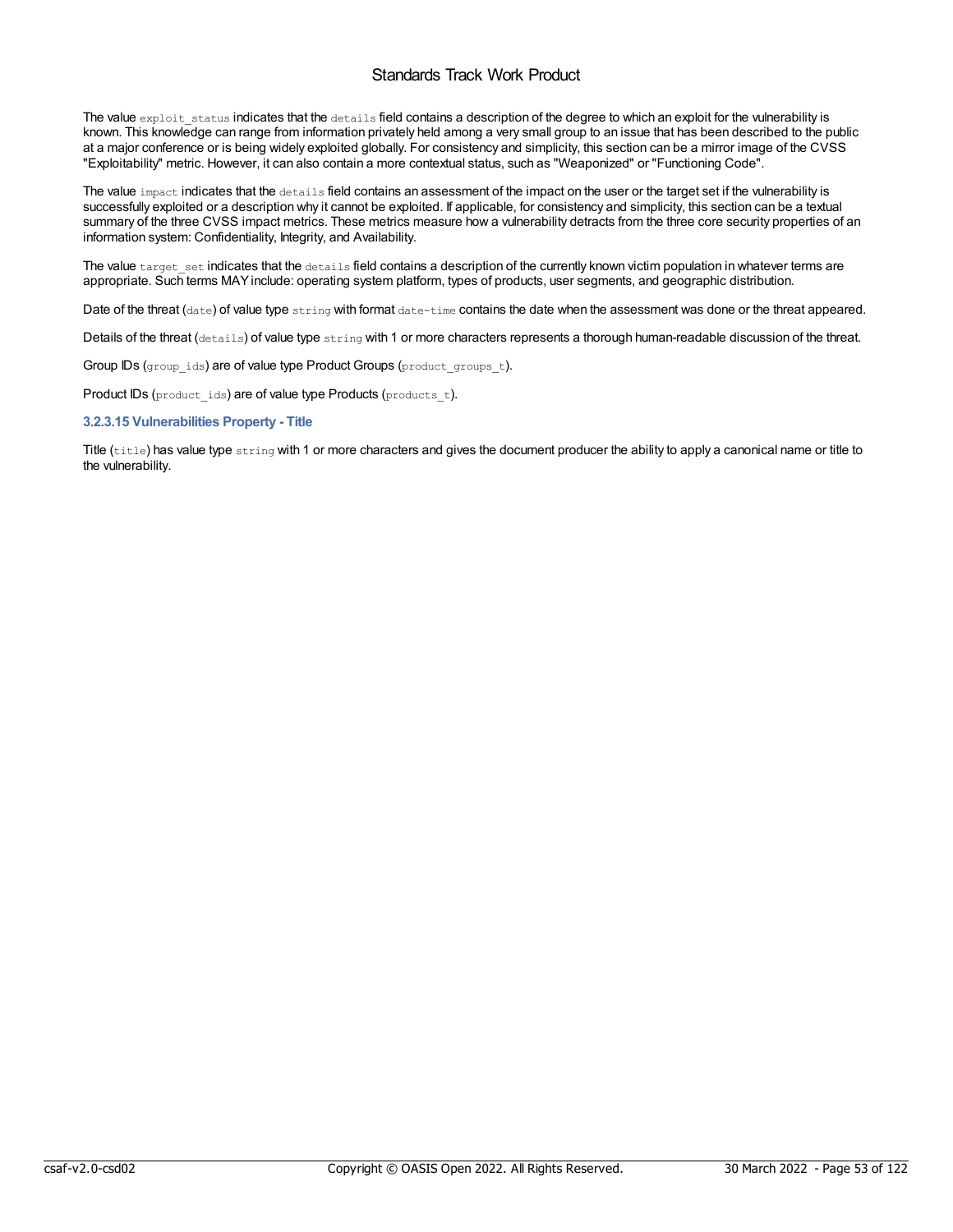# **4 Profiles**

CSAF documents do not have many required fields as they can be used for different purposes. To ensure a common understanding of which fields are required in a given use case the standard defines profiles. Each subsection describes such a profile by describing necessary content for that specific use case and providing insights into its purpose. The value of /document/category is used to identify a CSAF document's profile. The following rules apply:

- 1. Each CSAF document MUST conform the **CSAF Base** profile.
- 2. Each profile extends the base profile "CSAF Base" directly or indirect through another profile from the standard by making additional fields from the standard mandatory. A profile can always add, but never subtract nor overwrite requirements defined in the profile it extends.
- 3. Any optional field from the standard can also be added to a CSAF document which conforms with a profile without breaking conformance with the profile. One and only exempt is when the profile requires not to have a certain set of fields.
- 4. Values of /document/category starting with csaf are reserved for existing, upcoming and future profiles defined in the CSAF standard.
- 5. Values of /document/category that do not match any of the values defined in section 4 of this standard SHALL be validated against the "CSAF Base" profile.
- 6. Local or private profiles MAYexist and tools MAYchoose to support them.
- 7. If an official profile and a private profile exists, tools MUST validate against the official one from the standard.

# **4.1 Profile 1: CSAF Base**

This profile defines the default required fields for any CSAF document. Therefore, it is a "catch all" for CSAF documents that do not satisfy any other profile. Furthermore, it is the foundation all other profiles are build on.

A CSAF document SHALL fulfill the following requirements to satisfy the profile "CSAF Base":

- The following elements MUST exist and be valid:
	- /document/category
	- /document/csaf\_version
	- /document/publisher/category
	- /document/publisher/name
	- /document/publisher/namespace
	- /document/title
	- /document/tracking/current\_release\_date
	- /document/tracking/id
	- /document/tracking/initial\_release\_date
	- /document/tracking/revision\_history[]/date
	- /document/tracking/revision\_history[]/number
	- /document/tracking/revision\_history[]/summary
	- /document/tracking/status
	- /document/tracking/version
- The value of /document/category SHALL NOT be equal to any value that is intended to only be used by another profile nor to the (case insensitive) name of any other profile from the standard. This does not differentiate between underscore, dash or whitespace. To explicitly select the use of this profile the value csaf base SHOULD be used.

Neither CSAF Security Advisory nor csaf security advisory are valid values for /document/category.

An issuing party might choose to set /document/publisher/name in front of a value that is intended to only be used by another profile to state that the CSAF document does not use the profile associated with this value. In this case, the (case insensitive) string "CSAF" MUST be removed from the value. This SHOULD be done if the issuing party is unable or unwilling to use the value  $csaf$  base, e.g. due to legal or cooperate identity reasons.

Both values Example Company Security Advisory and Example Company security advisory in /document/category use the profile "CSAF Base". This is important to prepare forward compatibility as later versions of CSAF might add new profiles. Therefore, the values which can be used for the profile "CSAF Base" might change.

# **4.2 Profile 2: Security incident response**

This profile SHOULD be used to provide a response to a security breach or incident. This MAYalso be used to convey information about an incident that is unrelated to the issuing party's own products or infrastructure.

Example Company might use a CSAF document satisfying this profile to respond to a security incident at ACME Inc. and the implications on its own products and infrastructure.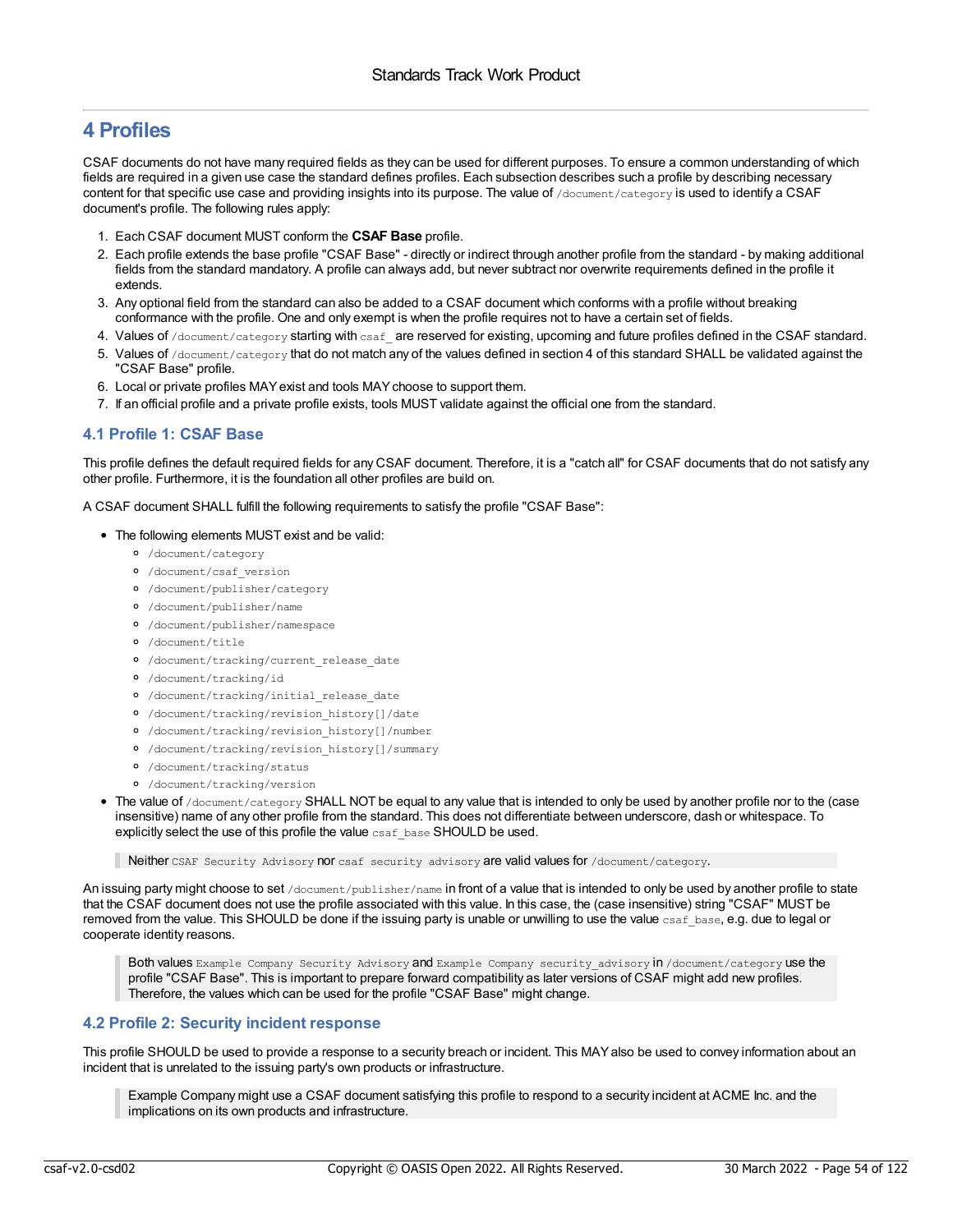A CSAF document SHALL fulfill the following requirements to satisfy the profile "Security incident response":

- The following elements MUST exist and be valid:
	- all elements required by the profile "CSAF Base".
	- o /document/notes with at least one item which has a category of description, details, general or summary

Reasoning: Without at least one note item which contains information about response to the event referred to this doesn't provide any useful information.

o /document/references with at least one item which has a category of external

The intended use for this field is to refer to one or more documents or websites which provides more details about the incident.

• The value of /document/category SHALL be csaf\_security\_incident\_response.

# **4.3 Profile 3: Informational Advisory**

This profile SHOULD be used to provide information which are **not related to a vulnerability** but e.g. a misconfiguration.

A CSAF document SHALL fulfill the following requirements to satisfy the profile "Informational Advisory":

- The following elements MUST exist and be valid:
	- all elements required by the profile "CSAF Base".
	- /document/notes with at least one item which has a category of description, details, general or summary

Reasoning: Without at least one note item which contains information about the "issue" which is the topic of the advisory it is useless.

/document/references with at least one item which has a category of external

The intended use for this field is to refer to one or more documents or websites which provide more details about the issue or its remediation (if possible). This could be a hardening guide, a manual, best practices or any other helpful information.

- The value of /document/category SHALL be csaf\_informational\_advisory.
- The element /vulnerabilities SHALL NOT exist. If there is any information that would reside in the element /vulnerabilities the CSAF document SHOULD use another profile, e.g. "Security Advisory".

If the element /product\_tree exists, a user MUST assume that all products mentioned are affected.

# **4.4 Profile 4: Security Advisory**

This profile SHOULD be used to provide information which is related to vulnerabilities and corresponding remediations.

A CSAF document SHALL fulfill the following requirements to satisfy the profile "Security Advisory":

- The following elements MUST exist and be valid:
	- all elements required by the profile "CSAF Base".
	- o /product\_tree which lists all products referenced later on in the CSAF document regardless of their state.
	- /vulnerabilities which lists all vulnerabilities.
	- /vulnerabilities[]/notes

**Provides details about the vulnerability.** 

/vulnerabilities[]/product\_status

Lists each product's status in regard to the vulnerability.

• The value of /document/category SHALL be csaf security advisory.

# **4.5 Profile 5: VEX**

This profile SHOULD be used to provide information of the "Vulnerability Exploitability eXchange". The main purpose of the VEX format is to state that and why a certain product is, or is not, affected by a vulnerability. See [VEX] for details.

A CSAF document SHALL fulfill the following requirements to satisfy the profile "VEX":

The following elements MUST exist and be valid: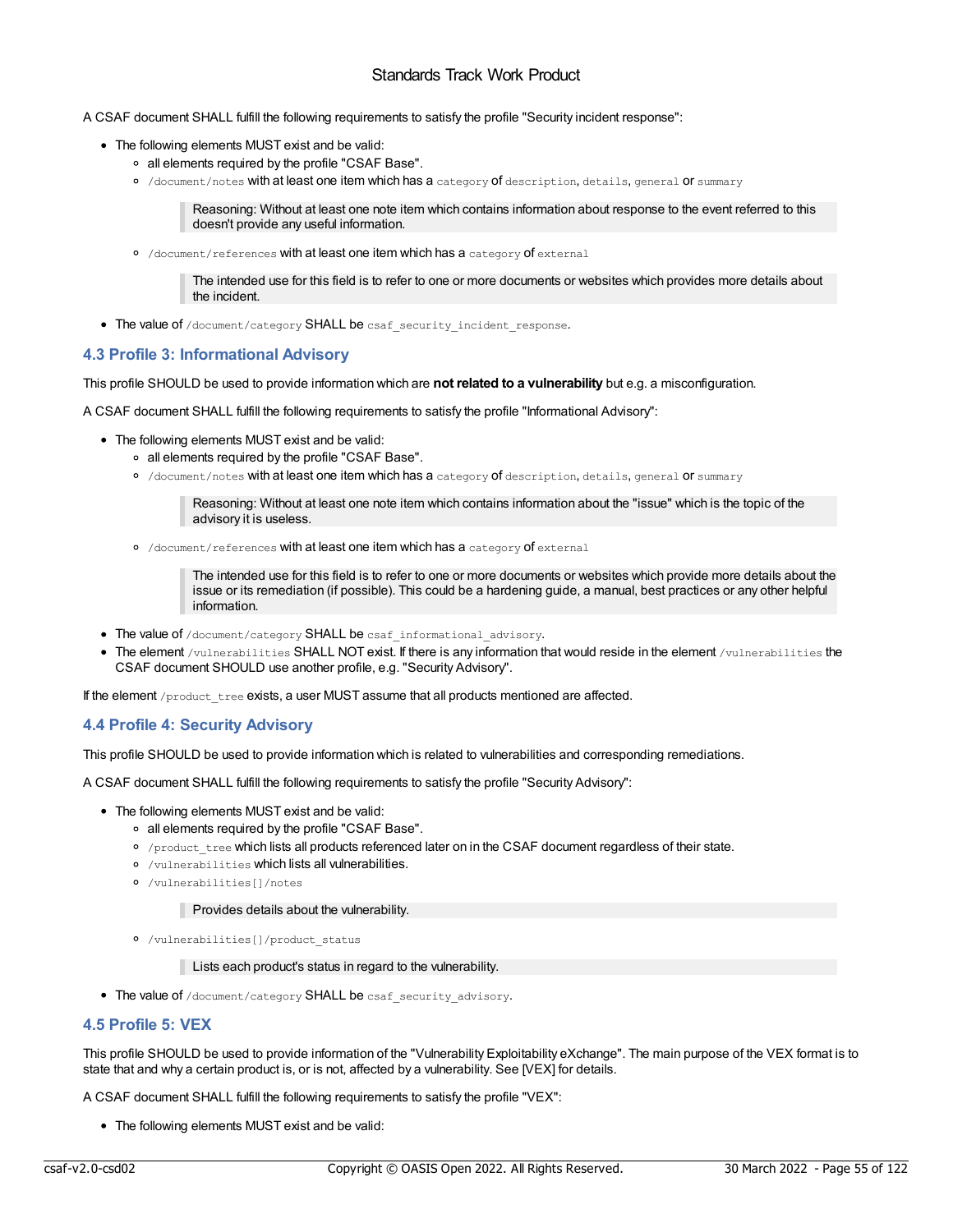- all elements required by the profile "CSAF Base".
- o /product tree which lists all products referenced later on in the CSAF document regardless of their state.
- /vulnerabilities which lists all vulnerabilities.
- at least one of
	- /vulnerabilities[]/product\_status/fixed
	- /vulnerabilities[]/product\_status/known\_affected
	- /vulnerabilities[]/product\_status/known\_not\_affected
	- /vulnerabilities[]/product\_status/under\_investigation
- at least one of
	- /vulnerabilities[]/cve
	- /vulnerabilities[]/ids
- /vulnerabilities[]/notes

### **Provides details about the vulnerability.**

#### For each item in

- o /vulnerabilities[]/product status/known not affected an impact statement SHALL exist as machine readable flag in /vulnerabilities[]/flags or as human readable justification in /vulnerabilities[]/threats. For the latter one, the category value for such a statement MUST be impact and the details field SHALL contain a a description why the vulnerability cannot be exploited.
- o /vulnerabilities[]/product status/known affected additional product specific information SHALL be provided in /vulnerabilities[]/remediations as an action statement. Optional, additional information MAYalso be provide through /vulnerabilities[]/notes and /vulnerabilities[]/threats.

The use of the categories no  $fix$  planned and none available for an action statement is permitted.

Even though Product status lists Product IDs, Product Group IDs can be used in the remediations and threats object. However, it MUST be ensured that for each Product ID the required information according to its product status as stated in the two points above is available. This implies that all products with the status known not affected MUST have an impact statement and all products with the status known affected MUST have additional product specific information regardless of whether that is referenced through the Product ID or a Product Group ID.

• The value of /document/category SHALL be csaf vex.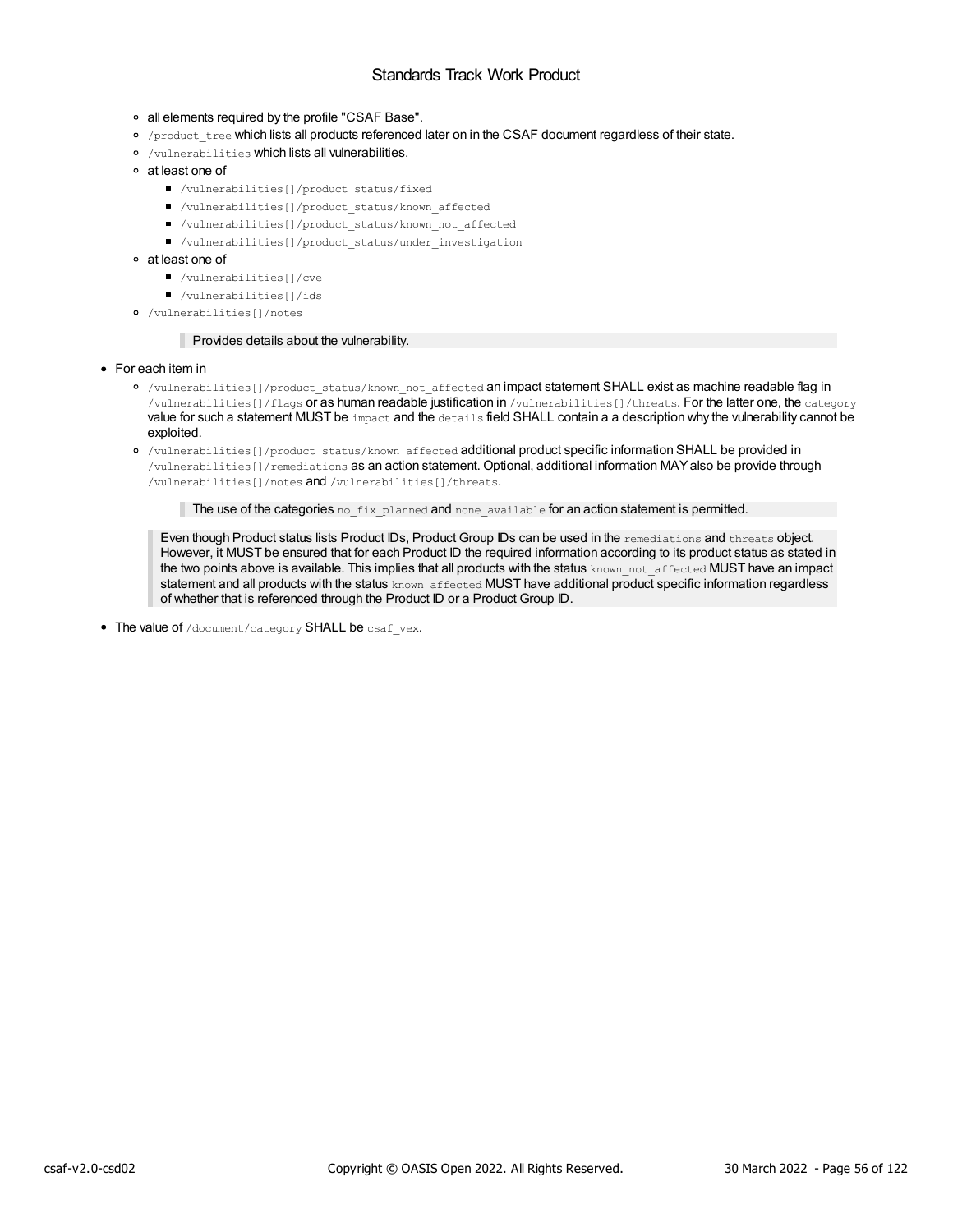# **5 Additional Conventions**

This section provides additional rules for handling CSAF documents.

# **5.1 Filename**

The following rules MUST be applied to determine the filename for the CSAF document:

- 1. The value /document/tracking/id is converted into lower case.
- 2. Any character sequence which is not part of one of the following groups MUST be replaced by a single underscore ():
	- Lower case ASCII letters (0x61 0x7A)
	- $\circ$  digits (0x30 0x39)
	- $\circ$  special characters:  $+$  (0x2B),  $-$  (0x2D)

The regex  $[^{\wedge}+\text{a-z0-9}]+$  can be used to find a character sequence which has to be replaced by an underscore. However, it SHALL NOT be applied before completing the first step.

Even though the underscore \_ (0x5F) is a valid character in the filename it is replaced to avoid situations where the conversion rule might lead to multiple consecutive underscores. As a result, a /document/tracking/id with the value 2022\_#01-A is converted into 2022\_01-a instead of 2022\_\_01-a.

3. The file extension . json MUST be appended.

# *Examples 47:*

```
cisco-sa-20190513-secureboot.json
example_company_-_2019-yh3234.json
rhba-2019_0024.json
```
It is currently considered best practice to indicate that a CSAF document is invalid by inserting invalid into the filename in front of the file extension.

# *Examples 48:*

```
cisco-sa-20190513-secureboot_invalid.json
example company - 2019-yh3234 invalid.json
rhba-2019_0024_invalid.json
```
# **5.2 Separation in Data Stream**

If multiple CSAF documents are transported via a data stream in a sequence without requests inbetween, they MUST be separated by the Record Separator in accordance with [RFC7464].

# **5.3 Sorting**

The keys within a CSAF document SHOULD be sorted alphabetically.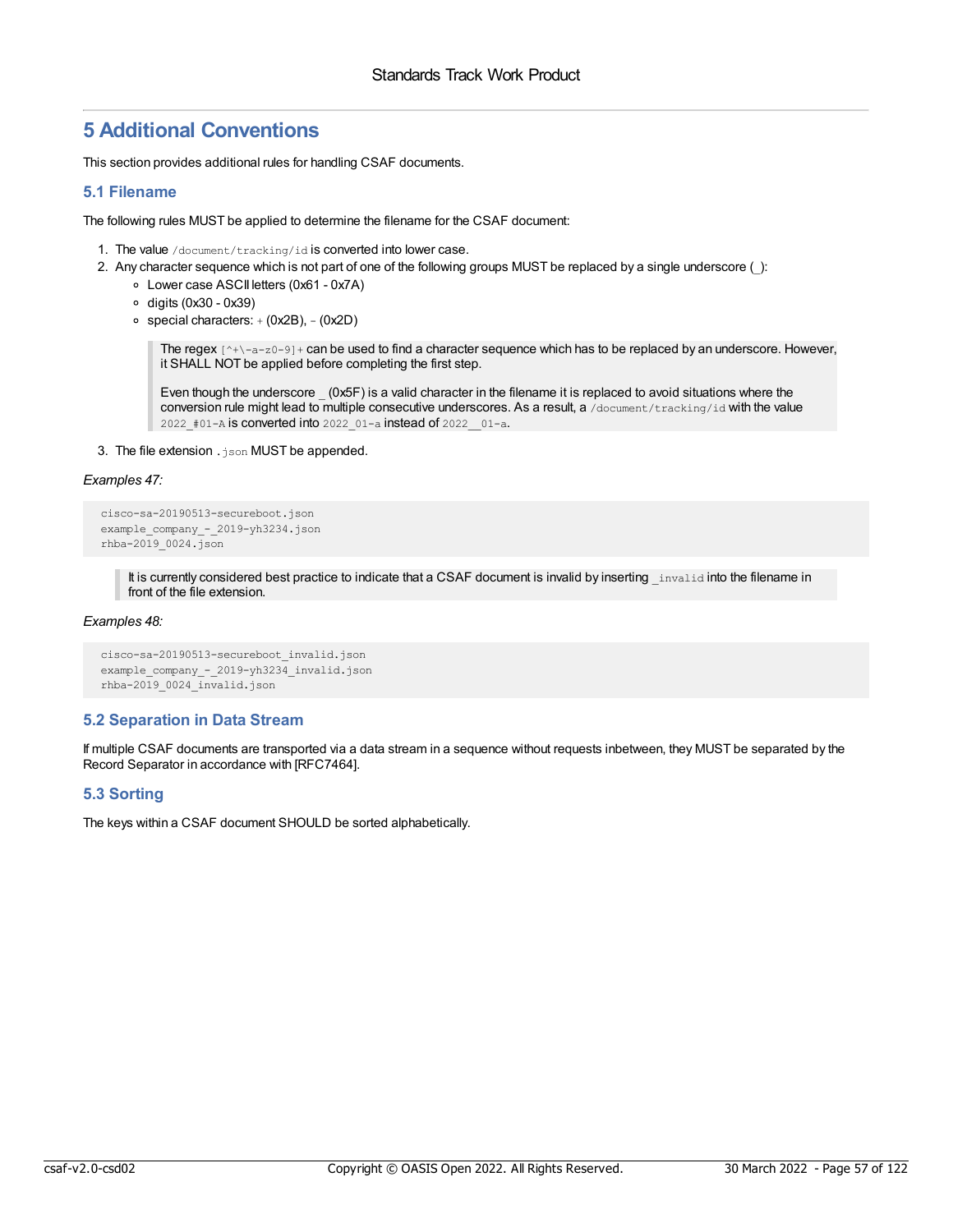# **6 Tests**

The following three subsections list a number of tests which all will have a short description and an excerpt of an example which fails the test.

# **6.1 Mandatory Tests**

Mandatory tests MUST NOT fail at a valid CSAF document. A program MUST handle a test failure as an error.

# **6.1.1 Missing Definition of Product ID**

For each element of type /\$defs/product\_id\_t which is not inside a Full Product Name (type: full\_product\_name\_t) and therefore reference an element within the product tree it MUST be tested that the Full Product Name element with the matching product id exists. The same applies for all items of elements of type /\$defs/products\_t.

# The relevant paths for this test are:

```
/product_tree/product_groups[]/product_ids[]
/product_tree/relationships[]/product_reference
/product_tree/relationships[]/relates_to_product_reference
/vulnerabilities[]/product_status/first_affected[]
/vulnerabilities[]/product_status/first_fixed[]
/vulnerabilities[]/product_status/fixed[]
/vulnerabilities[]/product_status/known_affected[]
/vulnerabilities[]/product_status/known_not_affected[]
/vulnerabilities[]/product_status/last_affected[]
/vulnerabilities[]/product_status/recommended[]
/vulnerabilities[]/product_status/under_investigation[]
/vulnerabilities[]/remediations[]/product_ids[]
/vulnerabilities[]/scores[]/products[]
/vulnerabilities[]/threats[]/product_ids[]
```
# *Example 49 which fails the test:*

```
"product_tree": {
  "product_groups": [
   \{"group_id": "CSAFGID-1020300",
     "product_ids": [
       "CSAFPID-9080700",
       "CSAFPID-9080701"
     ]
   }
 ]
}
```
Neither CSAFPID-9080700 nor CSAFPID-9080701 were defined in the product\_tree.

# **6.1.2 Multiple Definition of Product ID**

For each Product ID (type /\$defs/product\_id\_t) in Full Product Name elements (type: /\$defs/full\_product\_name\_t) it MUST be tested that the product id was not already defined within the same document.

# The relevant paths for this test are:

```
/product_tree/branches[](/branches[])*/product/product_id
/product_tree/full_product_names[]/product_id
/product_tree/relationships[]/full_product_name/product_id
```
# *Example 50 which fails the test:*

```
"product_tree": {
 "full_product_names": [
    {
      "product_id": "CSAFPID-9080700",
      "name": "Product A"
    },
```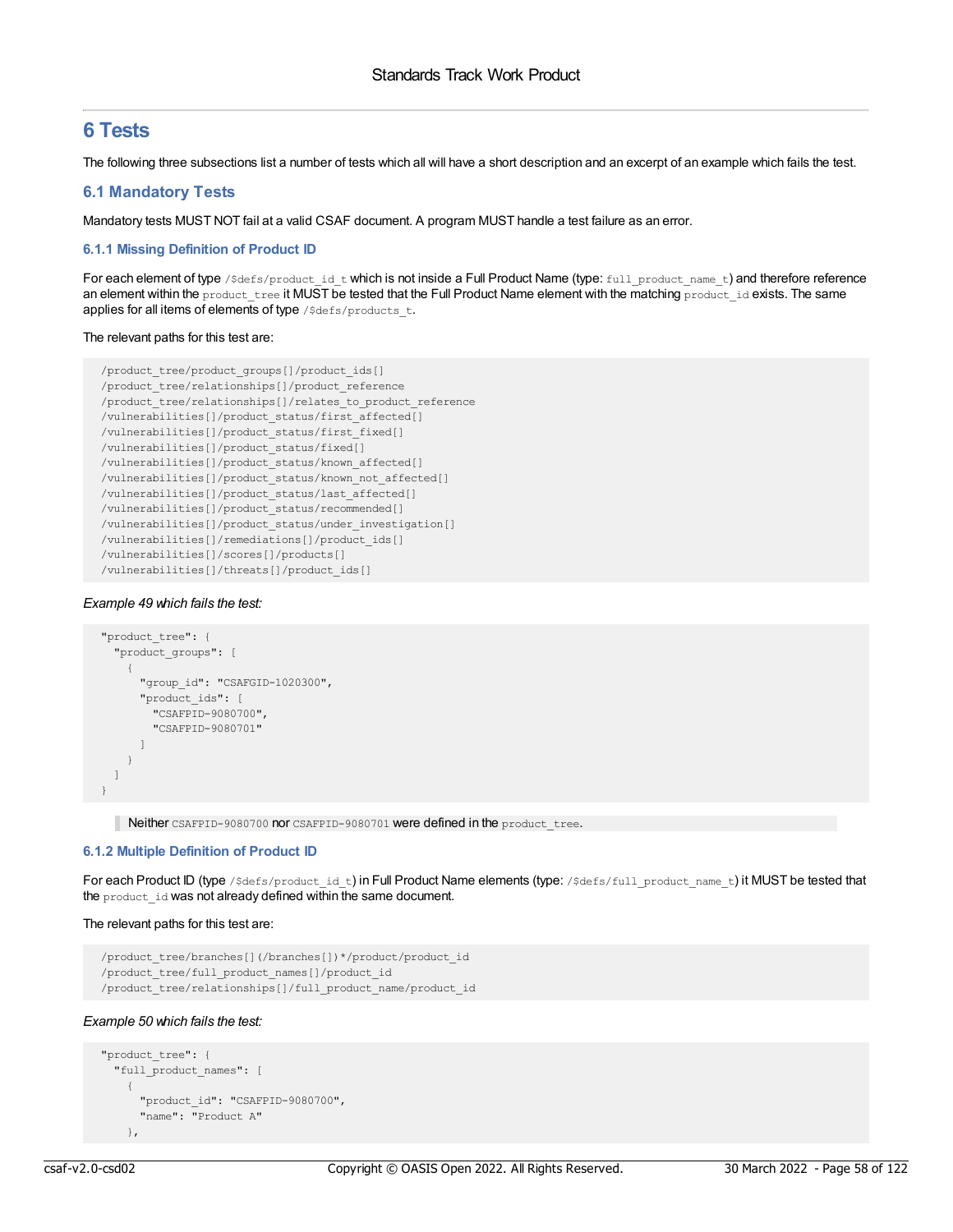```
{
      "product_id": "CSAFPID-9080700",
      "name": "Product B"
    }
 ]
}
```
CSAFPID-9080700 was defined twice.

### **6.1.3 Circular Definition of Product ID**

For each new defined Product ID (type /\$defs/product\_id\_t) in items of relationships (/product\_tree/relationships) it MUST be tested that the product\_id does not end up in a circle.

#### The relevant path for this test is:

```
/product_tree/relationships[]/full_product_name/product_id
```
As this can be quite complex a program for large CSAF documents, a program could check first whether a Product ID defined in a relationship item is used as product\_reference or relates\_to\_product\_reference. Only for those which fulfill this condition it is necessary to run the full check following the references.

### *Example 51 which fails the test:*

```
"product_tree": {
 "full_product_names": [
   {
      "product_id": "CSAFPID-9080700",
      "name": "Product A"
   }
 \frac{1}{2},
  "relationships": [
   \left\{ \right."category": "installed_on",
     "full product name": {
       "name": "Product B",
        "product_id": "CSAFPID-9080701"
     },
     "product_reference": "CSAFPID-9080700",
      "relates_to_product_reference": "CSAFPID-9080701"
    }
 ]
}
```
CSAFPID-9080701 refers to itself - this is a circular definition.

#### **6.1.4 Missing Definition of Product Group ID**

For each element of type /\$defs/product group id t which is not inside a Product Group (/product tree/product groups[]) and therefore reference an element within the product tree it MUST be tested that the Product Group element with the matching group id exists. The same applies for all items of elements of type /\$defs/product\_groups\_t.

#### The relevant paths for this test are:

```
/vulnerabilities[]/remediations[]/group_ids
/vulnerabilities[]/threats[]/group_ids
```
# *Example 52 which fails the test:*

```
"product_tree": {
  "full product names": [
   {
     "product_id": "CSAFPID-9080700",
     "name": "Product A"
   }
  \, \,},
```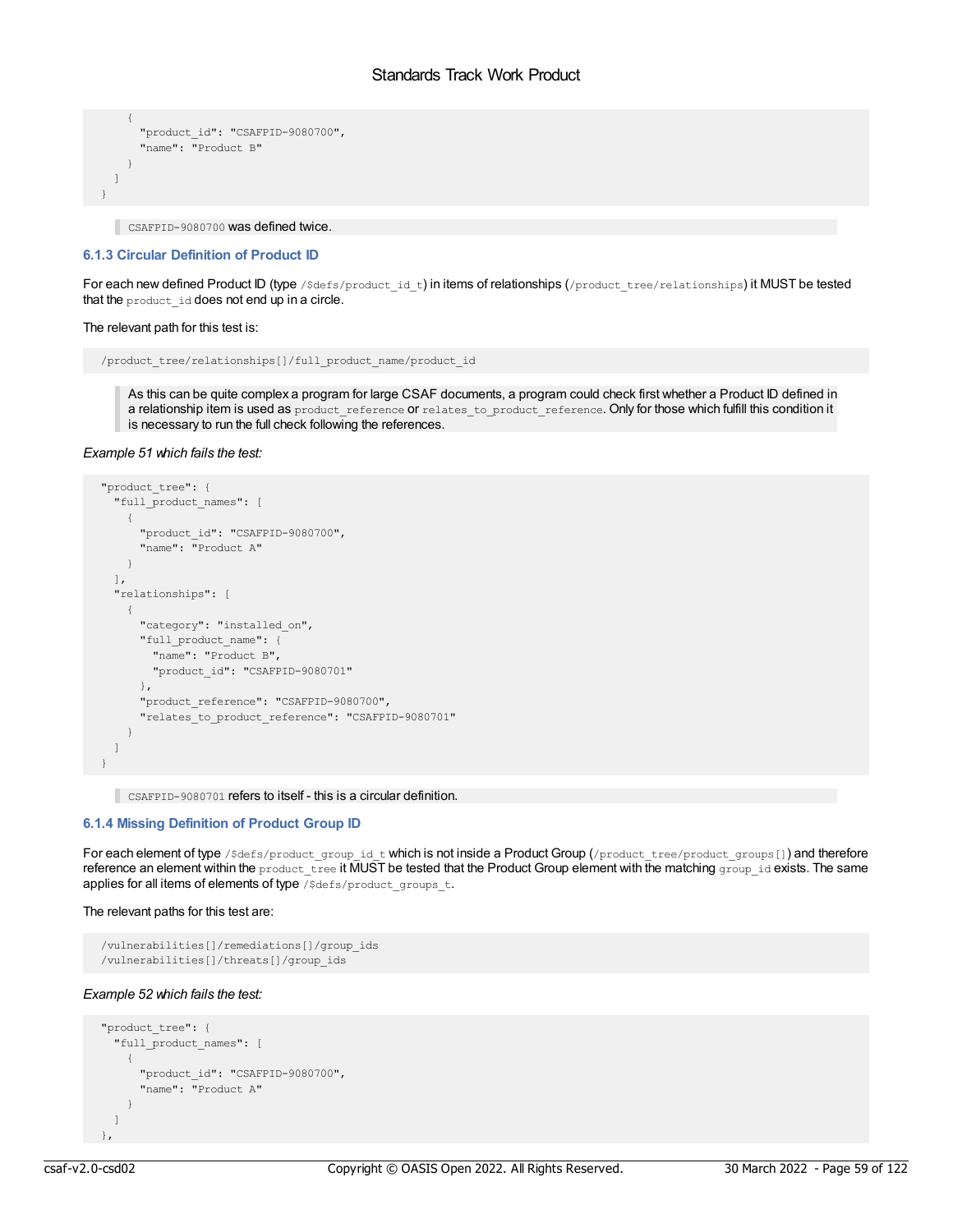```
"vulnerabilities": [
 {
   "threats": [
     {
       "category": "exploit_status",
       "details": "Reliable exploits integrated in Metasploit.",
      "group_ids": [
         "CSAFGID-1020301"
       ]
     }
   ]
 }
]
```
CSAFGID-1020301 was not defined in the Product Tree.

# **6.1.5 Multiple Definition of Product Group ID**

For each Product Group ID (type /\$defs/product\_group\_id\_t) Product Group elements (/product\_tree/product\_groups[]) it MUST be tested that the group\_id was not already defined within the same document.

The relevant path for this test is:

/product\_tree/product\_groups[]/group\_id

### *Example 53 which fails the test:*

```
"product_tree": {
  "full product names": [
   {
     "product_id": "CSAFPID-9080700",
     "name": "Product A"
   },
   {
     "product_id": "CSAFPID-9080701",
     "name": "Product B"
   },
    {
     "product_id": "CSAFPID-9080702",
     "name": "Product C"
   }
  ],
  "product_groups": [
   \left\{ \right."group_id": "CSAFGID-1020300",
      "product_ids": [
       "CSAFPID-9080700",
       "CSAFPID-9080701"
     \Box},
   {
     "group_id": "CSAFGID-1020300",
     "product_ids": [
       "CSAFPID-9080700",
       "CSAFPID-9080702"
     \Box}
 ]
}
```
CSAFGID-1020300 was defined twice.

# **6.1.6 Contradicting Product Status**

For each item in /vulnerabilities it MUST be tested that the same Product ID is not member of contradicting product status groups. The sets formed by the contradicting groups within one vulnerability item MUST be pairwise disjoint.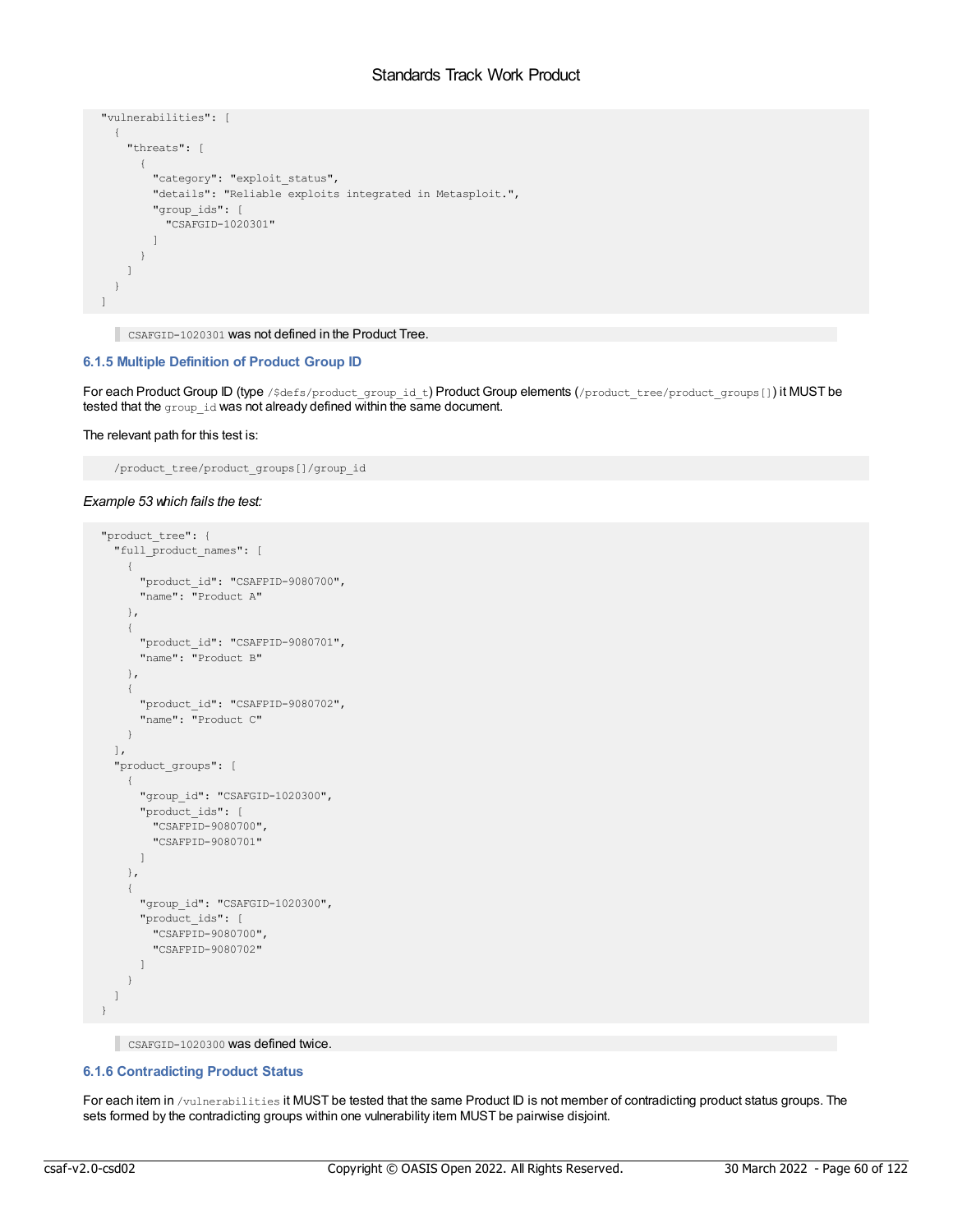# Contradiction groups are:

# • Affected:

```
/vulnerabilities[]/product_status/first_affected[]
/vulnerabilities[]/product_status/known_affected[]
/vulnerabilities[]/product_status/last_affected[]
```
# • Not affected:

/vulnerabilities[]/product\_status/known\_not\_affected[]

### • Fixed:

```
/vulnerabilities[]/product_status/first_fixed[]
/vulnerabilities[]/product_status/fixed[]
```
### • Under investigation:

/vulnerabilities[]/product\_status/under\_investigation[]

Note: An issuer might recommend (/vulnerabilities[]/product\_status/recommended) a product version from any group also from the affected group, i.e. if it was discovered that fixed versions introduce a more severe vulnerability.

### *Example 54 which fails the test:*

```
"product_tree": {
  "full_product_names": [
   {
     "product_id": "CSAFPID-9080700",
     "name": "Product A"
   }
 ]
},
"vulnerabilities": [
 {
   "product_status": {
     "known_affected": [
       "CSAFPID-9080700"
     ],
     "known_not_affected": [
       "CSAFPID-9080700"
     ]
    }
  }
]
```
CSAFPID-9080700 is a member of the two contradicting groups "Affected" and "Not affected".

# **6.1.7 Multiple Scores with same Version per Product**

For each item in /vulnerabilities it MUST be tested that the same Product ID is not member of more than one CVSS-Vectors with the same version.

### The relevant path for this test is:

/vulnerabilities[]/scores[]

### *Example 55 which fails the test:*

```
"product_tree": {
 "full_product_names": [
    {
     "product_id": "CSAFPID-9080700",
     "name": "Product A"
    }
```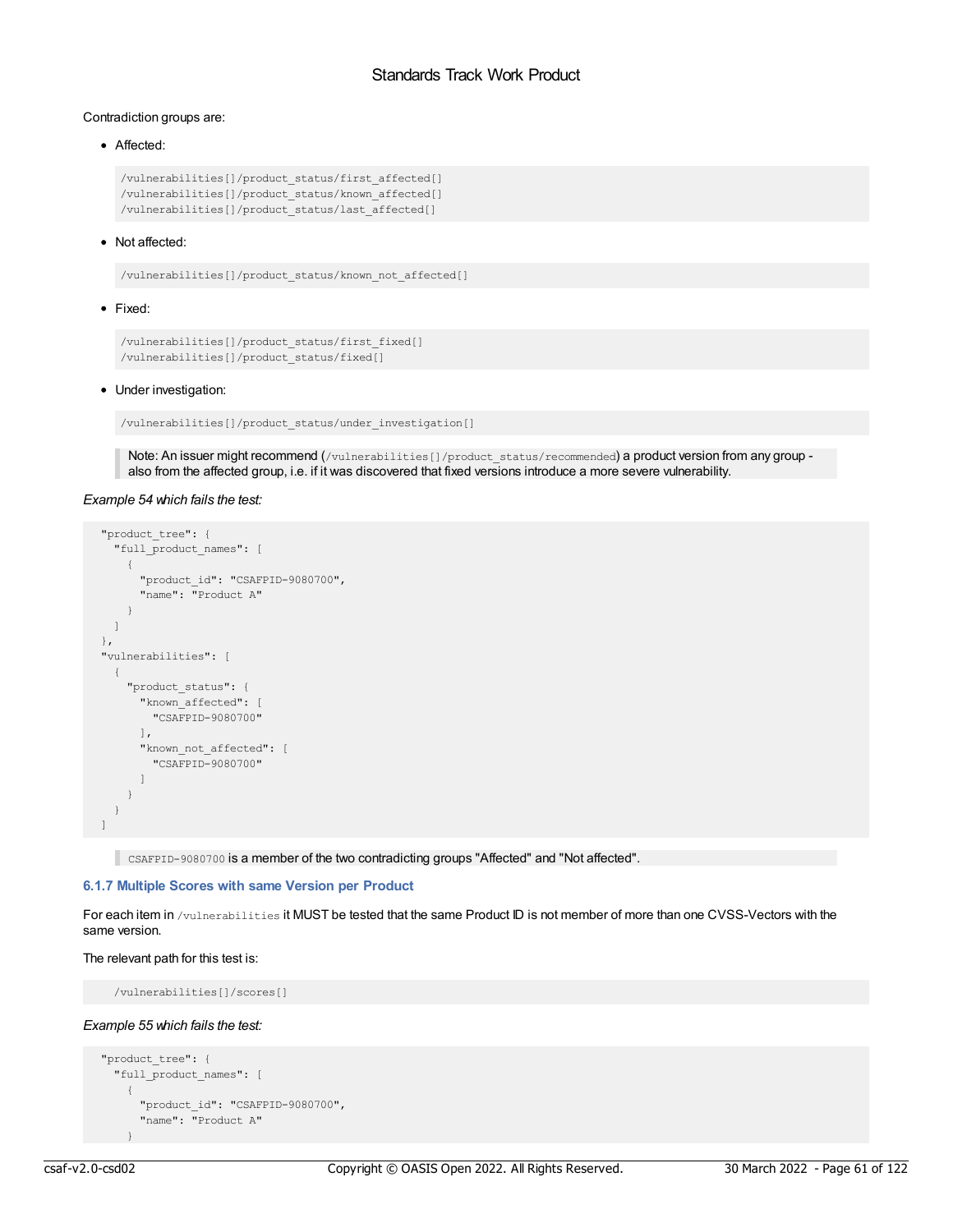```
]
},
"vulnerabilities": [
  {
    "scores": [
     {
        "products": [
         "CSAFPID-9080700"
        ],
        "cvss_v3": {
         "version": "3.1",
         "vectorString": "CVSS:3.1/AV:N/AC:L/PR:N/UI:N/S:C/C:H/I:H/A:H",
         "baseScore": 10,
         "baseSeverity": "CRITICAL"
       }
      },
      {
        "products": [
         "CSAFPID-9080700"
        \frac{1}{2},
        "cvss_v3": {
         "version": "3.1",
         "vectorString": "CVSS:3.1/AV:L/AC:L/PR:H/UI:R/S:U/C:H/I:H/A:H",
         "baseScore": 6.5,
          "baseSeverity": "MEDIUM"
        }
     }
   ]
 }
]
```
Two CVSS v3.1 scores are given for CSAFPID-9080700.

# **6.1.8 Invalid CVSS**

It MUST be tested that the given CVSS object is valid according to the referenced schema.

# The relevant paths for this test are:

```
/vulnerabilities[]/scores[]/cvss_v2
/vulnerabilities[]/scores[]/cvss_v3
```
# *Example 56 which fails the test:*

```
"cvss_v3": {
 "version": "3.1",
 "vectorString": "CVSS:3.1/AV:L/AC:L/PR:H/UI:R/S:U/C:H/I:H/A:H",
 "baseScore": 6.5
}
```
The required element baseSeverity is missing.

A tool MAY add one or more of the missing properties version, baseScore and baseSeverity based on the values given in vectorString as quick fix.

# **6.1.9 Invalid CVSS computation**

It MUST be tested that the given CVSS object has the values computed correctly according to the definition.

The vectorString SHOULD take precedence.

# The relevant paths for this test are:

```
/vulnerabilities[]/scores[]/cvss_v2/baseScore
/vulnerabilities[]/scores[]/cvss_v2/temporalScore
/vulnerabilities[]/scores[]/cvss_v2/environmentalScore
/vulnerabilities[]/scores[]/cvss_v3/baseScore
```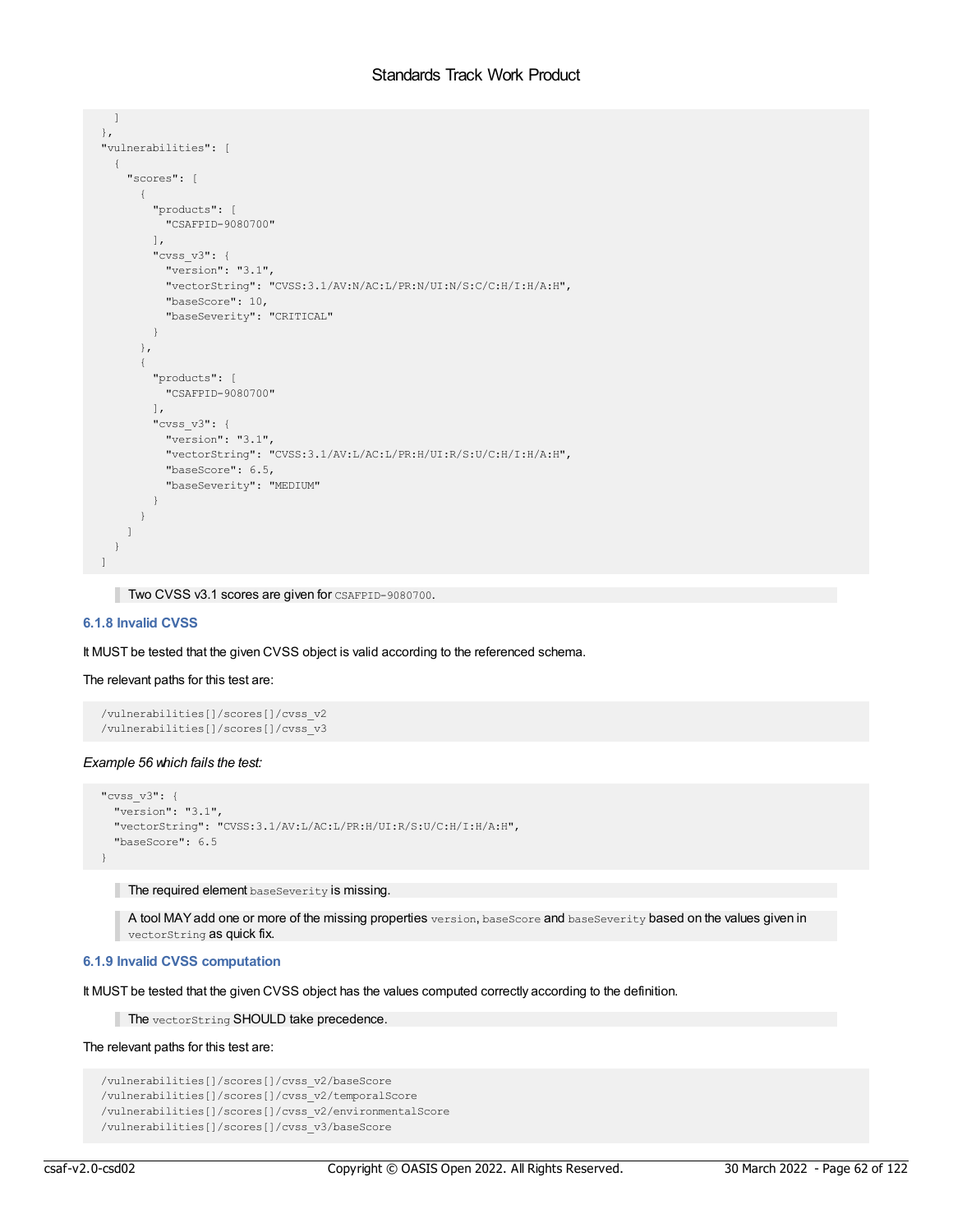```
/vulnerabilities[]/scores[]/cvss_v3/baseSeverity
/vulnerabilities[]/scores[]/cvss_v3/temporalScore
/vulnerabilities[]/scores[]/cvss_v3/temporalSeverity
/vulnerabilities[]/scores[]/cvss_v3/environmentalScore
/vulnerabilities[]/scores[]/cvss_v3/environmentalSeverity
```
# *Example 57 which fails the test:*

```
"cvss_v3": {
 "version": "3.1",
 "vectorString": "CVSS:3.1/AV:L/AC:L/PR:H/UI:R/S:U/C:H/I:H/A:H",
 "baseScore": 10.0,
 "baseSeverity": "LOW"
}
```
Neither baseScore nor baseSeverity has the correct value according to the specification.

A tool MAYset the correct values as computed according to the specification as quick fix.

# **6.1.10 Inconsistent CVSS**

It MUST be tested that the given CVSS properties do not contradict the CVSS vector.

# The relevant paths for this test are:

```
/vulnerabilities[]/scores[]/cvss_v2
/vulnerabilities[]/scores[]/cvss_v3
```
# *Example 58 which fails the test:*

```
"cvss_v3": {
 "version": "3.1",
  "vectorString": "CVSS:3.1/AV:N/AC:L/PR:N/UI:N/S:U/C:H/I:H/A:H",
 "baseScore": 9.8,
 "baseSeverity": "CRITICAL",
 "attackVector": "LOCAL",
 "attackComplexity": "LOW",
 "privilegesRequired": "NONE",
 "userInteraction": "NONE",
 "scope": "CHANGED",
 "confidentialityImpact": "HIGH",
 "integrityImpact": "HIGH",
 "availabilityImpact": "LOW"
}
```
The values in CVSS vector differs from values of the properties attackVector, scope and availabilityImpact.

 $\blacksquare$  A tool MAY overwrite contradicting values according to the vectorString as quick fix.

# **6.1.11 CWE**

It MUST be tested that given CWE exists and is valid.

The relevant path for this test is:

/vulnerabilities[]/cwe

# *Example 59 which fails the test:*

```
"cwe": {
 "id": "CWE-79",
 "name": "Improper Input Validation"
}
```
The CWE-79 exists. However, its name is Improper Neutralization of Input During Web Page Generation ('Cross-site Scripting').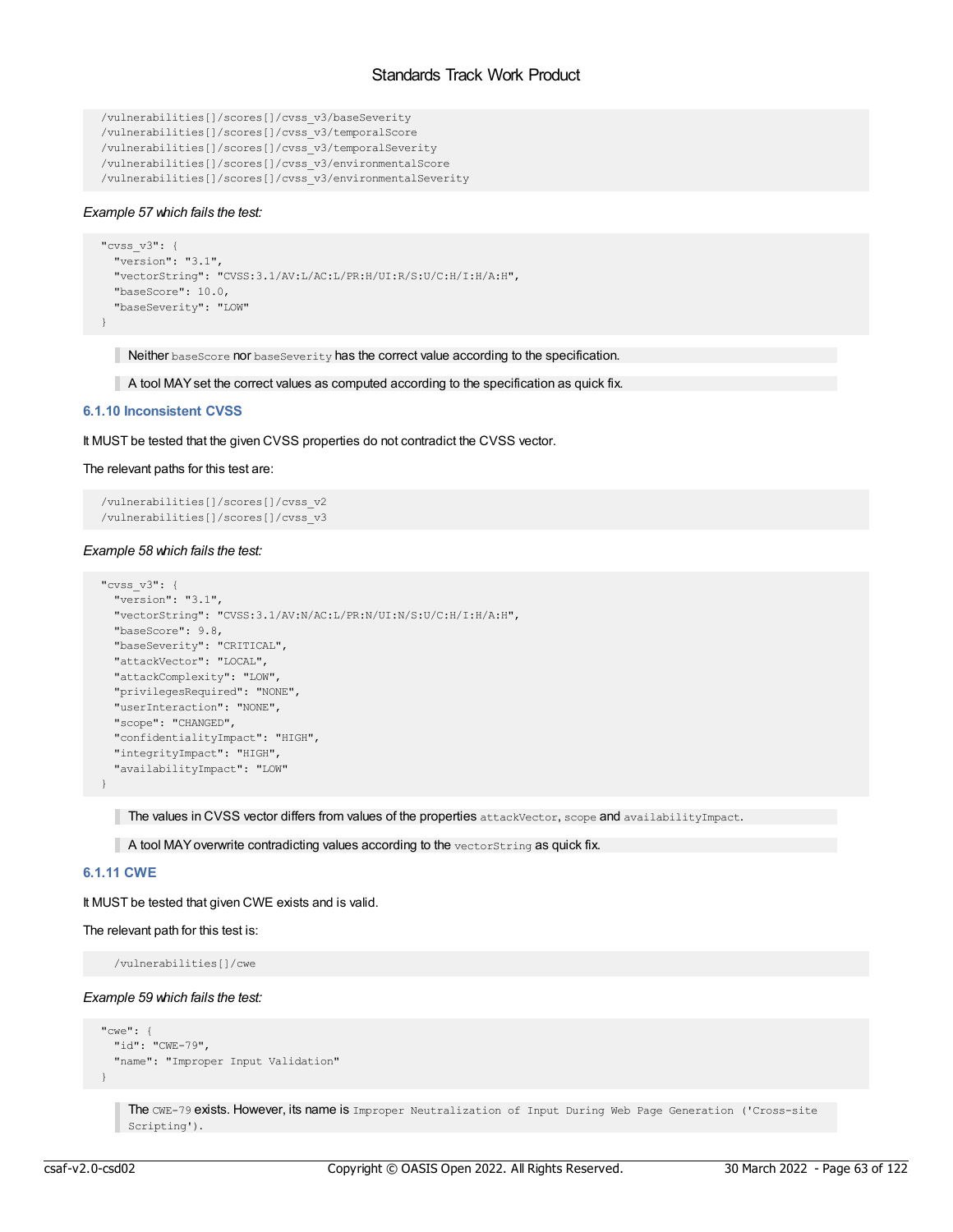# **6.1.12 Language**

For each element of type / $\frac{2}{3}$ defs/language\_t it MUST be tested that the language code is valid and exists.

The relevant paths for this test are:

/document/lang /document/source\_lang

*Example 60 which fails the test:*

"lang": "EZ"

EZ is not a valid language. It is the subtag for the region "Eurozone".

For any deprecated subtag, a tool MAY replace it with its preferred value as a quick fix.

# **6.1.13 PURL**

It MUST be tested that given PURL is valid.

# The relevant paths for this test are:

```
/product_tree/branches[](/branches[])*/product/product_identification_helper/purl
/product_tree/full_product_names[]/product_identification_helper/purl
/product_tree/relationships[]/full_product_name/product_identification_helper/purl
```
# *Example 61 which fails the test:*

```
"product_tree": {
 "full_product_names": [
   {
    "name": "Product A",
    "product_id": "CSAFPID-9080700",
    "product_identification_helper": {
       "purl": "pkg:maven/@1.3.4"
     }
   }
 ]
}
```
# Any valid purl has a name component.

# **6.1.14 Sorted Revision History**

It MUST be tested that the value of number of items of the revision history are sorted ascending when the items are sorted ascending by date.

The relevant path for this test is:

/document/tracking/revision\_history

# *Example 62 which fails the test:*

```
"revision_history": [
 {
   "date": "2021-07-22T10:00:00.000Z",
   "number": "2",
    "summary": "Second version."
 },
 {
   "date": "2021-07-23T10:00:00.000Z",
   "number": "1",
    "summary": "Initial version."
 }
\mathbf{I}
```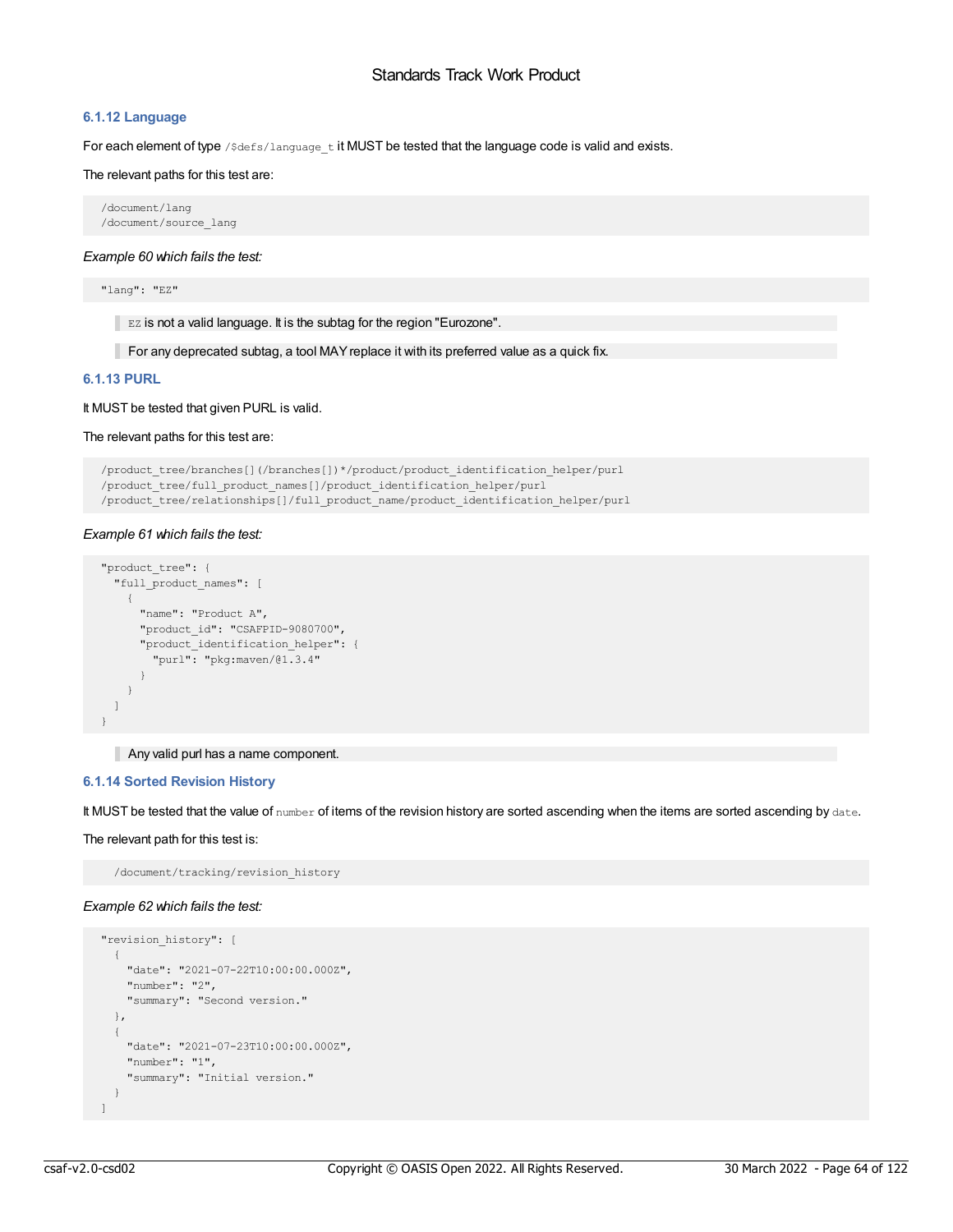# The first item has a higher version number than the second.

# **6.1.15 Translator**

It MUST be tested that /document/source\_lang is present and set if the value translator is used for /document/publisher/category.

### The relevant path for this test is:

/document/source\_lang

### *Example 63 which fails the test:*

```
"document": {
 // ...
 "publisher": {
   "category": "translator",
   "name": "CSAF TC Translator",
   "namespace": "https://csaf.io/translator"
 },
 "title": "Mandatory test: Translator (failing example 1)",
 // ...
}
```
The required element source\_lang is missing.

### **6.1.16 Latest Document Version**

It MUST be tested that document version has the same value as the the number in the last item of Revision History when it is sorted ascending by date. Build metadata is ignored in the comparison. Any pre-release part is also ignored if the document status is draft.

#### The relevant path for this test is:

/document/tracking/version

# *Example 64 which fails the test:*

```
"tracking": {
 // ...
  "revision history": [
   {
     "date": "2021-07-21T09:00:00.000Z",
     "number": "1",
     "summary": "Initial version."
   },
   \left\{ \right."date": "2021-07-21T10:00:00.000Z",
     "number": "2",
     "summary": "Second version."
   }
 ],
 // ...
  "version": "1"
}
```
The value of  $number$  of the last item after sorting is 2. However, the document version is 1.

# **6.1.17 Document Status Draft**

It MUST be tested that document status is draft if the document version is 0 or 0.y.z or contains the pre-release part.

#### The relevant path for this test is:

/document/tracking/status

*Example 65 which fails the test:*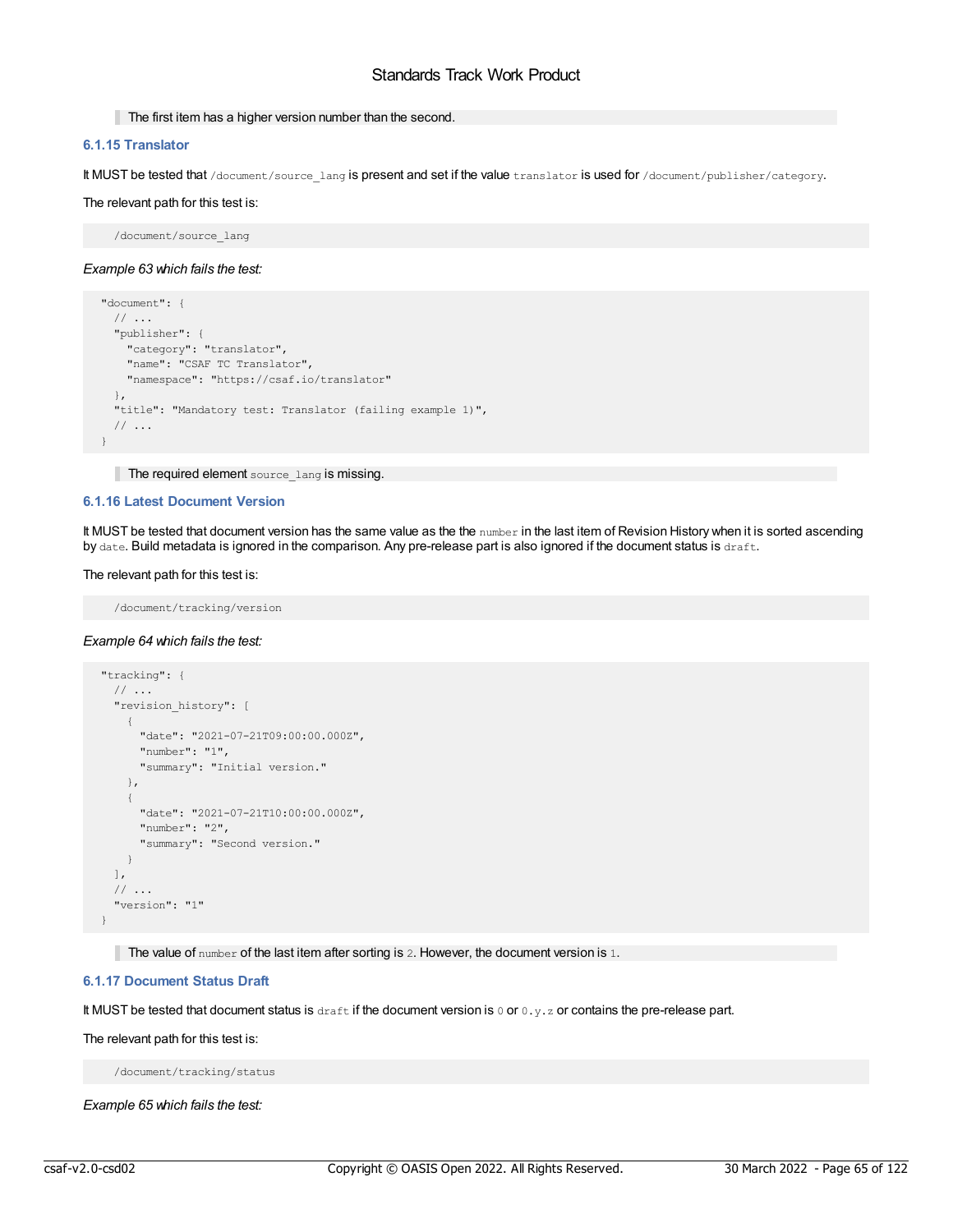```
"tracking": {
 // ...
 "status": "final",
 "version": "0.9.5"
}
```
The /document/tracking/version is 0.9.5 but the document status is final.

# **6.1.18 Released Revision History**

It MUST be tested that no item of the revision history has a number of 0 or 0.y.z when the document status is final or interim.

### The relevant path for this test is:

/document/tracking/revision\_history[]/number

# *Example 66 which fails the test:*

```
"tracking": {
 // ...
  "revision_history": [
    \left\{ \right."date": "2021-05-17T10:00:00.000Z",
     "number": "0",
      "summary": "First draft"
   },
    {
      "date": "2021-07-21T10:00:00.000Z",
     "number": "1",
     "summary": "Initial version."
   }
 \left| \cdot \right|"status": "final",
 "version": "1"
}
```
The document status is  $final$  but the revision history includes an item which has  $0$  as value for number.

# **6.1.19 Revision History Entries for Pre-release Versions**

It MUST be tested that no item of the revision history has a number which includes pre-release information.

# The relevant path for this test is:

/document/tracking/revision\_history[]/number

#### *Example 67 which fails the test:*

```
"revision_history": [
 \left\{ \right."date": "2021-04-22T10:00:00.000Z",
    "number": "1.0.0-rc",
    "summary": "Release Candidate for initial version."
  },
  {
   "date": "2021-04-23T10:00:00.000Z",
   "number": "1.0.0",
   "summary": "Initial version."
 }
]
```
The revision history contains an item which has a number that indicates that this is pre-release.

# **6.1.20 Non-draft Document Version**

It MUST be tested that document version does not contain a pre-release part if the document status is final or interim.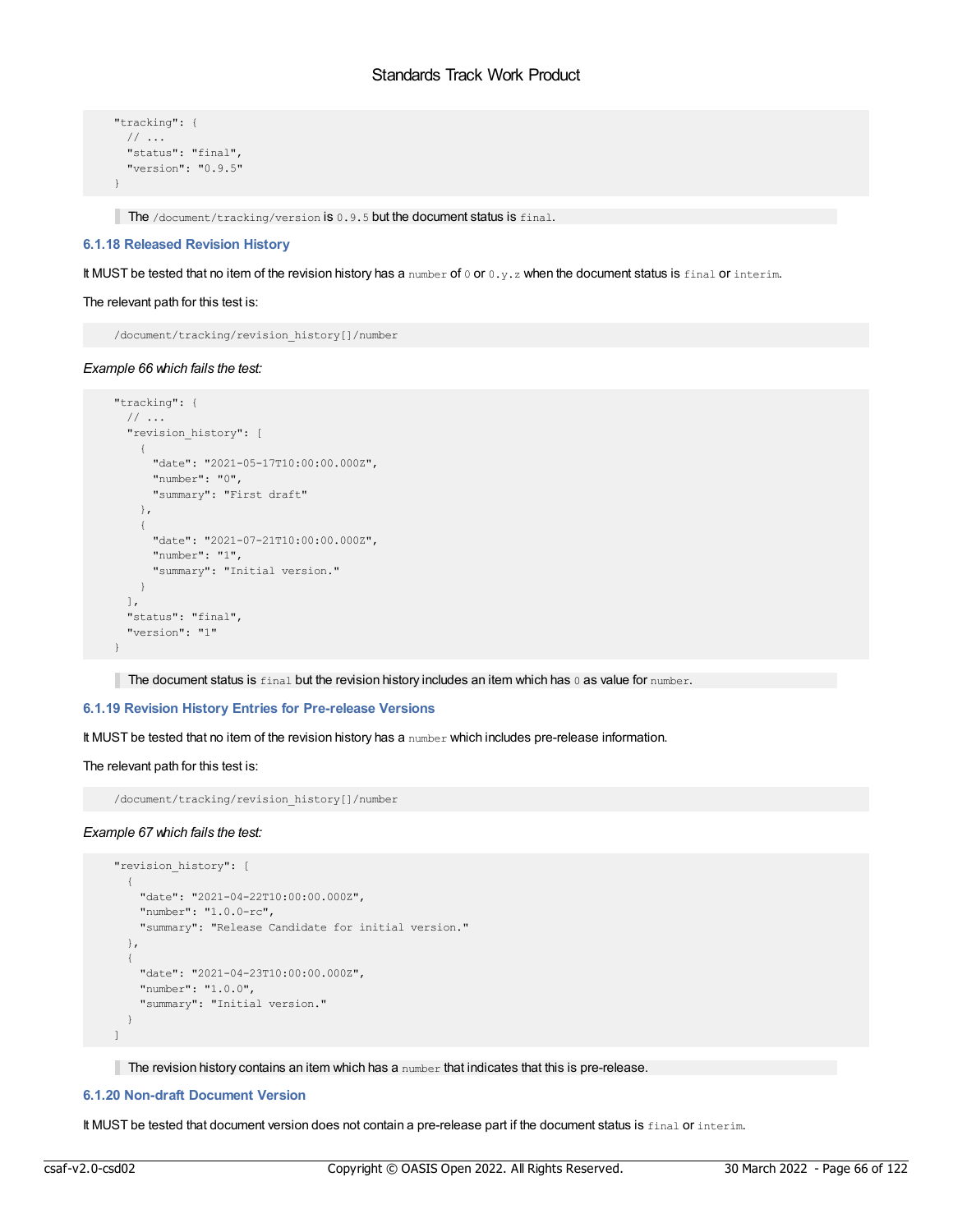### The relevant path for this test is:

/document/tracking/version

#### *Example 68 which fails the test:*

```
"tracking": {
 // ...
  "status": "interim",
  "version": "1.0.0-alpha"
}
```
The document status is  $interim$  but the document version contains the pre-release part  $-alpha$ .

### **6.1.21 Missing Item in Revision History**

It MUST be tested that items of the revision history do not omit a version number when the items are sorted ascending by date. In the case of semantic versioning, this applies only to the Major version. It MUST also be tested that the first item in such a sorted list has either the version number 0 or 1 in the case of integer versioning or a Major version of 0 or 1 in the case of semantic versioning.

#### The relevant path for this test is:

```
/document/tracking/revision_history
```
### *Example 69 which fails the test:*

```
"revision_history": [
 {
   "date": "2021-04-22T10:00:00.000Z",
   "number": "1",
   "summary": "Initial version."
 },
 \left\{ \right."date": "2021-07-21T10:00:00.000Z",
   "number": "3",
   "summary": "Some other changes."
 }
]
```
The item for version 2 is missing.

# **6.1.22 Multiple Definition in Revision History**

It MUST be tested that items of the revision history do not contain the same version number.

```
The relevant path for this test is:
```

```
/document/tracking/revision_history
```
# *Example 70 which fails the test:*

```
"revision_history": [
  \left\{ \begin{array}{c} \end{array} \right."date": "2021-07-20T10:00:00.000Z",
     "number": "1",
     "summary": "Initial version."
   },
   {
     "date": "2021-07-21T10:00:00.000Z",
     "number": "1",
     "summary": "Some other changes."
   }
 \, \,
```
The revision history contains two items with the version number 1.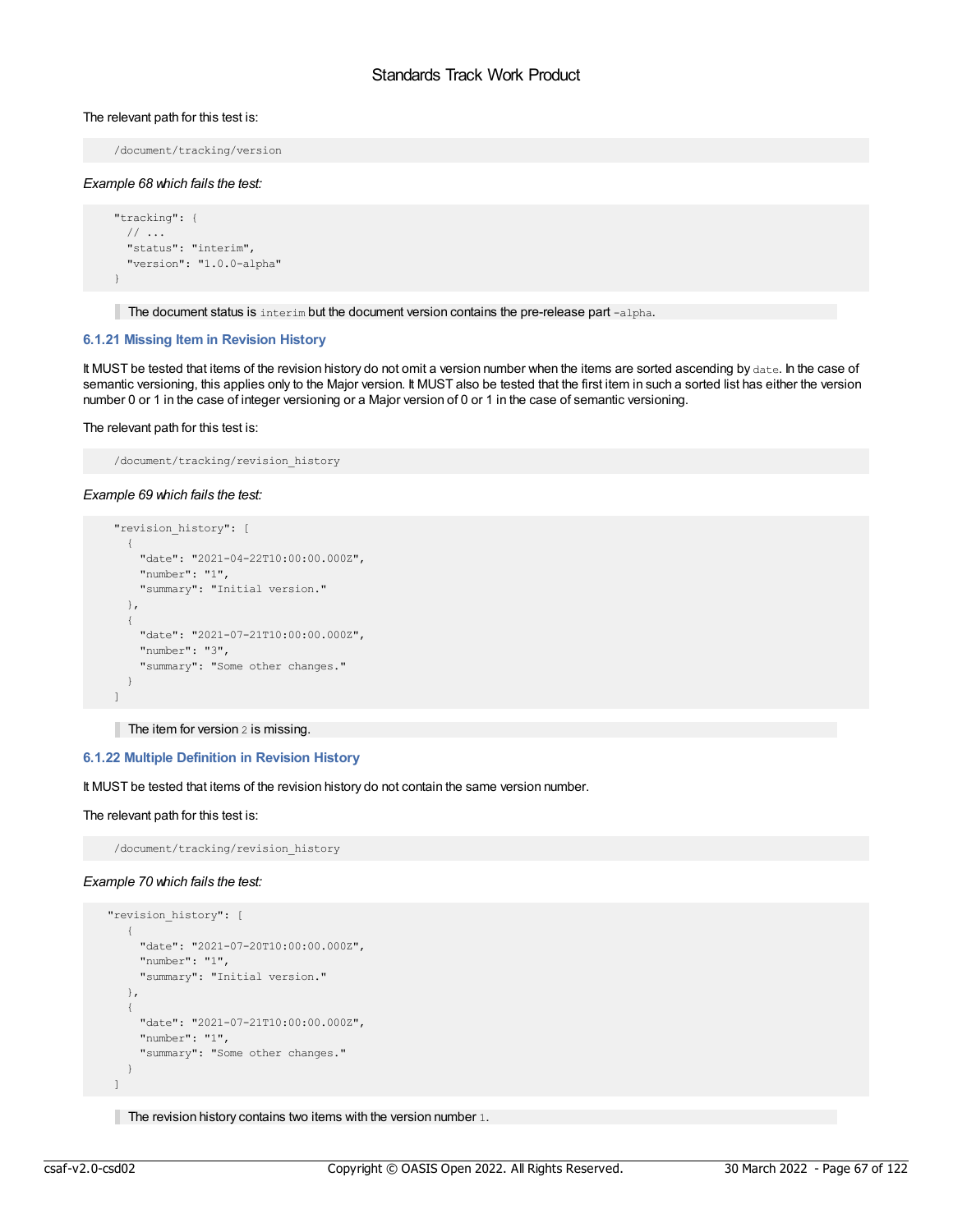# **6.1.23 Multiple Use of Same CVE**

It MUST be tested that a CVE is not used in multiple vulnerability items.

### The relevant path for this test is:

/vulnerabilities[]/cve

### *Example 71 which fails the test:*

```
"vulnerabilities": [
  {
    "cve": "CVE-2017-0145"
  },
  {
   "cve": "CVE-2017-0145"
  }
\mathbb{L}
```
The vulnerabilities array contains two items with the same CVE identifier  $CVE-2017-0145$ .

# **6.1.24 Multiple Definition in Involvements**

It MUST be tested that items of the list of involvements do not contain the same party regardless of its status more than once at any date.

#### The relevant path for this test is:

/vulnerabilities[]/involvements

### *Example 72 which fails the test:*

```
"vulnerabilities": [
 {
   "involvements": [
     {
       "date": "2021-04-23T10:00:00.000Z",
       "party": "vendor",
       "status": "completed"
     },
     {
       "date": "2021-04-23T10:00:00.000Z",
       "party": "vendor",
       "status": "in_progress",
       "summary": "The vendor has released a mitigation and is working to fully resolve the issue."
     }
   \Box}
]
```
The list of involvements contains two items with the same tuple  $party$  and date.

# **6.1.25 Multiple Use of Same Hash Algorithm**

It MUST be tested that the same hash algorithm is not used multiple times in one item of hashes.

### The relevant paths for this test are:

```
/product_tree/branches[](/branches[])*/product/product_identification_helper/hashes[]/file_hashes
/product_tree/full_product_names[]/product_identification_helper/hashes[]/file_hashes
/product_tree/relationships[]/full_product_name/product_identification_helper/hashes[]/file_hashes
```
# *Example 73 which fails the test:*

```
"product_tree": {
  "full_product_names": [
   {
```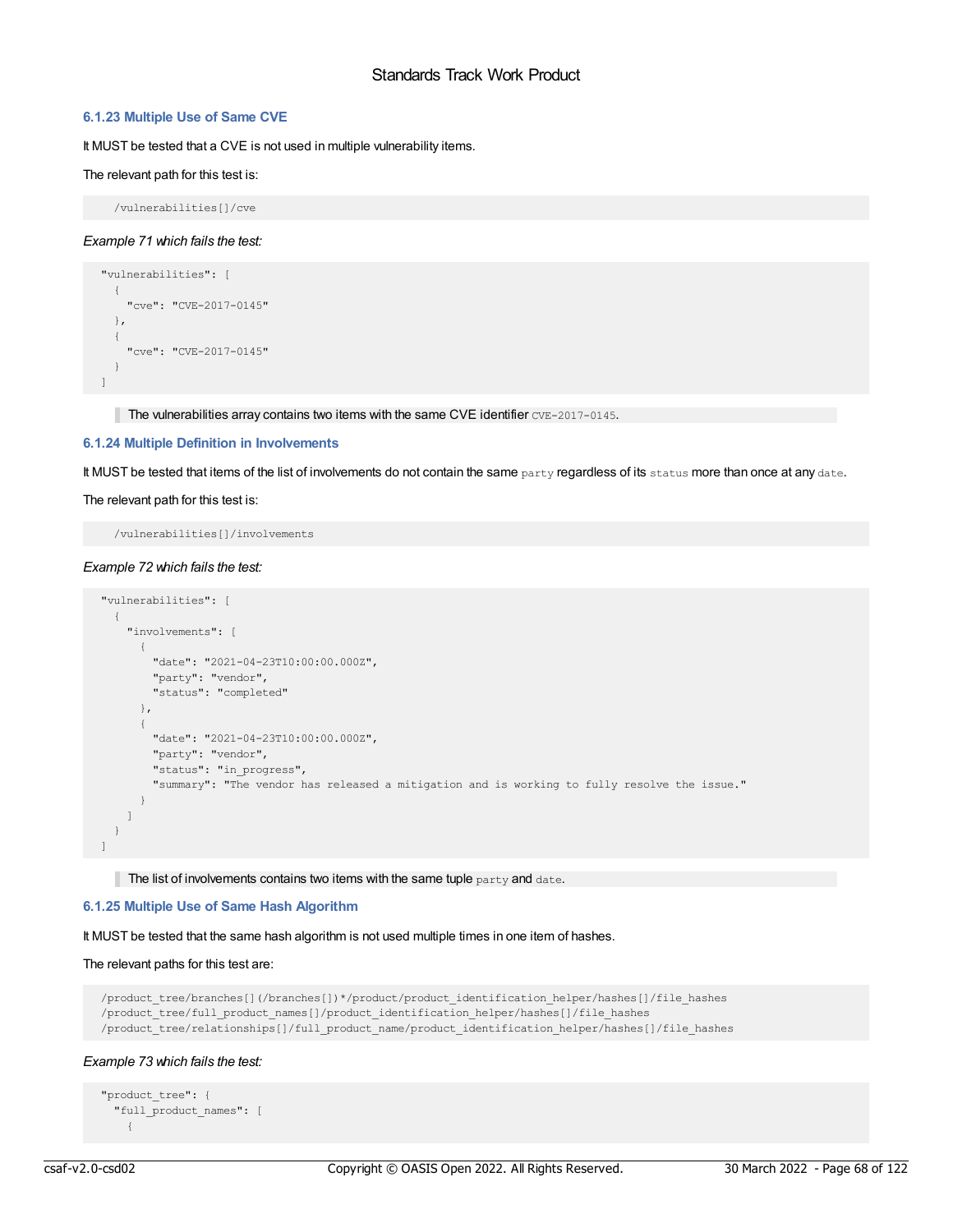```
"name": "Product A",
      "product id": "CSAFPID-9080700",
      "product_identification_helper": {
        "hashes": [
          {
            "file hashes": [
              \left\{ \right."algorithm": "sha256",
                "value": "026a37919b182ef7c63791e82c9645e2f897a3f0b73c7a6028c7febf62e93838"
              },
              {
                "algorithm": "sha256",
                "value": "0a853ce2337f0608489ac596a308dc5b7b19d35a52b10bf31261586ac368b175"
              }
            ],
            "filename": "product_a.so"
          }
        ]
       }
    }
 ]
}
```
The hash algorithm sha256 is used two times in one item of hashes.

# **6.1.26 Prohibited Document Category Name**

It MUST be tested that the document category is not equal to the (case insensitive) name (without the prefix  $csaf$ ) or value of any other profile than "CSAF Base". Any occurrences of dash, whitespace, and underscore characters are removed from the values on both sides before the match. Also the value MUST NOT start with the reserved prefix  $csaf$  except if the value is  $csaf$  base.

This test does only apply for CSAF documents with the profile "CSAF Base". Therefore, it MUST be skipped if the document category matches one of the values defined for the profile other than "CSAF Base".

For CSAF 2.0, the test must be skipped for the following values in /document/category:

```
csaf_base
csaf_security_incident_response
csaf_informational_advisory
csaf_security_advisory
csaf_vex
```
This is the only mandatory test related to the profile "CSAF Base" as the required fields SHALL be checked by validating the JSON schema.

#### The relevant path for this test is:

/document/category

# *Examples 74 for currently prohibited values:*

```
Csaf_a
Informational Advisory
security-incident-response
Security Advisory
veX
V_eX
```
# *Example 75 which fails the test:*

"category": "Security Incident Response"

The value Security Incident Response is the name of a profile where the space was replaced with underscores.

# **6.1.27 Profile Tests**

This subsubsection structures the tests for the profiles. Not all tests apply for all profiles. Tests SHOULD be skipped if the document category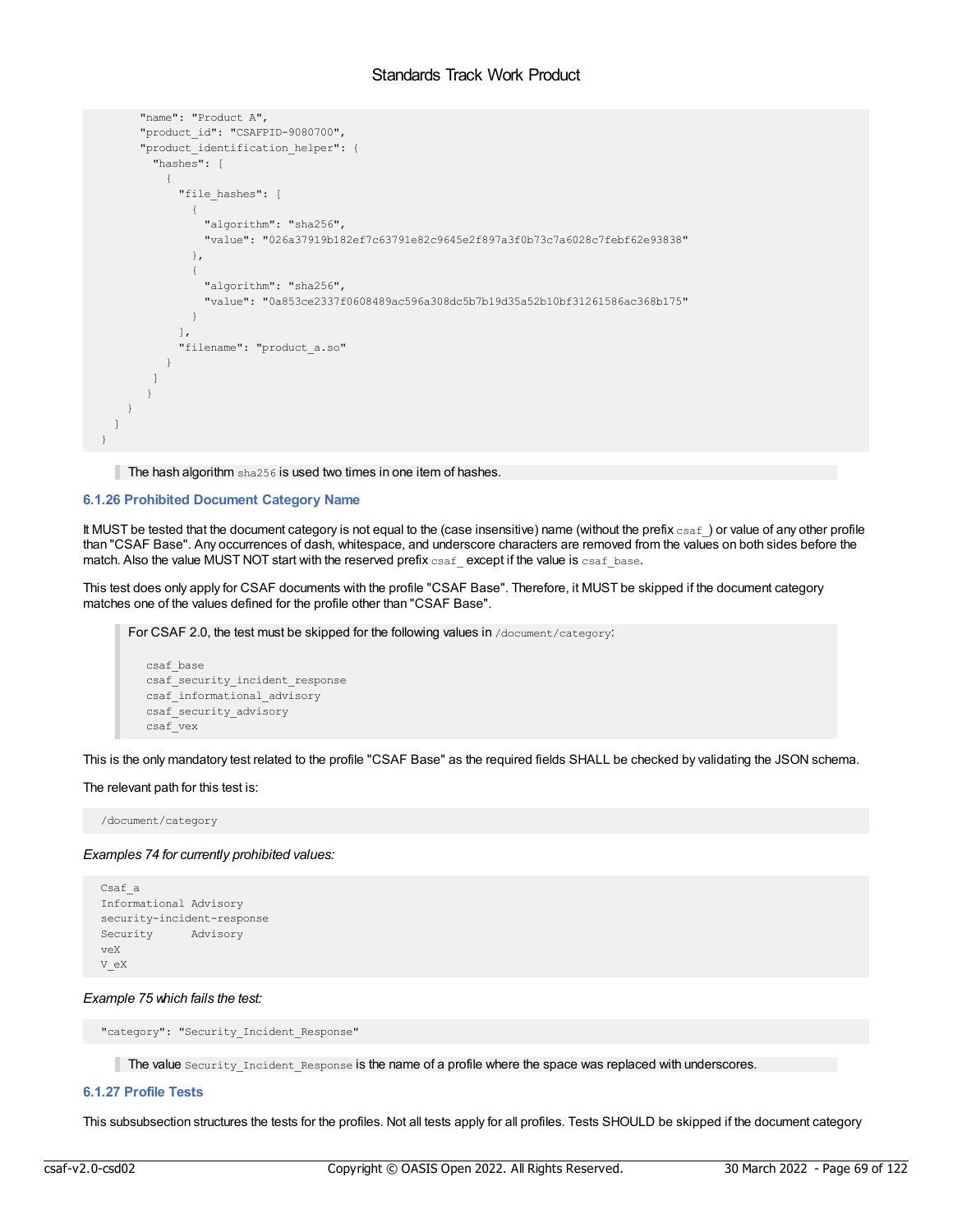does not match the one given in the test. Each of the following tests SHOULD be treated as they where listed similar to the other tests.

An application MAYgroup these tests by profiles when providing the additional function to only run one or more selected tests. This results in one virtual test per profile.

# **6.1.27.1 Document Notes**

It MUST be tested that at least one item in /document/notes exists which has a category of description, details, general or summary.

The relevant values for /document/category are:

csaf\_informational\_advisory csaf security incident response

#### The relevant path for this test is:

/document/notes

#### *Example 76 which fails the test:*

```
"notes": [
    {
     "category": "legal_disclaimer",
     "text": "The CSAF document is provided to You \"AS IS\" and \"AS AVAILABLE\" and with all faults and defects
without warranty of any kind.",
     "title": "Terms of Use"
   }
 \Box
```
The document notes do not contain an item which has a category of description, details, general or summary.

#### **6.1.27.2 Document References**

It MUST be tested that at least one item in /document/references exists that has links to an external source.

The relevant values for /document/category are:

```
csaf_informational_advisory
csaf_security_incident_response
```
### The relevant path for this test is:

/document/references

#### *Example 77 which fails the test:*

```
"references": [
  {
   "category": "self",
    "summary": "The canonical URL.",
    "url": "https://example.com/security/data/csaf/2021/OASIS_CSAF_TC-CSAF_2_0-2021-6-1-27-02-01.json"
  }
]
```
The document references do not contain any item which has the category  $ext{external}$ .

# **6.1.27.3 Vulnerabilities**

It MUST be tested that the element /vulnerabilities does not exist.

The relevant value for /document/category is:

csaf\_informational\_advisory

The relevant path for this test is: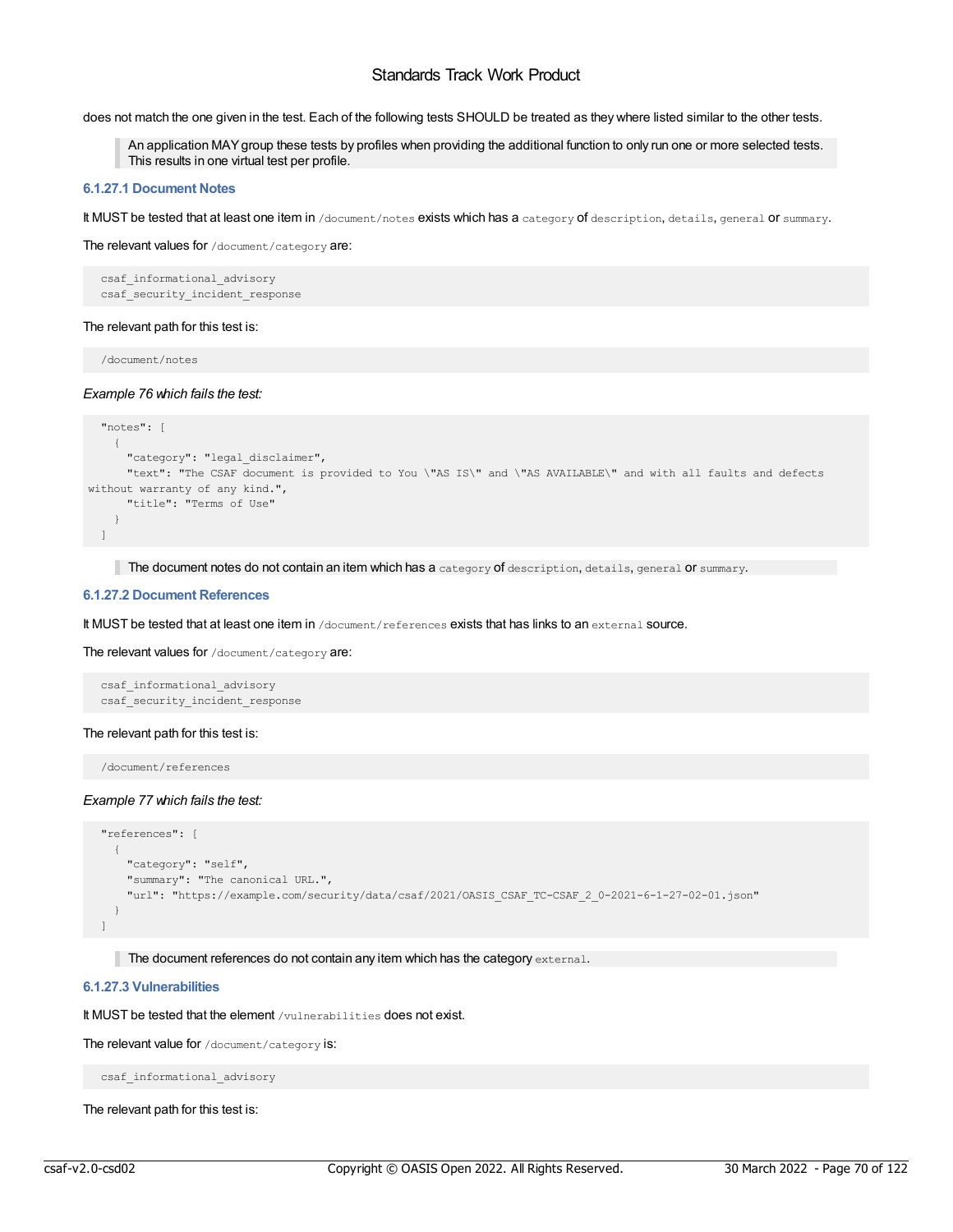/vulnerabilities

*Example 78 which fails the test:*

```
"vulnerabilities": [
 \{"title": "A vulnerability item that SHALL NOT exist"
  }
]
```
The element /vulnerabilities exists.

A tool MAY change the /document/category to csaf\_base as a quick fix.

### **6.1.27.4 Product Tree**

It MUST be tested that the element /product\_tree exists.

The relevant values for /document/category are:

csaf\_security\_advisory csaf\_vex

# The relevant path for this test is:

/product\_tree

*Example 79 which fails the test:*

```
{
 "document": {
  // ...
 },
 "vulnerabilities": [
  // ...
 ]
}
```
The element /product\_tree does not exist.

# **6.1.27.5 Vulnerability Notes**

For each item in /vulnerabilities it MUST be tested that the element notes exists.

The relevant values for /document/category are:

```
csaf_security_advisory
csaf_vex
```
### The relevant path for this test is:

/vulnerabilities[]/notes

# *Example 80 which fails the test:*

```
"vulnerabilities": [
  {
   "title": "A vulnerability item without a note"
 }
]
```
The vulnerability item has no notes element.

### **6.1.27.6 Product Status**

For each item in /vulnerabilities it MUST be tested that the element product status exists.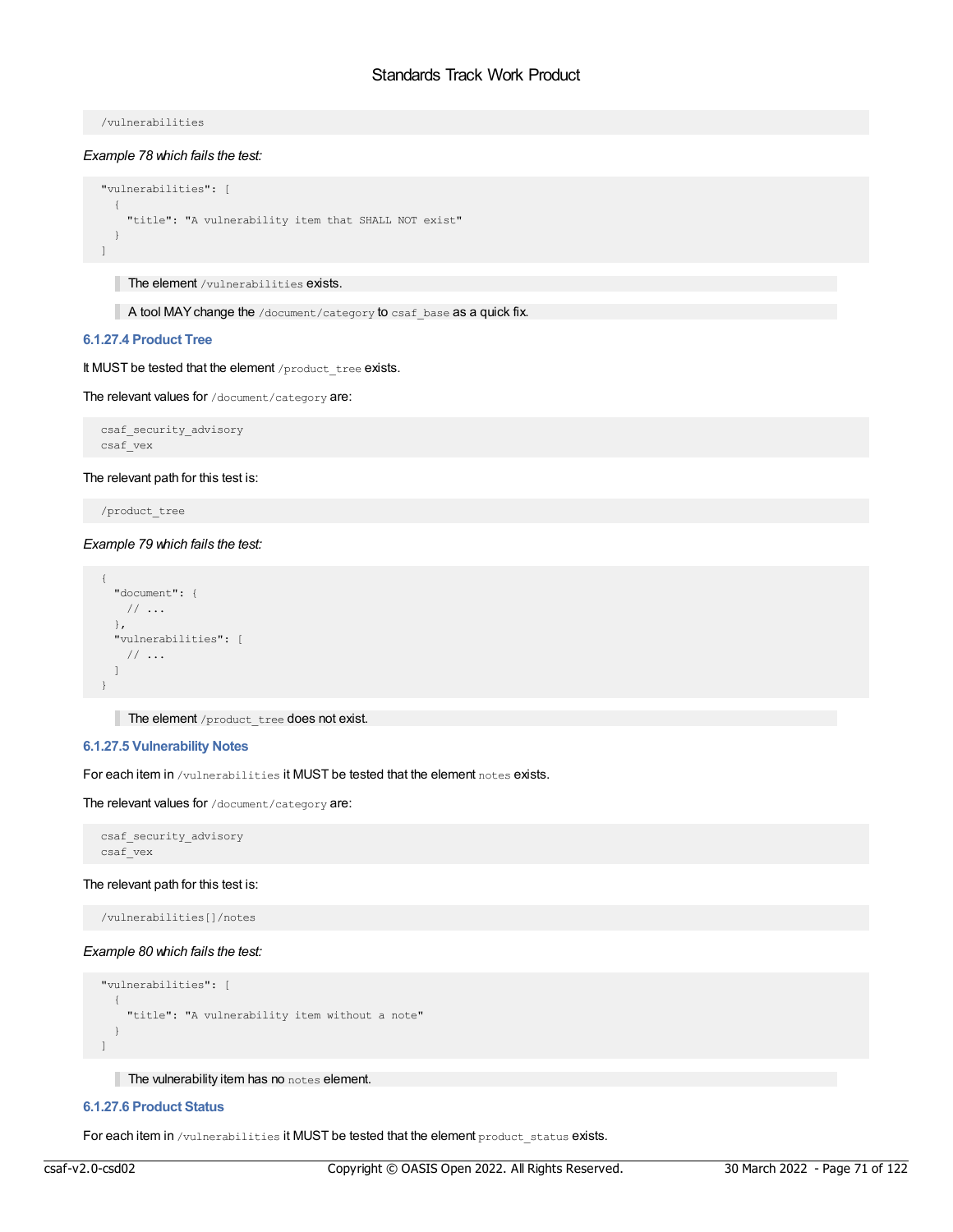### The relevant value for /document/category is:

csaf\_security\_advisory

### The relevant path for this test is:

/vulnerabilities[]/product\_status

### *Example 81 which fails the test:*

```
"vulnerabilities": [
 {
   "title": "A vulnerability item without a product status"
 }
]
```
The vulnerability item has no product\_status element.

# **6.1.27.7 VEX Product Status**

For each item in /vulnerabilities it MUST be tested that at least one of the elements fixed, known affected, known not affected, or under investigation is present in product status.

The relevant value for /document/category is:

csaf\_vex

### The relevant paths for this test are:

```
/vulnerabilities[]/product_status/fixed
/vulnerabilities[]/product_status/known_affected
/vulnerabilities[]/product_status/known_not_affected
/vulnerabilities[]/product_status/under_investigation
```
# *Example 82 which fails the test:*

```
"product_status": {
 "first_fixed": [
   // ...
 ],
 "recommended": [
   // ...
 \Box}
```
None of the elements fixed, known\_affected, known\_not\_affected, or under\_investigation is present in product\_status.

# **6.1.27.8 Vulnerability ID**

For each item in /vulnerabilities it MUST be tested that at least one of the elements cve or ids is present.

The relevant value for /document/category is:

csaf\_vex

#### The relevant paths for this test are:

```
/vulnerabilities[]/cve
/vulnerabilities[]/ids
```
# *Example 83 which fails the test:*

```
"vulnerabilities": [
  {
    "title": "A vulnerability item without a CVE or ID"
```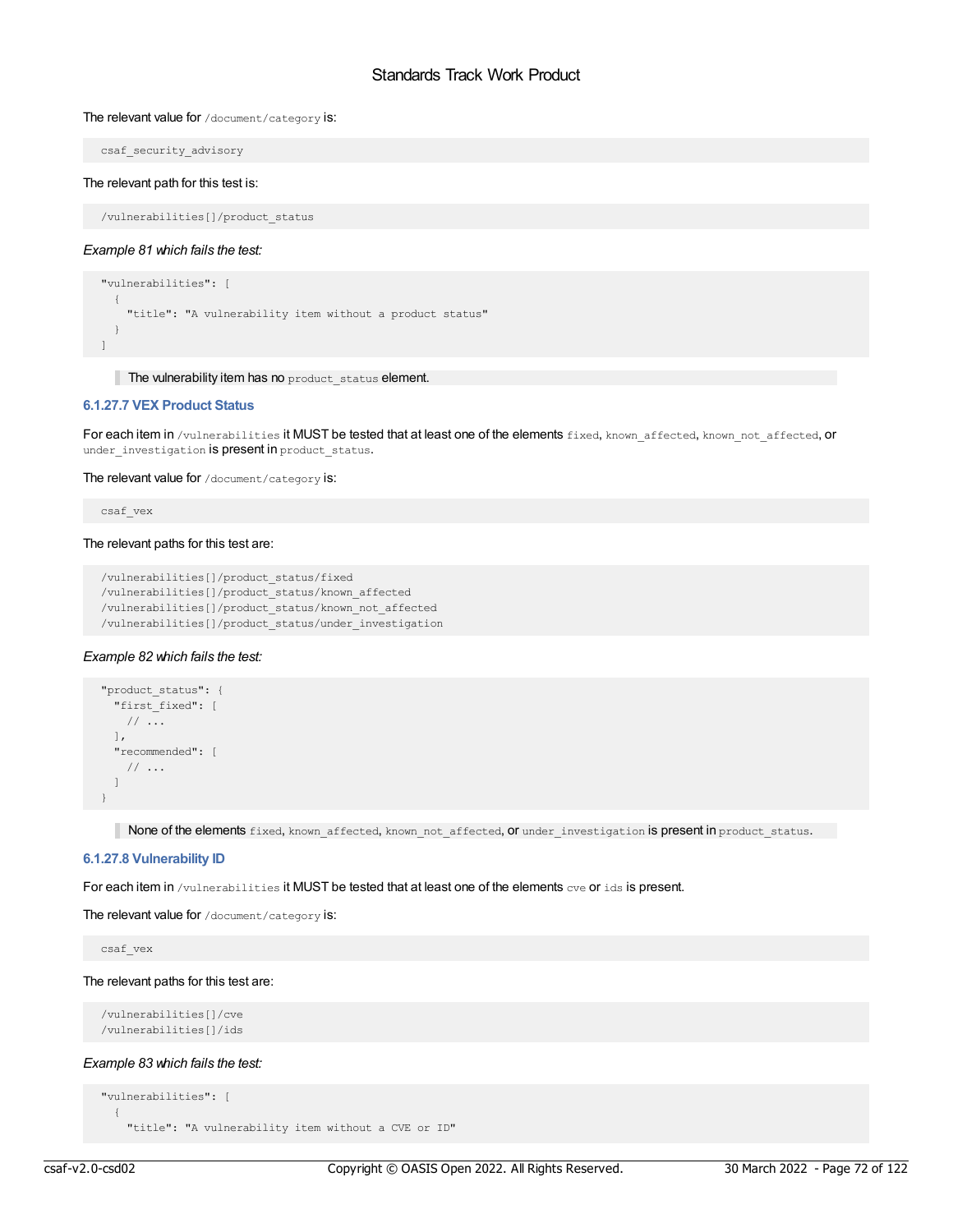} ]

### None of the elements cve or ids is present.

### **6.1.27.9 Impact Statement**

For each item in /vulnerabilities[]/product\_status/known\_not\_affected it MUST be tested that a corresponding impact statement exist in /vulnerabilities[]/flags or /vulnerabilities[]/threats. For the latter one, the category value for such a statement MUST be impact.

The relevant value for /document/category is:

csaf\_vex

# The relevant path for this test is:

```
/vulnerabilities[]/flags
/vulnerabilities[]/threats
```
#### *Example 84 which fails the test:*

```
"product_tree": {
 "full_product_names": [
   \left\{ \right."product_id": "CSAFPID-9080700",
      "name": "Product A"
    },
    {
     "product_id": "CSAFPID-9080701",
     "name": "Product B"
    },
   \left\{ \right."product_id": "CSAFPID-9080702",
     "name": "Product C"
   }
 \frac{1}{\sqrt{2}}"product_groups": [
   {
     "group_id": "CSAFGID-0001",
      "product_ids": [
        "CSAFPID-9080700",
        "CSAFPID-9080701"
     ]
    }
 ]
},
"vulnerabilities": [
 {
   // ...
    "product_status": {
     "known_not_affected": [
       "CSAFPID-9080700",
       "CSAFPID-9080701",
        "CSAFPID-9080702"
     ]
    },
    "threats": [
     \left\{ \right."category": "impact",
       "details": "The vulnerable code is not present in these products.",
        "group_ids": [
         "CSAFGID-0001"
        ]
      }
    ]
  }
```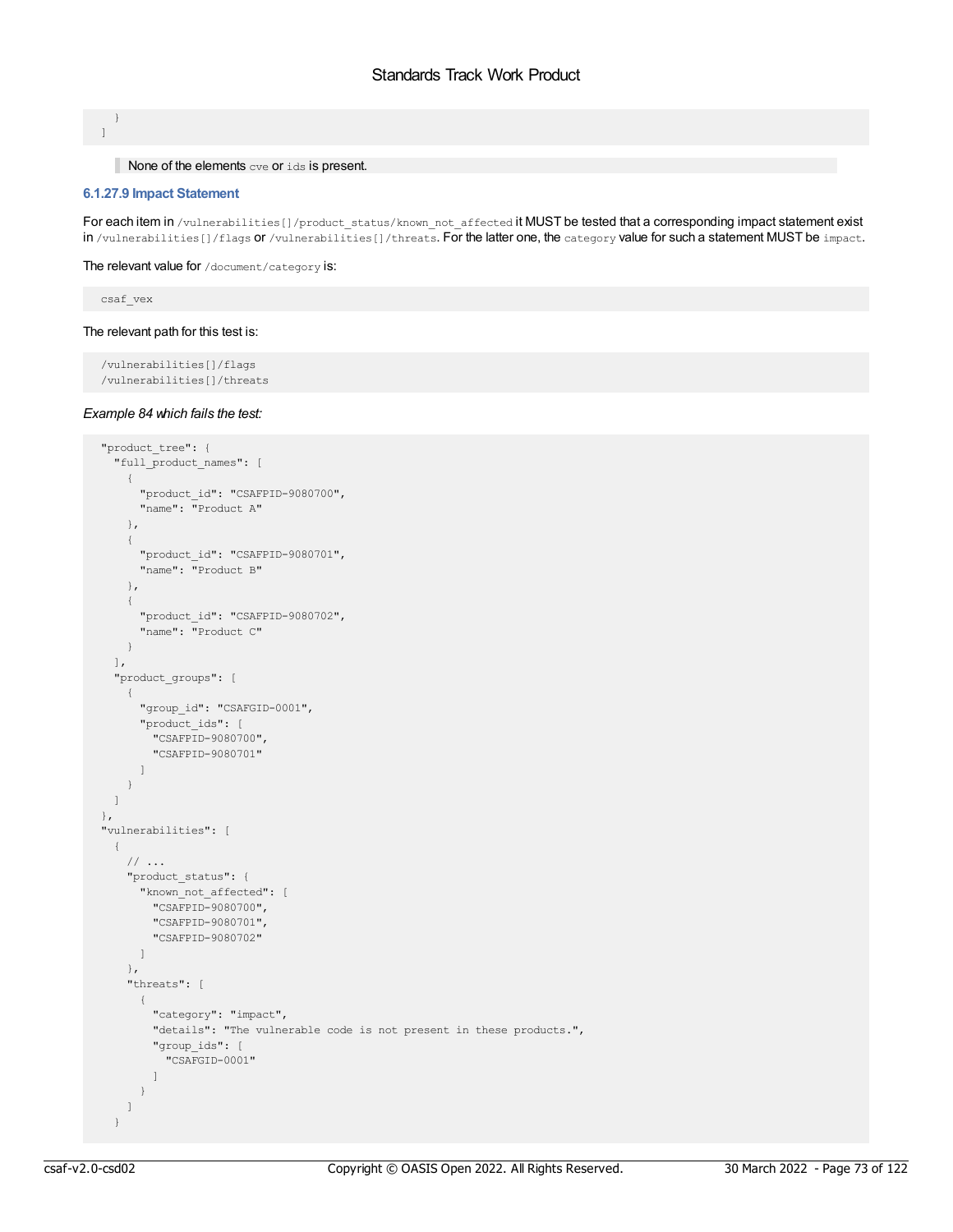#### $\Box$

There is no impact statement for CSAFPID-9080702. Note: The impact statement for CSAFPID-9080700 and CSAFPID-9080701 is given through CSAFGID-0001.

# **6.1.27.10 Action Statement**

For each item in /vulnerabilities[]/product\_status/known\_affected it MUST be tested that a corresponding action statement exist in /vulnerabilities[]/remediations.

#### The relevant value for /document/category is:

csaf\_vex

# The relevant path for this test is:

/vulnerabilities[]/remediations

### *Example 85 which fails the test:*

```
"product_tree": {
 "full_product_names": [
   {
     "product_id": "CSAFPID-9080700",
     "name": "Product A"
   },
    {
     "product_id": "CSAFPID-9080701",
     "name": "Product B"
   },
   {
     "product_id": "CSAFPID-9080702",
     "name": "Product C"
   }
 \frac{1}{2},
  "product_groups": [
   {
     "group_id": "CSAFGID-0001",
     "product_ids": [
       "CSAFPID-9080700",
       "CSAFPID-9080701"
     ],
      "summary": "EOL products"
    }
 ]
},
"vulnerabilities": [
 {
   // ...
   "product_status": {
     "known_affected": [
       "CSAFPID-9080700",
       "CSAFPID-9080701",
       "CSAFPID-9080702"
     \Box},
    "remediations": [
     \left\{ \right."category": "no_fix_planned",
       "details": "These products are end-of-life. Therefore, no fix will be provided.",
       "group_ids": [
         "CSAFGID-0001"
       ]
      }
   ]
  }
```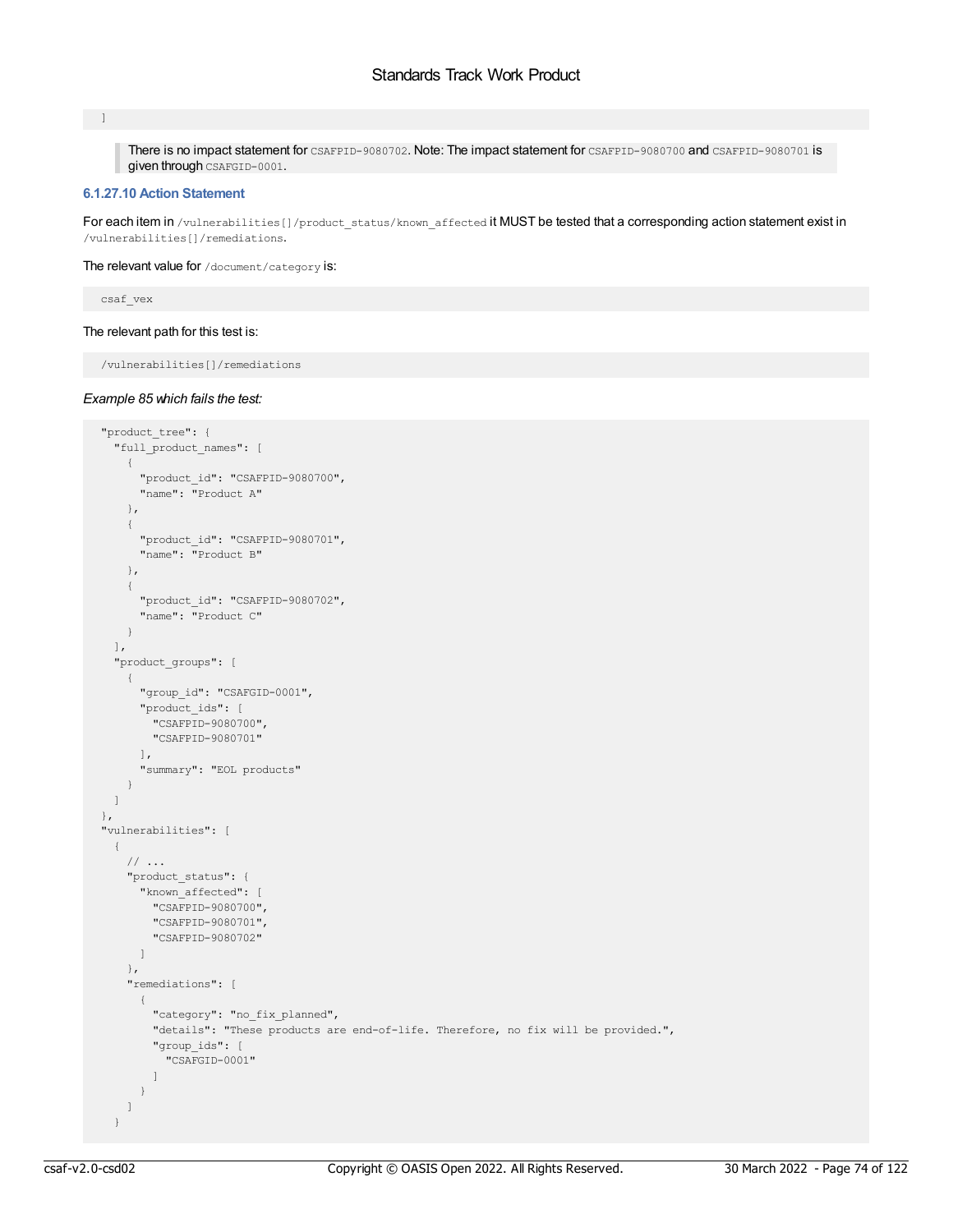#### $\blacksquare$

There is no action statement for CSAFPID-9080702. Note: The action statement for CSAFPID-9080700 and CSAFPID-9080701 is given through CSAFGID-0001.

# **6.1.27.11 Vulnerabilities**

It MUST be tested that the element /vulnerabilities exists.

The relevant values for /document/category are:

```
csaf_security_advisory
csaf_vex
```
# The relevant path for this test is:

/vulnerabilities

### *Example 86 which fails the test:*

```
{
 "document": {
  // ...
 },
 "product_tree": [
  // ...
 ]
}
```
The element /vulnerabilities does not exist.

# **6.1.28 Translation**

It MUST be tested that the given source language and document language are not the same.

### The relevant path for this test is:

/document/lang /document/source\_lang

## *Example 87 which fails the test:*

```
"document": {
 // ...
 "lang": "en-US",
 // ...
 "source_lang": "en-US",
 // ...
}
```
The document language and the source language have the same value en-US. Note: A translation from en-US to en-GB would pass the test.

A tool MAY remove the source language as quick fix.

### **6.1.29 Remediation without Product Reference**

For each item in /vulnerabilities[]/remediations it MUST be tested that it includes at least one of the elements group\_ids or product\_ids.

### The relevant path for this test is:

/vulnerabilities[]/remediations[]

*Example 88 which fails the test:*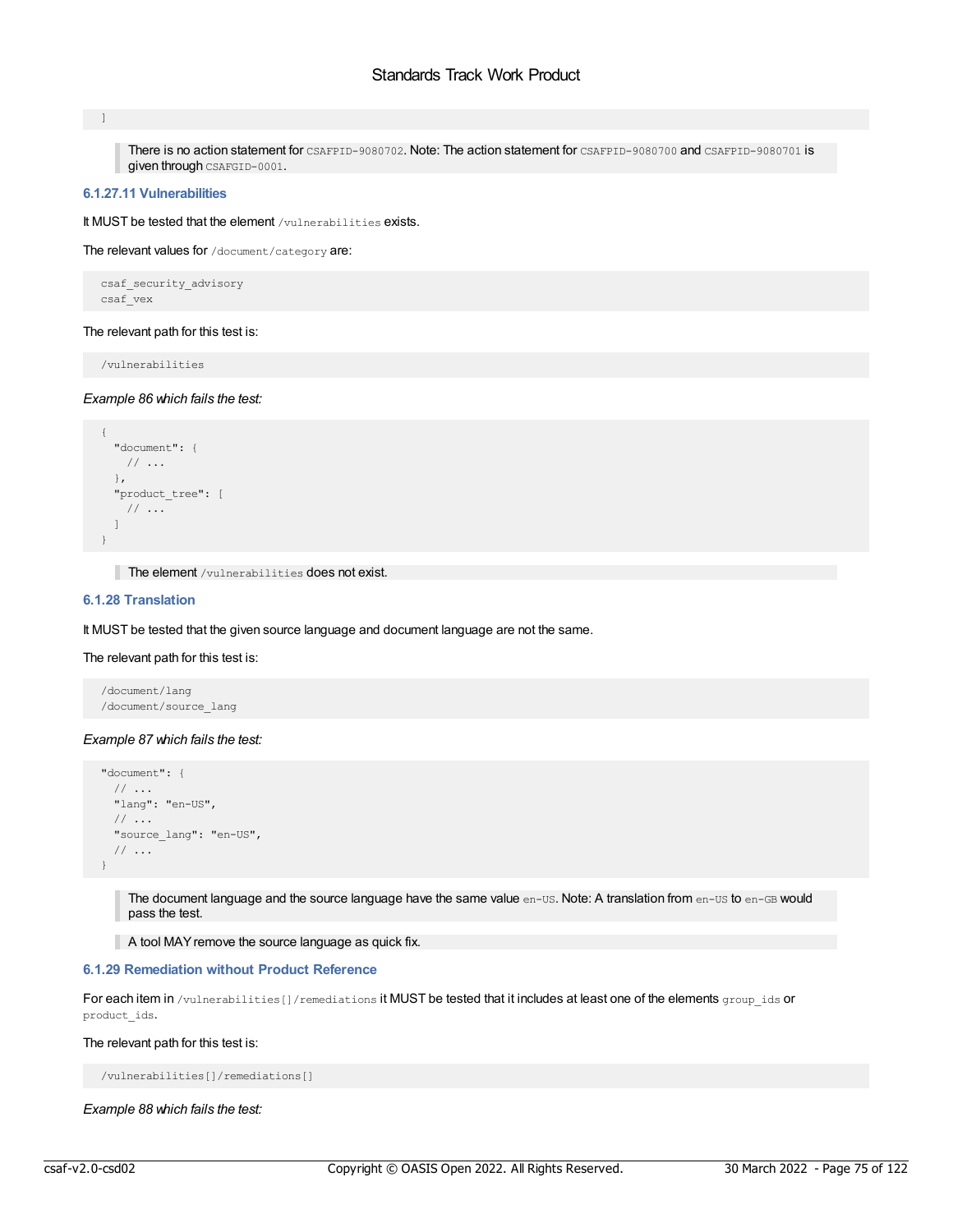```
"remediations": [
 {
   "category": "no fix planned",
   "details": "These products are end-of-life. Therefore, no fix will be provided."
  }
\mathbf{I}
```
The given remediation does not specify to which products it should be applied.

A tool MAYadd all products of the affected group of this vulnerability to the remediation as quick fix.

# **6.1.30 Integer and Semantic Versioning**

It MUST be tested that all elements of type /\$defs/version t follow either integer versioning or semantic versioning homogeneously within the same document.

### The relevant paths for this test are:

```
/document/tracking/revision_history[]/number
/document/tracking/version
```
### *Example 89 which fails the test:*

```
"tracking": {
 // ...
  "revision_history": [
   {
     "date": "2021-07-21T09:00:00.000Z",
     "number": "1.0.0",
      "summary": "Initial version."
   },
    {
     "date": "2021-07-21T10:00:00.000Z",
     "number": "2",
     "summary": "Second version."
   }
 ],
  \frac{1}{2}...
  "version": "2"
}
```
The document started with semantic versioning  $(1.0.0)$  and switched to integer versioning  $(2)$ .

A tool MAYassign all items their corresponding value according to integer versioning as a quick fix. In such case, the old number SHOULD be stored in legacy\_version.

# **6.1.31 Version Range in Product Version**

For each element of type /\$defs/branches\_t with category of product\_version it MUST be tested that the value of name does not contain a version range.

To implement this test it is deemed sufficient that the value of name does not contain any of the following strings:

 $\,<$  $\epsilon$  $\geq$  $>=$ all versions later prior

The relevant paths for this test are:

/product\_tree/branches[](/branches[])\*/name

*Example 90 which fails the test:*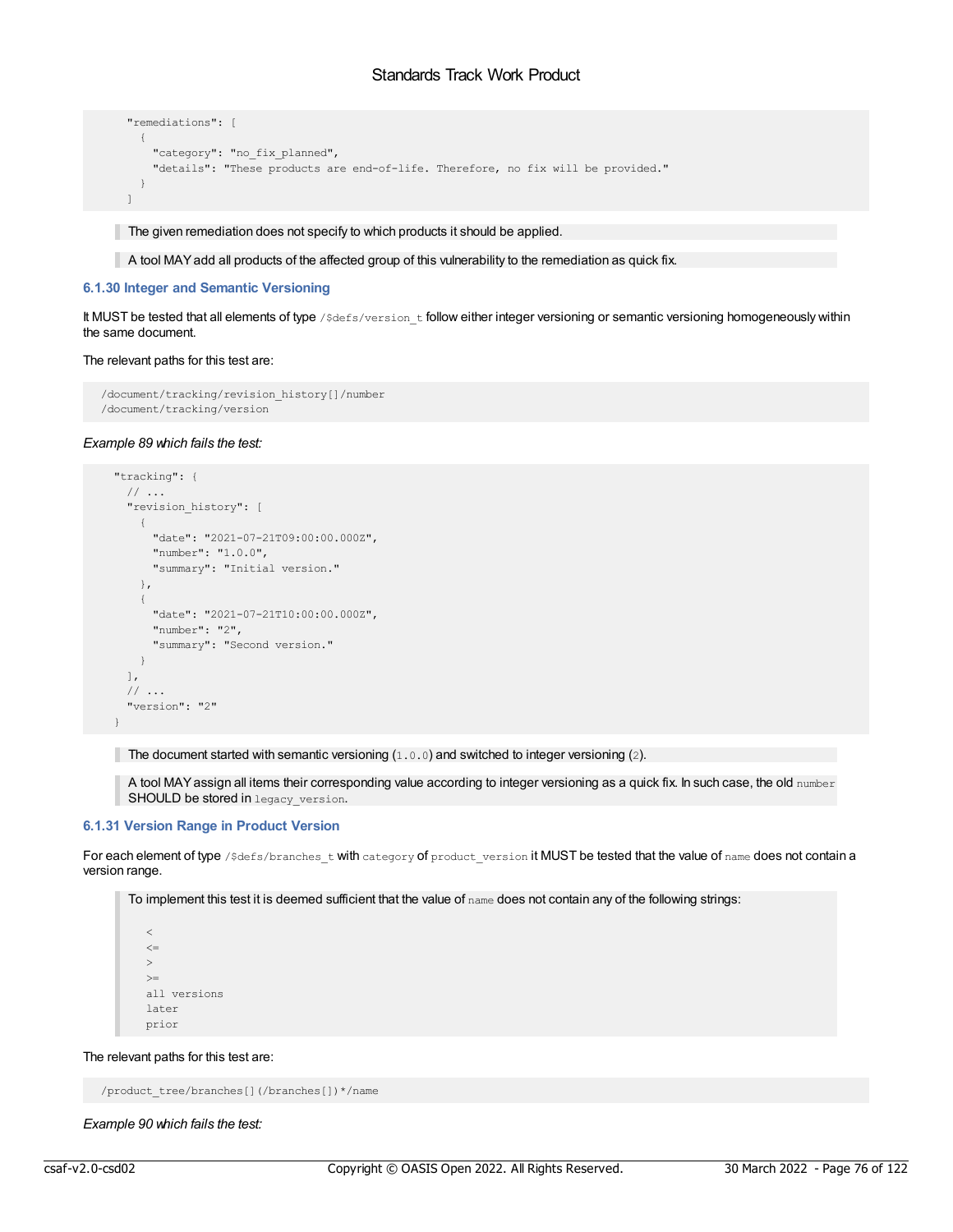```
"branches": [
 \{"category": "product version",
   "name": "prior to 4.2",
   // ...
 }
]
```
The version range  $prior$  to  $4.2$  is given for the branch category  $product\_version$ .

# **6.1.32 Flag without Product Reference**

For each item in /vulnerabilities[]/flags it MUST be tested that it includes at least one of the elements group ids or product ids.

### The relevant path for this test is:

/vulnerabilities[]/flags[]

### *Example 91 which fails the test:*

```
"flags": [
  \left\{ \right."label": "component_not_present"
  }
\mathbf{I}
```
The given flag does not specify to which products it should be applied.

# **6.1.33 Multiple Flags with VEX Justification Codes per Product**

For each item in /vulnerabilities[] it MUST be tested that a Product is not member of more than one Flag item with a VEX justification code (see section 3.2.3.5). This takes indirect relations through Product Groups into account.

Additional flags with a different purpose might be provided in later versions of CSAF. Through the explicit reference of VEX justification codes the test is specified to be forward-compatible.

#### The relevant path for this test is:

/vulnerabilities[]/flags

## *Example 92 which fails the test:*

```
"product_tree": {
 "full_product_names": [
    {
     "product_id": "CSAFPID-9080700",
     "name": "Product A"
    },
   \left\{ \right."product_id": "CSAFPID-9080701",
     "name": "Product B"
   }
  \frac{1}{2}"product_groups": [
    {
     "group_id": "CSAFGID-0001",
     "product_ids": [
        "CSAFPID-9080700",
        "CSAFPID-9080701"
     ]
    }
 ]
},
"vulnerabilities": [
 {
    // ...
```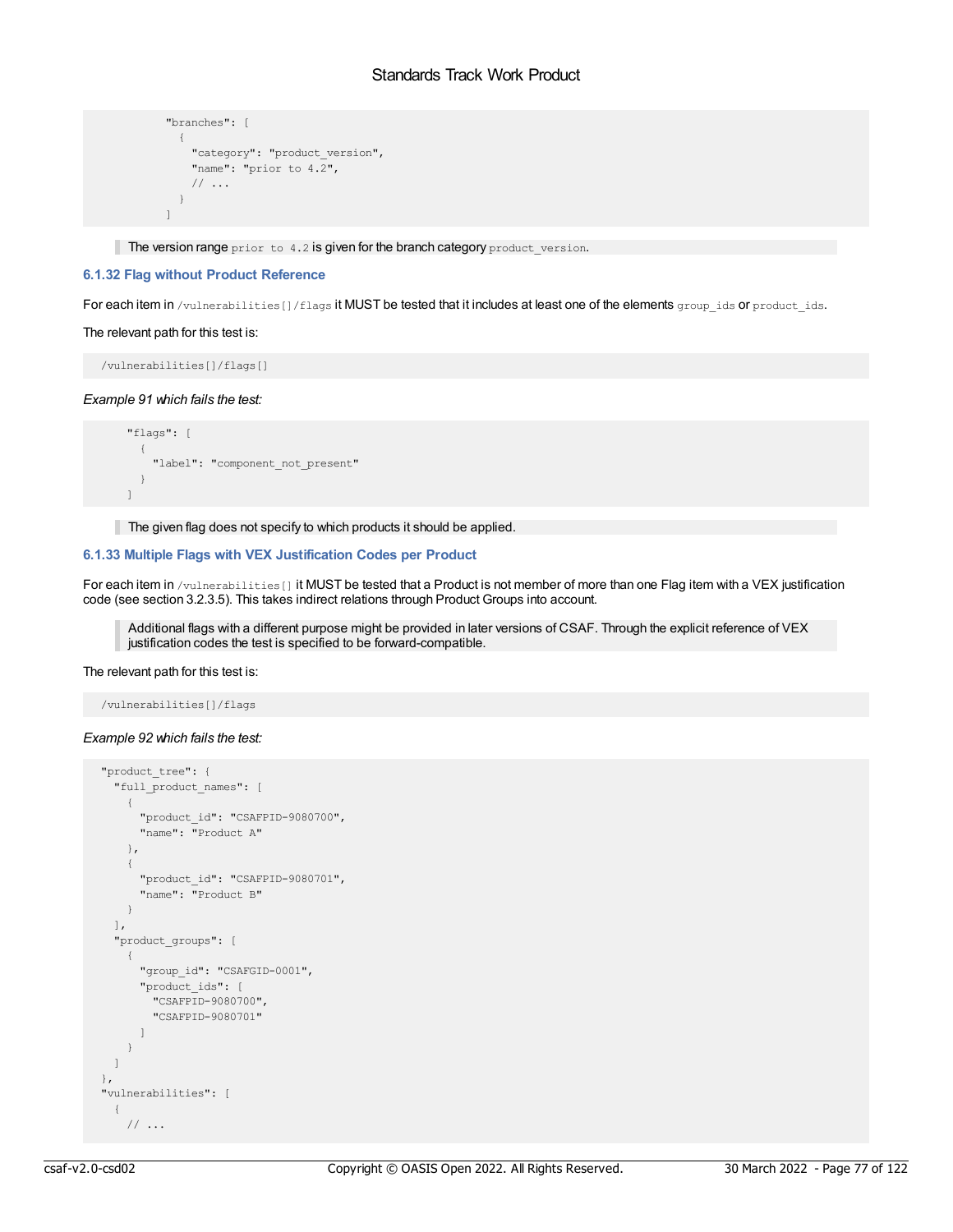```
"flags": [
      {
        "label": "component not present",
        "group_ids": [
          "CSAFGID-0001"
        ]
      },
      {
        "label": "vulnerable_code_cannot_be_controlled_by_adversary",
        "product_ids": [
          "CSAFPID-9080700"
        ]
     }
    \frac{1}{2},
    // ...
    "product_status": {
     "known not affected": [
        "CSAFPID-9080700",
        "CSAFPID-9080701"
     ]
   }
 }
]
```
There are two flags given for for CSAFPID-9080700 - one indirect through CSAFGID-0001 and one direct.

# **6.2 Optional Tests**

Optional tests SHOULD NOT fail at a valid CSAF document without a good reason. Failing such a test does not make the CSAF document invalid. These tests may include information about features which are still supported but expected to be deprecated in a future version of CSAF. A program MUST handle a test failure as a warning.

# **6.2.1 Unused Definition of Product ID**

For each Product ID (type /\$defs/product\_id\_t) in Full Product Name elements (type: /\$defs/full\_product\_name\_t) it MUST be tested that the product id is referenced somewhere within the same document.

This test SHALL be skipped for CSAF documents conforming the profile "Informational Advisory".

The relevant paths for this test are:

```
/product_tree/branches[](/branches[])*/product/product_id
/product_tree/full_product_names[]/product_id
/product_tree/relationships[]/full_product_name/product_id
```
# *Example 93 which fails the test:*

```
"product_tree": {
 "full_product_names": [
    {
     "product_id": "CSAFPID-9080700",
     "name": "Product A"
   }
 ]
}
```
CSAFPID-9080700 was defined but never used.

A tool MAYremove the unused definition as quick fix. However, such quick fix SHALL not be applied if the test was skipped.

# **6.2.2 Missing Remediation**

For each Product ID (type  $\beta$ defs/product id t) in the Product Status groups Affected and Under investigation it MUST be tested that a remediation exists.

The remediation might be of the category none available or no fixed planned.

The relevant paths for this test are: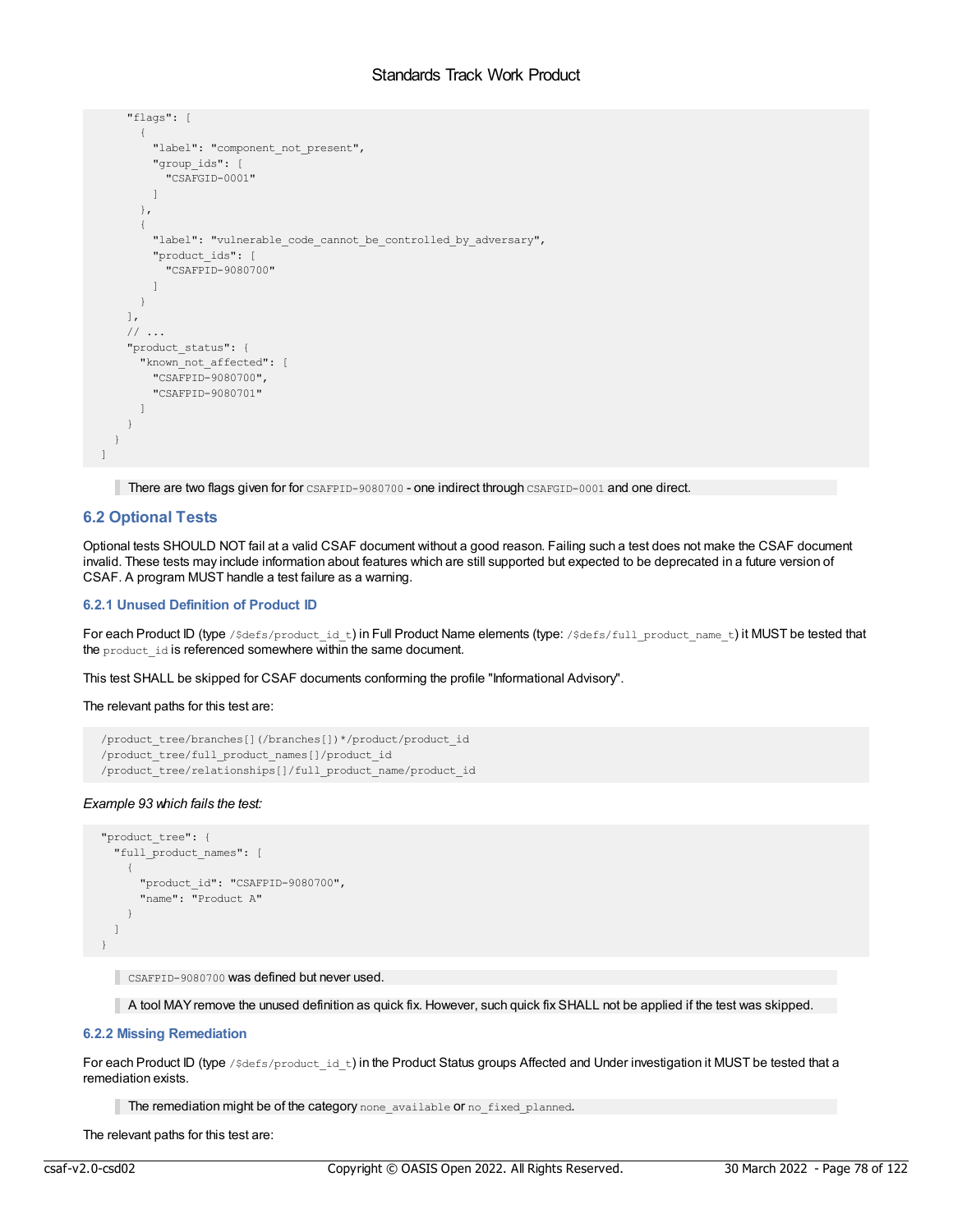```
/vulnerabilities[]/product_status/first_affected[]
/vulnerabilities[]/product_status/known_affected[]
/vulnerabilities[]/product_status/last_affected[]
/vulnerabilities[]/product_status/under_investigation[]
```
# *Example 94 which fails the test:*

```
"product_tree": {
 "full product names": [
    {
     "product_id": "CSAFPID-9080700",
     "name": "Product A"
   }
 ]
},
"vulnerabilities": [
 {
   "product_status": {
     "last_affected": [
       "CSAFPID-9080700"
     ]
   }
 }
\, \, \,
```
CSAFPID-9080700 has in Product Status last\_affected but there is no remediation object for this Product ID.

# **6.2.3 Missing Score**

For each Product ID (type /\$defs/product id t) in the Product Status groups Affected it MUST be tested that a score object exists which covers this product.

# The relevant paths for this test are:

```
/vulnerabilities[]/product_status/first_affected[]
/vulnerabilities[]/product_status/known_affected[]
/vulnerabilities[]/product_status/last_affected[]
```
## *Example 95 which fails the test:*

```
"product_tree": {
 "full_product_names": [
   {
     "product_id": "CSAFPID-9080700",
     "name": "Product A"
   }
 \Box},
"vulnerabilities": [
 {
   "product_status": {
     "first_affected": [
       "CSAFPID-9080700"
     ]
   }
 }
]
```
CSAFPID-9080700 has in Product Status first\_affected but there is no score object which covers this Product ID.

# **6.2.4 Build Metadata in Revision History**

For each item in revision history it MUST be tested that number does not include build metadata.

The relevant path for this test is: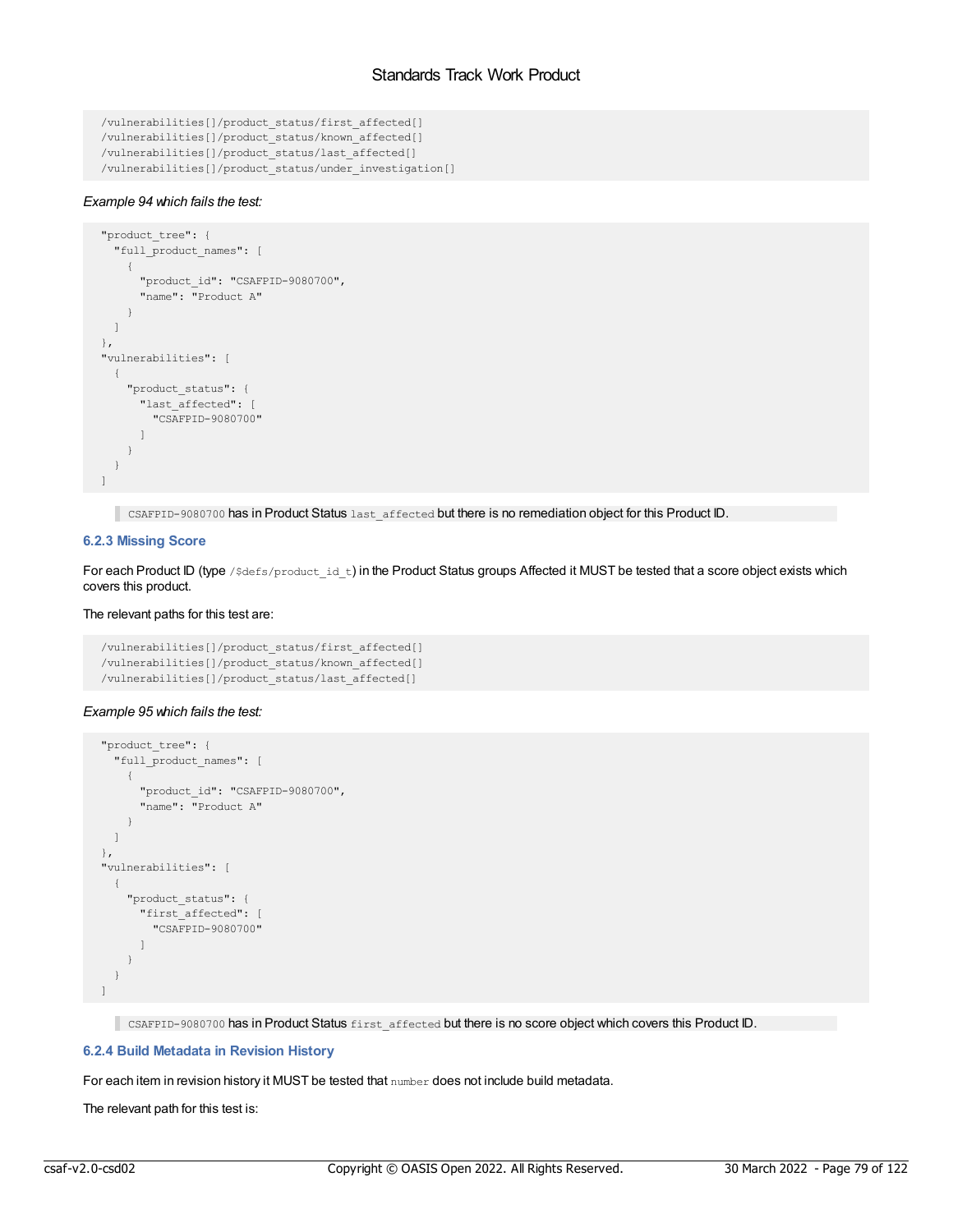```
/document/tracking/revision_history[]/number
```
## *Example 96 which fails the test:*

```
"revision history": [
 \{"date": "2021-04-23T10:00:00.000Z",
   "number": "1.0.0+exp.sha.ac00785",
   "summary": "Initial version."
 }
]
```
The revision history contains an item which has a number that includes the build metadata +exp.sha.ac00785.

# **6.2.5 Older Initial Release Date than Revision History**

It MUST be tested that the Initial Release Date is not older than the date of the oldest item in Revision History.

#### The relevant path for this test is:

/document/tracking/initial release date

#### *Example 97 which fails the test:*

```
"tracking": {
 // ...
  "initial_release_date": "2021-04-22T10:00:00.000Z",
  "revision history": [
   \left\{ \right."date": "2021-05-06T10:00:00.000Z",
      "number": "1",
      "summary": "Initial version."
    },
    {
      "date": "2021-07-21T11:00:00.000Z",
     "number": "2",
      "summary": "Second version."
   }
 \left| \cdot \right|// ...
}
```
The initial release date 2021-04-22T10:00:00.000Z is older than 2021-05-06T10:00:00.000Z which is the date of the oldest item in Revision History.

### **6.2.6 Older Current Release Date than Revision History**

It MUST be tested that the Current Release Date is not older than the date of the newest item in Revision History.

#### The relevant path for this test is:

/document/tracking/current\_release\_date

### *Example 98 which fails the test:*

```
"tracking": {
 "current_release_date": "2021-05-06T10:00:00.000Z",
  // ...
  "revision_history": [
   {
     "date": "2021-05-06T10:00:00.000Z",
     "number": "1",
     "summary": "Initial version."
   },
    {
      "date": "2021-07-21T11:00:00.000Z",
```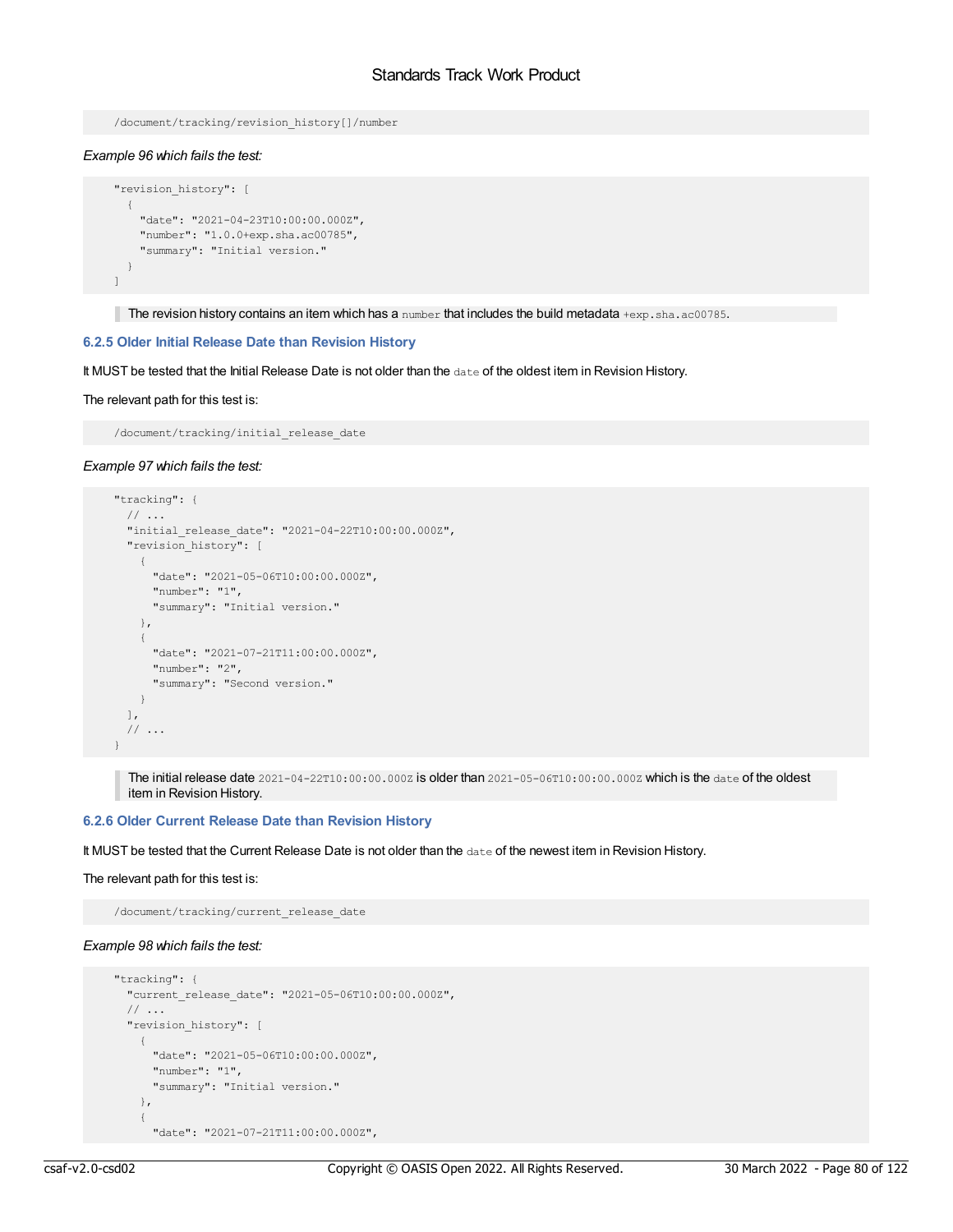```
"number": "2",
      "summary": "Second version."
   }
 ],
 // ...
}
```
The current release date  $2021-05-06T10:00:00.000Z$  is older than  $2021-05-23T1100:00.000Z$  which is the date of the newest item in Revision History.

### **6.2.7 Missing Date in Involvements**

For each item in the list of involvements it MUST be tested that it includes the property date.

#### The relevant path for this test is:

/vulnerabilities[]/involvements

### *Example 99 which fails the test:*

```
"vulnerabilities": [
  {
   "involvements": [
     {
       "party": "vendor",
       "status": "in_progress"
     }
   ]
 }
\, \,
```
The list of involvements contains an item which does not contain the property date.

# **6.2.8 Use of MD5 as the only Hash Algorithm**

It MUST be tested that the hash algorithm md5 is not the only one present.

Since collision attacks exist for MD5 such value should be accompanied by a second cryptographically stronger hash. This will allow users to double check the results.

The relevant paths for this test are:

```
/product_tree/branches[](/branches[])*/product/product_identification_helper/hashes[]/file_hashes
/product_tree/full_product_names[]/product_identification_helper/hashes[]/file_hashes
/product_tree/relationships[]/full_product_name/product_identification_helper/hashes[]/file_hashes
```
### *Example 100 which fails the test:*

```
"product_tree": {
 "full_product_names": [
    {
     "name": "Product A",
      "product_id": "CSAFPID-9080700",
      "product_identification_helper": {
        "hashes": [
          {
            "file hashes": [
             \left\{ \right."algorithm": "md5",
                "value": "6ae24620ea9656230f49234efd078935"
              }
            ],
            "filename": "product_a.so"
          }
        \, \, \,}
    }
```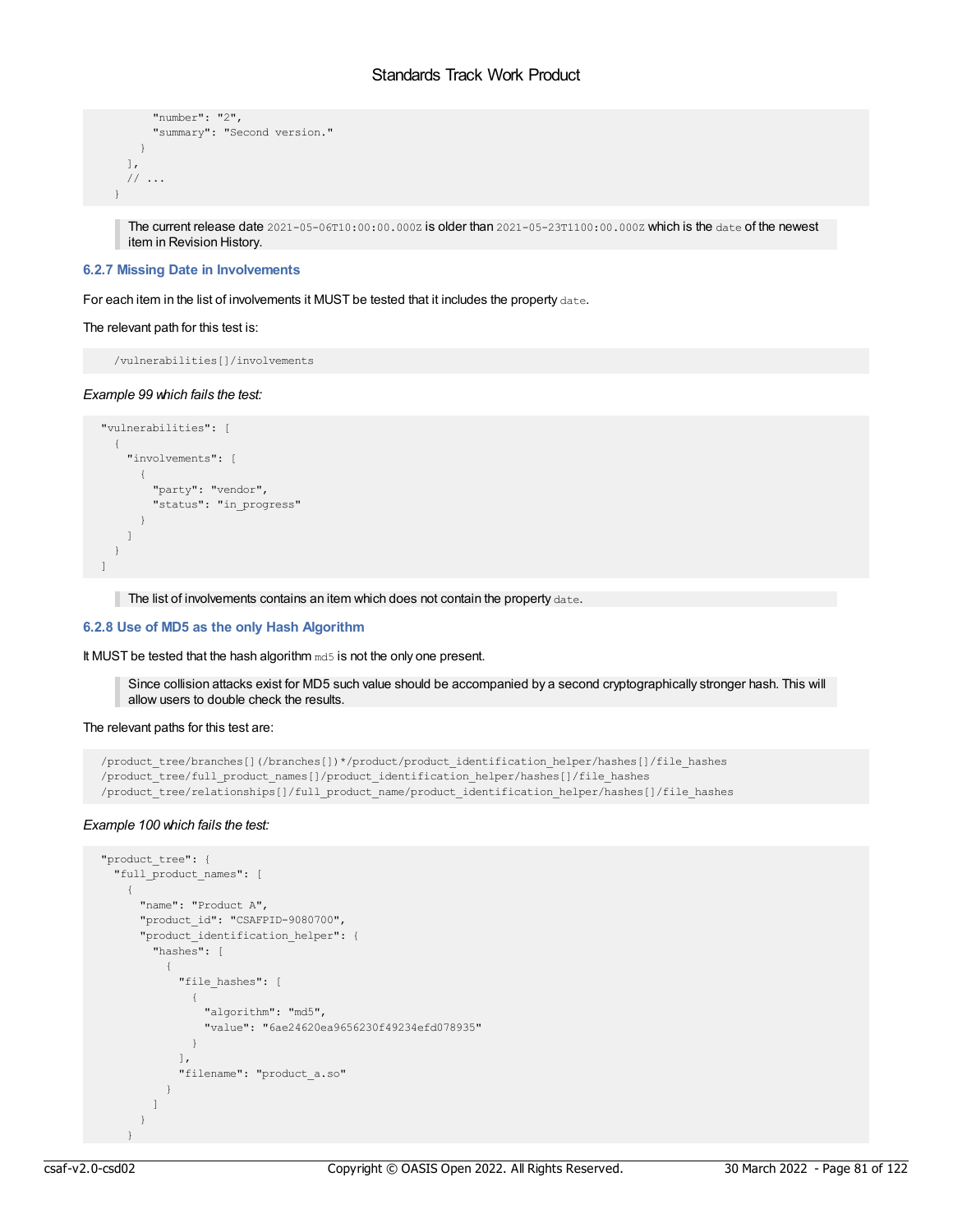] }

The hash algorithm  $m d5$  is used in one item of hashes without being accompanied by a second hash algorithm.

### **6.2.9 Use of SHA-1 as the only Hash Algorithm**

It MUST be tested that the hash algorithm shall is not the only one present.

Since collision attacks exist for SHA-1 such value should be accompanied by a second cryptographically stronger hash. This will allow users to double check the results.

#### The relevant paths for this test are:

```
/product_tree/branches[](/branches[])*/product/product_identification_helper/hashes[]/file_hashes
/product_tree/full_product_names[]/product_identification_helper/hashes[]/file_hashes
/product_tree/relationships[]/full_product_name/product_identification_helper/hashes[]/file_hashes
```
### *Example 101 which fails the test:*

```
"product_tree": {
  "full_product_names": [
    {
     "name": "Product A",
     "product_id": "CSAFPID-9080700",
      "product_identification_helper": {
        "hashes": [
          {
            "file_hashes": [
             {
                "algorithm": "sha1",
                "value": "e067035314dd8673fe1c9fc6b01414fe0950fdc4"
             }
            \cdot"filename": "product_a.so"
          }
        ]
      }
    }
 \, ]
}
```
The hash algorithm sha1 is used in one item of hashes without being accompanied by a second hash algorithm.

# **6.2.10 Missing TLP label**

It MUST be tested that /document/distribution/tlp/label is present and valid.

TLP labels support the machine-readability and automated distribution.

#### The relevant path for this test is:

/document/distribution/tlp/label

#### *Example 102 which fails the test:*

```
"distribution": {
 "text": "Distribute freely."
}
```
The CSAF document has no TLP label.

#### **6.2.11 Missing Canonical URL**

It MUST be tested that the CSAF document has a canonical URL.

To implement this test it is deemed sufficient that one item in /document/references fulfills all of the following: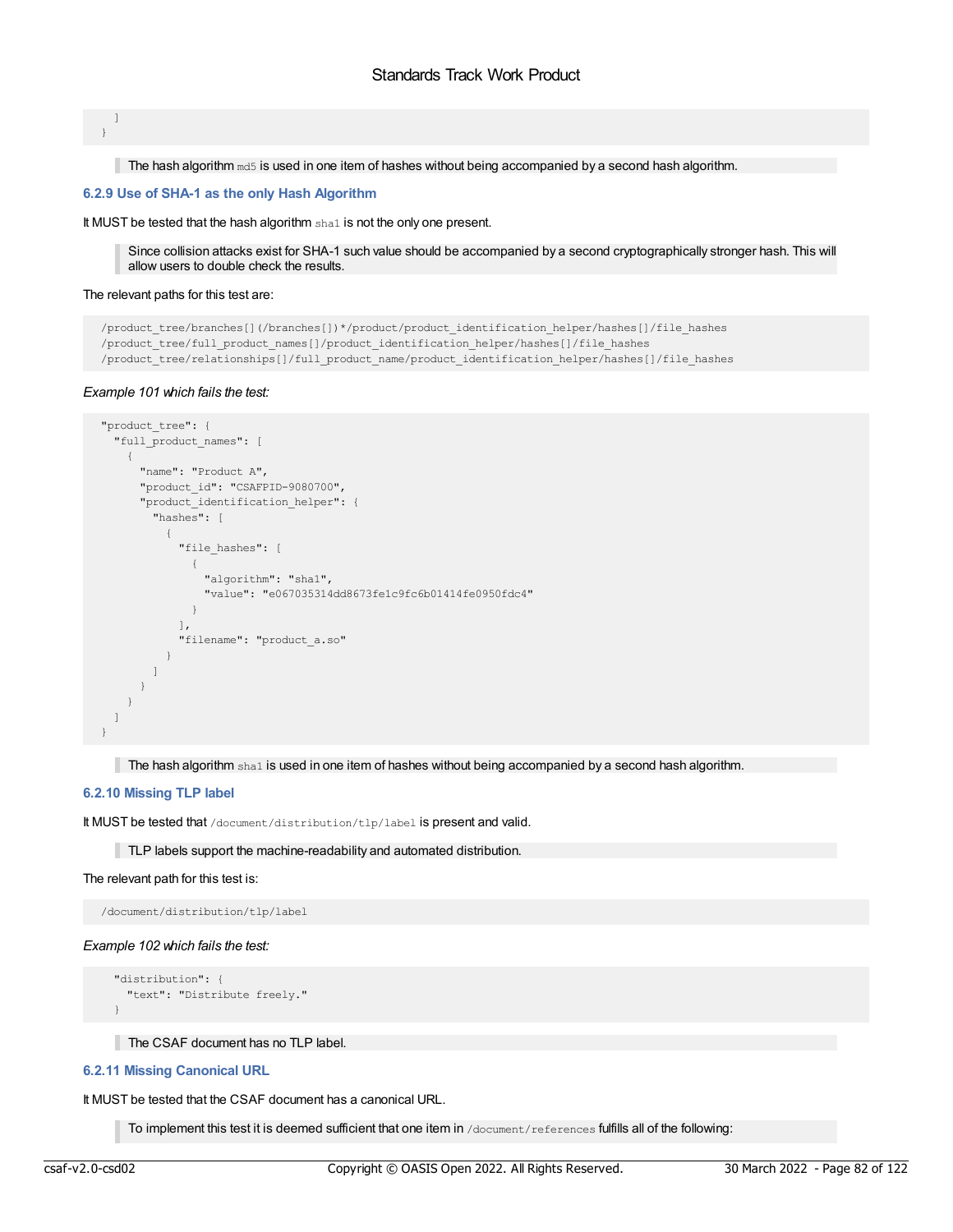- $\bullet$  It has the category self.
- The url starts with https://.
- The url ends with the valid filename for the CSAF document according to the rules in section 5.1.

# The relevant path for this test is:

/document/references

# *Example 103 which fails the test:*

```
"document": {
 // ...
 "references": [
   \{"category": "self",
    "summary": "A non-canonical URL.",
     "url": "https://example.com/security/data/csaf/2021/OASIS_CSAF_TC-CSAF_2.0-2021-6-2-11-01_1.json"
   }
 \frac{1}{2},
  // ...
 "tracking": {
   // ...
   "id": "OASIS_CSAF_TC-CSAF_2.0-2021-6-2-11-01",
   // ...
   "version": "1"
 },
 \frac{1}{2}...
}
```
The only element where the category is self has a URL that does not fulfill the requirement of a valid filename for a CSAF document.

# **6.2.12 Missing Document Language**

It MUST be tested that the document language is present and set.

The relevant path for this test is:

/document/lang

*Example 104 which fails the test:*

```
"document": {
 "category": "csaf base",
 "csaf version": "2.0",
 "publisher": {
   // ...
 },
 // ...
}
```
The document language is not defined.

# **6.2.13 Sorting**

It MUST be tested that all keys in a CSAF document are sorted alphabetically.

The relevant path for this test is:

/

*Example 105 which fails the test:*

```
"document": {
 "csaf version": "2.0",
 "category": "csaf_base",
```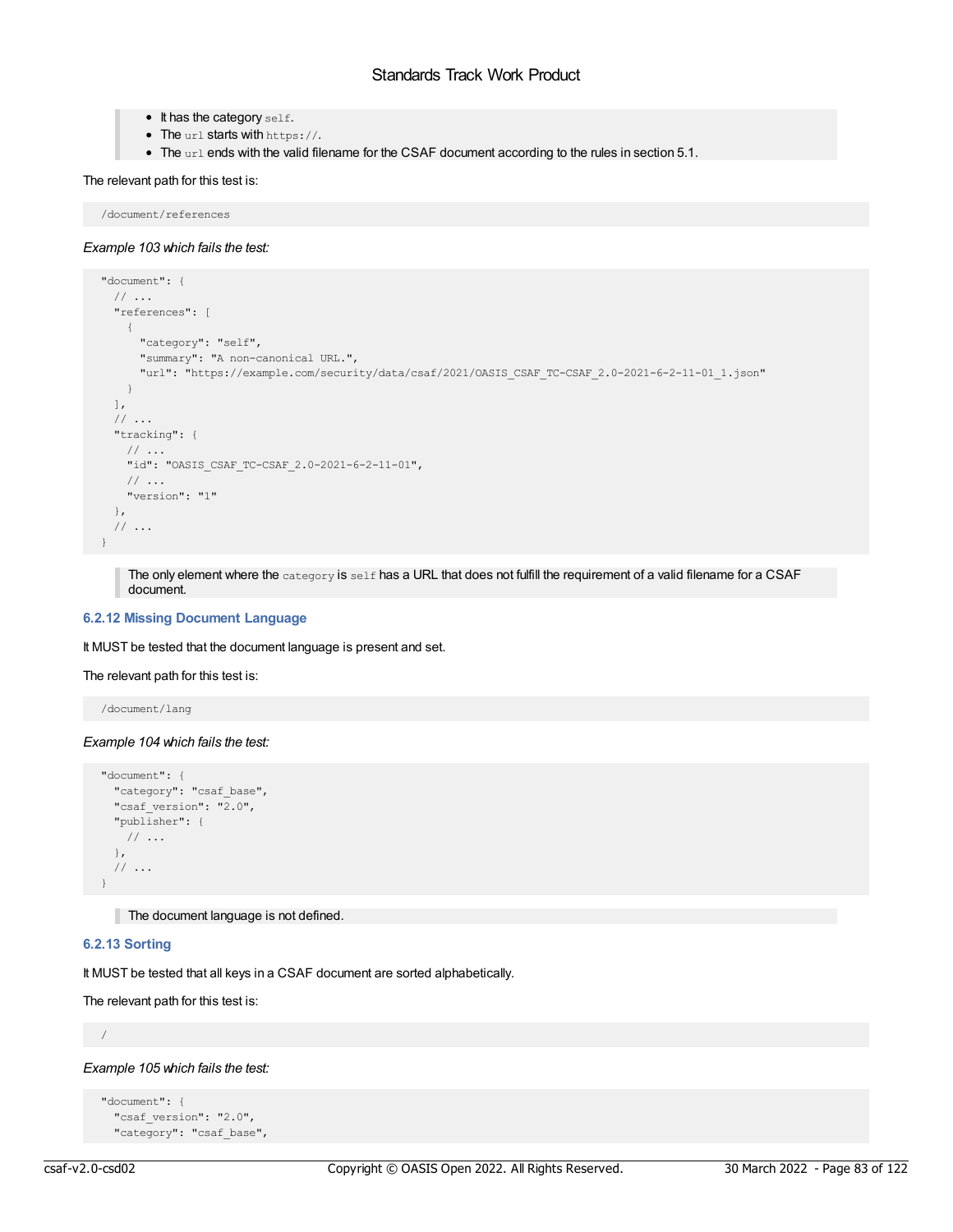// ... }

 $\blacksquare$  The key csaf version is not at the right place.

A tool MAYsort the keys as a quick fix.

# **6.2.14 Use of Private Language**

For each element of type / \$defs/language\_t it MUST be tested that the language code does not contain subtags reserved for private use.

### The relevant paths for this test are:

/document/lang /document/source\_lang

### *Example 106 which fails the test:*

"lang": "qtx"

The language code  $qtx$  is reserved for private use.

A tool MAY remove such subtag as a quick fix.

## **6.2.15 Use of Default Language**

For each element of type /\$defs/language tit MUST be tested that the language code is not i-default.

### The relevant paths for this test are:

/document/lang /document/source\_lang

### *Example 107 which fails the test:*

"lang": "i-default"

The language code i-default is used.

A tool MAY remove such element as a quick fix.

# **6.2.16 Missing Product Identification Helper**

For each element of type /\$defs/full\_product\_name\_t it MUST be tested that it includes the property product\_identification\_helper.

### The relevant paths for this test are:

```
/product_tree/branches[](/branches[])*/product
/product_tree/full_product_names[]
/product_tree/relationships[]/full_product_name
```
## *Example 108 which fails the test:*

```
"full product names": [
  {
    "product_id": "CSAFPID-9080700",
    "name": "Product A"
  }
\lceil
```
The product CSAFPID-9080700 does not provide any Product Identification Helper at all.

# **6.2.17 CVE in field IDs**

For each item in /vulnerabilities[]/ids it MUST be tested that it is not a CVE ID.

It is sufficient to check, whether the property  $text$  text matches the regex  $\text{CVE-[0-9]{4}-[0-9]{4}}$ .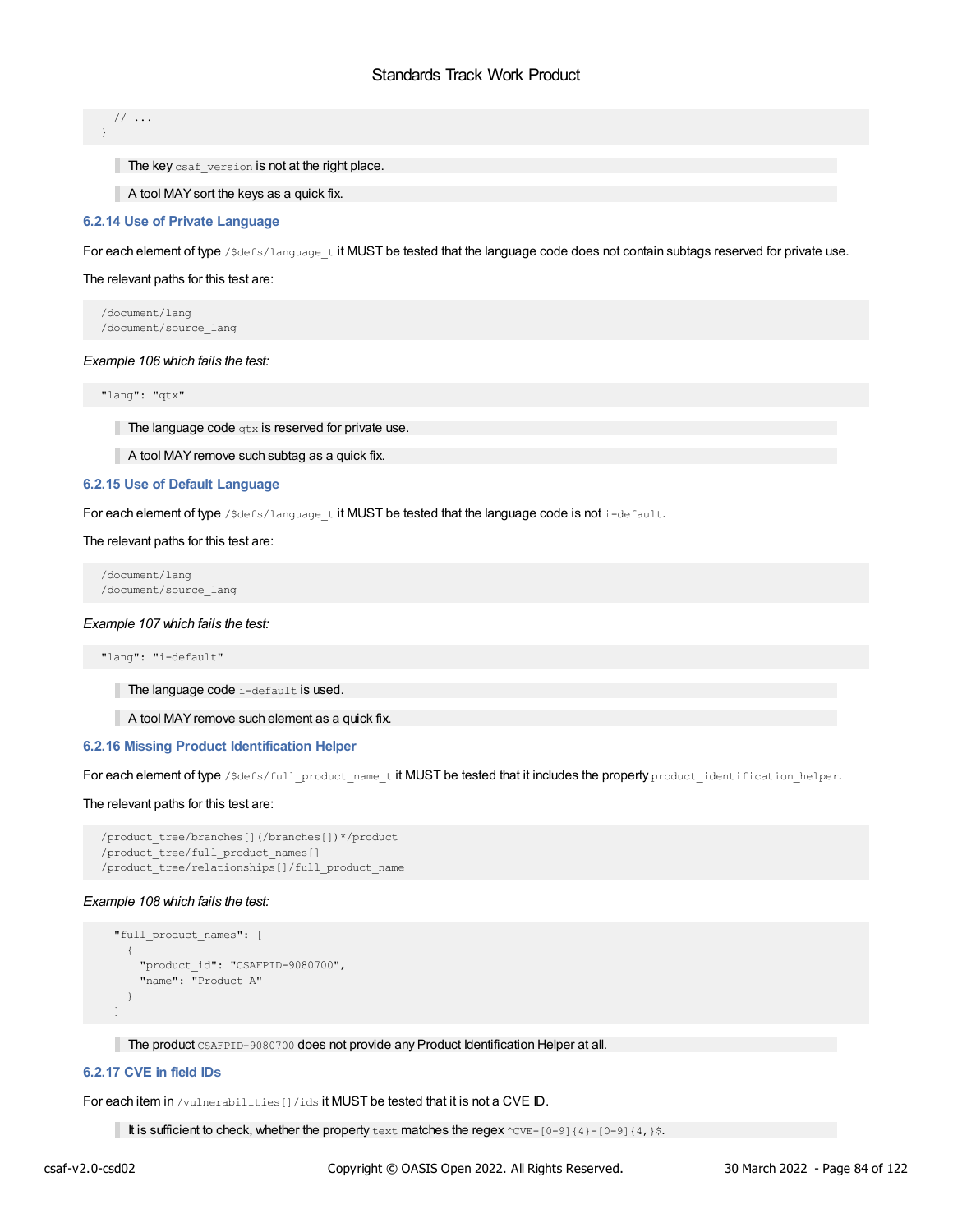### The relevant paths for this test are:

/vulnerabilities[]/ids[]

### *Example 109 which fails the test:*

```
"ids": [
 {
   "system_name": "CVE Project",
    "text": "CVE-2021-44228"
 }
]
```
The  $CVE-2021-44228$  is listed in an item of the  $idS$  array instead under  $cve$ .

A tool MAY set such element as value for the  $_{\text{cve}}$  property as a quick fix, if that didn't exist before. Alternatively, it MAY remove such element as a quick fix.

## **6.2.18 Product Version Range without vers**

For each element of type /\$defs/branches\_t with category of product\_version\_range it MUST be tested that the value of name conforms the vers specification.

To implement this test it is deemed sufficient that the value of name matches the following regex:

```
\text{``vers:} [a-z\\.\\-\\+][a-z0-9\\.\\-\\+]*/.+
```
### The relevant paths for this test are:

/product\_tree/branches[](/branches[])\*/name

### *Example 110 which fails the test:*

```
"branches": [
  {
    "category": "product_version_range",
    "name": ">4.2",
    // ...
  }
\lceil
```
The version range  $>4.2$  is a valid vsl but not valid according to the vers specification.

# **6.2.19 CVSS for Fixed Products**

For each item the fixed products group (first\_fixed and fixed) it MUST be tested that a CVSS applying to this product has an environmental score of 0. The test SHALL pass if none of the Product IDs listed within product status fixed or first fixed is found in products of any item of the scores element.

### The relevant path for this test is:

```
/vulnerabilities[]/product_status/first_fixed[]
/vulnerabilities[]/product_status/fixed[]
```
# *Example 111 which fails the test:*

```
"product_tree": {
  "full_product_names": [
   {
     "product_id": "CSAFPID-9080700",
     "name": "Product A"
   }
 \, ]
},
"vulnerabilities": [
 {
```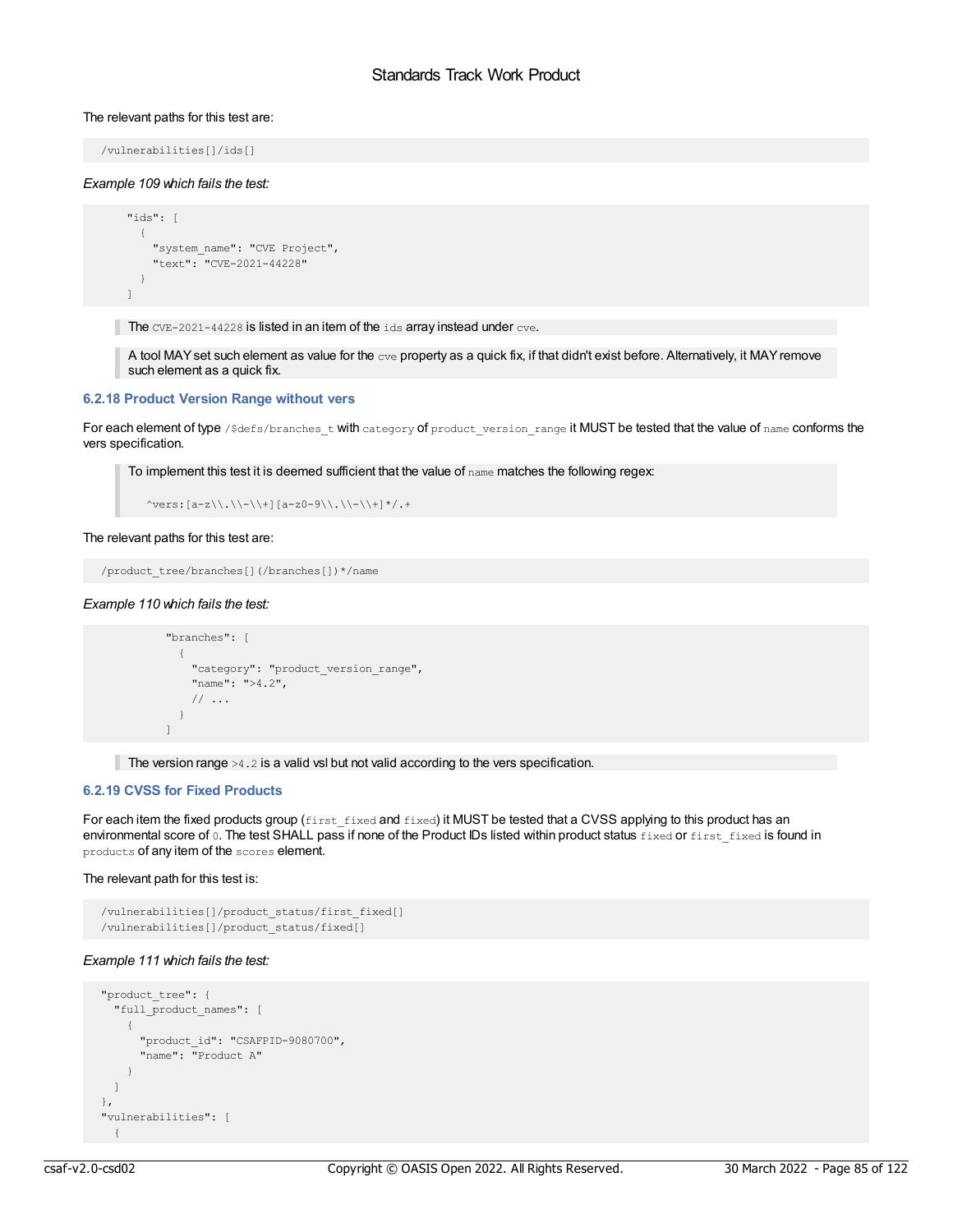```
"product_status": {
      "fixed": [
       "CSAFPID-9080700"
     ]
    },
    "scores": [
     {
        "cvss_v3": {
         "baseScore": 6.5,
          "baseSeverity": "MEDIUM",
          "vectorString": "CVSS:3.1/AV:L/AC:L/PR:H/UI:R/S:U/C:H/I:H/A:H",
         "version": "3.1"
       },
        "products": [
         "CSAFPID-9080700"
       ]
     }
   ]
  }
]
```
Neither the environmentalScore nor the properties modifiedIntegrityImpact, modifiedAvailabilityImpact, modifiedConfidentialityImpact nor the corresponding attributes in the vectorString have been set.

A tool MAYset the properties modifiedIntegrityImpact, modifiedAvailabilityImpact, modifiedConfidentialityImpact accordingly and compute the environmentalScore as quick fix.

# **6.2.20 Additional Properties**

It MUST be tested that there is no additional property in the CSAF document that was not defined in the CSAF JSON schema.

The relevant path for this test is:

```
/
```
To implement this test it is deemed sufficient to validate the CSAF document against a "strict" version schema that sets additionalProperties to false for every key of type object.

## *Example 112 which fails the test:*

```
"document": {
 "category": "csaf_base",
 "csaf version": "2.0",
 "custom property": "any",
 // ...
}
```
The key custom\_property is not defined in the JSON schema.

A tool MAY remove such keys as a quick fix.

# **6.3 Informative Test**

Informative tests provide insights in common mistakes and bad practices. They MAYfail at a valid CSAF document. It is up to the issuing party to decide whether this was an intended behavior and can be ignore or should be treated. These tests MAY include information about recommended usage. A program MUST handle a test failure as a information.

## **6.3.1 Use of CVSS v2 as the only Scoring System**

For each item in the list of scores which contains the  $\cos y$  object it MUST be tested that is not the only scoring item present. The test SHALL pass if a second scoring object is available.

The relevant path for this test is:

/vulnerabilities[]/scores

*Example 113 which fails the test:*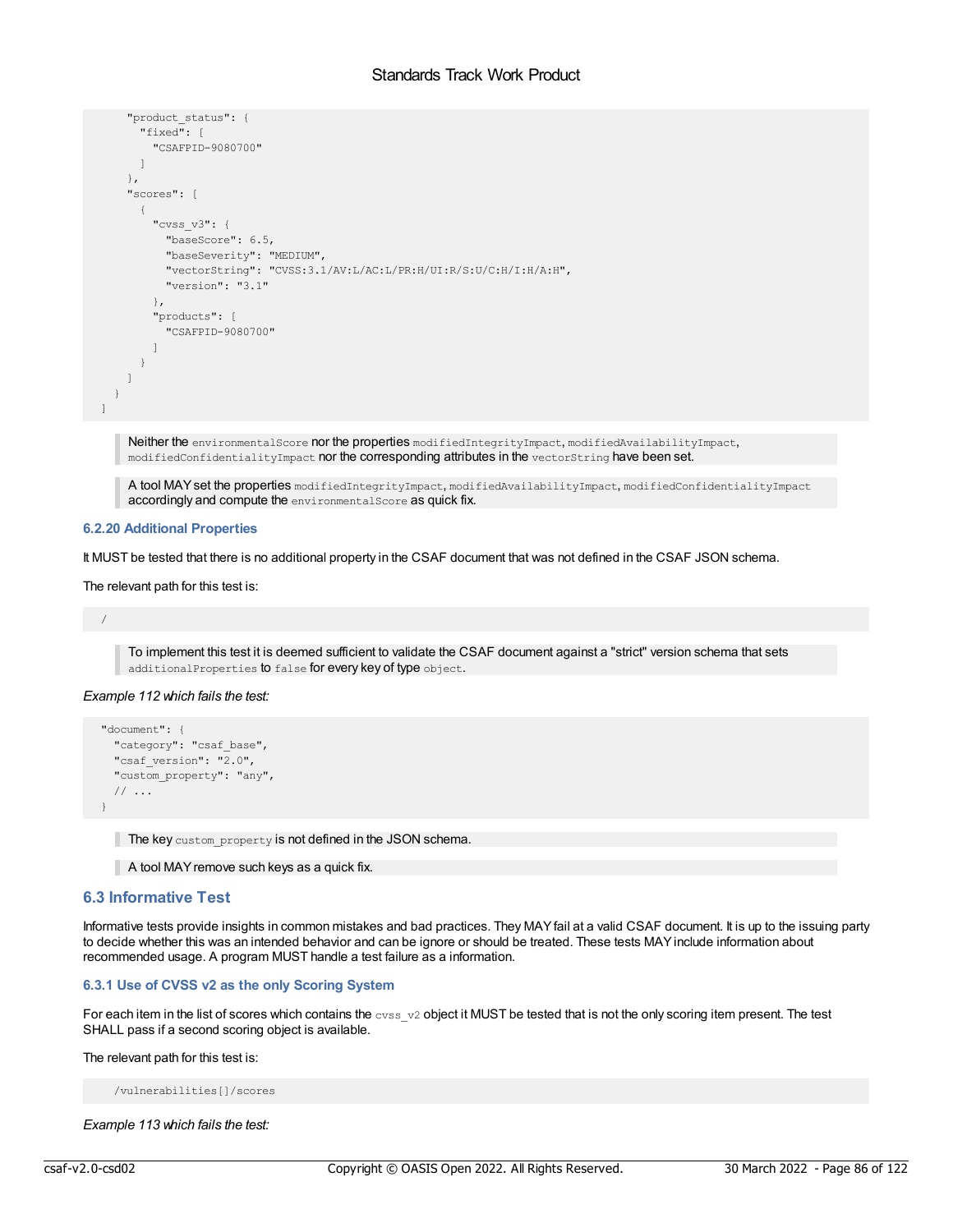```
"product_tree": {
  "full_product_names": [
   {
      "product_id": "CSAFPID-9080700",
      "name": "Product A"
    }
 \Box},
"vulnerabilities": [
  {
    "scores": [
     {
        "products": [
          "CSAFPID-9080700"
        \frac{1}{2}"cvss_v2": {
          "version": "2.0",
         "vectorString": "AV:N/AC:L/Au:N/C:C/I:C/A:C",
         "baseScore": 10
       }
     }
   \Box}
\begin{array}{c} \end{array}
```
There is only a CVSS v2 score given for CSAFPID-9080700.

# Recommendation:

It is recommended to (also) use the CVSS v3.1.

# **6.3.2 Use of CVSS v3.0**

For each item in the list of scores which contains the cvss\_v3 object it MUST be tested that CVSS v3.0 is not used.

### The relevant paths for this test are:

```
/vulnerabilities[]/scores[]/cvss_v3/version
/vulnerabilities[]/scores[]/cvss_v3/vectorString
```
### *Example 114 which fails the test:*

```
"cvss_v3": {
 "version": "3.0",
  "vectorString": "CVSS:3.0/AV:L/AC:L/PR:H/UI:R/S:U/C:H/I:H/A:H",
 "baseScore": 6.5,
 "baseSeverity": "MEDIUM"
}
```
# The CVSS v3.0 is used.

#### Recommendation:

It is recommended to upgrade to CVSS v3.1.

A tool MAYupgrade to CVSS v3.1 as quick fix. However, if such quick fix is supported the tool SHALL also recompute the baseScore and baseSeverity. The same applies for temporalScore and temporalSeverity respectively environmentalScore and environmentalSeverity if the necessary fields for computing their value are present and set.

# **6.3.3 Missing CVE**

It MUST be tested that the CVE number is given.

# The relevant path for this test is:

```
/vulnerabilities[]/cve
```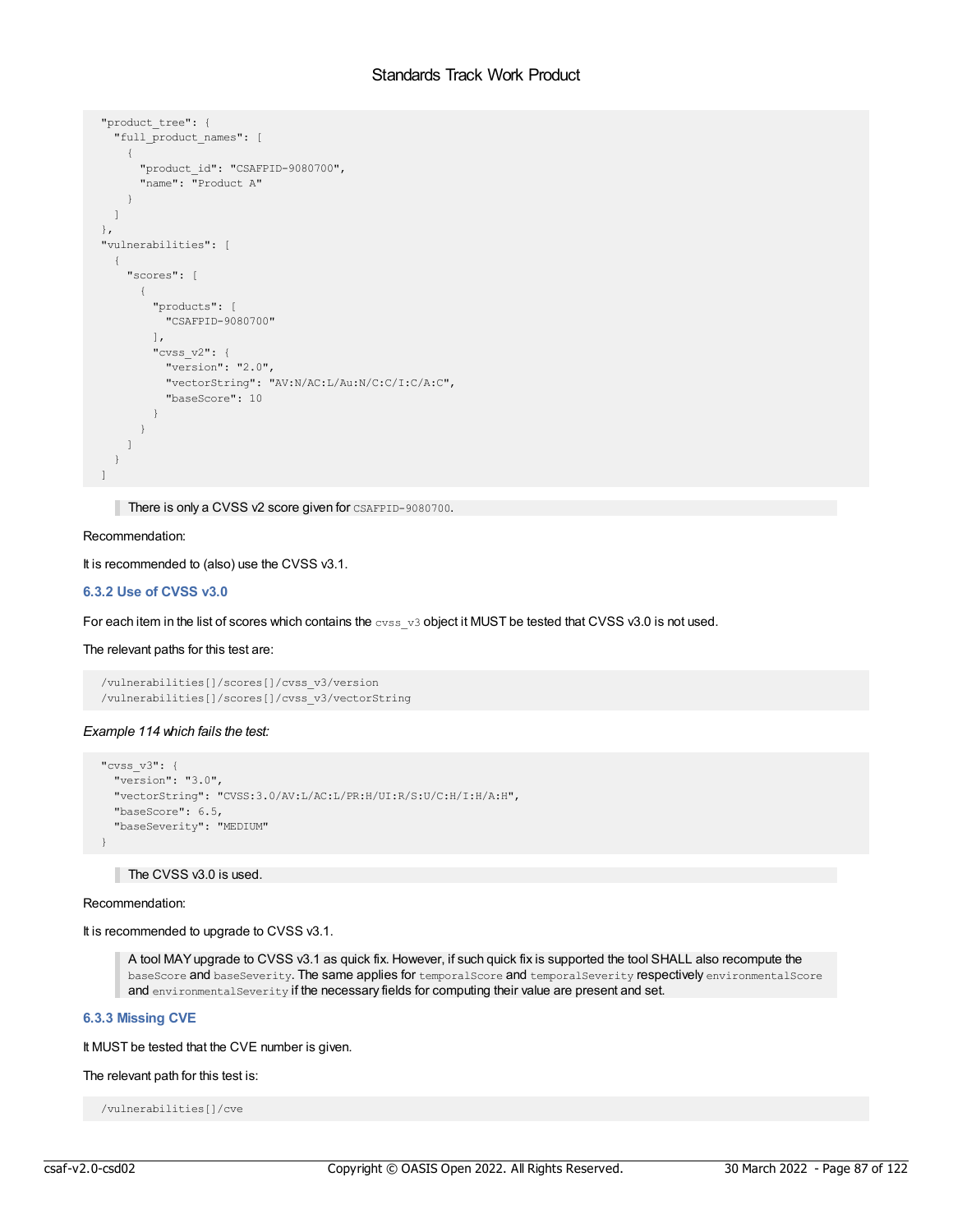# *Example 115 which fails the test:*

```
"vulnerabilities": [
 \left\{ \right."title": "BlueKeep"
  }
]
```
The CVE number is not given.

# Recommendation:

It is recommended to provide a CVE number to support the users efforts to find more details about a vulnerability and potentially track it through multiple advisories. If no CVE exists for that vulnerability, it is recommended to get one assigned.

## **6.3.4 Missing CWE**

It MUST be tested that the CWE is given.

### The relevant path for this test is:

/vulnerabilities[]/cwe

### *Example 116 which fails the test:*

```
"vulnerabilities": [
 \left\{ \right."cve": "CVE-2019-0708",
    "title": "BlueKeep"
 }
]
```
The CWE number is not given.

# **6.3.5 Use of Short Hash**

### It MUST be tested that the length of the hash value is not shorter than 64 characters.

#### The relevant paths for this test are:

```
/product_tree/branches[](/branches[])*/product/product_identification_helper/hashes[]/file_hashes[]/value
/product tree/full product names[]/product identification helper/hashes[]/file hashes[]/value
/product_tree/relationships[]/full_product_name/product_identification_helper/hashes[]/file_hashes[]/value
```
## *Example 117 which fails the test*:

```
"product_tree": {
 "full_product_names": [
   {
     "name": "Product A",
     "product_id": "CSAFPID-9080700",
     "product_identification_helper": {
       "hashes": [
          {
            "file_hashes": [
             \left\{ \right."algorithm": "md4",
               "value": "3202b50e2e5b2fcd75e284c3d9d5f8d6"
             }
           ],
            "filename": "product_a.so"
          }
       ]
     }
   }
 ]
}
```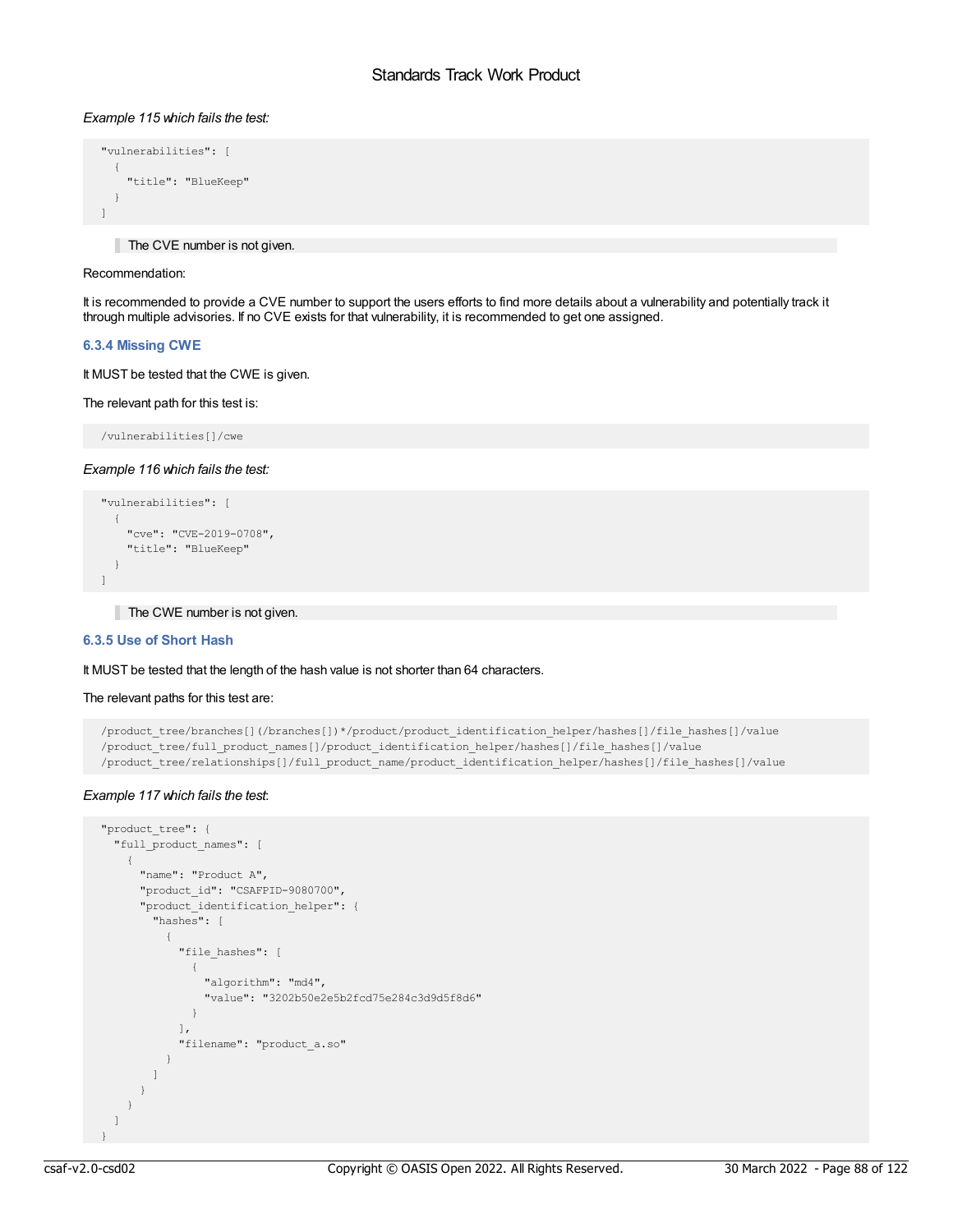```
The length of the hash value is only 32 characters long.
```
# **6.3.6 Use of non-self referencing URLs Failing to Resolve**

For each URL which is not in the category  $\frac{s}{1}$  it MUST be tested that it resolves with a HTTP status code from the 2xx (Successful) or 3xx (Redirection) class.

This test does not apply for any item in an array of type  $r$  eferences twith the category self. For details about the HTTP status code classes see [RFC7231].

## The relevant paths for this test are:

| /document/acknowledgments[]/urls[]                                                                       |
|----------------------------------------------------------------------------------------------------------|
| /document/aggregate severity/namespace                                                                   |
| /document/distribution/tlp/url                                                                           |
| /document/references[]/url                                                                               |
| /document/publisher/namespace                                                                            |
| /product tree/branches[]/product/product identification helper/sbom urls[]                               |
| /product_tree/branches[]/product/product_identification_helper/x_generic_uris[]/namespace                |
| /product tree/branches[]/product/product identification helper/x generic uris[]/uri                      |
| /product tree/branches[](/branches[])*/product/product identification helper/sbom urls[]                 |
| /product tree/branches[](/branches[])*/product/product identification helper/x generic uris[]/namespace  |
| /product_tree/branches[](/branches[])*/product/product_identification_helper/x generic uris[]/uri        |
| /product tree/full product names[]/product identification helper/sbom urls[]                             |
| /product tree/full product names[]/product identification helper/x generic uris[]/namespace              |
| /product tree/full product names[]/product identification helper/x generic uris[]/uri                    |
| /product tree/relationships[]/full product name/product identification helper/sbom urls[]                |
| /product tree/relationships[]/full product name/product identification helper/x generic uris[]/namespace |
| /product tree/relationships[]/full product name/product identification helper/x generic uris[]/uri       |
| /vulnerabilities[]/acknowledgments[]/urls[]                                                              |
| /vulnerabilities[]/references[]/url                                                                      |
| /vulnerabilities[]/remediations[]/url                                                                    |

# *Example 118 which fails the test:*

```
"references": [
     {
       "summary": "A URL that does not resolve with HTTP status code in the interval between (including) 200 and
(excluding) 400.",
       "url": "https://example.invalid"
     }
   \lceil
```
The category is not set and therefore treated as its default value external. A request to that URL does not resolve with a status code from the 2xx (Successful) or 3xx (Redirection) class.

# **6.3.7 Use of self referencing URLs Failing to Resolve**

For each item in an array of type references t with the category self it MUST be tested that the URL referenced resolves with a HTTP status code less than 400.

This test will most likely fail if the CSAF document is in a status before the initial release. For details about the HTTP status code classes see [RFC7231].

## The relevant paths for this test are:

```
/document/references[]/url
/vulnerabilities[]/references[]/url
```
## *Example 119 which fails the test:*

```
"references": [
      {
       "category": "self",
       "summary": "A URL that does not resolve with HTTP status code in the interval between (including) 200 and
(excluding) 400.",
```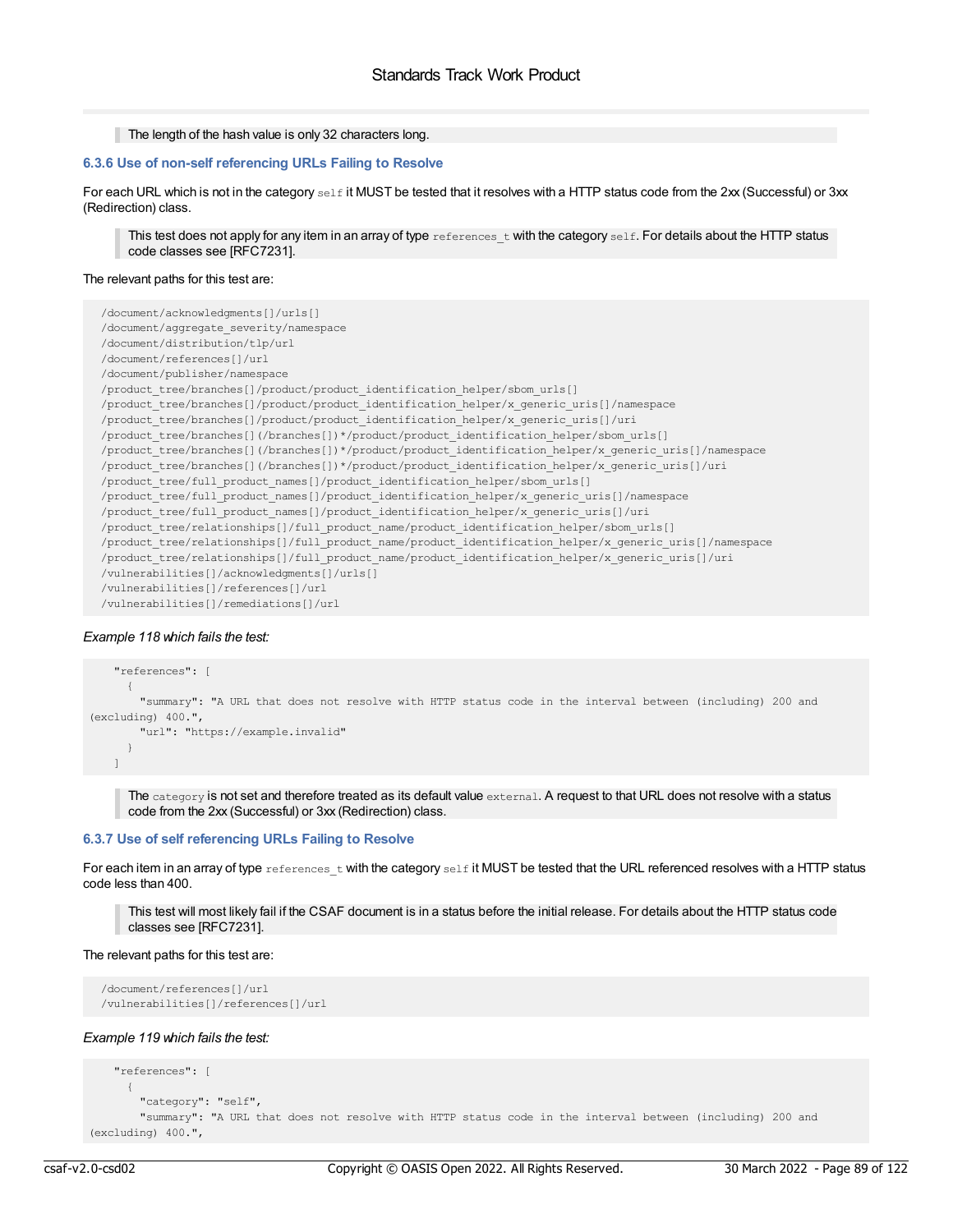```
"url": "https://example.invalid"
  }
]
```
The category is self and a request to that URL does not resolve with a status code from the 2xx (Successful) or 3xx (Redirection) class.

# **6.3.8 Spell check**

If the document language is given it MUST be tested that a spell check for the given language does not find any mistakes. The test SHALL be skipped if not document language is set. It SHALL fail it the given language is not supported. The value of /document/category SHOULD not be tested if the CSAF document does not use the profile "CSAF Base".

### The relevant paths for this test are:

```
/document/acknowledgments[]/names[]
/document/acknowledgments[]/organization
/document/acknowledgments[]/summary
/document/aggregate_severity/text
/document/category
/document/distribution/text
/document/notes[]/audience
/document/notes[]/text
/document/notes[]/title
/document/publisher/issuing_authority
/document/publisher/name
/document/references[]/summary
/document/title
/document/tracking/aliases[]
/document/tracking/generator/engine/name
/document/tracking/revision_history[]/summary
/product_tree/branches[](/branches[])*/name
/product_tree/branches[](/branches[])*/product/name
/product_tree/branches[]/name
/product_tree/branches[]/product/name
/product_tree/full_product_names[]/name
/product_tree/product_groups[]/summary
/product_tree/relationships[]/full_product_name/name
/vulnerabilities[]/acknowledgments[]/names[]
/vulnerabilities[]/acknowledgments[]/organization
/vulnerabilities[]/acknowledgments[]/summary
/vulnerabilities[]/involvements[]/summary
/vulnerabilities[]/notes[]/audience
/vulnerabilities[]/notes[]/text
/vulnerabilities[]/notes[]/title
/vulnerabilities[]/references[]/summary
/vulnerabilities[]/remediations[]/details
/vulnerabilities[]/remediations[]/entitlements[]
/vulnerabilities[]/remediations[]/restart_required/details
/vulnerabilities[]/threats[]/details
/vulnerabilities[]/title
```
## *Example 120 which fails the test:*

```
"document": {
 // ...
  "lang": "en",
  "notes": [
   \left\{ \right."category": "summary",
      "text": "Secruity researchers found multiple vulnerabilities in XYZ."
   }
 \frac{1}{2}// ...
}
```
There is a spelling mistake in Secruity.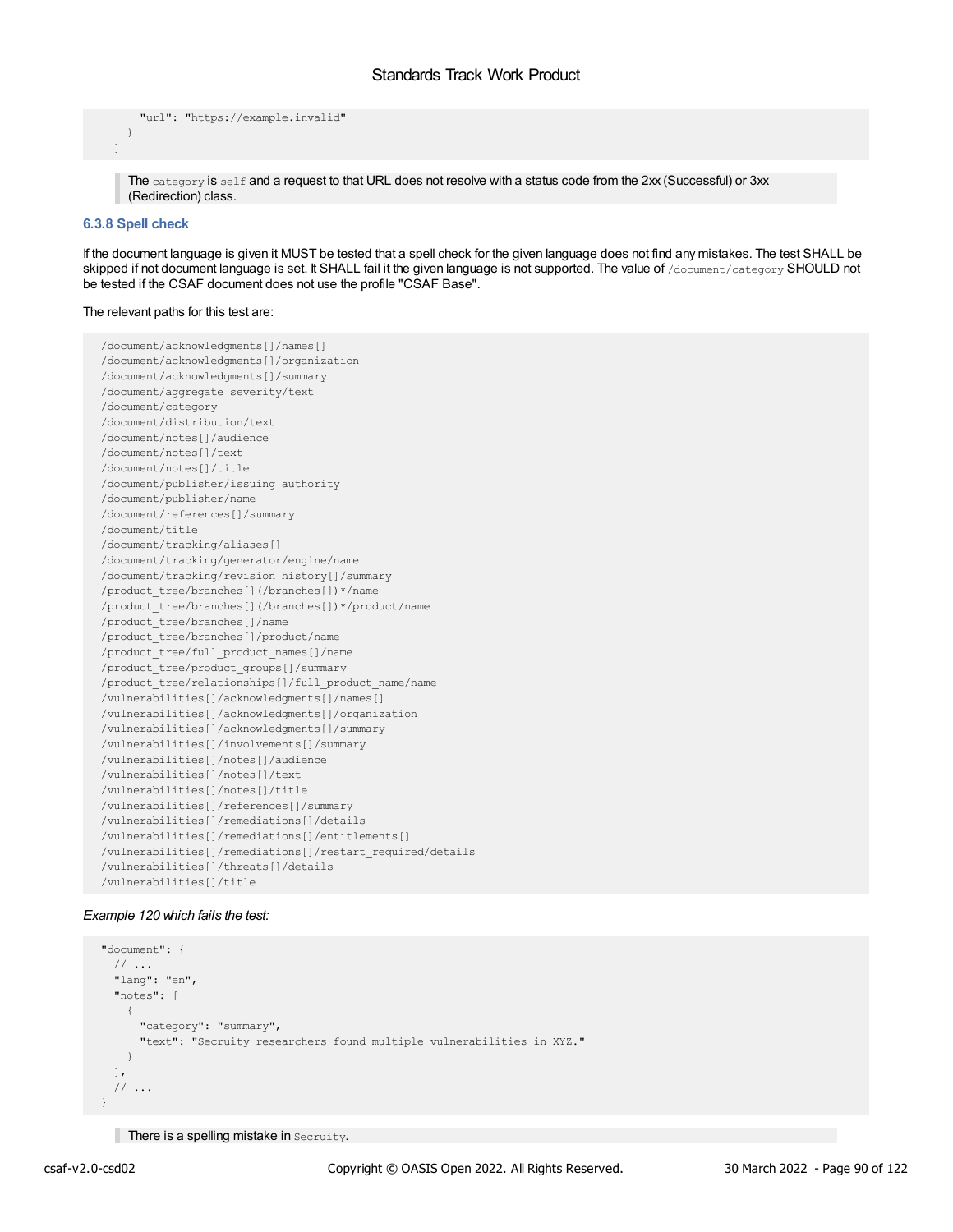# **6.3.9 Branch Categories**

For each element of type /\$defs/full\_product\_name\_t in /product\_tree/branches it MUST be tested that ancestor nodes along the path exist which use the following branch categories vendor -> product\_name -> product\_version in that order starting with the Product tree node.

Other branch categories can be used before, after or between the aforementioned branch categories without making the test invalid.

#### The relevant paths for this test are:

/product\_tree/branches

#### *Example 121 which fails the test:*

```
"branches": [
 {
   "category": "vendor",
    "name": "Example Company",
    "branches": [
      \left\{ \right."category": "product_name",
        "name": "Product A",
        "branches": [
         {
            "category": "patch level",
            "name": "91",
            "product": {
              "product_id": "CSAFPID-0002",
              "name": "Example Company Product A Update 91"
            }
          }
       ]
     }
   ]
 }
]
```
The product CSAFPID-9080700 does not have any ancestor with the branch category product version.

# **6.3.10 Usage of Product Version Range**

For each element of type /\$defs/branches\_t it MUST be tested that the category is not product\_version\_range.

It is usually hard decide for machines whether a product version matches a product version ranges. Therefore, it is recommended to avoid version ranges and enumerate versions wherever possible.

### The relevant paths for this test are:

/product\_tree/branches[](/branches[])\*/category

*Example 122 which fails the test:*

"category": "product\_version\_range",

The category product version range was used.

# **6.3.11 Usage of V as Version Indicator**

For each element of type / $\text{Sdefs}/\text{branches\_t}$  with category of product\_version it MUST be tested that the value of name does not start with  $\text{v}$ or v before the version.

To implement this test it is deemed sufficient that the value of  $n$ ame does not match the following regex:

 $^{\wedge}$ [vV][0-9].\*\$

The relevant paths for this test are: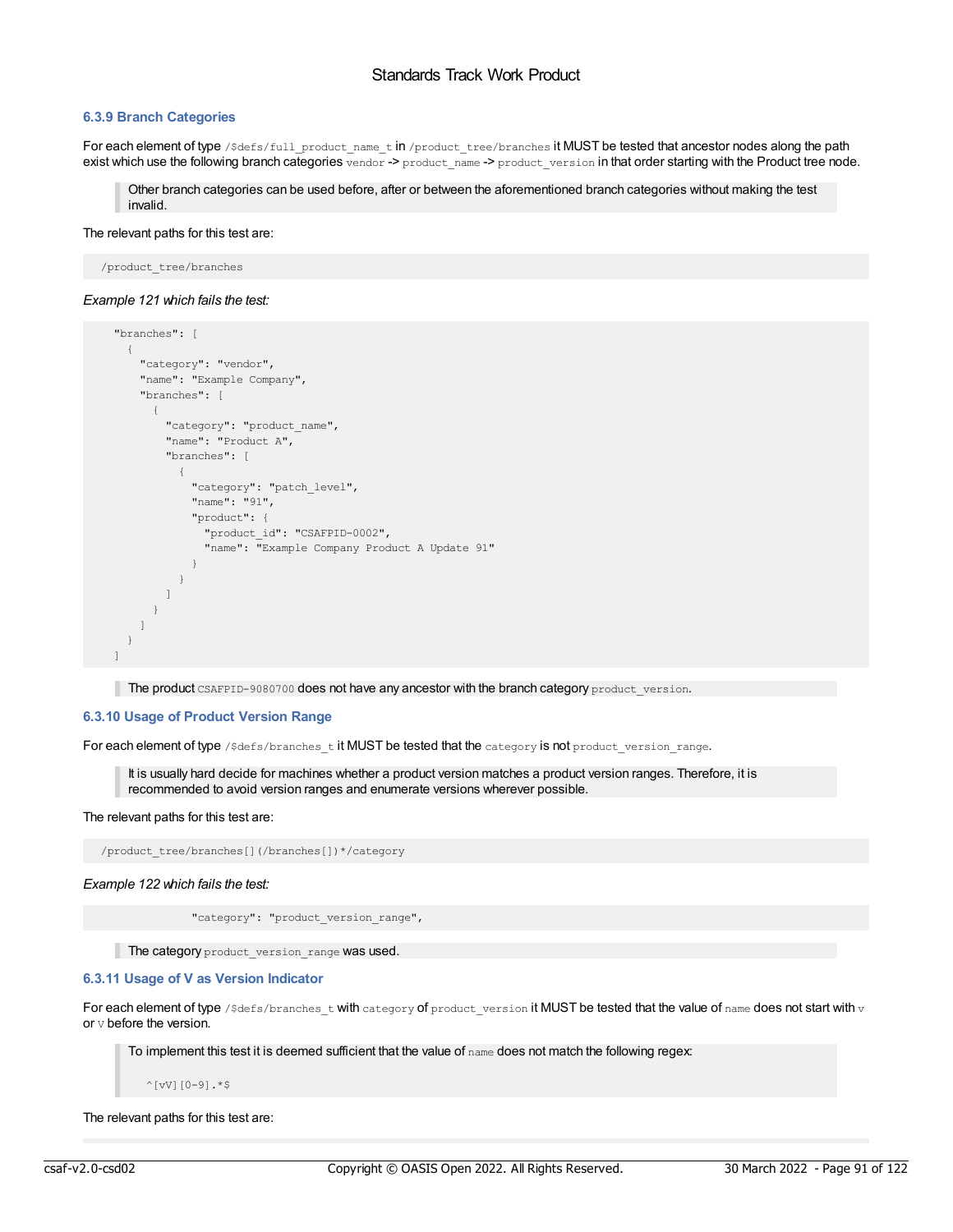```
/product_tree/branches[](/branches[])*/name
```
# *Example 123 which fails the test:*

```
"branches": [
\left\{ \begin{array}{c} \end{array} \right."category": "product version",
       "name": "v4.2",
       // ...
    }
\mathbf{I}
```
The product version starts with a  $v$ .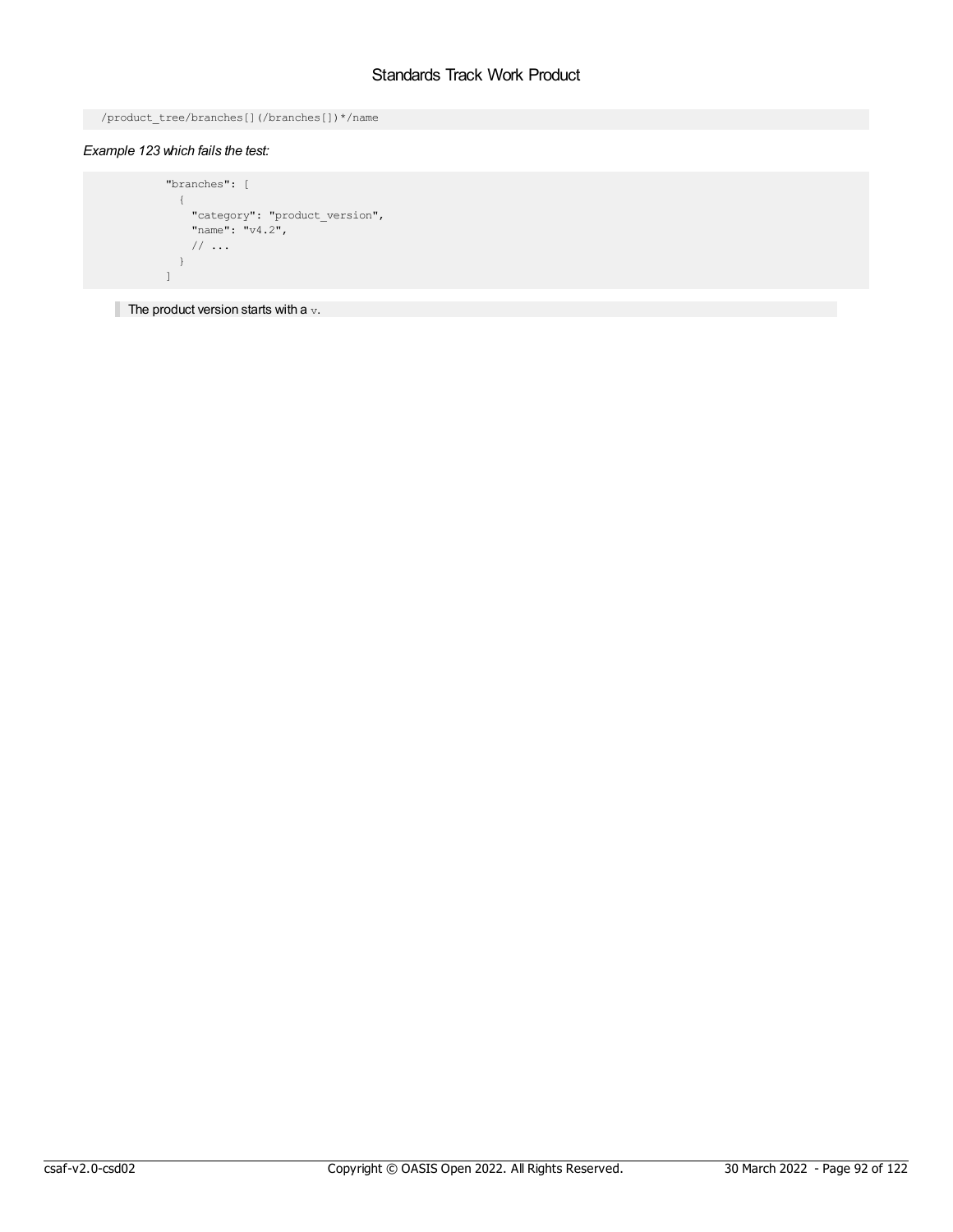# **7 Distributing CSAF documents**

This section lists requirements and roles defined for distributing CSAF documents. The first subsection provides all requirements - the second one the roles. It is mandatory to fulfill the basic role "CSAF publisher". The last section provides specific rules for the process of retrieving CSAF documents.

# **7.1 Requirements**

The requirements in this subsection are consecutively numbered to be able to refer to them directly. The order does not give any hint about the importance. Not all requirements have to be fulfilled to conform to this specification - the sets of requirements per conformance clause are defined in section 7.2.

# **7.1.1 Requirement 1: Valid CSAF document**

The document is a valid CSAF document (cf. Conformance clause 1).

# **7.1.2 Requirement 2: Filename**

The CSAF document has a filename according to the rules in section 5.1.

# **7.1.3 Requirement 3: TLS**

The CSAF document is per default retrievable from a website which uses TLS for encryption and server authenticity. The CSAF document MUST not be downloadable from a location which does not encrypt the transport when crossing organizational boundaries to maintain the chain of custody.

# **7.1.4 Requirement 4: TLP:WHITE**

If the CSAF document is labeled TLP:WHITE, it MUST be freely accessible.

This does not exclude that such a document is also available in an access protected customer portal. However, there MUST be one copy of the document available for people without access to the portal.

Reasoning: If an advisory is already in the media, an end user should not be forced to collect the pieces of information from a press release but be able to retrieve the CSAF document.

# **7.1.5 Requirement 5: TLP:AMBER and TLP:RED**

CSAF documents labeled TLP:AMBER or TLP:RED MUST be access protected. If they are provided via a webserver this SHALL be done under a different path than for TLP:WHITE, TLP:GREEN and unlabeled CSAF documents. TLS client authentication, access tokens or any other automatable authentication method SHALL be used.

An issuing party MAYagree with the recipients to use any kind of secured drop at the recipients' side to avoid putting them on their own website. However, it mUST be ensured that the documents are still access protected.

# **7.1.6 Requirement 6: No Redirects**

Redirects SHOULD NOT be used. If they are inevitable only HTTP Header redirects are allowed.

Reasoning: Clients should not parse the payload for navigation and some, as e.g. curl, do not follow any other kind of redirects.

# **7.1.7 Requirement 7: provider-metadata.json**

The party MUST provide a valid provider-[metadata](https://docs.oasis-open.org/csaf/csaf/v2.0/provider_json_schema.json).json according to the schema CSAF provider metadata for its own metadata. The publisher object SHOULD match the one used in the CSAF documents of the issuing party but can be set to whatever value a CSAF aggregator SHOULD display over any individual publisher values in the CSAF documents themselves.

This information is used to collect the data for CSAF aggregators, listers and end users. The CSAF provider metadata schema ensures the consistency of the metadata for a CSAF provider across the ecosystem. Other approaches, like extracting the publisher object from CSAF documents, are likely to fail if the object differs between CSAf documents.

It is suggested to put the file provider-metadata.json adjacent to the ROLIE feed documents (requirement 15) or in the main directory adjacent to the year folders (requirement 14), changes.csv (requirement 13) and the index.txt (requirement 12). Suggested locations to store the provider-metadata.json are:

- <https://www.example.com/.well-known/csaf/provider-metadata.json>
- <https://domain.tld/security/data/csaf/provider-metadata.json>
- <https://psirt.domain.tld/advisories/csaf/provider-metadata.json>
- <https://domain.tld/security/csaf/provider-metadata.json>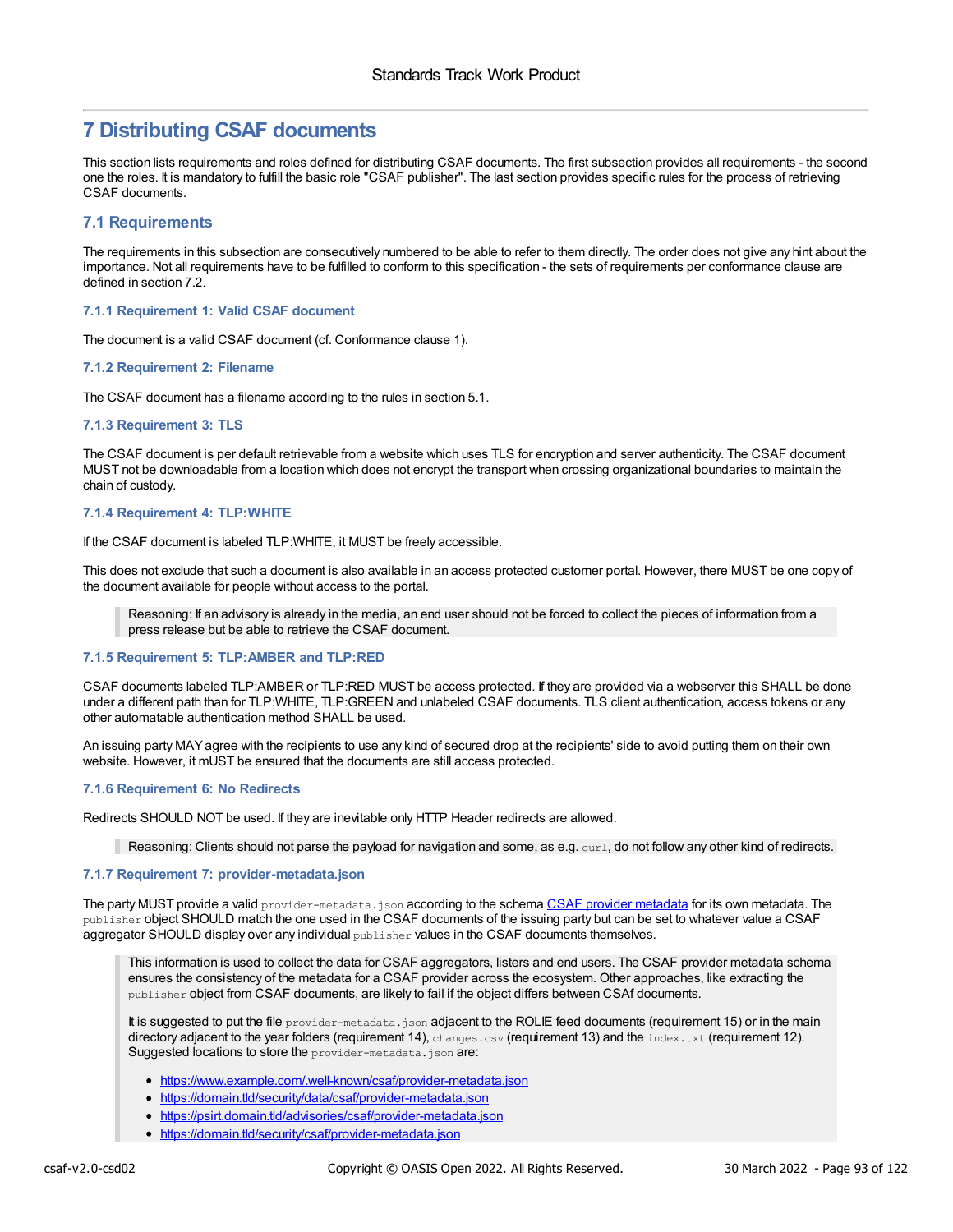### *Examples 124 Minimal with ROLIE document:*

```
{
 "canonical_url": "https://www.example.com/.well-known/csaf/provider-metadata.json",
  "distributions": [
    {
      "rolie":{
        "feeds": [
          {
            "summary":"All TLP:WHITE advisories of Example Company.",
           "tlp_label": "WHITE",
            "url": "https://www.example.com/.well-known/csaf/feed-tlp-white.json"
          }
        ]
     }
   }
 ],
 "last_updated": "2021-07-12T20:20:56.169Z",
 "list_on_CSAF_aggregators": true,
 "metadata version": "2.0",
  "mirror on CSAF aggregators": true,
  "public_openpgp_keys": [
    {
      "fingerprint": "8F5F267907B2C4559DB360DB2294BA7D2B2298B1",
      "url": "https://keys.example.net/vks/v1/by-fingerprint/8F5F267907B2C4559DB360DB2294BA7D2B2298B1"
   }
  \frac{1}{2}"publisher": {
   "category": "vendor",
   "name": "Example Company ProductCERT",
   "namespace":"https://psirt.example.com"
 },
 "role": "csaf_trusted_provider"
}
```
If a CSAF publisher (cf. section 7.2.1) does not provide the provider-metadata.json, an aggregator SHOULD contact the CSAF publisher in question to determine the values for list\_on\_CSAF\_aggregators and mirror\_on\_CSAF\_aggregators. If that is impossible or if the CSAF publisher is unresponsive the following values MUST be used:

```
"list on CSAF aggregators": true,
"mirror on CSAF aggregators": false
```
This prevents that CSAF documents of a CSAF publisher which have been collected by one CSAF aggregator A are mirrored again on a second CSAF aggregator B. Such cascades are prone to outdated information. If the first aggregator A collects the CSAF documents on best effort and B copies the files from A and announces that this is done weekly, one might assume that B's CSAF documents are more recent. However, that is not the case as B's information depends on A.

## **7.1.8 Requirement 8: security.txt**

In the security.txt there MUST be at least one field CSAF which points to the provider-metadata.json (requirement 7). If this field indicates a web URI, then it MUST begin with "https://" (as per section 2.7.2 of [RFC7230]). See [SECURITY-TXT] for more details.

At the time of this writing, the security txt is still a proposed standard. The  $CSAF$  field has not been officially added yet.

### *Example 125:*

```
CSAF: https://domain.tld/security/data/csaf/provider-metadata.json
CSAF: https://psirt.domain.tld/advisories/csaf/provider-metadata.json
CSAF: https://domain.tld/security/csaf/provider-metadata.json
CSAF: https://www.example.com/.well-known/csaf/provider-metadata.json
```
It is possible to advertise more than one provider-metadata.json by adding multiple CSAF fields, e.g. in case of changes to the organizational structure through merges or acquisitions. However, this SHOULD NOT be done and removed as soon as possible. If one of the URLs fulfills requirement 9, this MUST be used as the first CSAF entry in the security.txt.

# **7.1.9 Requirement 9: Well-known URL for provider-metadata.json**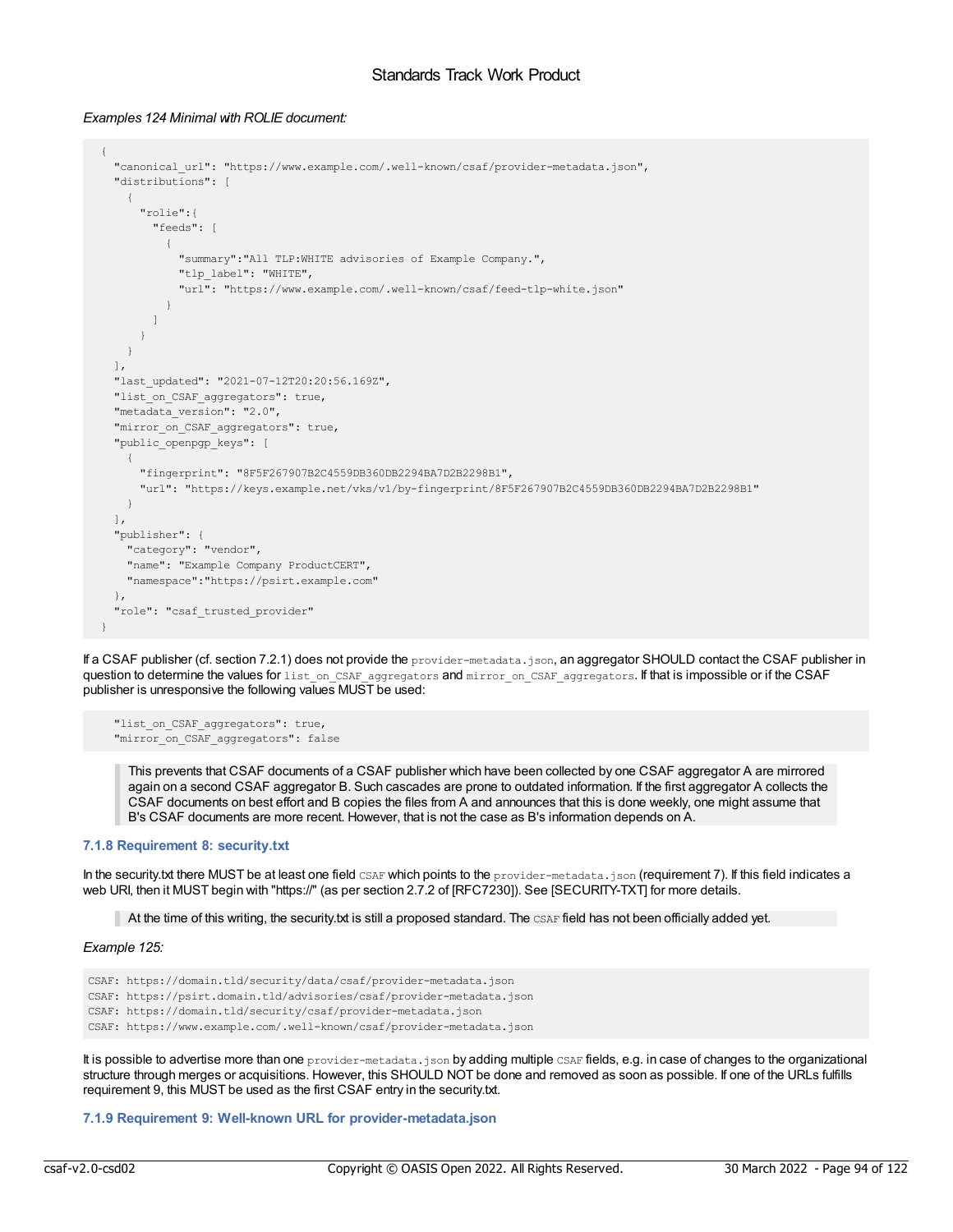The URL path /.well-known/csaf/provider-metadata.json under the main domain of the issuing authority serves directly the providermetadata.json according to requirement 7. The use of the scheme "HTTPS" is required. See [RFC8615] for more details.

### *Example 126:*

https://www.example.com/.well-known/csaf/provider-metadata.json

### **7.1.10 Requirement 10: DNS path**

The DNS record csaf.data.security.domain.tld SHALL resolve as a webserver which serves directly the provider-metadata.json according to requirement 7. The use of the scheme "HTTPS" is required.

## **7.1.11 Requirement 11: One folder per year**

The CSAF documents MUST be located within folders named <YYYY> where <YYYY> is the year given in the value of /document/tracking/initial\_release\_date.

#### *Examples 127:*

2021 2020

### **7.1.12 Requirement 12: index.txt**

The index.txt file within MUST provide a list of all filenames of CSAF documents which are located in the sub-directories with their filenames.

### *Examples 128:*

```
2020/example_company_-_2020-yh4711.json
2019/example_company_-_2019-yh3234.json
2018/example_company_-_2018-yh2312.json
```
#### This can be used to download all CSAF documents.

### **7.1.13 Requirement 13: changes.csv**

The file changes.csv MUST contain the filename as well as the value of /document/tracking/current release date for each CSAF document in the sub-directories without a heading; lines MUST be sorted by the current release date timestamp with the latest one first.

*Examples 129:*

```
2020/example_company_-_2020-yh4711.json, "2020-07-01T10:09:07Z"
2018/example_company_-_2018-yh2312.json, "2020-07-01T10:09:01Z"
2019/example_company_-_2019-yh3234.json, "2019-04-17T15:08:41Z"
2018/example_company_-_2018-yh2312.json, "2019-03-01T06:01:00Z"
```
#### **7.1.14 Requirement 14: Directory listings**

Directory listing SHALL be enabled to support manual navigation.

# **7.1.15 Requirement 15: ROLIE feed**

Resource-Oriented Lightweight Information Exchange (ROLIE) is a standard to ease discovery of security content. ROLIE is built on top of the Atom Publishing Format and Protocol, with specific requirements that support publishing security content. All CSAF documents with the same TLP level MUST be listed in a single ROLIE feed. At least one of the feeds

- TLP:WHITE
- TLP:GREEN
- unlabeled

MUST exist. Each ROLIE feed document MUST be a JSON file that conforms with [RFC8322].

# *Example 130:*

```
{
  "feed": {
    "id": "example-csaf-feed-tlp-white",
```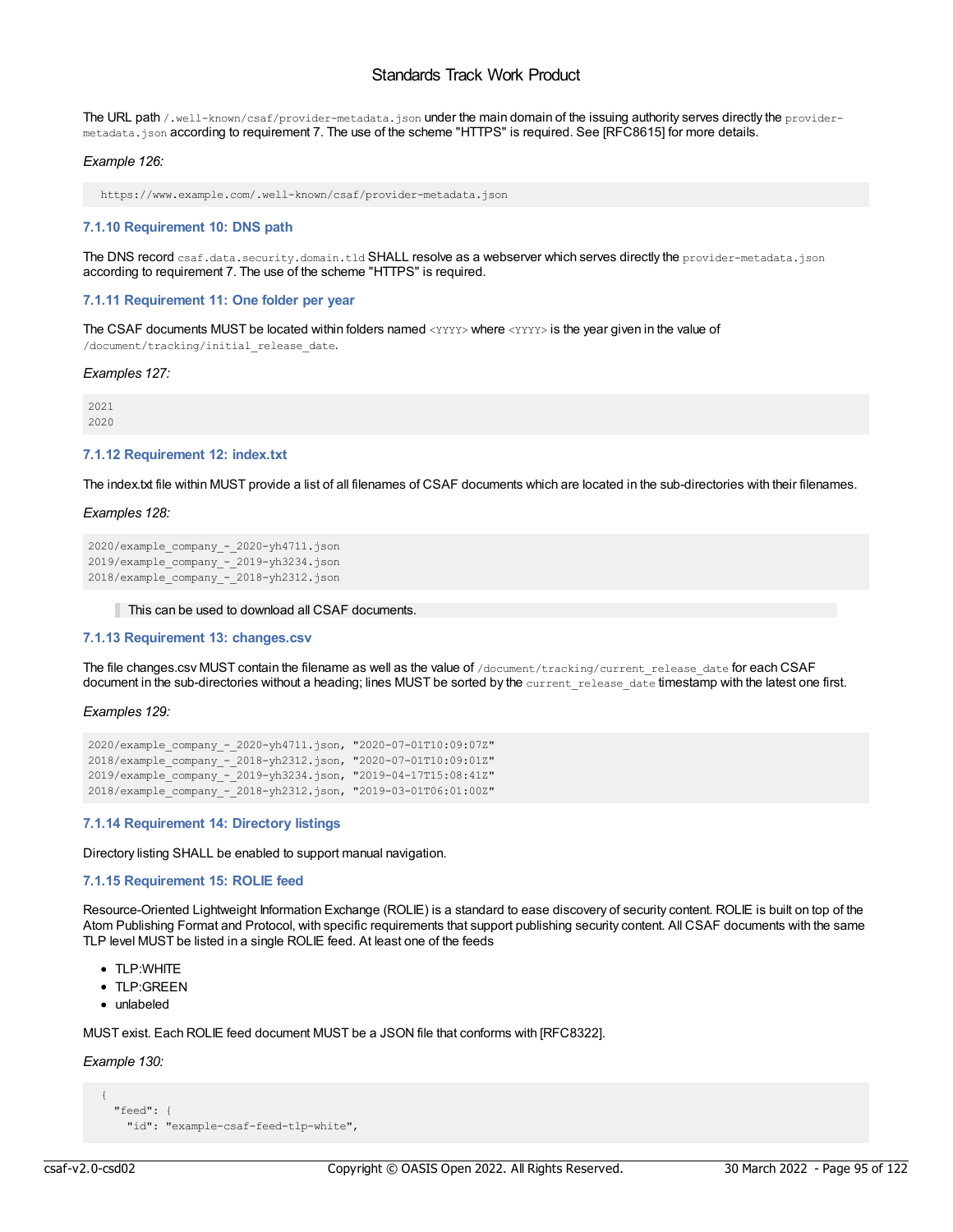```
"title": "Example CSAF feed (TLP:WHITE)",
   "link": [
     \left\{ \right."rel": "self",
       "href": "https://psirt.domain.tld/advisories/csaf/feed-tlp-white.json"
     }
   \mathbf{1},
   "category": [
    \{"scheme": "urn:ietf:params:rolie:category:information-type",
       "term": "csaf"
     }
   \frac{1}{2},
    "updated": "2021-01-01T12:00:00.000Z",
   "entry": [
     {
        "id": "2020-ESA-001",
        "title": "Example Security Advisory 001",
        "link": [
         {
           "rel": "self",
           "href": "https://psirt.domain.tld/advisories/csaf/2020/2020-ESA-001.json"
          },
          {
            "rel": "hash",
            "href": "https://psirt.domain.tld/advisories/csaf/2020/2020-ESA-001.json.sha512"
          },
          {
            "rel": "signature",
           "href": "https://psirt.domain.tld/advisories/csaf/2020/2020-ESA-001.json.asc"
         }
        \cdot"published": "2021-01-01T11:00:00.000Z",
        "updated": "2021-01-01T12:00:00.000Z",
        "summary": {
         "content": "Vulnerabilities fixed in ABC 0.0.1"
       },
        "content": {
         "type": "application/json",
          "src": "https://psirt.domain.tld/advisories/csaf/2020/2020-ESA-001.json"
        },
        "format": {
         "schema": "https://docs.oasis-open.org/csaf/csaf/v2.0/csaf_json_schema.json",
         "version": "2.0"
       }
     }
   ]
 }
}
```
Any existing hash file (requirement 18) MUST be listed in the corresponding entry of the ROLIE feed as an item of the array link having the rel value of hash. Any existing signature file (requirement 19) MUST be listed in the corresponding entry of the ROLIE feed as an item of the array link having the rel value of signature.

## **7.1.16 Requirement 16: ROLIE service document**

The use and therefore the existence of ROLIE service document is optional. If it is used, each ROLIE service document MUST be a JSON file that conforms with [RFC8322] and lists the ROLIE feed documents.

*Example 131:*

```
{
 "service": {
   "workspace": [
      {
       "title": "Public CSAF feed",
        "collection": [
```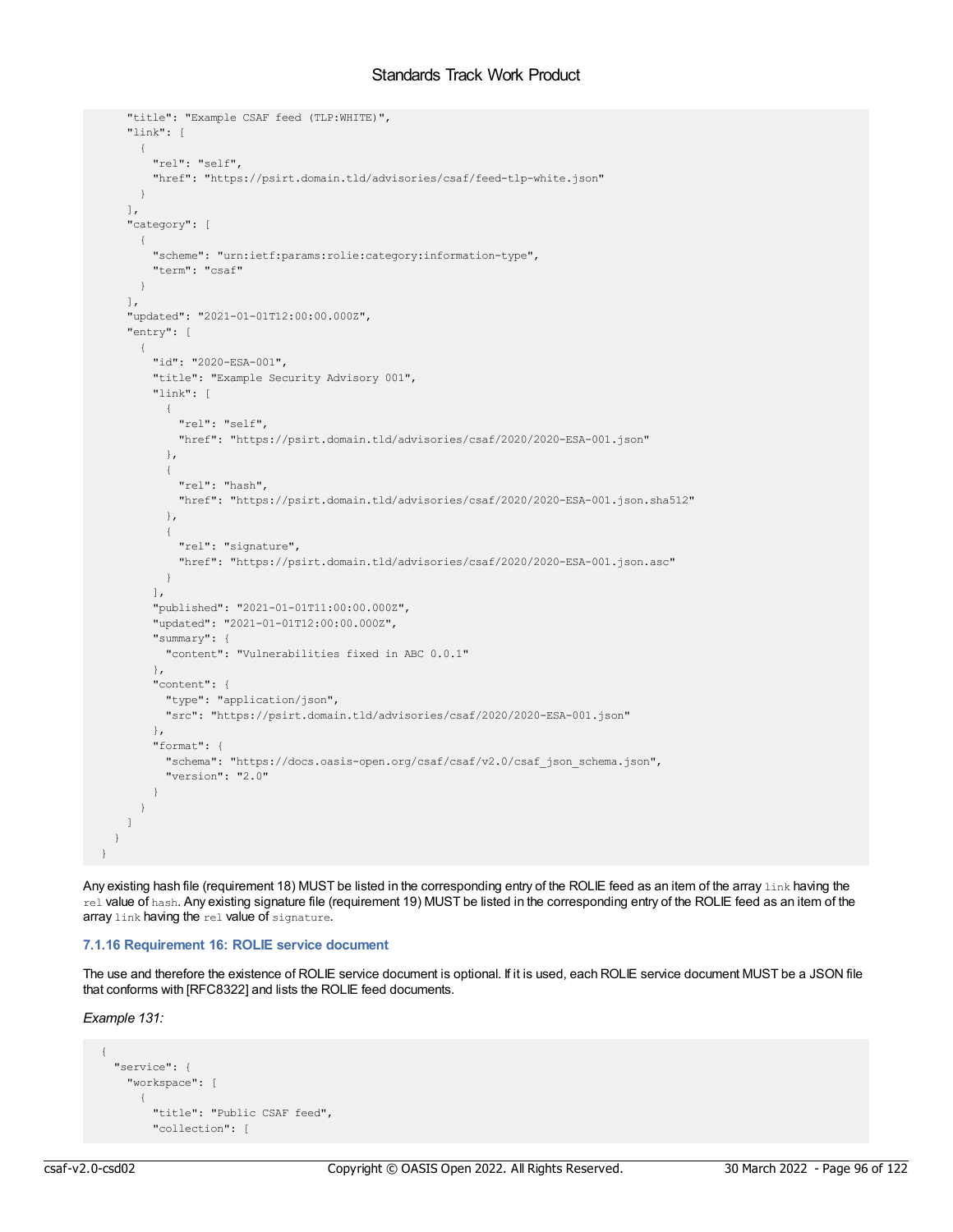```
{
           "title": "Example CSAF feed (TLP:WHITE)",
            "href": "https://psirt.domain.tld/advisories/csaf/feed-tlp-white.json",
            "categories": {
             "category": [
               {
                 "scheme": "urn:ietf:params:rolie:category:information-type",
                 "term": "csaf"
               }
             ]
           }
         }
       ]
     }
   ]
  }
}
```
# **7.1.17 Requirement 17: ROLIE category document**

The use and therefore the existence of ROLIE category document is optional. If it is used, each ROLIE category document MUST be a JSON file that conforms with [RFC8322]. ROLIE categories SHOULD be used for to further dissect CSAF documents by one or more of the following criteria:

- document category
- document language
- values of the branch category within the Product Tree including but not limited to
	- vendor
	- $o$  product family
	- <sup>o</sup> product name
	- product\_version
- type of product

# *Example 132:*

CPU Firewall Monitor PLC Printer Router Sensor Server

• areas or sectors, the products are used in

# *Example 133:*

```
Chemical
Commercial
Communication
Critical Manufacturing
Dams
Energy
Healthcare
Water
```
any other categorization useful to the consumers

# *Example 134:*

```
"categories": {
```
{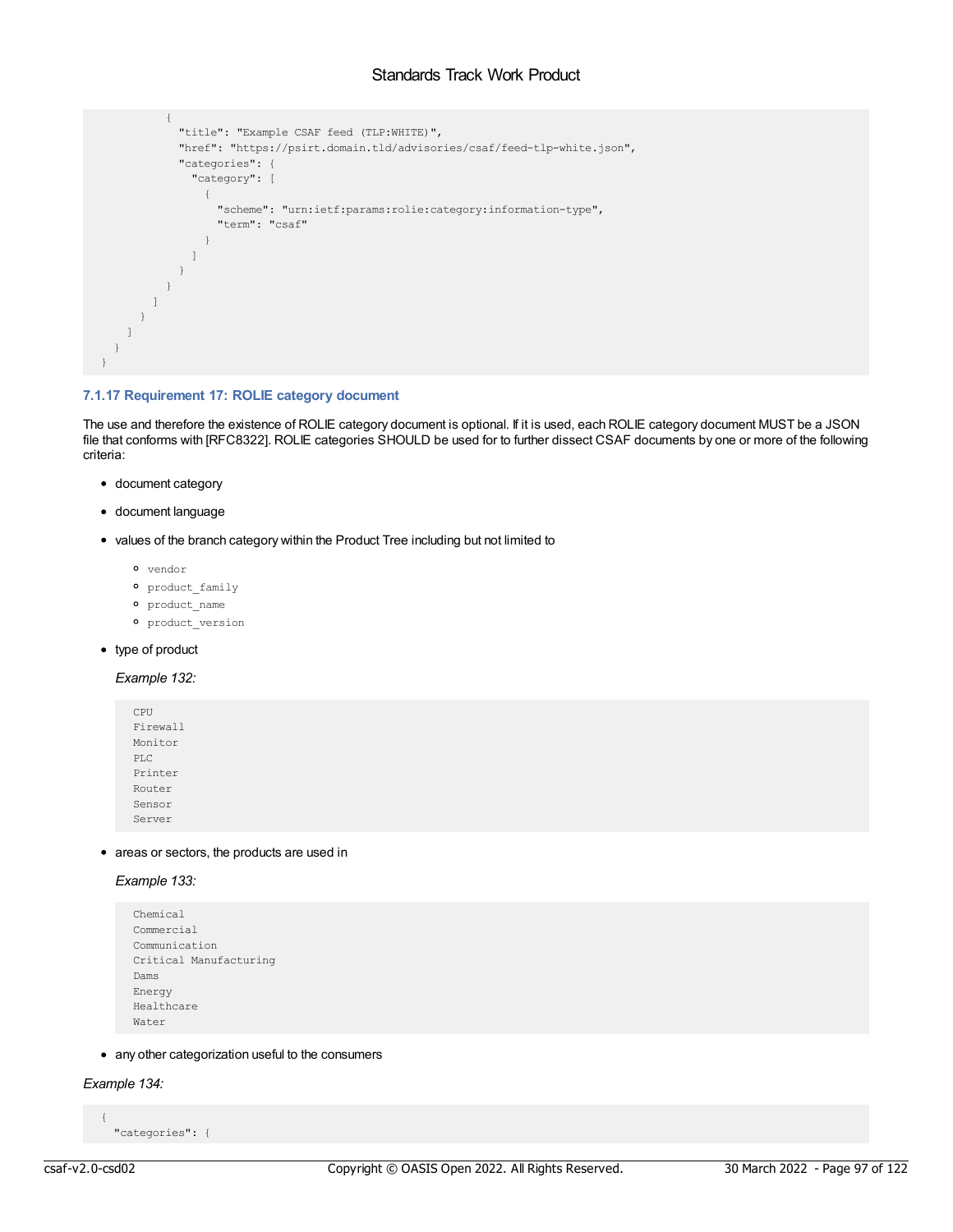```
"category": [
      {
          "term": "Example Company Product A"
      },
      {
          "term": "Example Company Product B"
      }
   ]
 }
}
```
### **7.1.18 Requirement 18: Integrity**

All CSAF documents SHALL have at least one hash file computed with a secure cryptographic hash algorithm (e.g. SHA-512 or SHA-3) to ensure their integrity. The filename is constructed by appending the file extension which is given by the algorithm.

MD5 and SHA1 SHOULD NOT be used.

### *Example 135:*

```
File name of CSAF document: example company - 2019-yh3234.json
File name of SHA-256 hash file: example company - 2019-yh3234.json.sha256
File name of SHA-512 hash file: example_company_-_2019-yh3234.json.sha512
```
The file content SHALL start with the first byte of the hexadecimal hash value. Any subsequent data (like a filename) which is optional SHALL be separated by at least one space.

### *Example 136:*

ea6a209dba30a958a78d82309d6cdcc6929fcb81673b3dc4d6b16fac18b6ff38 example\_company\_-\_2019-yh3234.json

If a ROLIE feed exists, each hash file MUST be listed in it as described in requirement 15.

### **7.1.19 Requirement 19: Signatures**

All CSAF documents SHALL have at least one OpenPGP signature file which is provided under the same filename which is extended by the appropriate extension. See [RFC4880] for more details.

### *Example 137:*

```
File name of CSAF document: example_company_-_2019-yh3234.json
File name of signature file: example company - 2019-yh3234.json.asc
```
If a ROLIE feed exists, each signature file MUST be listed in it as described in requirement 15.

## **7.1.20 Requirement 20: Public OpenPGP Key**

The public part of the OpenPGP key used to sign the CSAF documents MUST be available. It SHOULD also be available at a public key server.

For example, the public part of the OpenPGP key could be placed in a directory openpqp adjacent to the providermetadata.json.

The OpenPGP key SHOULD have a strength that is considered secure.

Guidance on OpenPGP key strength can be retrieved from technical guidelines of competent authorities.

#### **7.1.21 Requirement 21: List of CSAF providers**

The file [aggregator](https://docs.oasis-open.org/csaf/csaf/v2.0/aggregator_json_schema.json).json MUST be present and valid according to the JSON schema CSAF aggregator. It MUST not be stored adjacent to a provider-metadata.json.

Suggested locations to store the aggregator.json are:

- <https://www.example.com/.well-known/csaf-aggregator/aggregator.json>
- <https://domain.tld/security/data/aggregator/csaf/aggregator.json>
- <https://psirt.domain.tld/advisories/aggregator/csaf/aggregator.json>
- <https://domain.tld/security/aggregator/csaf/aggregator.json>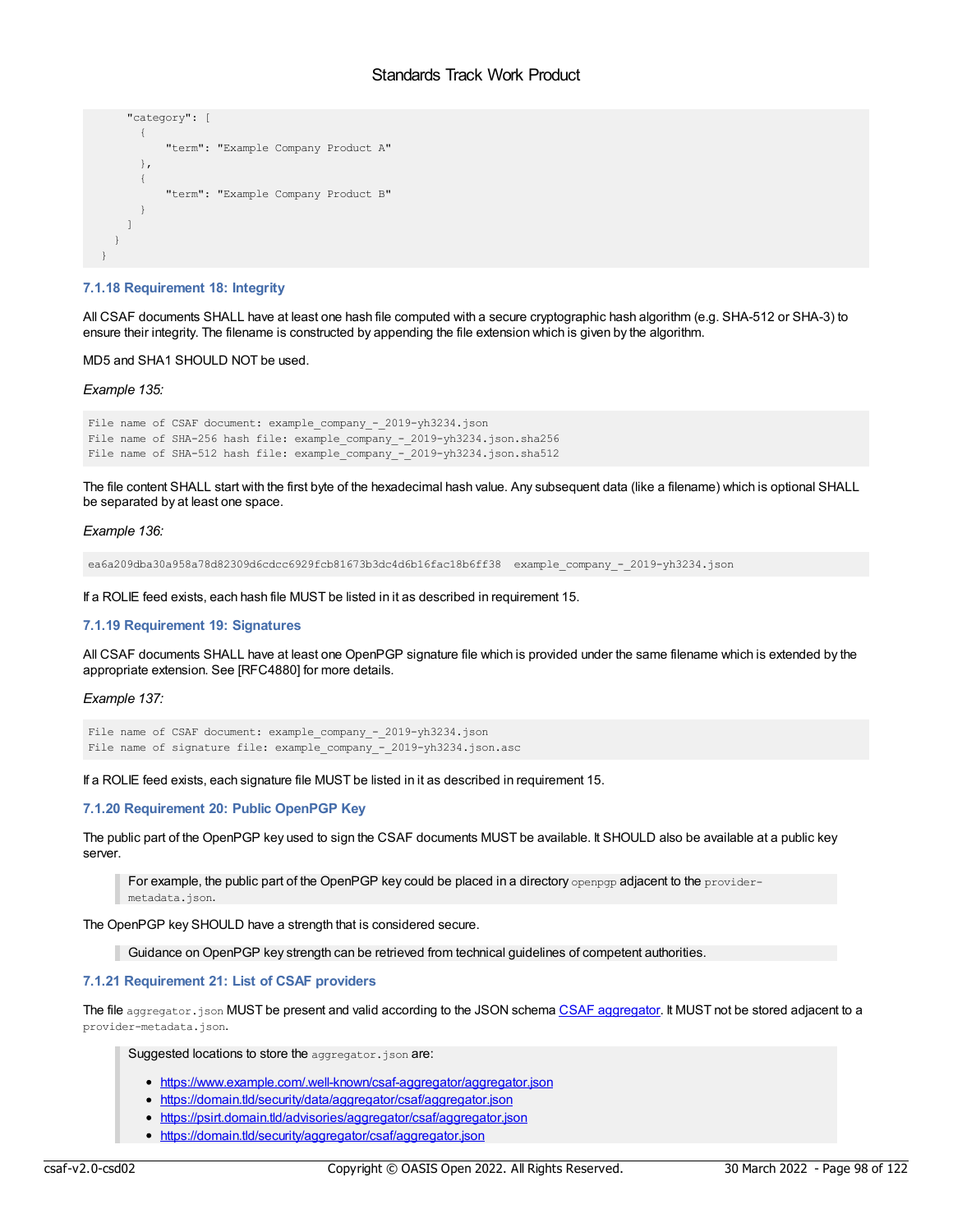The file aggregator.json SHOULD only list the latest version of the metadata of a CSAF provider.

# *Example 138:*

```
{
    "aggregator": {
      "category": "lister",
      "contact details": "Example CSAF Lister can be reached at contact us@lister.example, or via our website at
https://lister.example/security/csaf/aggregator/contact.",
      "issuing_authority": "This service is provided as it is. It is free for everybody.",
      "name": "Example CSAF Lister",
      "namespace": "https://lister.example"
   },
    "aggregator version": "2.0",
    "canonical_url": "https://aggregator.example/.well-known/csaf-aggregator/aggregator.json",
    "csaf_providers": [
      {
        "metadata": {
          "last_updated": "2021-07-12T20:20:56.169Z",
          "publisher": {
           "category": "vendor",
           "name": "Example Company ProductCERT",
           "namespace": "https://psirt.example.com"
         },
          "url": "https://www.example.com/.well-known/csaf/provider-metadata.json"
        }
      },
      {
        "metadata": {
         "last_updated": "2021-07-12T21:35:38.000Z",
         "publisher": {
           "category": "coordinator",
           "name": "Example Coordinator CERT",
           "namespace": "https://cert.example"
          },
          "url": "https://cert.example/advisories/csaf/provider-metadata.json"
        }
      }
    \cdot"last_updated":"2021-07-12T22:35:38.978Z"
  }
```
## **7.1.22 Requirement 22: Two disjoint issuing parties**

The file aggregator.json (requirement 21) lists at least two disjoint CSAF providers (including CSAF trusted providers) or one CSAF publisher and one CSAF provider (including CSAF trusted provider).

# **7.1.23 Requirement 23: Mirror**

The CSAF documents for each issuing party that is mirrored MUST be in a different folder. The folder name SHOULD be retrieved from the name of the issuing authority. This folders MUST be adjacent to the aggregator.json (requirement 21). Each such folder MUST at least:

- provide a provider-metadata.json for the current issuing party.
- provide the ROLIE feed document according to requirement 15 which links to the local copy of the CSAF document.

```
Example 139:
```

```
{
   "aggregator": {
     "category": "aggregator",
     "contact_details": "Example Aggregator can be reached at contact_us@aggregator.example, or via our website at
https://aggregator.example/security/csaf/aggregator/contact.",
     "issuing authority": "This service is provided as it is. It is free for everybody.",
     "name": "Example Aggregator",
     "namespace": "https://aggregator.example"
    },
    "aggregator_version": "2.0",
```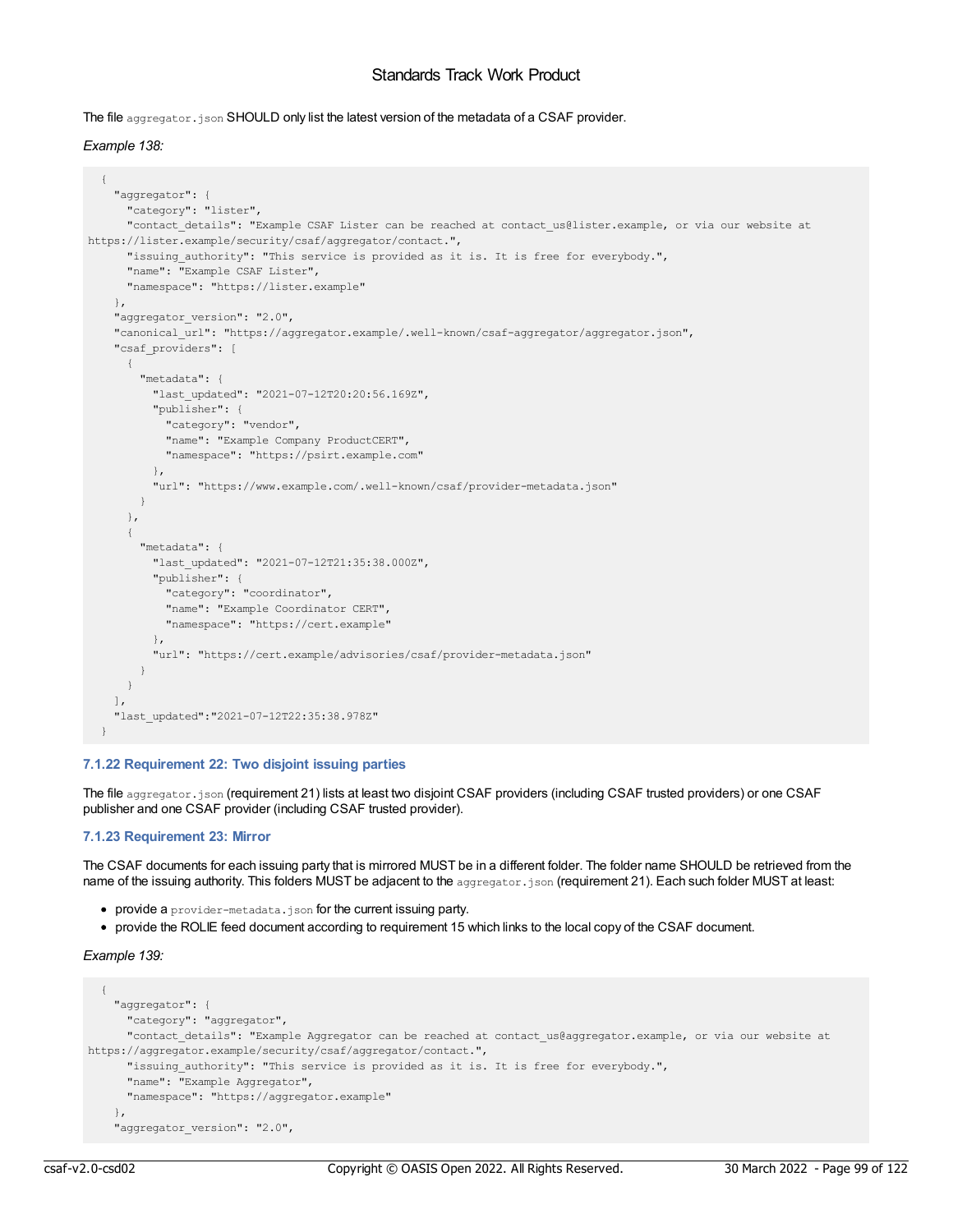```
"canonical_url": "https://aggregator.example/.well-known/csaf-aggregator/aggregator.json",
  "csaf providers": [
   {
      "metadata": {
       "last_updated": "2021-07-12T20:20:56.169Z",
       "publisher": {
         "category": "vendor",
         "name": "Example Company ProductCERT",
         "namespace": "https://psirt.example.com"
       },
       "url": "https://www.example.com/.well-known/csaf/provider-metadata.json"
     },
     "mirrors": [
       "https://aggregator.example/.well-known/csaf-aggregator/Example_Company_ProductCERT/provider-metadata.json"
     \, \, \,},
    {
     "metadata": {
       "last_updated": "2021-07-12T21:35:38.000Z",
       "publisher": {
         "category": "coordinator",
        "name": "Example Coordinator CERT",
         "namespace": "https://cert.example"
       },
       "url": "https://cert.example/advisories/csaf/provider-metadata.json"
      },
      "mirrors": [
       "https://aggregator.example/.well-known/csaf-aggregator/Example_Coordinator_CERT/provider-metadata.json"
     ]
   }
 ],
  "last_updated":"2021-07-12T22:35:38.978Z"
}
```
# **7.2 Roles**

This subsection groups the requirements from the previous subsection into named sets which target the roles with the same name. This allows end users to request their suppliers to fulfill a certain set of requirements. A supplier can use roles for advertising and marketing.

The roles "CSAF publisher", "CSAF provider", and "CSAF trusted provider" are intended directly for issuing parties and form the first group. The second group consists of the roles "CSAF lister" and "CSAF aggregator". They collect data from the aforementioned issuing parties of the first group and provide them in a single place to aid in automation. Parties of the second group can also issue their own advisories. However, they MUST follow the rules for the first group for that.

Both, a CSAF lister and a CSAF aggregator, decide based on their own rules which issuing parties to list respectively to mirror. However, an issuing party MAYapply to be listed or mirrored.

Issuing parties MUST indicate through the value false in list on CSAF aggregators if they do not want to be listed. Issuing parties MUST indicate through the value false in mirror\_on\_CSAF\_aggregators if they do not want to be mirrored.

The values are independent. The combination of the value false in list\_on\_CSAF\_aggregators and true in mirror\_on\_CSAF\_aggregators implies that the issuing party does not want to be listed without having the CSAF documents mirrored. Therefore, a CSAF aggregator can list that issuing party if it mirrors the files.

# **7.2.1 Role: CSAF publisher**

A distributing party satisfies the "CSAF publisher" role if the party:

- satisfies the requirements 1 to 4 in section 7.1.
- distributes only CSAF documents on behalf of its own.

## **7.2.2 Role: CSAF provider**

A CSAF publisher satisfies the "CSAF provider" role if the party fulfills the following three groups of requirements:

Firstly, the party:

satisfies the "CSAF publisher" role profile.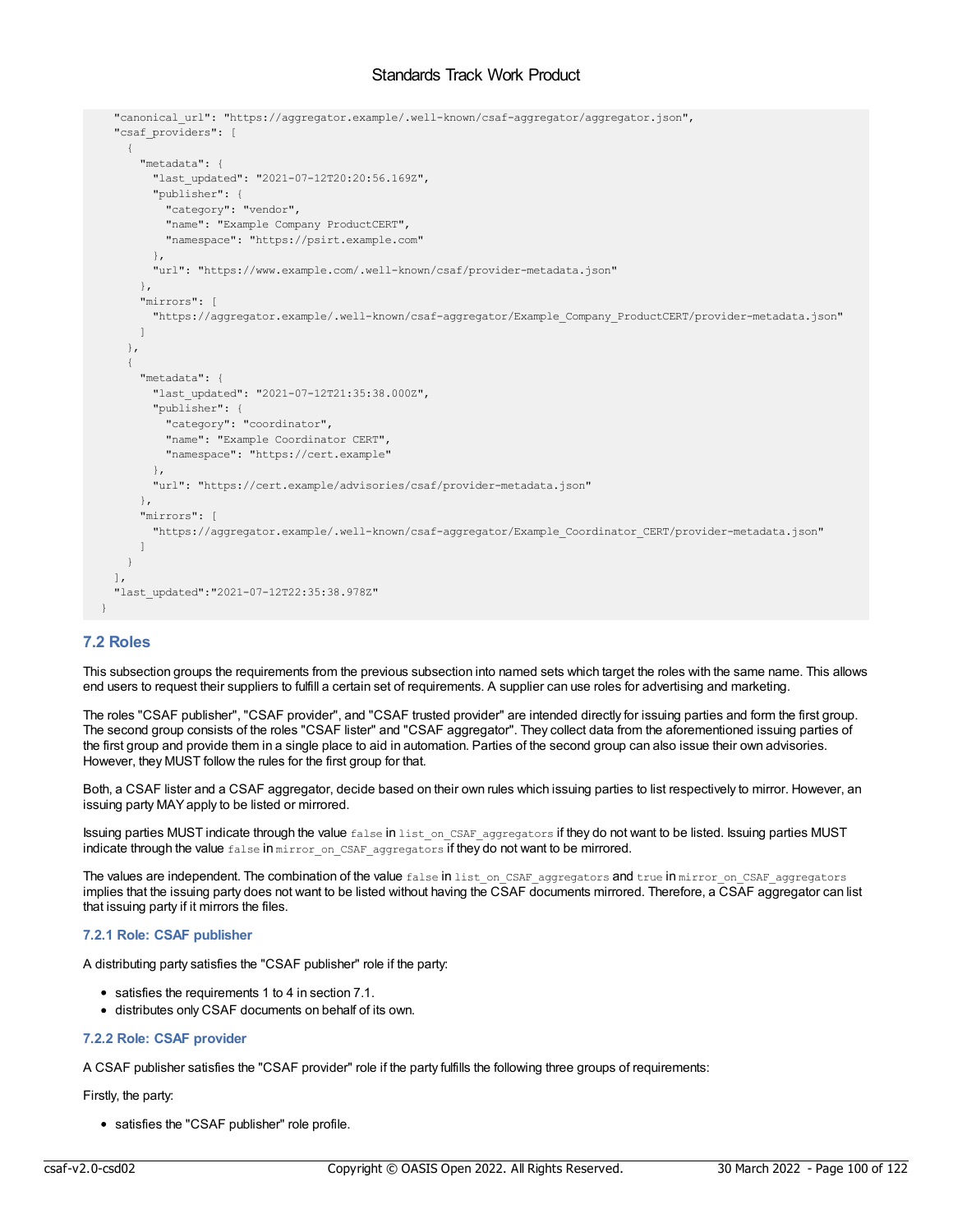additionally satisfies the requirements 5 to 7 in section 7.1.

Secondly, the party:

satisfies at least one of the requirements 8 to 10 in section 7.1.

Thirdly, the party:

satisfies the requirements 11 to 14 in section 7.1 or requirements 15 to 17 in section 7.1.

If the party uses the ROLIE-based distribution, it MUST also satisfy requirements 15 to 17. If it uses the directory-based distribution, it MUST also satisfy requirements 11 to 14.

# **7.2.3 Role: CSAF trusted provider**

A CSAF provider satisfies the "CSAF trusted provider" role if the party:

- satisfies the "CSAF provider" role profile.
- additionally satisfies the requirements 18 to 20 in section 7.1.

# **7.2.4 Role: CSAF lister**

A distributing party satisfies the "CSAF lister" role if the party:

- satisfies the requirements 21 and 22 in section 7.1.
- **uses the value** lister for /aggregator/category.
- does not list any mirror pointing to a domain under its own control.

The purpose of this role is to provide a list of URLs where to find CSAF documents. It is not assumed that the list will be complete.

# **7.2.5 Role: CSAF aggregator**

A distributing party satisfies the "CSAF aggregator" role if the party:

- satisfies the requirements 21 to 23 in section 7.1.
- uses the value aggregator for /aggregator/category.
- lists a mirror for at least two disjoint issuing parties pointing to a domain under its own control.
- $\bullet$  links the public part of the OpenPGP key used to sign CSAF documents for each mirrored issuing party in the corresponding providermetadata.json.
- provides for each CSAF document that is mirrored a signature (requirement 19) and a hash (requirement 18). Both SHALL be listed in the ROLIE feed. If the issuing party provides those files for a CSAF document, they SHOULD be copied as well. If the issuing party does not provide those files, they SHALL be created by the CSAF aggregator. Such a signature does not imply any liability of CSAF aggregator for the content of the corresponding CSAF document. It just confirms that the CSAF document provided has not been modified after being downloaded from the issuing party. A CSAF aggregator MAYadd additional signatures and hashes for a CSAF document.

Additionally, a CSAF aggregator MAYlist one or more issuing parties that it does not mirror.

The purpose of this role is to provide a single point where CSAF documents can be retrieved. Multiple CSAF aggregators are expected to exist around the world. None of them is required to mirror all CSAF documents of all issuing parties. CSAF aggregators can be provided for free or as a paid service. To aid in automation, CSAF aggregators MAYmirror CSAF documents from CSAF publishers. Regarding the terms of use they SHOULD consult with the issuing party.

# **7.3 Retrieving rules**

The retrieving process executes in two phases: Finding the provider-metadata.json (requirement 7 in section 7.1) and retrieving CSAF documents.

A retrieving party SHOULD do the first phase every time. Based on the setup and use case of the retrieving party it MAYchoose to do it less often, e.g. only when adding new or updating distributing parties. In that case, it SHOULD to check regularly whether new information is available.

# **7.3.1 Finding provider-metadata.json**

**Direct locating**: The following process SHOULD be used to determine the location of a provider-metadata.json (requirement 7 in section 7.1) based on the main domain of the issuing party:

1. Checking the Well-known URL (requirement 9 in section 7.1)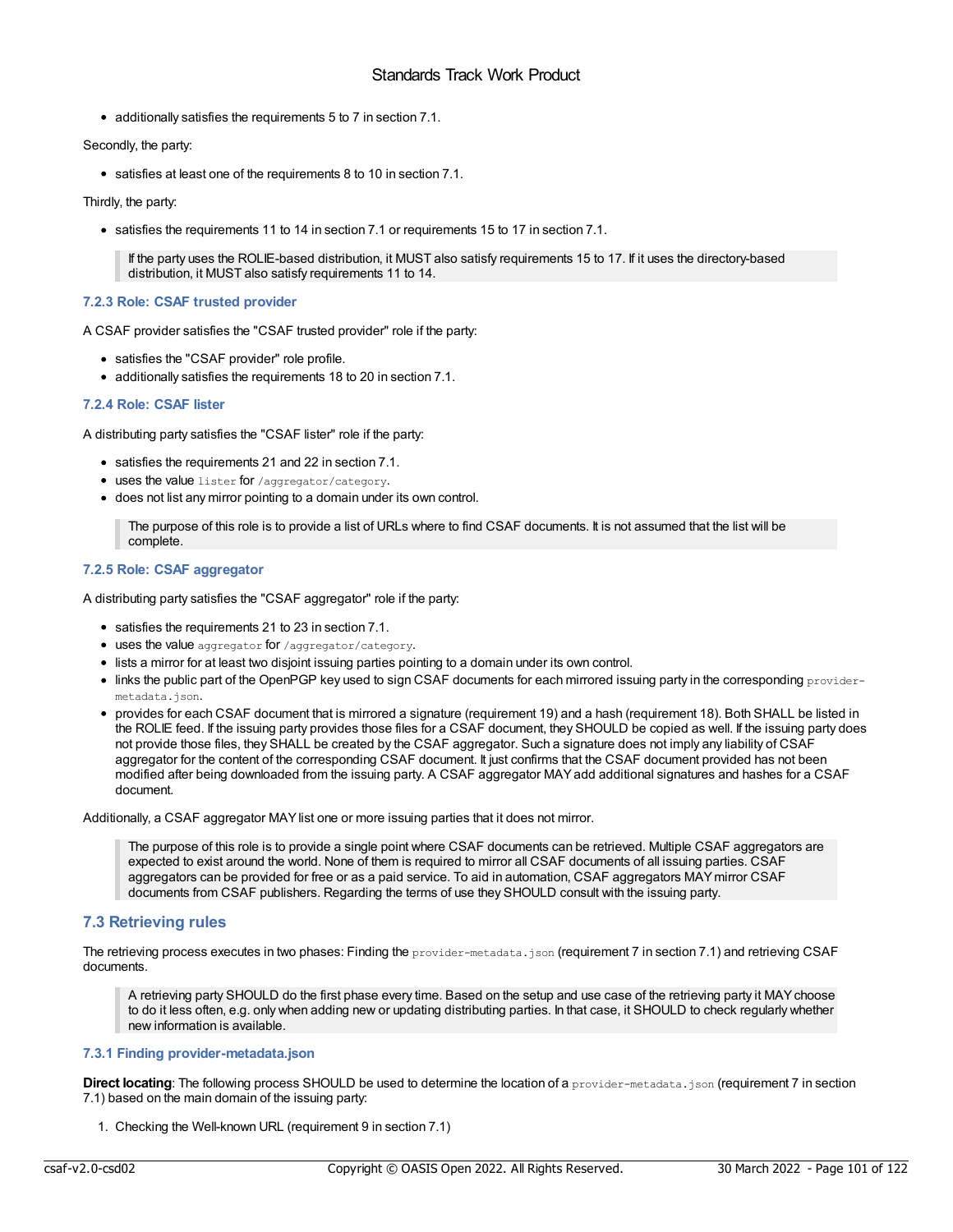- 2. Checking the security.txt (requirement 8 in section 7.1)
- 3. Checking the DNS path (requirement 10 in section 7.1)
- 4. Select one or more provider-metadata.json to use.

The term "checking" used in the listing above SHOULD be understood as follows: Try to access the resource and test whether the response provides an expected result as defined in the requirement in section 7.1. If that is the case, the step was successful - otherwise not.

The first two steps SHOULD be performed in all cases as the security.txt MAY advertise additional provider-metadata.json. The third step SHOULD only be performed if the first two did not result in the location of at least one provider-metadata.json.

**Indirect locating**: A retrieving party MAY choose to determine the location of a provider-metadata.json by retrieving its location from an aggregator.json (requirement 21 in section 7.1) of a CSAF lister or CSAF aggregator.

# **7.3.2 Retrieving CSAF documents**

Given a provider-metadata.json, the following process SHOULD be used to retrieve CSAF documents:

- 1. Parse the provider-metadata.json to determine whether the directory-based (requirements 11 to 14 in section 7.1) or ROLIE-based distribution (requirements 15 to 17 in section 7.1) is used. If both are present, the ROLIE information SHOULD be preferred.
- 2. For any CSAF trusted provider, the hash and signature files (requirements 18 to 19 in section 7.1) SHOULD be retrieved together with the CSAF document. They MUST be checked before further processing the CSAF document.
- 3. Test the CSAF document against the schema.
- 4. Execute mandatory tests on the CSAF document.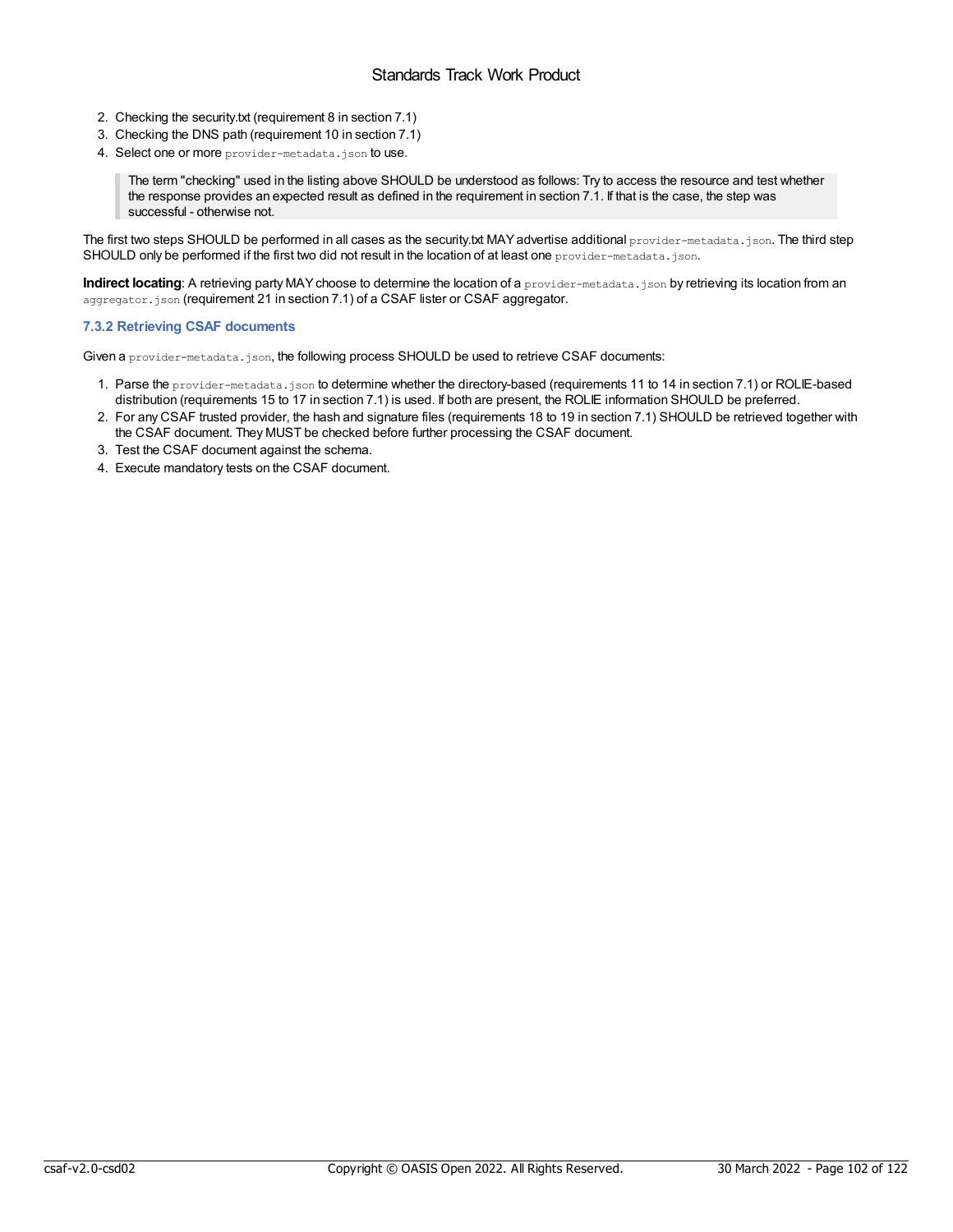# **8 Safety, Security, and Data Protection Considerations**

CSAF documents are based on JSON, thus the security considerations of [RFC8259] apply and are repeated here as service for the reader:

Generally, there are security issues with scripting languages. JSON is a subset of JavaScript but excludes assignment and invocation.

Since JSON's syntax is borrowed from JavaScript, it is possible to use that language's  $_{eval}$  () function to parse most JSON texts (but not all; certain characters such as U+2028 LINE SEPARATOR and U+2029 PARAGRAPH SEPARATOR are legal in JSON but not JavaScript). This generally constitutes an unacceptable security risk, since the text could contain executable code along with data declarations. The same consideration applies to the use of eval()-like functions in any other programming language in which JSON texts conform to that language's syntax.

In addition, CSAF documents may be rendered by consumers in various human-readable formats like HTML or PDF. Thus, for security reasons, CSAF producers and consumers SHALL adhere to the following:

- CSAF producers SHOULD NOT emit messages that contain HTML, even though all variants of Markdown permit it. To include HTML, source code, or any other content that may be interpreted or executed by a CSAF consumer, e.g. to provide a proof-of-concept, the issuing party SHALL use Markdown's fenced code blocks or inline code option.
- Deeply nested markup can cause a stack overflow in the Markdown processor [GFMENG]. To reduce this risk, CSAF consumers SHALL use a Markdown processor that is hardened against such attacks. **Note**: One example is the GitHub fork of the cmark Markdown processor [GFMCMARK].
- To reduce the risk posed by possibly malicious CSAF files that do contain arbitrary HTML (including, for example, javascript: links), CSAF consumers SHALL either disable HTML processing (for example, by using an option such as the --safe option in the cmark Markdown processor) or run the resulting HTML through an HTML sanitizer. CSAF consumers that are not prepared to deal with the security implications of formatted messages SHALL NOT attempt to render them and SHALL instead fall back to the corresponding plain text messages. As also any other programming code can be contained within a CSAF document, CSAF consumers SHALL ensure that none of the values of a CSAF document is run as code. Moreover, it SHALL be treated as unsafe (user) input.

Additional, supporting mitigation measures like retrieving only CSAF documents from trusted sources and check their integrity and signature before parsing the document SHOULD be in place to reduce the risk further.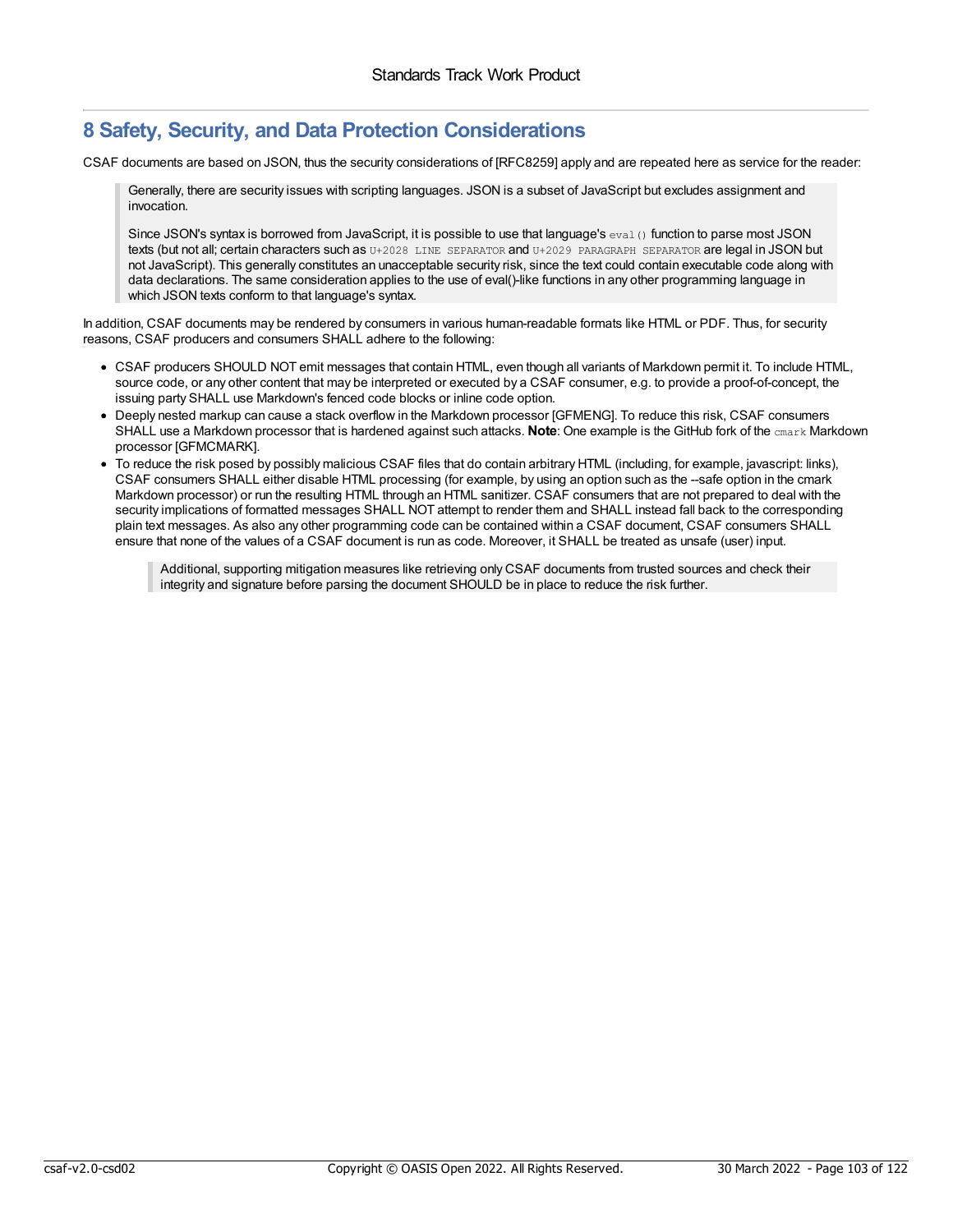# **9 Conformance**

In the only subsection of this section, the conformance targets and clauses are listed. The clauses, matching the targets one to one, are listed in separate sub-subsections of the targets listing subsection.

Informative Comments:

The order in which targets, and their corresponding clauses appear is somewhat arbitrary as there is no natural order on such diverse roles participating in the document exchanging ecosystem.

Except for the target **CSAF document**, all other 16 targets span a taxonomy of the complex CSAF ecosystems existing in and between diverse security advisory generating, sharing, and consuming communities.

In any case, there are no capabilities organized in increasing quality levels for targets because the security advisory sharing communities follow the chain link model. Instead, a single minimum capability level for every target is given to maintain important goals of providing a common framework for security advisories:

- Fast production, sharing, and actionable consumption of security advisories
- Consistent end to end automation through collaborating actors
- Clear baseline across the communities per this specification
- Additional per-community cooperative extensions which may flow back into future updates of this specification

# **9.1 Conformance Targets**

This document defines requirements for the CSAF file format and for certain software components that interact with it. The entities ("conformance targets") for which this document defines requirements are:

- **CSAF document**: A security advisory text document in the format defined by this document.
- **CSAF producer**: A program which emits output in the CSAF format.
- **CSAF direct producer**: An analysis tool which acts as a CSAF producer.
- **CSAF converter**: A CSAF producer that transforms the output of an analysis tool from its native output format into the CSAF format.
- **CVRF CSAF converter**: A CSAF producer which takes a CVRF document as input and converts it into a valid CSAF document.
- **CSAF content management system**: A program that is able to create, review and manage CSAF documents and is able to preview their details as required by CSAF viewer.
- **CSAF post-processor**: A CSAF producer that transforms an existing CSAF document into a new CSAF document, for example, by removing or redacting elements according to sharing policies.
- **CSAF modifier**: A CSAF post-processor which takes a CSAF document as input and modifies the structure or values of properties. The output is a valid CSAF document.
- **CSAF translator**: A CSAF post-processor which takes a CSAF document as input and translates values of properties into another language. The output is a valid CSAF document.
- **CSAF consumer**: A program that reads and interprets a CSAF document.
- **CSAF viewer**: A CSAF consumer that reads a CSAF document, displays a list of the results it contains, and allows an end user to view each result in the context of the artifact in which it occurs.
- **CSAF management system**: A program that is able to manage CSAF documents and is able to display their details as required by CSAF viewer.
- **CSAF asset matching system**: A program that connects to or is an asset database and is able to manage CSAF documents as required by CSAF management system as well as matching them to assets of the asset database.
- **CSAF basic validator**: A program that reads a document and checks it against the JSON schema and performs mandatory tests.
- **CSAF extended validator**: A CSAF basic validator that additionally performs optional tests.
- **CSAF full validator**: A CSAF extended validator that additionally performs informative tests.
- **CSAF SBOMmatching system**: A program that connects to or is an SBOM database and is able to manage CSAF documents as required by CSAF management system as well as matching them to SBOM components of the SBOM database.

# **9.1.1 Conformance Clause 1: CSAF document**

A text file or data stream satisfies the "CSAF document" conformance profile if it:

- conforms to the syntax and semantics defined in section 3.
- satisfies at least one profile defined in section 4.
- does not fail any mandatory test defined in section 6.1.

# **9.1.2 Conformance Clause 2: CSAF producer**

A program satisfies the "CSAF producer" conformance profile if the program: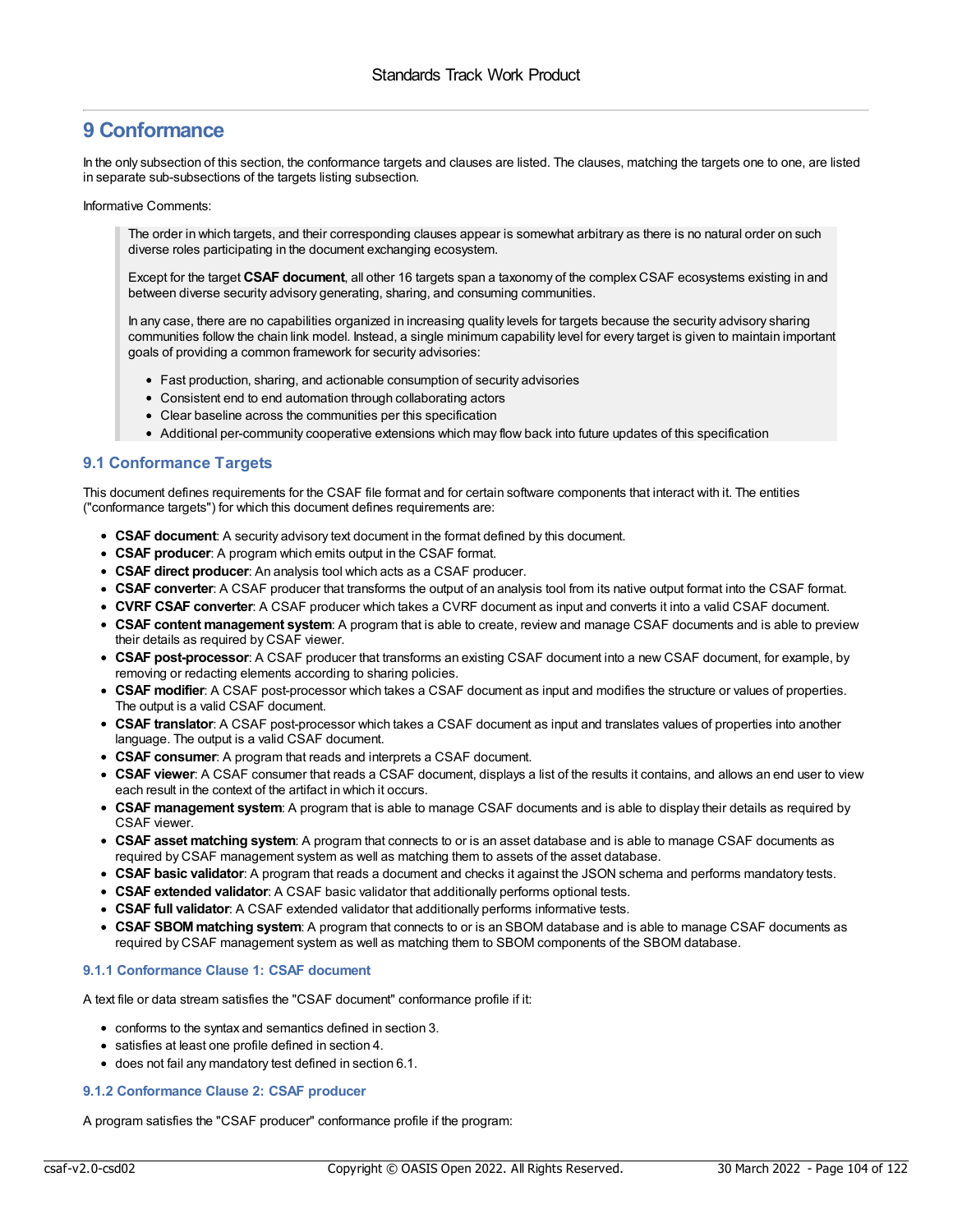- produces output in the CSAF format, according to the conformance profile "CSAF document" .
- satisfies those normative requirements in section 3 and 8 that are designated as applying to CSAF producers.

# **9.1.3 Conformance Clause 3: CSAF direct producer**

An analysis tool satisfies the "CSAF direct producer" conformance profile if the analysis tool:

- satisfies the "CSAF producer" conformance profile.
- additionally satisfies those normative requirements in section 3 that are designated as applying to "direct producers" or to "analysis tools".
- does not emit any objects, properties, or values which, according to section 3, are intended to be produced only by converters.

# **9.1.4 Conformance Clause 4: CSAF converter**

A converter satisfies the "CSAF converter" conformance profile if the converter:

- satisfies the "CSAF producer" conformance profile.
- additionally satisfies those normative requirements in section 3 that are designated as applying to converters.
- does not emit any objects, properties, or values which, according to section 3, are intended to be produced only by direct producers.

# **9.1.5 Conformance Clause 5: CVRF CSAF converter**

A program satisfies the "CVRF CSAF converter" conformance profile if the program fulfills the following two groups of requirements:

Firstly, the program:

- satisfies the "CSAF producer" conformance profile.
- takes only CVRF documents as input.
- additionally satisfies the normative requirements given below.

Secondly, the program fulfills the following for all items of:

- type /\$defs/branches\_t: If any prod:Branch instance has the type Realm or Resource, the CVRF CSAF converter replaces those with the category product name. In addition, the converter outputs a warning that that those types do not exist in CSAF and have been replaced with the category product name.
- type / \$defs/version t: If any element doesn't match the semantic versioning, replace the all elements of type / \$defs/version t with the corresponding integer version. For that, CVRF CSAF converter sorts the items of /document/tracking/revision\_history by number ascending according to the rules of CVRF. Then, it replaces the value of number with the index number in the array (starting with 1). The value of /document/tracking/version is replaced by value of number of the corresponding revision item. The match MUST be calculated by the original values used in the CVRF document. If this conversion was applied, for each Revision the original value of cvrf:Number MUST be set as legacy\_version in the converted document.
- /document/acknowledgments[]/organization and /vulnerabilities[]/acknowledgments[]/organization: If more than one cyrf: Organization instance is given, the CVRF CSAF converter converts the first one into the organization, in addition, the converter outputs a warning that information might be lost during conversion of document or vulnerability acknowledgment.
- $\bullet$  /document/lang: If one or more CVRF element containing an  $xml$ : lang attribute exist and contain the exact same value, the CVRF CSAF converter converts this value into lang. If the values of xml: lang attributes are not equal, the CVRF CSAF converter outputs a warning that the language could not be determined and possibly a document with multiple languages was produced. In addition, it SHOULD also present all values of xml: lang attributes as a set in the warning.
- /document/publisher/name and /document/publisher/namespace: Sets the value as given in the configuration of the program or the corresponding argument the program was invoked with. If values from both sources are present, the program should prefer the latter one. The program SHALL NOT use hard-coded values.
- $\bullet$  /document/tracking/id: If the element cvrf: ID contains any line breaks or leading or trailing white space, the CVRF CSAF converter removes those characters. In addition, the converter outputs a warning that the ID was changed.
- $\bullet$  /product tree/relationships[]: If more than one prod: FullProductName instance is given, the CVRF CSAF converter converts the first one into the full product name. In addition, the converter outputs a warning that information might be lost during conversion of product relationships.
- $\bullet$  /vulnerabilities []/cwe: If more than one vuln:CWE instance is given, the CVRF CSAF converter converts the first one into cwe. In addition, the converter outputs a warning that information might be lost during conversion of the CWE.
- /vulnerabilities[]/ids: If a vuln:ID element is given, the CVRF CSAF converter converts it into the first item of the ids array.
- /vulnerabilities[]/remediation[]: If no product\_ids or group\_ids is given, the CVRF CSAF converter appends all Product IDs which are listed under ../product\_status in the arrays known affected, first affected and last affected into product\_ids. If none of these arrays exist, the CVRF CSAF converter outputs an error that no matching Product ID was found for this remediation element.

 $\circ$  If no product id is given, the CVRF CSAF converter appends all Product IDs which are listed under ../product\_status in the

<sup>/</sup>vulnerabilities[]/scores[]: o For any CVSS v3 element, the CVRF CSAF converter MUST compute the baseSeverity from the baseScore according to the rules of the applicable CVSS standard.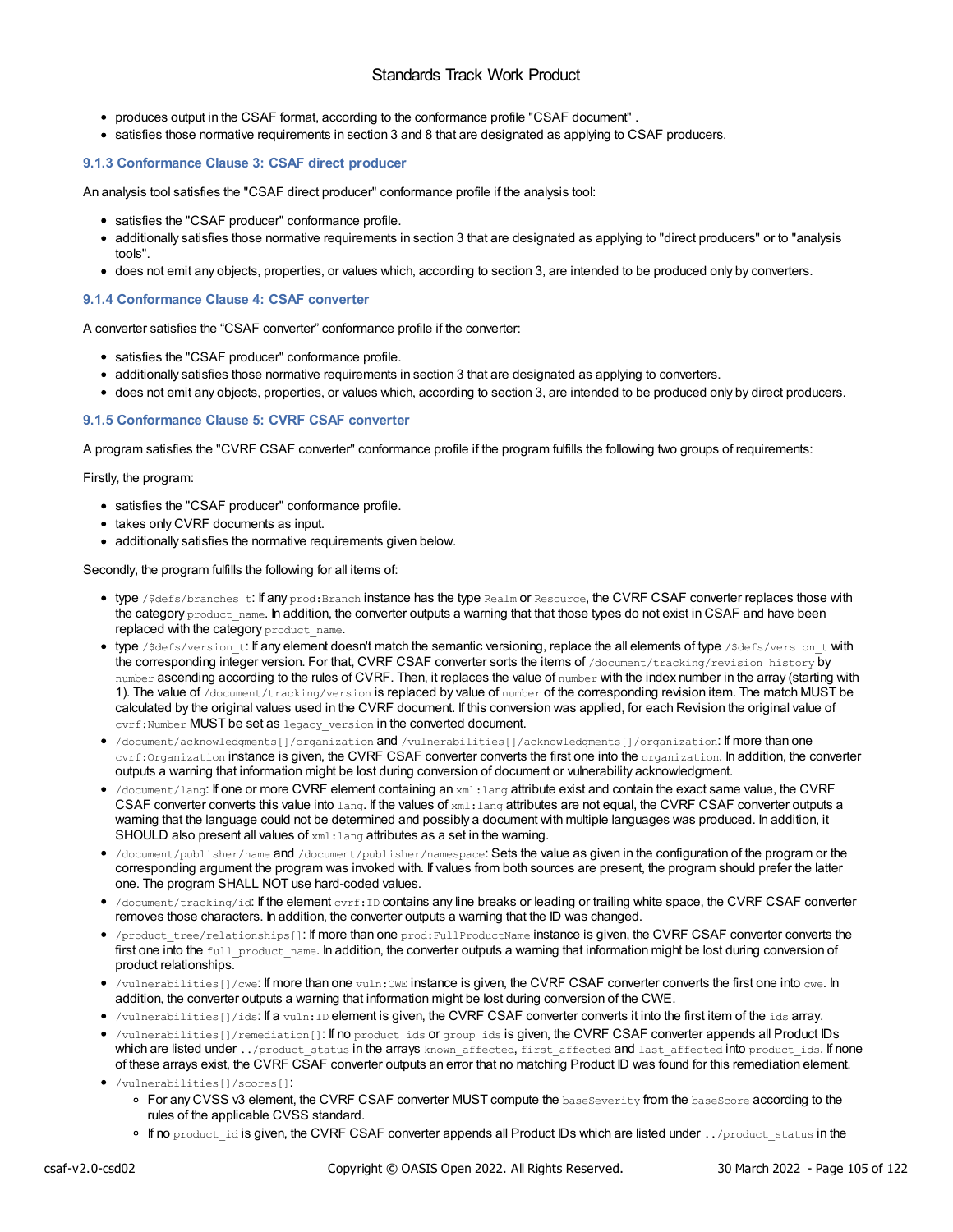arrays known affected, first affected and last affected. If none of these arrays exist, the CVRF CSAF converter outputs an error that no matching Product ID was found for this score element.

- o If a vectorString is missing, the CVRF CSAF converter outputs an error that the CVSS element could not be converted as the CVSS vector was missing. A CVRF CSAF converter MAYoffer a configuration option to delete such elements.
- If there are CVSS v3.0 and CVSS v3.1 Vectors available for the same product, the CVRF CSAF converter discards the CVSS v3.0 information and provide in CSAF only the CVSS v3.1 information.
- To determine, which minor version of CVSS v3 is used, the CVRF CSAF converter uses the following steps:
	- 1. Retrieve the CVSS version from the CVSS vector, if present.

*Example 140:*

CVSS:3.1/AV:N/AC:L/PR:N/UI:N/S:U/C:N/I:N/A:H => 3.1

2. Retrieve the CVSS version from the CVSS element's namespace, if present. The CVRF CSAF converter outputs a warning that this value was guessed from the element's namespace.

*Example 141:*

```
xmlns:cvssv31="https://www.first.org/cvss/cvss-v3.1.xsd"
\langle!-- -->
<cvssv31:ScoreSetV3>
```
is handled the same as

# *Example 142:*

<ScoreSetV3 xmlns="https://www.first.org/cvss/cvss-v3.1.xsd">

3. Retrieve the CVSS version from the CVSS namespace given in the root element, if present. The CVRF CSAF converter outputs a warning that this value was guessed from the global namespace. If more than one CVSS namespace is present and the element is not clearly defined via the namespace, this step MUST be skipped without a decision.

*Example 143:*

xmlns:cvssv3="https://www.first.org/cvss/cvss-v3.0.xsd" => 3.0

4. Retrieve the CVSS version from a config value, which defaults to 3.0. (As CSAF CVRF v1.2 predates CVSS v3.1.) The CVRF CSAF converter outputs a warning that this value was taken from the config.

#### **9.1.6 Conformance Clause 6: CSAF content management system**

A CSAF content management system satisfies the "CSAF content management system" conformance profile if the content management system:

- satisfies the "CSAF producer" conformance profile.
- satisfies the "CSAF viewer" conformance profile.
- provides at least the following management functions:
	- o create new CSAF documents
	- prefill CSAF documents based on values given in the configuration (see below)
	- create a new version of an existing CSAF document
	- checkout old versions of a CSAF document
	- show all differences between versions of a CSAF document
	- o list all CSAF documents within the system
	- delete CSAF documents from the system
	- o review CSAF documents in the system
	- approve CSAF documents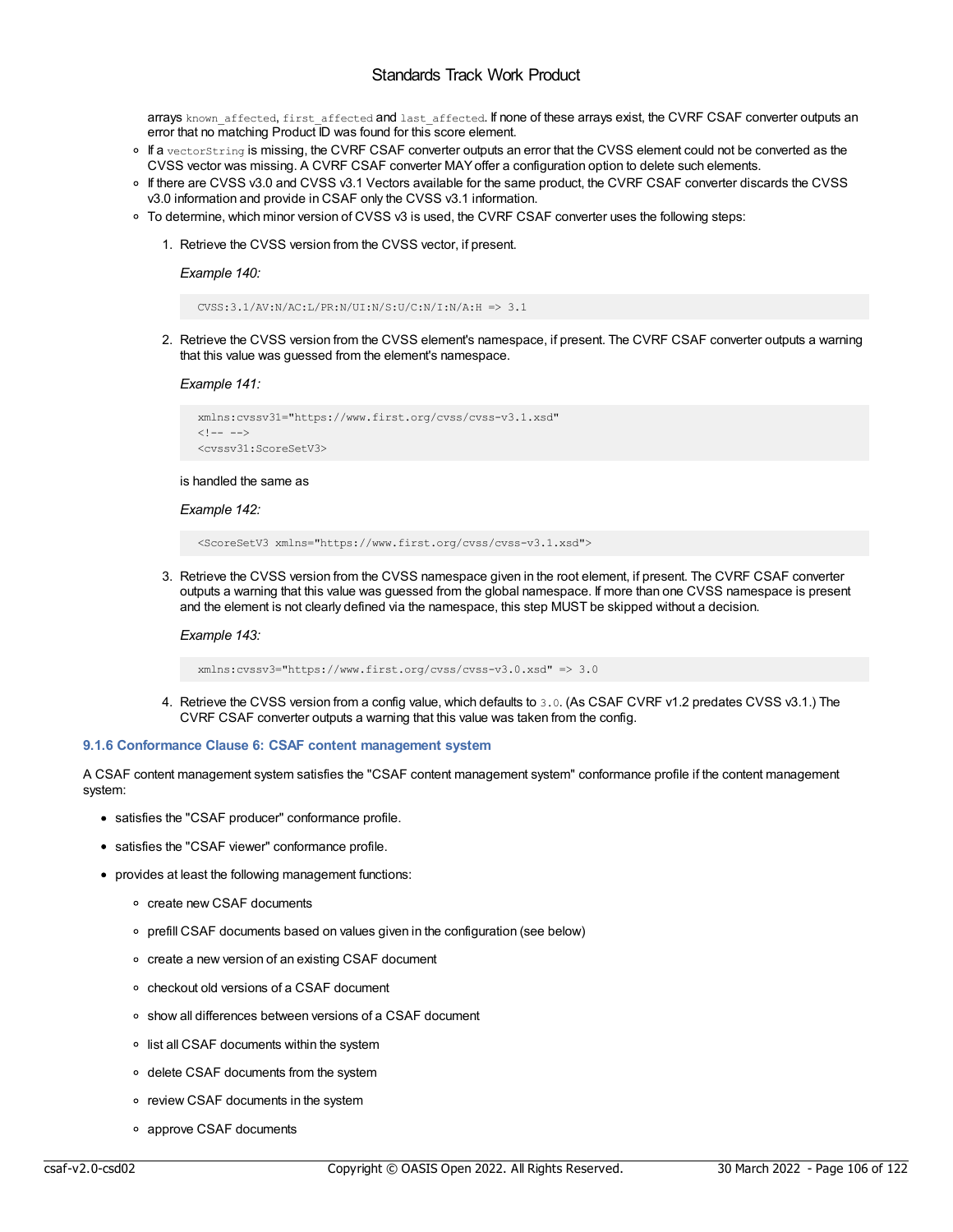- search for CSAF documents by values of required fields at document-level or their children within the system
- $\circ$  search for CSAF documents by values of  $\text{cv}$ e within the system
- o search for CSAF documents based on properties of product tree
- o filter on all properties which it is required to search for
- export of CSAF documents
- show an audit log for each CSAF document
- o identify the latest version of CSAF documents with the same /document/tracking/id
- o suggest a /document/tracking/id based on the given configuration.
- track of the version of CSAF documents automatically and increment according to the versioning scheme (see also subsections of 3.1.11) selected in the configuration.
- check that the document version is set correctly based on the changes in comparison to the previous version (see also subsections of 3.1.11).
- $\circ$  suggest to use the document status interim if a CSAF document is updated more frequent than the given threshold in the configuration (default: 3 weeks)
- o suggest to publish a new version of the CSAF document with the document status final if the document status was interim and no new release has be done during the the given threshold in the configuration (default: 6 weeks)
- support the following workflows:
	- "New Advisory": create a new advisory, request a review, provide review comments or approve it, resolve review comments; if the review approved it, the approval for publication can be requested; if granted the document status changes to final (or ìnterim based on the selection in approval or configuration) and the advisory is provided for publication (manual or timebased)
	- "Update Advisory": open an existing advisory, create new revision & change content, request a review, provide review comments or approve it, resolve review comments; if the review approved it, the approval for publication can be requested; if granted the document status changes to final (or interim based on the selection in approval or configuration) and the advisory is provided for publication (manual or time-based)
- offers both: publication immediately or at a given date/time.
- automates handling of date/time and version.
- provides an API to retrieve all CSAF documents which are currently in the status published.
- optionally provides an API to import or create new advisories from outside systems (e.g. bug tracker, CVD platform,...).
- provides a user management and support at least the following roles:
	- *Registered*: Able to see all published CSAF documents (but only in the published version).
	- *Author*: inherits *Registered* permissions and also can Create and Edit Own (mostly used for automated creation, see above)
	- *Editor*: inherits *Author* permissions and can Edit (mostly used in PSIRT)
	- *Publisher*: inherits *Editor* permissions and can Change state and Review any (mostly used as HEAD of PSIRT or team lead)
	- *Reviewer*: inherits *Registered* permissions and can Review advisories assigned to him (might be a subject matter expert or management)
	- *Manager*: inherits *Publisher* permissions and can Delete; User management up to *Publisher*
	- *Administrator*: inherits *Manager* permissions and can Change the configuration
- may use groups to support client separation (multitenancy) and therefore restrict the roles to actions within their group. In this case, there MUST be a *Group configurator* which is able to change the values which are used to prefill fields in new advisories for that group. He might also do the user management for the group up to a configured level.
- prefills the following fields in new CSAF documents with the values given below or based on the templates from configuration:
	- o /document/csaf\_version with the value 2.0
	- /document/language
	- /document/notes
		- legal disclaimer (Terms of use from the configuration)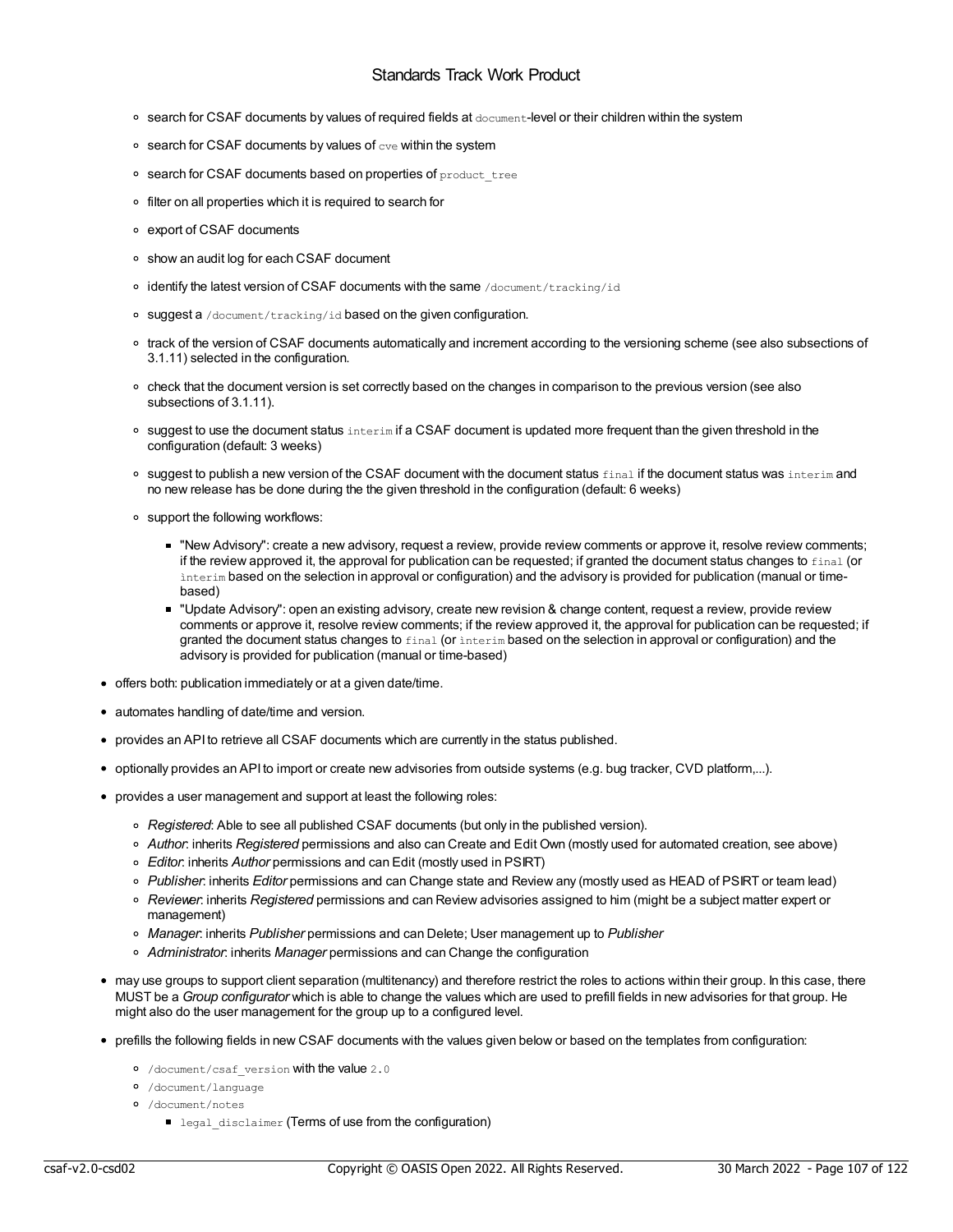- **•** general (General Security recommendations from the configuration)
- o /document/tracking/current release date with the current date
- /document/tracking/generator and children
- o /document/tracking/initial release date with the current date
- /document/tracking/revision\_history
	- date with the current date
	- number (based on the templates according to the versioning scheme configured)
	- summary (based on the templates from configuration; default: "Initial version.")
- /document/tracking/status with draft
- o /document/tracking/version with the value of number the latest /document/tracking/revision\_history[] element
- o /document/publisher and children
- /document/category (based on the templates from configuration)
- When updating an existing CSAF document:
	- prefills all fields which have be present in the existing CSAF document
	- o adds a new item in /document/tracking/revision history[]
	- updates the following fields with the values given below or based on the templates from configuration:
		- document/csaf version with the value 2.0
		- /document/language
		- /document/notes
			- legal disclaimer (Terms of use from the configuration)
			- **•** general (General Security recommendations from the configuration)
		- /document/tracking/current release date with the current date
		- $\blacksquare$  /document/tracking/generator and children
		- the new item in /document/tracking/revision\_history[]
			- date with the current date
			- number (based on the templates according to the versioning scheme configured)
		- /document/tracking/status With draft
		- I /document/tracking/version with the value of number the latest /document/tracking/revision history[] element
		- $\blacksquare$  /document/publisher and children

## **9.1.7 Conformance Clause 7: CSAF post-processor**

A CSAF post-processor satisfies the "CSAF post-processor" conformance profile if the post-processor:

- satisfies the "CSAF consumer" conformance profile.
- satisfies the "CSAF producer" conformance profile.
- additionally satisfies those normative requirements in section 3 that are designated as applying to post-processors.

## **9.1.8 Conformance Clause 8: CSAF modifier**

A program satisfies the "CSAF modifier" conformance profile if the program fulfills the two following groups of requirements:

## The program:

- satisfies the "CSAF post-processor" conformance profile.
- adds, deletes or modifies at least one property, array, object or value of a property or item of an array.
- does not emit any objects, properties, or values which, according to section 9, are intended to be produced only by CSAF translators.
- satisfies the normative requirements given below.

The resulting modified document:

- $\bullet$  does not have the same /document/tracking/id as the original document. The modified document can use a completely new /document/tracking/id or compute one by appending the original /document/tracking/id as a suffix after an ID from the naming scheme of the issuer of the modified version. It SHOULD not use the original /document/tracking/id as a prefix.
- includes a reference to the original advisory as first element of the array /document/references [].

# **9.1.9 Conformance Clause 9: CSAF translator**

A program satisfies the "CSAF translator" conformance profile if the program fulfills the two following groups of requirements:

The program: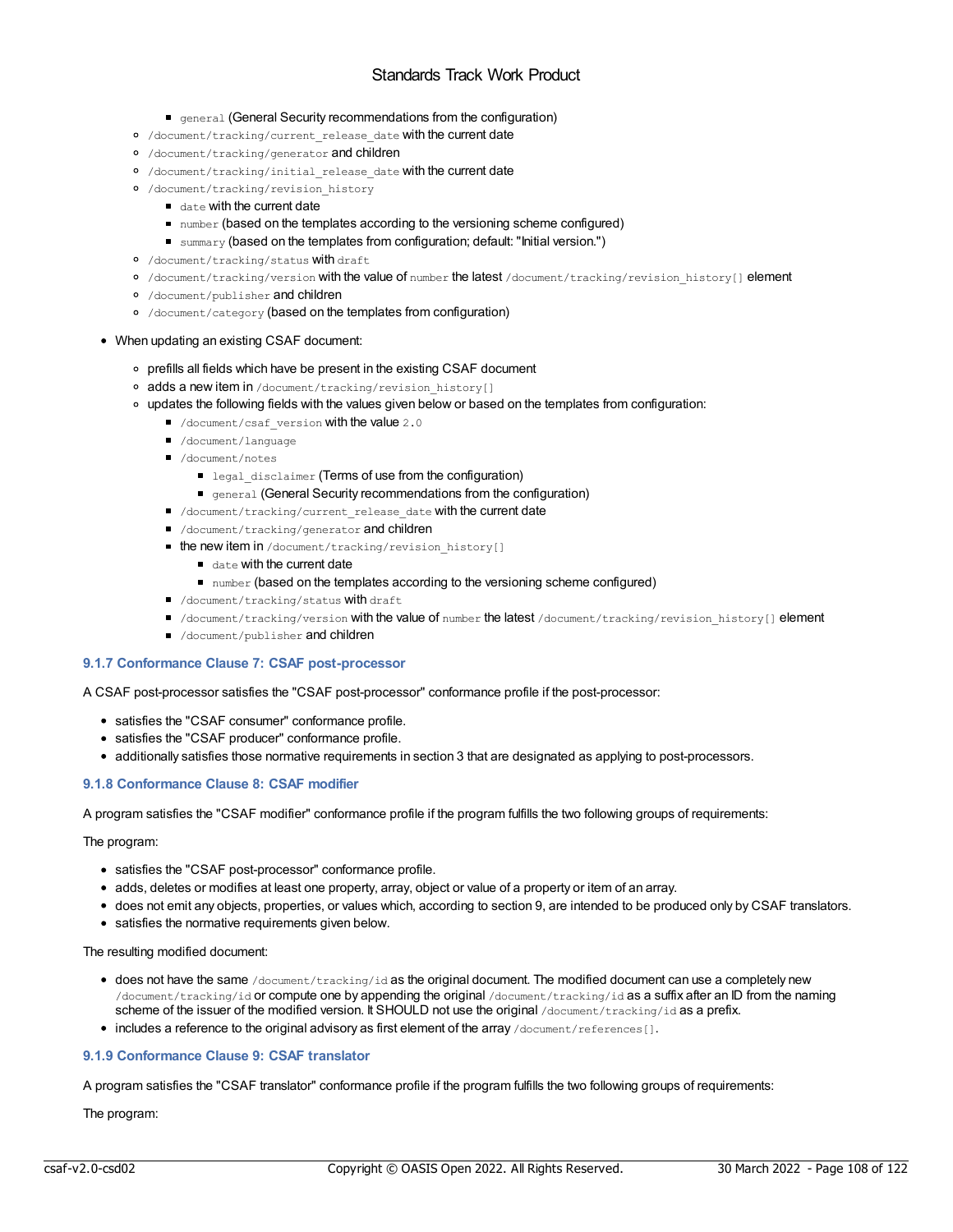- satisfies the "CSAF post-processor" conformance profile.
- translates at least one value.
- preserves the same semantics and form across translations.
- satisfies the normative requirements given below and does not add or remove other elements than required below.

#### The resulting translated document:

- $\bullet$  does not use the same /document/tracking/id as the original document. The translated document can use a completely new /document/tracking/id or compute one by using the original /document/tracking/id as a prefix and adding an ID from the naming scheme of the issuer of the translated version. It SHOULD not use the original /document/tracking/id as a suffix. If an issuer uses a CSAF translator to publish his advisories in multiple languages they MAY use the combination of the original /document/tracking/id and translated /document/lang as a /document/tracking/id for the translated document.
- provides the /document/lang property with a value matching the language of the translation.
- provides the /document/source\_lang to contain the language of the original document (and SHOULD only be set by CSAF translators).
- has the value translator set in /document/publisher/category
- includes a reference to the original advisory as first element of the array /document/references[].
- $\bullet$  MAY contain translations for elements in arrays of  $_{\rm{referencest}}$  after the first element. However, it MUST keep the original URLs as references at the end.

#### **9.1.10 Conformance Clause 10: CSAF consumer**

A processor satisfies the "CSAF consumer" conformance profile if the processor:

- reads CSAF documents and interprets them according to the semantics defined in section 3.
- satisfies those normative requirements in section 3 and 8 that are designated as applying to CSAF consumers.

#### **9.1.11 Conformance Clause 11: CSAF viewer**

A viewer satisfies the "CSAF viewer" conformance profile if the viewer fulfills the two following groups of requirements:

#### The viewer:

- satisfies the "CSAF consumer" conformance profile.
- satisfies the normative requirements given below.

For each CVSS-Score in /vulnerabilities[]/scores[] the viewer:

- $\bullet$  preferably shows the vector if there is an inconsistency between the vector and any other sibling attribute.
- SHOULD prefer the item of scores [] for each product id which has the highest CVSS Base Score and newest CVSS version (in that order) if a product id is listed in more than one item of scores[].

#### **9.1.12 Conformance Clause 12: CSAF management system**

A CSAF management system satisfies the "CSAF management system" conformance profile if the management system:

- satisfies the "CSAF viewer" conformance profile.
- provides at least the following management functions:
	- add new CSAF documents (e.g. from file system or URL) to the system
	- o list all CSAF documents within the system
	- delete CSAF documents from the system
	- comment on CSAF documents in the system
	- mark CSAF documents as read in the system
	- search for CSAF documents by values of required fields at document-level or their children within the system
	- $\circ$  search for CSAF documents by values of  $\text{cve}$  within the system
	- o search for CSAF documents based on properties of /product\_tree
	- filter on all properties which it is required to search for
	- sort on all properties which it is required to search for
	- o sort on CVSS scores and /document/aggregate\_severity/text
- identifies the latest version of CSAF documents with the same /document/tracking/id.
- $\bullet$  is able to show the difference between 2 versions of a CSAF document with the same /document/tracking/id.

#### **9.1.13 Conformance Clause 13: CSAF asset matching system**

A CSAF asset matching system satisfies the "CSAF asset matching system" conformance profile if the asset matching system:

satisfies the "CSAF management system" conformance profile.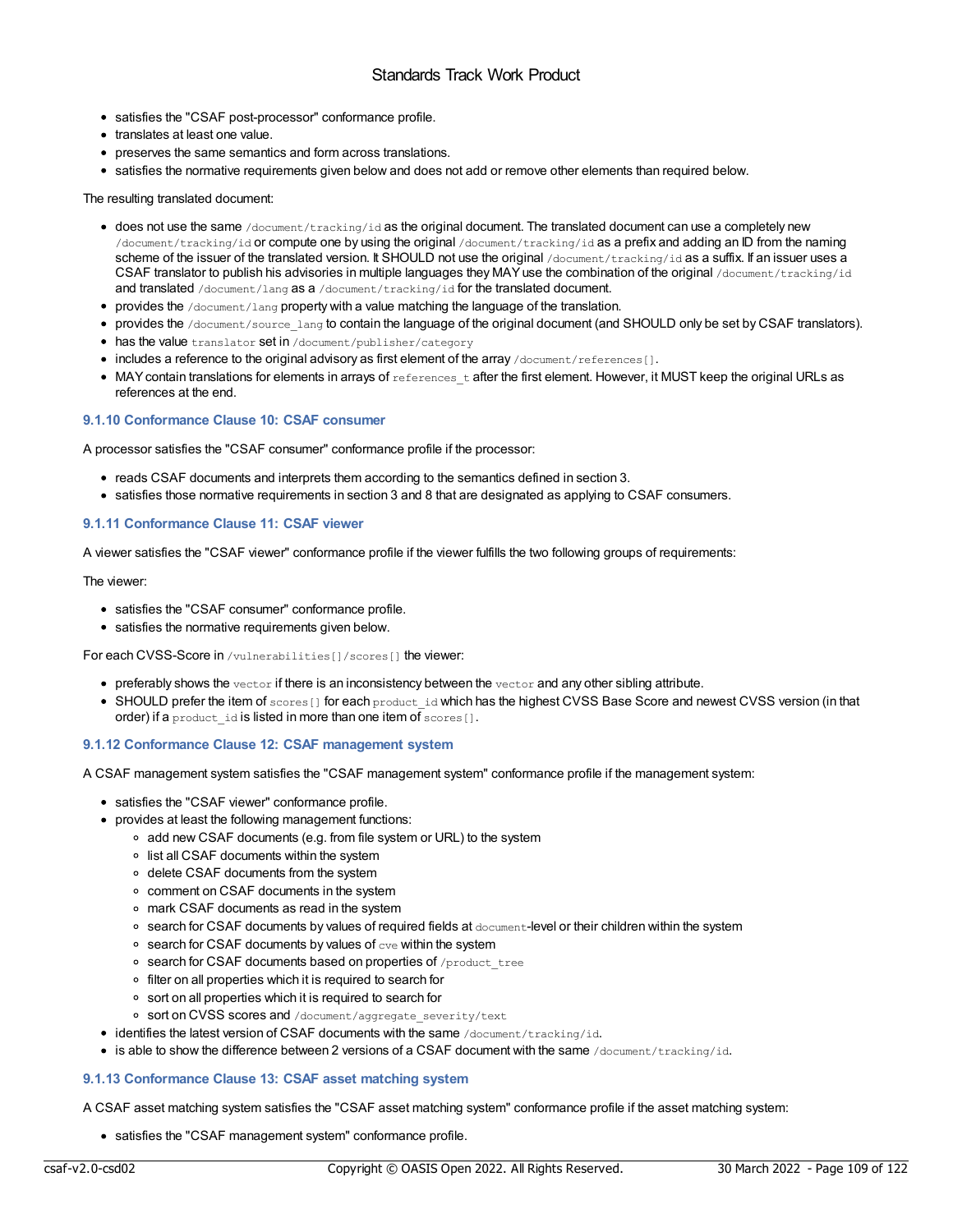- is an asset database or connects to one.
- matches the CSAF documents within the system to the respective assets. This might be done with a probability which gives the end user the chance to broaden or narrow the results. The process of matching is also referred to as "run of the asset matching module".
- provides for each product of the asset database a list of matched advisories.
- provides for each asset of the asset database a list of matched advisories.
- provides for each CSAF document a list of matched product of the asset database.
- provides for each CSAF document a list of matched asset of the asset database.
- provides for each vulnerability within a CSAF document the option to mark a matched asset in the asset database as "not remediated", "remediation in progress", or "remediation done". A switch to mark all assets at once MAYbe implemented.
- does not bring up a newer revision of a CSAF document as a new match if the remediation for the matched product or asset has not changed.
- detects the usage semantic version (as described in section 3.1.11.2).
- is able to trigger a run of the asset matching module:
	- manually:
		- per CSAF document
		- per list of CSAF documents
		- per asset
		- **per list of assets**
	- automatically:
		- when a new CSAF document is inserted (for this CSAF document)
		- when a new asset is inserted (for this asset)
		- when the Major version in a CSAF document with semantic versioning changes (for this CSAF document)

These also apply if more than one CSAF document or asset was added. To reduce the computational efforts the runs can be pooled into one run which fulfills all the tasks at once (batch mode).

- Manually and automatically triggered runs SHOULD not be pooled.
- provides at least the following statistics for the count of assets:
	- matching that CSAF document at all
	- marked with a given status

#### **9.1.14 Conformance Clause 14: CSAF basic validator**

A program satisfies the "CSAF basic validator" conformance profile if the program:

- reads documents and performs a check against the JSON schema.
- performs all mandatory tests as given in section 6.1.
- does not change the CSAF documents.

A CSAF basic validator MAYprovide one or more additional functions:

- Only run one or more selected mandatory tests.
- Apply quick fixes as specified in the standard.
- Apply additional quick fixes as implemented by the vendor.

#### **9.1.15 Conformance Clause 15: CSAF extended validator**

A CSAF basic validator satisfies the "CSAF extended validator" conformance profile if the CSAF basic validator:

- satisfies the "CSAF basic validator" conformance profile.
- additionally performs all optional tests as given in section 6.2.

A CSAF extended validator MAYprovide an additional function to only run one or more selected optional tests.

#### **9.1.16 Conformance Clause 16: CSAF full validator**

A CSAF extended validator satisfies the "CSAF full validator" conformance profile if the CSAF extended validator:

- satisfies the "CSAF extended validator" conformance profile.
- additionally performs all informative tests as given in section 6.3.

A CSAF full validator MAYprovide an additional function to only run one or more selected informative tests.

#### **9.1.17 Conformance Clause 17: CSAF SBOM matching system**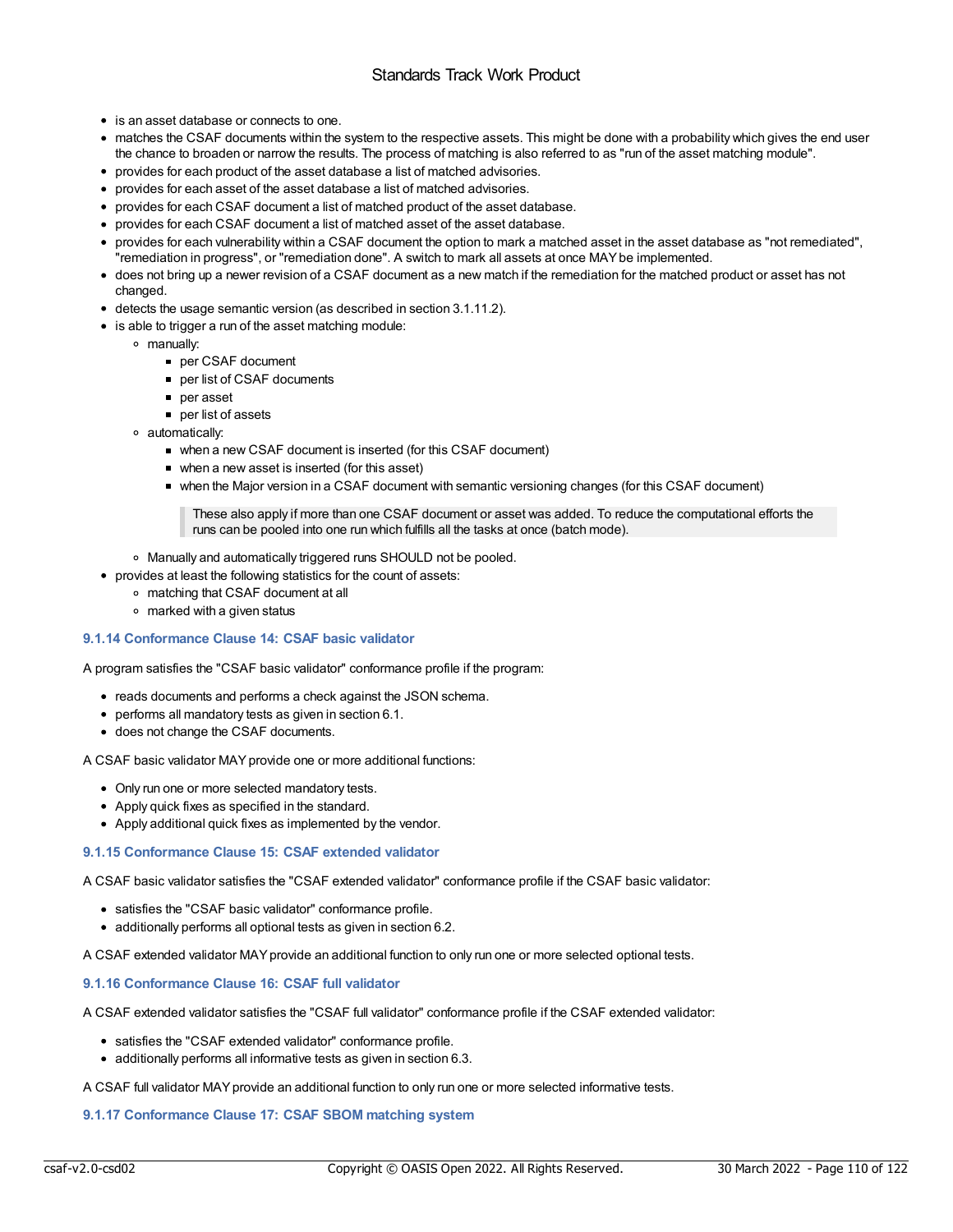A CSAF SBOM matching system satisfies the "CSAF SBOM matching system" conformance profile if the SBOM matching system:

- satisfies the "CSAF management system" conformance profile.
- is an SBOM database or connects to one.

A repository or any other location that can be queried for SBOMs and their content is also considered an SBOM database.

- matches the CSAF documents within the system to the respective SBOM components. This might be done with a probability which gives the user the chance to broaden or narrow the results. The process of matching is also referred to as "run of the SBOM matching module".
- provides for each SBOM of the SBOM database a list of matched advisories.
- provides for each SBOM component of the SBOM database a list of matched advisories.
- provides for each CSAF document a list of matched SBOMs of the SBOM database.
- provides for each CSAF document a list of matched SBOM components of the SBOM database.
- provides for each vulnerability within a CSAF document the option to mark a matched SBOM component in the SBOM database as "not remediated", "remediation in progress", or "remediation done". A switch to mark all SBOM component at once MAYbe implemented.
- does not bring up a newer revision of a CSAF document as a new match if the remediation for the matched SBOM or SBOM component has not changed.
- detects the usage semantic version (as described in section 3.1.11.2).
- is able to trigger a run of the asset matching module:
	- manually:
		- per CSAF document
		- per list of CSAF documents
		- per SBOM component
		- per list of SBOM components
	- automatically:
		- when a new CSAF document is inserted (for this CSAF document)
		- when a new SBOM component is inserted (for this SBOM component)
		- when the Major version in a CSAF document with semantic versioning changes (for this CSAF document)

These also apply if more than one CSAF document or SBOM component was added. To reduce the computational efforts the runs can be pooled into one run which fulfills all the tasks at once (batch mode).

Manually and automatically triggered runs should not be pooled.

- provides at least the following statistics for the count of SBOM component:
	- matching that CSAF document at all
	- marked with a given status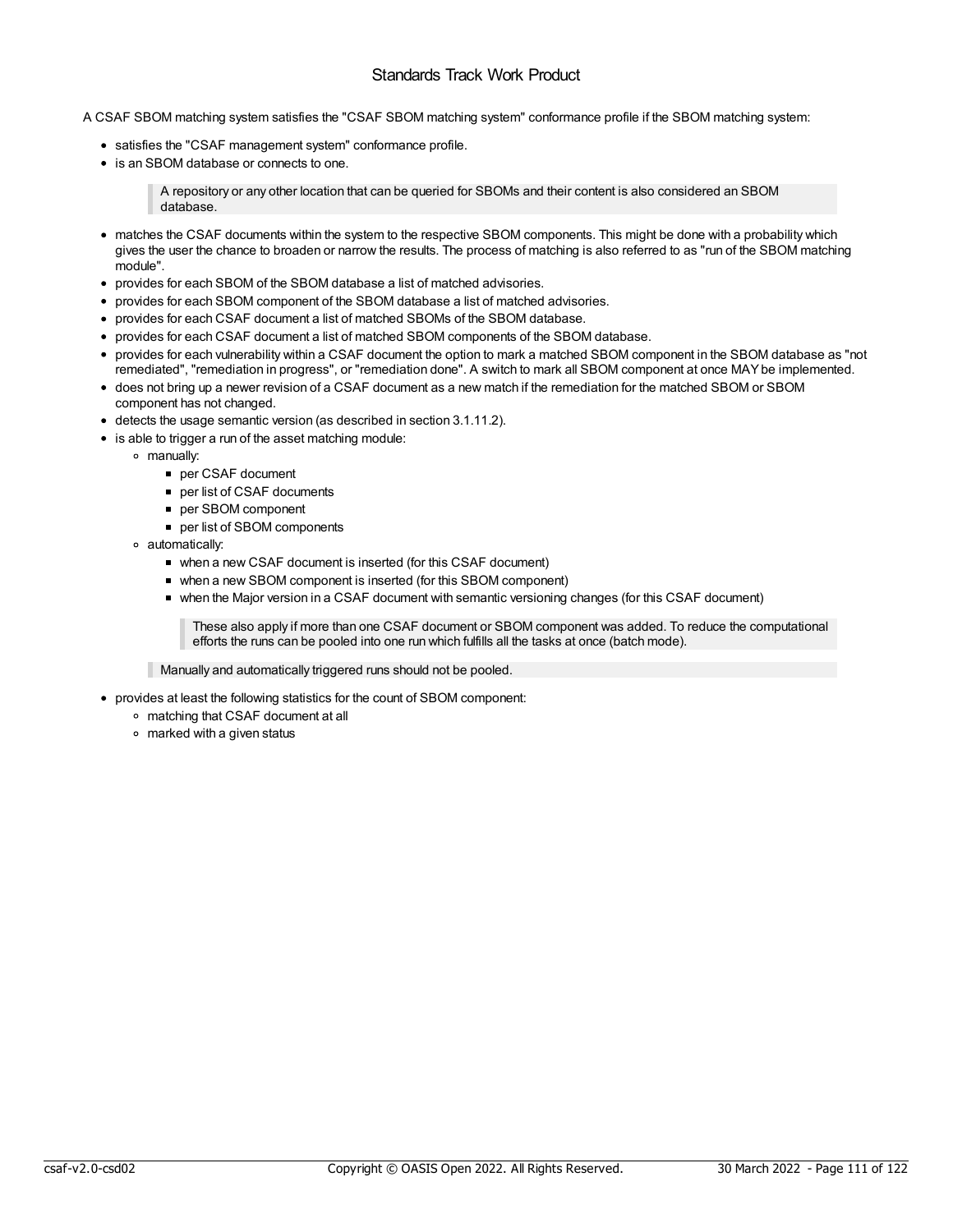## **Appendix A. Acknowledgments**

The following individuals were members of the OASIS CSAF Technical Committee during the creation of this specification and their contributions are gratefully acknowledged:

### **CSAF TC Members:**

| <b>First Name</b> | <b>Last Name</b> | <b>Company</b>                           |  |
|-------------------|------------------|------------------------------------------|--|
| Alexandre         | Dulaunoy         | <b>CIRCL</b>                             |  |
| Anthony           | <b>Berglas</b>   | Cryptsoft Pty Ltd.                       |  |
| Art               | <b>MANION</b>    | Carnegie Mellon University               |  |
| Aukjan            | van Belkum       | EclecticlQ                               |  |
| Ben               | Sooter           | Electric Power Research Institute (EPRI) |  |
| Bernd             | Grobauer         | Siemens AG                               |  |
| <b>Bruce</b>      | Rich             | Cryptsoft Pty Ltd.                       |  |
| Chok              | Poh              | Oracle                                   |  |
| Dan               | West             | Microsoft                                |  |
| David             | Waltermire       | <b>NIST</b>                              |  |
| Denny             | Page             | TIBCO Software Inc.                      |  |
| Duncan            | Sparrell         | sFractal Consulting LLC                  |  |
| Eric              | Johnson          | TIBCO Software Inc.                      |  |
| Ethan             | Rahn             | Arista Networks                          |  |
| Feng              | Cao              | Oracle                                   |  |
| Greg              | Scott            | Cryptsoft Pty Ltd.                       |  |
| Harold            | <b>Booth</b>     | <b>NIST</b>                              |  |
| Jason             | Masters          | <b>TELUS</b>                             |  |
| Jennifer          | Victor           | Dell                                     |  |
| Jessica           | Fitzgerald-McKay | National Security Agency                 |  |
| Jonathan          | <b>Bitle</b>     | Kaiser Permanente                        |  |
| Justin            | Corlett          | Cryptsoft Pty Ltd.                       |  |
| Kazuo             | Noguchi          | Hitachi, Ltd.                            |  |
| Kent              | Landfield        | McAfee                                   |  |
| Langley           | Rock             | Red Hat                                  |  |
| Martin            | Prpic            | Red Hat                                  |  |
| Masato            | Terada           | Hitachi, Ltd.                            |  |
| Mike              | Gorski           | Cisco Systems                            |  |
| Nicole            | Parrish          | Mitre Corporation                        |  |
| Omar              | Santos           | Cisco Systems                            |  |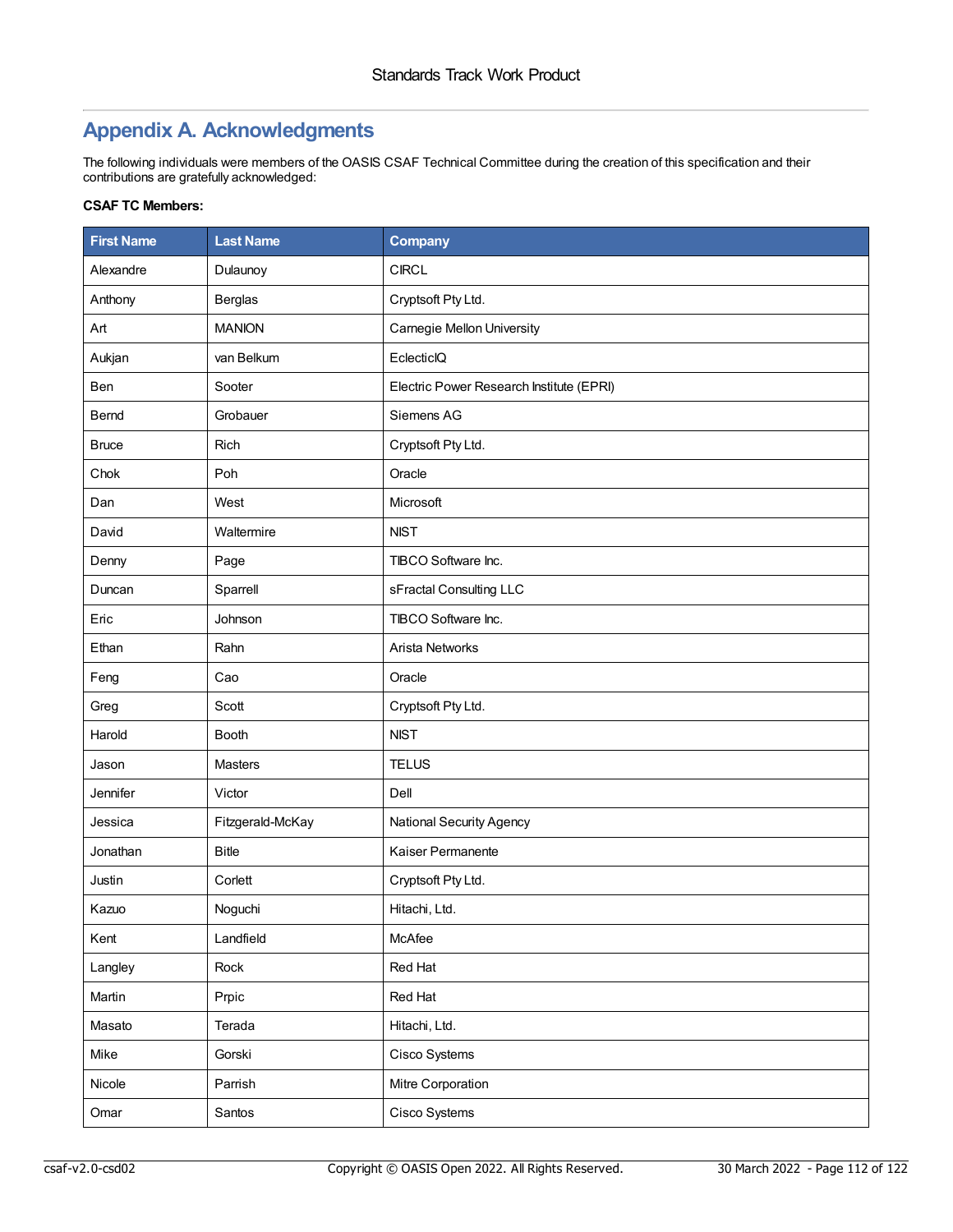| <b>First Name</b> | <b>Last Name</b> | <b>Company</b>                                        |  |
|-------------------|------------------|-------------------------------------------------------|--|
| Patrick           | Maroney          | AT&T                                                  |  |
| Rhonda            | Levy             | Cisco Systems                                         |  |
| Richard           | Struse           | Mitre Corporation                                     |  |
| Ritwik            | Ghoshal          | Oracle                                                |  |
| Robert            | Coderre          | Accenture                                             |  |
| Robert            | Keith            | Accenture                                             |  |
| Stefan            | Hagen            | Individual                                            |  |
| Tania             | Ward             | Dell                                                  |  |
| Ted               | <b>Bedwell</b>   | Cisco Systems                                         |  |
| Thomas            | Proell           | Siemens AG                                            |  |
| Thomas            | Schmidt          | Federal Office for Information Security (BSI) Germany |  |
| Tim               | Hudson           | Cryptsoft Pty Ltd.                                    |  |
| <b>Tobias</b>     | Limmer           | Siemens AG                                            |  |
| Tony              | Cox              | Cryptsoft Pty Ltd.                                    |  |
| Vincent           | Danen            | <b>Red Hat</b>                                        |  |
| Will              | Rideout          | <b>Arista Networks</b>                                |  |
| Xiaoyu            | Ge               | Huawei Technologies Co., Ltd.                         |  |

The following individuals were members of the OASIS CSAF Technical Committee during the creation of the previous version (CVRF v1.2) of this specification and their contributions are gratefully acknowledged:

## **CSAF TC Members:**

| <b>First Name</b> | <b>Last Name</b> | Company                                  |  |
|-------------------|------------------|------------------------------------------|--|
| Adam              | Montville        | CIS                                      |  |
| Allan             | Thomson          | LookingGlass                             |  |
| Anthony           | <b>Berglas</b>   | Cryptsoft Pty Ltd.                       |  |
| Art               | Manion           | <b>Carnegie Mellon University</b>        |  |
| Aukjan            | van Belkum       | EclecticlQ                               |  |
| Ben               | Sooter           | <b>Electric Power Research Institute</b> |  |
| Bernd             | Grobauer         | Siemens AG                               |  |
| <b>Beth</b>       | Pumo             | <b>Kaiser Permanente</b>                 |  |
| <b>Bret</b>       | Jordan           | Symantec Corp.                           |  |
| <b>Bruce</b>      | Rich             | Cryptsoft Pty Ltd.                       |  |
| Chet              | Ensign           | <b>OASIS</b>                             |  |
| Chok              | Poh              | Oracle                                   |  |
| Chris             | Rouland          | Individual                               |  |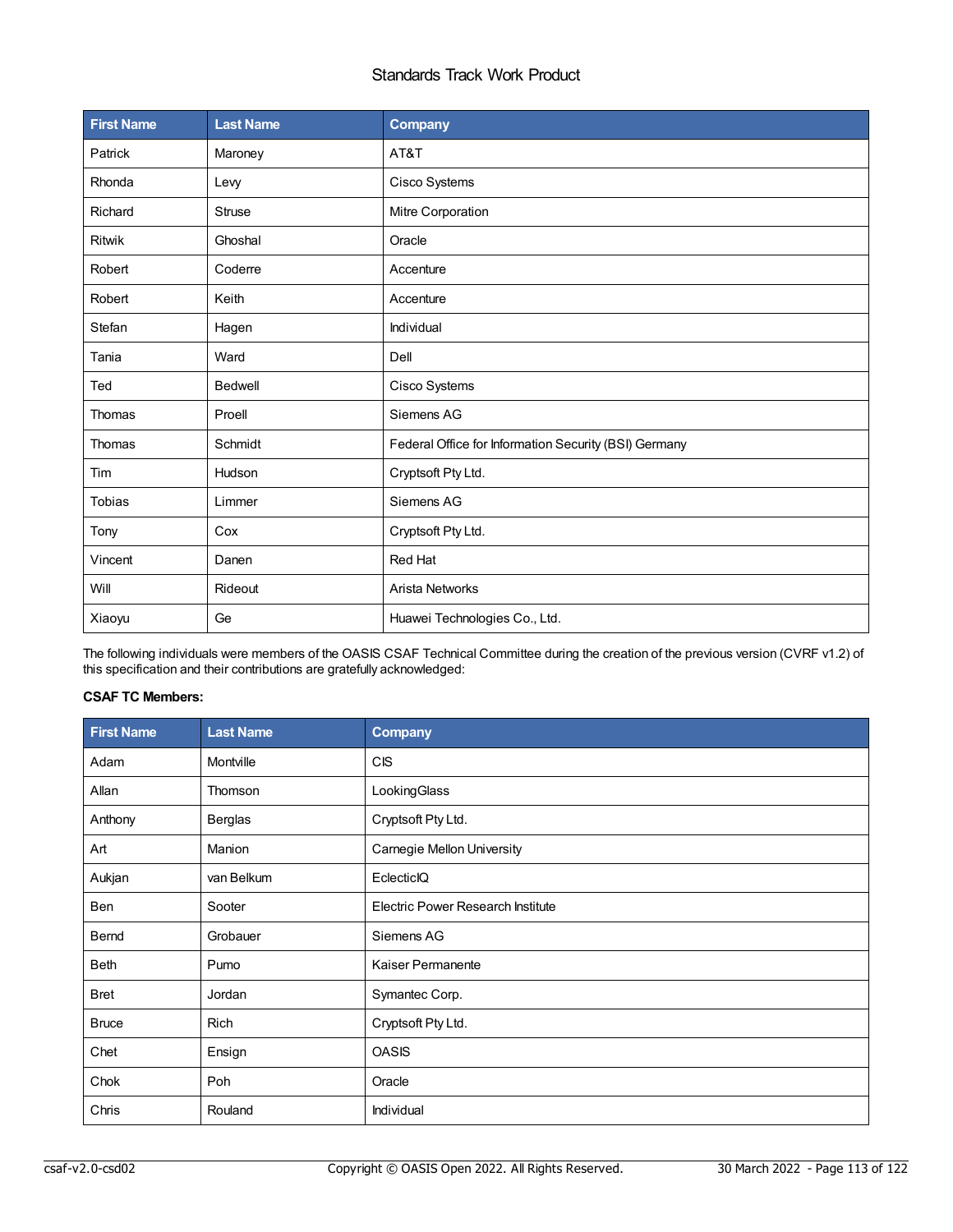| <b>First Name</b> | <b>Last Name</b> | Company                                               |  |
|-------------------|------------------|-------------------------------------------------------|--|
| David             | Waltermire       | <b>NIST</b>                                           |  |
| Denny             | Page             | TIBCO Software Inc.                                   |  |
| Doron             | Shiloach         | <b>IBM</b>                                            |  |
| Duncan            | Sparrell         | sFractal Consulting LLC                               |  |
| Eric              | Johnson          | TIBCO Software Inc.                                   |  |
| Feng              | Cao              | Oracle                                                |  |
| Greg              | Reaume           | <b>TELUS</b>                                          |  |
| Greg              | Scott            | Cryptsoft Pty Ltd.                                    |  |
| Harold            | <b>Booth</b>     | <b>NIST</b>                                           |  |
| Jamison           | Day              | LookingGlass                                          |  |
| Jared             | Semrau           | "FireEye, Inc."                                       |  |
| Jason             | Masters          | <b>TELUS</b>                                          |  |
| Jerome            | Athias           | Individual                                            |  |
| Jessica           | Fitzgerald-McKay | National Security Agency                              |  |
| Jonathan          | <b>Bitle</b>     | Kaiser Permanente                                     |  |
| Justin            | Corlett          | Cryptsoft Pty Ltd.                                    |  |
| Karen             | Scarfone         | Individual                                            |  |
| Kazuo             | Noguchi          | "Hitachi, Ltd."                                       |  |
| Kent              | Landfield        | McAfee                                                |  |
| Lothar            | <b>Braun</b>     | Siemens AG                                            |  |
| Louis             | Ronnau           | Cisco Systems                                         |  |
| Mark              | Davidson         | NC4                                                   |  |
| Mark-David        | McLaughlin       | Cisco Systems                                         |  |
| Masato            | Terada           | "Hitachi, Ltd."                                       |  |
| Masood            | Nasir            | <b>TELUS</b>                                          |  |
| Nicole            | Gong             | Mitre Corporation                                     |  |
| Omar              | Santos           | Cisco Systems                                         |  |
| Patrick           | Maroney          | Wapack Labs LLC                                       |  |
| Paul              | Patrick          | "FireEye, Inc."                                       |  |
| Peter             | Allor            | <b>IBM</b>                                            |  |
| Phillip           | <b>Boles</b>     | "FireEye, Inc."                                       |  |
| Ravi              | Balupari         | Netskope                                              |  |
| Rich              | Reybok           | ServiceNow                                            |  |
| Richard           | Struse           | DHS Office of Cybersecurity and Communications (CS&C) |  |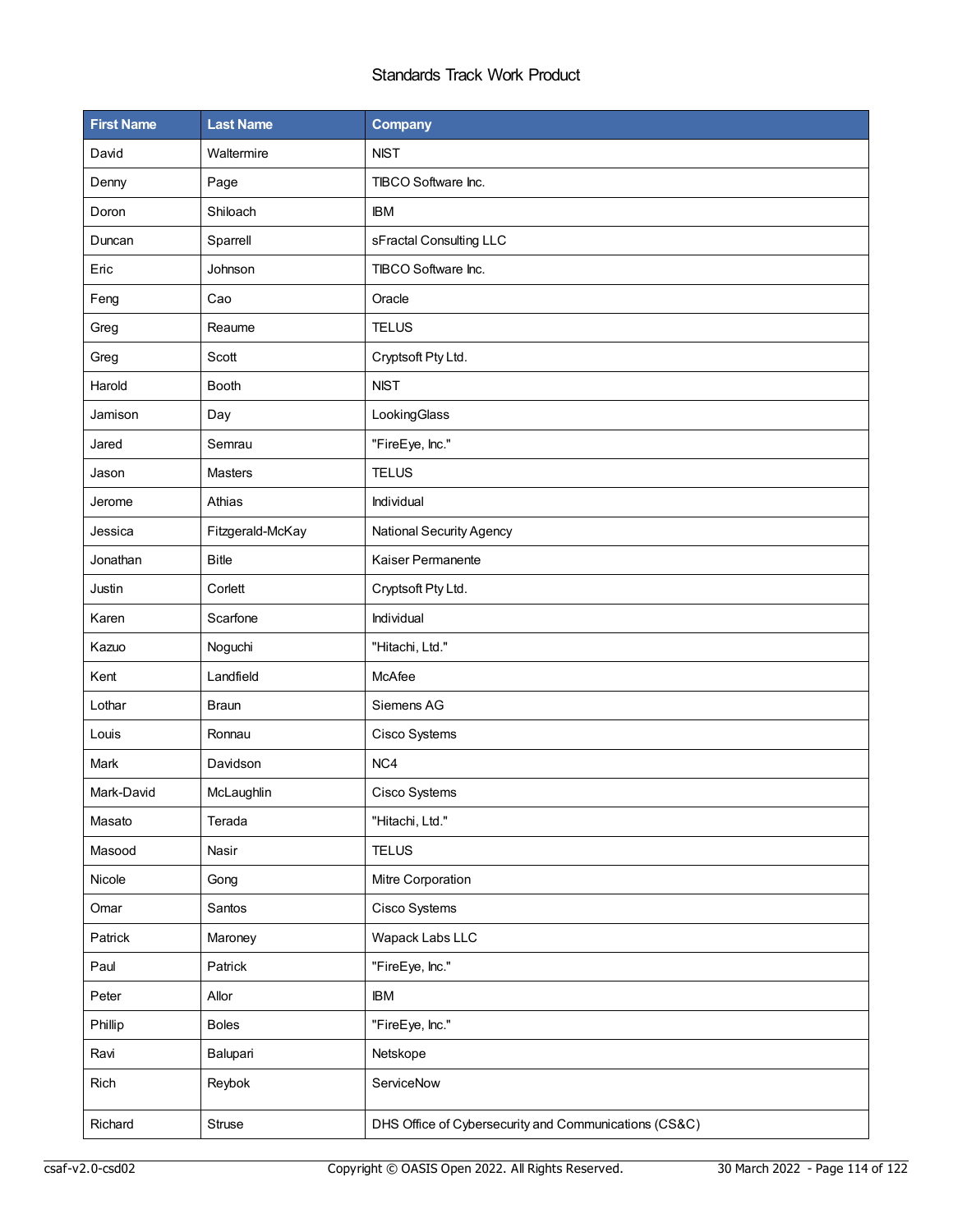| <b>First Name</b> | <b>Last Name</b> | <b>Company</b>                |  |
|-------------------|------------------|-------------------------------|--|
| Ritwik            | Ghoshal          | Oracle                        |  |
| Robert            | Coderre          | VeriSign                      |  |
| Robin             | Cover            | <b>OASIS</b>                  |  |
| Rupert            | Wimmer           | Siemens AG                    |  |
| Sanjiv            | Kalkar           | Individual                    |  |
| Sean              | Barnum           | Mitre Corporation             |  |
| Stefan            | Hagen            | Individual                    |  |
| Ted               | Bedwell          | Cisco Systems                 |  |
| Thomas            | Schreck          | Siemens AG                    |  |
| Tim               | Hudson           | Cryptsoft Pty Ltd.            |  |
| Tony              | Cox              | Cryptsoft Pty Ltd.            |  |
| Trey              | Darley           | "Kingfisher Operations, sprl" |  |
| Vincent           | Danen            | Red Hat                       |  |
| Zach              | Turk             | Microsoft                     |  |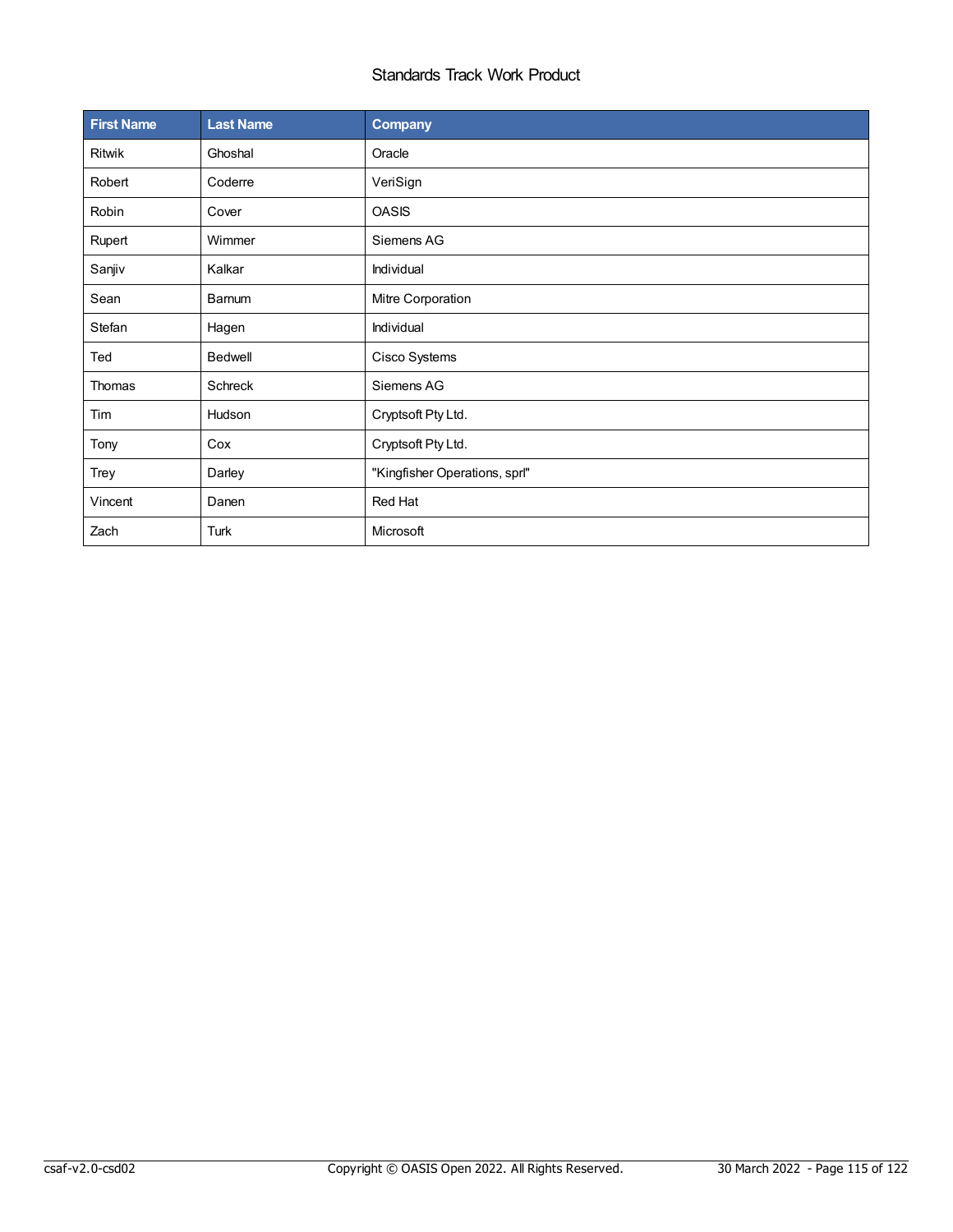# **Appendix B. Revision History**

| <b>Revision</b> | <b>Date</b> | <b>Editor</b>           | <b>Changes Made</b>                                                  |
|-----------------|-------------|-------------------------|----------------------------------------------------------------------|
| $csaf-v2.0-$    | 2021-09-    | Stefan Hagen and Thomas | Preparing next Editor revision for TC review and submittal as CS for |
| wd20210927-dev  | 27          | Schmidt                 | public review                                                        |
| $csaf-v2.0-$    | 2022-03-    | Stefan Hagen and Thomas | Preparing next Editor revision for TC review and submittal as CSD02  |
| wd20220329-dev  | 29          | Schmidt                 | for public review                                                    |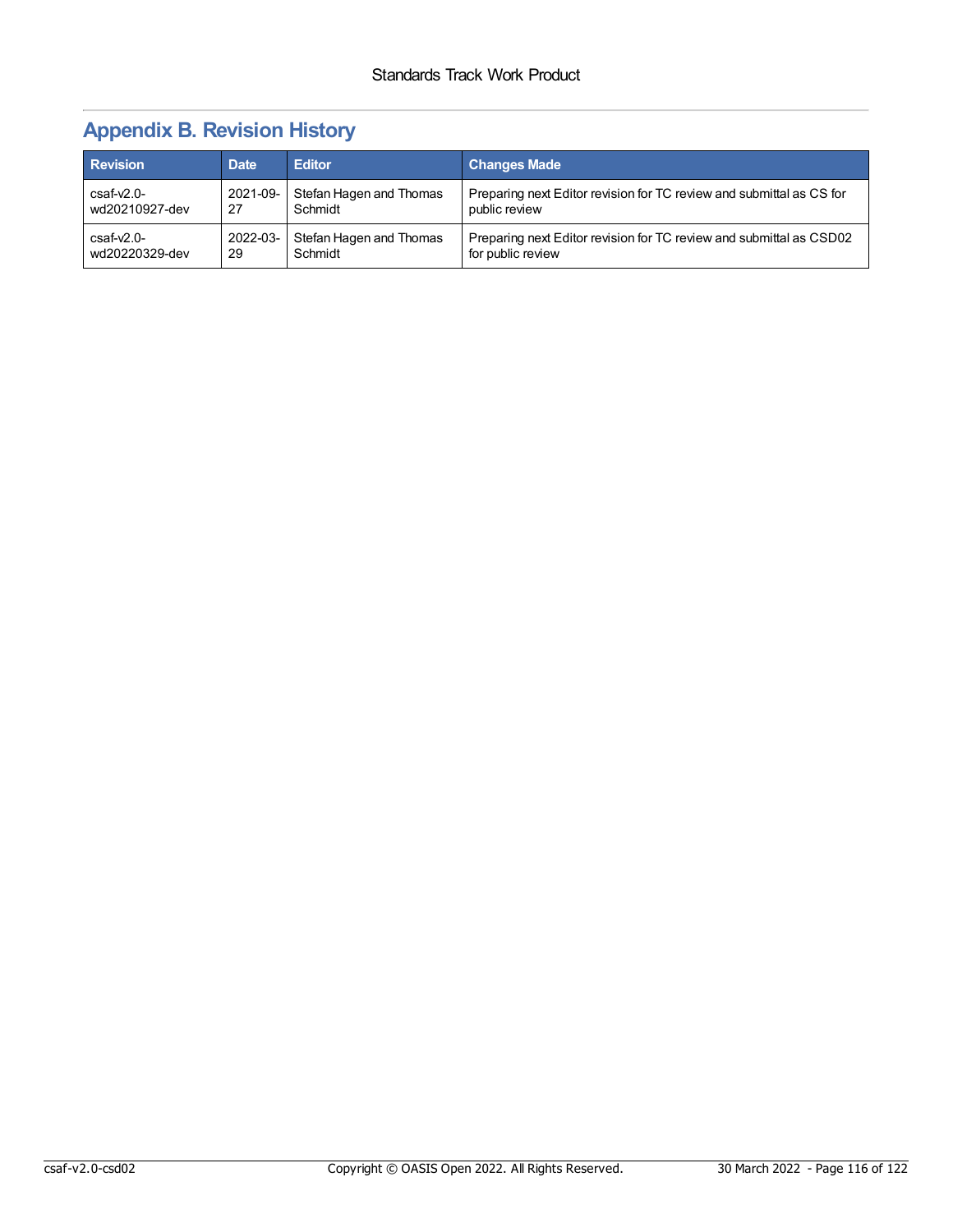## **Appendix C. Guidance on the Size of CSAF Documents**

This appendix provides informative guidance on the size of CSAF documents.

The TC carefully considered all known aspects to provide size limits for CSAF documents for this version of the specification with the result that hard limits SHOULD not be enforced. However, since there is the need for guidance to ensure interoperability in the ecosystem, the TC provides a set of soft limits. A CSAF document which exceeds those, can still be valid but it might not be processable for some parties.

All *CSAF consumers* SHOULD be able to process CSAF documents which comply with the limits below. All *CSAF producers* SHOULD NOT produce CSAF documents which exceed those limits.

If you come across a case where these limits are exceeded, please provide feedback to the TC.

#### **C.1 File size**

A CSAF document in the specified JSON format encoded in UTF-8 SHOULD conform to known size limits of current technologies parsing JSON content, e.g.: 15 MB.

At least one database technology in wide use for storing CSAF documents rejects insert attempts when the transformed BSON size exceeds 16 megabytes. The BSON format optimizes for accessibility and not size. So, small integers and small strings may incur more overhead in the BSON format than in JSON. In addition, the BSON format adds length information for the entries inside the document, which adds to the size when storing CSAF document content in a BSON format.

## **C.2 Array length**

#### An array SHOULD NOT have more than:

#### • 10 000 items for

- /document/acknowledgments
- /document/acknowledgments[]/names
- /document/acknowledgments[]/urls
- /document/tracking/aliases
- /product\_tree/branches[]/product/product\_identification\_helper/hashes
- /product\_tree/branches[]/product/product\_identification\_helper/hashes[]/file\_hashes
- /product\_tree/branches[]/product/product\_identification\_helper/sbom\_urls
- /product\_tree/branches[]/product/product\_identification\_helper/x\_generic\_uris
- /product\_tree/branches[](/branches[])\*/product/product\_identification\_helper/hashes
- 0 /product tree/branches[](/branches[])\*/product/product identification helper/hashes[]/file hashes
- /product\_tree/branches[](/branches[])\*/product/product\_identification\_helper/sbom\_urls
- /product\_tree/branches[](/branches[])\*/product/product\_identification\_helper/x\_generic\_uris
- /product\_tree/full\_product\_names[]/product\_identification\_helper/hashes
- 0 /product tree/full product names[]/product identification helper/hashes[]/file hashes
- /product\_tree/full\_product\_names[]/product\_identification\_helper/sbom\_urls
- /product\_tree/full\_product\_names[]/product\_identification\_helper/x\_generic\_uris
- /product\_tree/relationships[]/full\_product\_name/product\_identification\_helper/hashes
- /product\_tree/relationships[]/full\_product\_name/product\_identification\_helper/hashes[]/file\_hashes
- /product\_tree/relationships[]/full\_product\_name/product\_identification\_helper/sbom\_urls
- 0 /product tree/relationships[]/full\_product\_name/product\_identification\_helper/x\_generic\_uris
- /vulnerabilities[]/acknowledgments
- /vulnerabilities[]/acknowledgments[]/names
- /vulnerabilities[]/acknowledgments[]/urls
- /vulnerabilities[]/ids
- /vulnerabilities[]/remediations[]/entitlements

#### ● 40 000 items for

- /document/notes
- /document/references
- /vulnerabilities[]/involvements
- /vulnerabilities[]/notes
- /vulnerabilities[]/references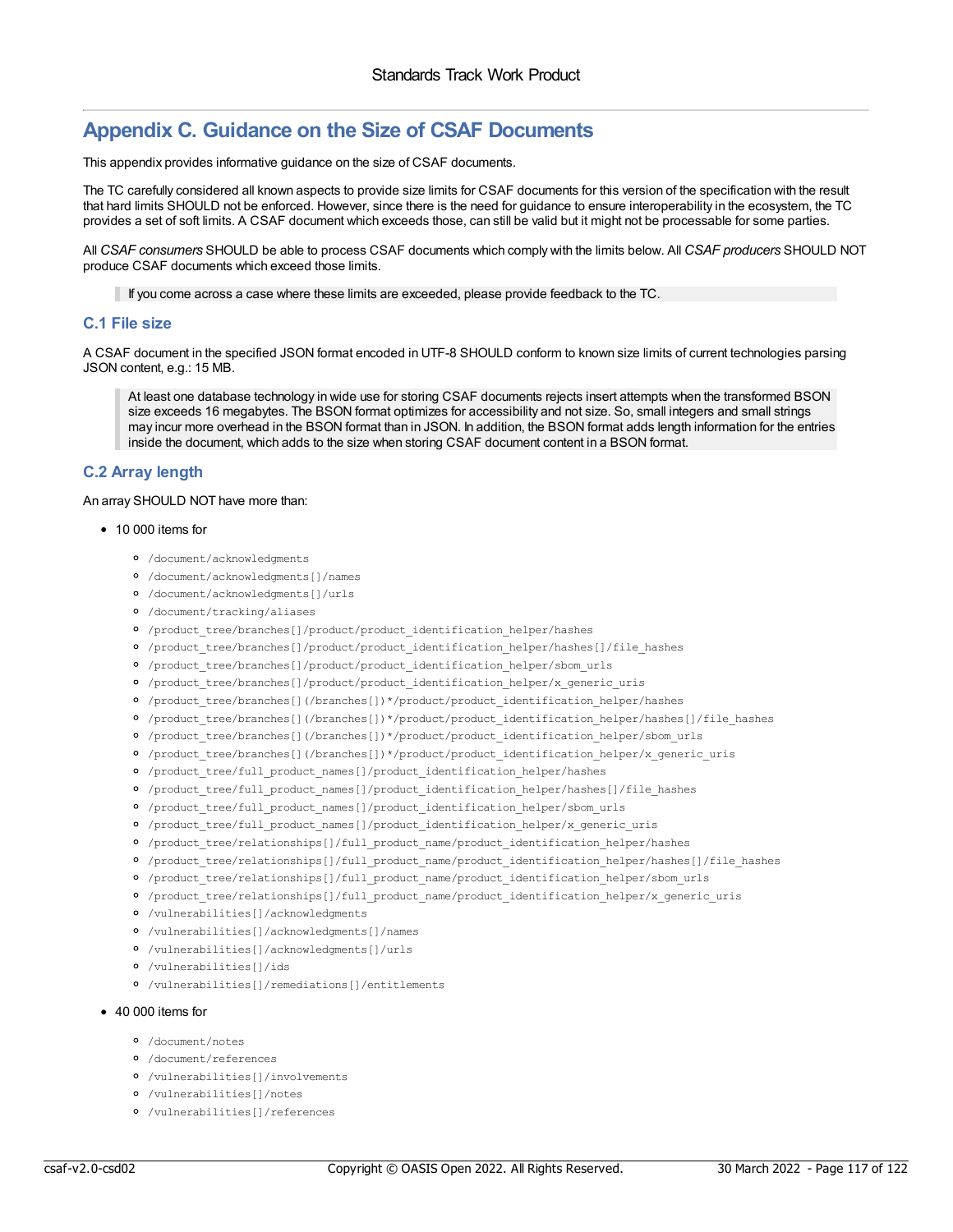#### $• 100 000$  for

- /document/tracking/revision\_history
- /product\_tree/branches
- /product\_tree(/branches[])\*/branches
- /product\_tree/branches[]/product/product\_identification\_helper/model\_numbers
- /product\_tree/branches[]/product/product\_identification\_helper/serial\_numbers
- /product\_tree/branches[]/product/product\_identification\_helper/skus
- /product\_tree/branches[](/branches[])\*/product/product\_identification\_helper/model\_numbers
- /product\_tree/branches[](/branches[])\*/product/product\_identification\_helper/serial\_numbers
- /product\_tree/branches[](/branches[])\*/product/product\_identification\_helper/skus
- /product\_tree/full\_product\_names
- /product\_tree/full\_product\_names[]/product\_identification\_helper/model\_numbers
- /product\_tree/full\_product\_names[]/product\_identification\_helper/serial\_numbers
- /product\_tree/full\_product\_names[]/product\_identification\_helper/skus
- /product\_tree/product\_groups[]/product\_ids
- /product\_tree/relationships[]/full\_product\_name/product\_identification\_helper/model\_numbers
- 0 /product tree/relationships[]/full\_product\_name/product\_identification\_helper/serial\_numbers
- /product\_tree/relationships[]/full\_product\_name/product\_identification\_helper/skus
- /vulnerabilities

#### $\bullet$  10 000 000 for

- /product\_tree/relationships
- /product\_tree/product\_groups
- /vulnerabilities[]/remediations[]/group\_ids

#### • 100 000 000 for

- /vulnerabilities[]/flags
- /vulnerabilities[]/flags[]/group\_ids
- /vulnerabilities[]/flags[]/product\_ids
- /vulnerabilities[]/product\_status/first\_affected
- /vulnerabilities[]/product\_status/first\_fixed
- /vulnerabilities[]/product\_status/fixed
- /vulnerabilities[]/product\_status/known\_affected
- /vulnerabilities[]/product\_status/known\_not\_affected
- /vulnerabilities[]/product\_status/last\_affected
- /vulnerabilities[]/product\_status/recommended
- /vulnerabilities[]/product\_status/under\_investigation
- /vulnerabilities[]/remediations
- /vulnerabilities[]/remediations[]/product\_ids
- /vulnerabilities[]/scores
- /vulnerabilities[]/scores[]/products
- /vulnerabilities[]/threats
- /vulnerabilities[]/threats[]/group\_ids
- /vulnerabilities[]/threats[]/product\_ids

## **C.3 String length**

#### A string SHOULD NOT have a length greater than:

#### • 1000 for

- /document/acknowledgments[]/names[]
- /document/acknowledgments[]/organization
- /document/aggregate\_severity/text
- /document/category
- /document/lang
- /document/notes[]/audience
- /document/notes[]/title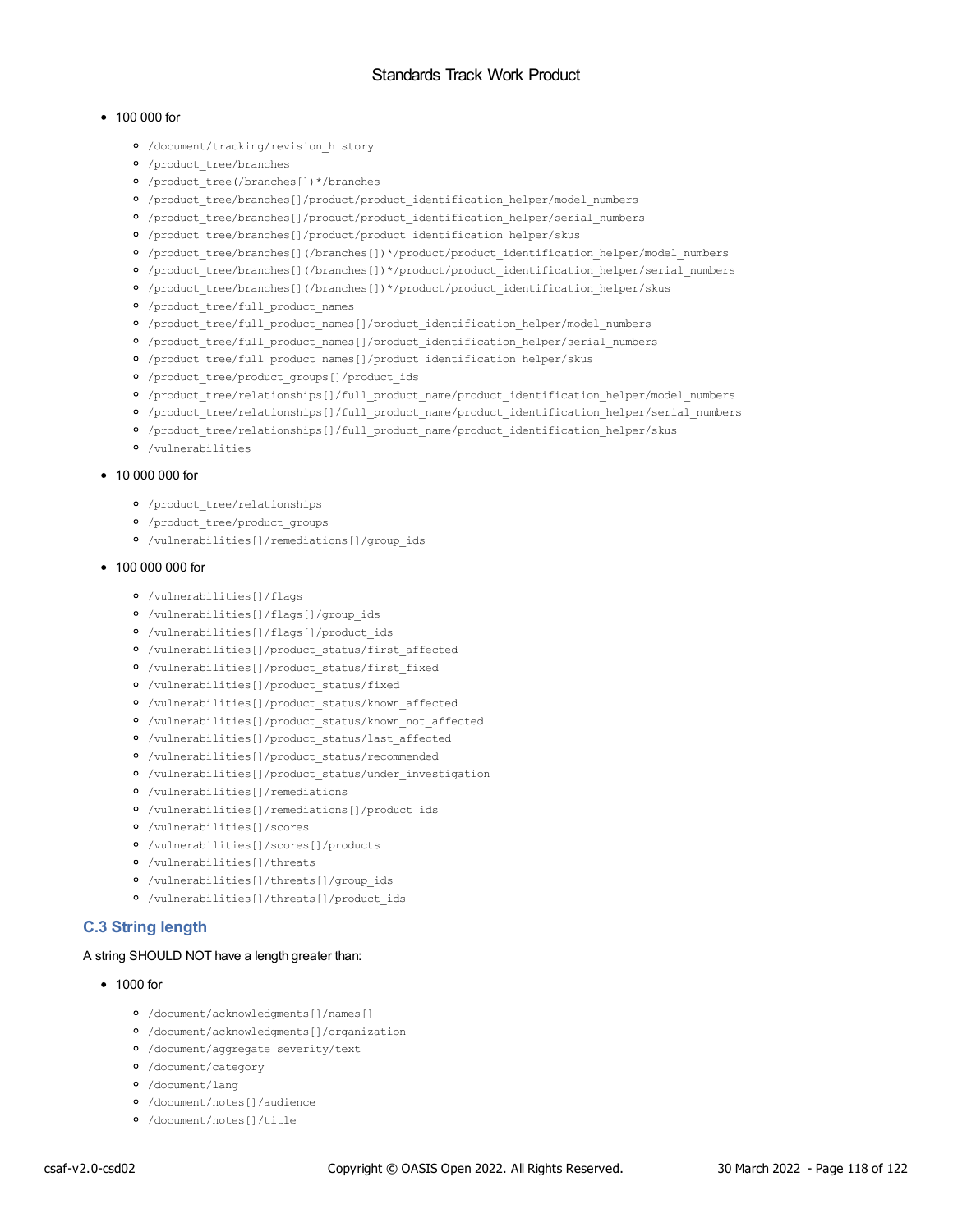- /document/publisher/name
- /document/source\_lang
- /document/title
- /document/tracking/aliases[]
- /document/tracking/generator/engine/name
- /document/tracking/generator/engine/version
- /document/tracking/id
- /document/tracking/revision\_history[]/legacy\_version
- /document/tracking/revision\_history[]/number
- /document/tracking/version
- /product\_tree/branches[]/name
- /product\_tree/branches[]/product/name
- /product\_tree/branches[]/product/product\_id
- /product\_tree/branches[]/product/product\_identification\_helper/hashes[]/file\_hashes[]/algorithm
- 0 /product tree/branches[]/product/product identification helper/hashes[]/file hashes[]/value
- /product\_tree/branches[]/product/product\_identification\_helper/hashes[]/filename
- /product\_tree/branches[]/product/product\_identification\_helper/model\_numbers[]
- 0 /product tree/branches[]/product/product identification helper/serial numbers[]
- /product\_tree/branches[]/product/product\_identification\_helper/skus[]
- /product\_tree/branches[](/branches[])\*/name
- /product\_tree/branches[](/branches[])\*/product/name
- /product\_tree/branches[](/branches[])\*/product/product\_id
- /product\_tree/branches[](/branches[])\*/product/product\_identification\_helper/hashes[]/file\_hashes[]/algorithm
- 0 /product tree/branches[](/branches[])\*/product/product identification helper/hashes[]/file hashes[]/value
- /product\_tree/branches[](/branches[])\*/product/product\_identification\_helper/hashes[]/filename
- 0 /product tree/branches[](/branches[])\*/product/product identification helper/model numbers[]
- /product\_tree/branches[](/branches[])\*/product/product\_identification\_helper/serial\_numbers[]
- /product\_tree/branches[](/branches[])\*/product/product\_identification\_helper/skus[]
- /product\_tree/full\_product\_names[]/name
- /product\_tree/full\_product\_names[]/product\_id
- /product\_tree/full\_product\_names[]/product\_identification\_helper/hashes[]/file\_hashes[]/algorithm
- /product\_tree/full\_product\_names[]/product\_identification\_helper/hashes[]/file\_hashes[]/value
- /product\_tree/full\_product\_names[]/product\_identification\_helper/hashes[]/filename
- 0 /product tree/full product names[]/product identification helper/model numbers[]
- 0 /product tree/full product names[]/product identification helper/serial numbers[]
- <sup>o</sup> /product tree/full product names[]/product identification helper/skus[]
- /product\_tree/product\_groups[]/group\_id
- /product\_tree/product\_groups[]/product\_ids[]
- /product\_tree/relationships[]/full\_product\_name/name
- /product\_tree/relationships[]/full\_product\_name/product\_id
- /product\_tree/relationships[]/full\_product\_name/product\_identification\_helper/hashes[]/file\_hashes[]/algorithm
- 0 /product tree/relationships[]/full\_product\_name/product\_identification\_helper/hashes[]/file\_hashes[]/value
- 0 /product tree/relationships[]/full\_product\_name/product\_identification\_helper/hashes[]/filename
- /product\_tree/relationships[]/full\_product\_name/product\_identification\_helper/model\_numbers[]
- 0 /product tree/relationships[]/full\_product\_name/product\_identification\_helper/serial\_numbers[]
- /product\_tree/relationships[]/full\_product\_name/product\_identification\_helper/skus[]
- /product\_tree/relationships[]/product\_reference
- /product\_tree/relationships[]/relates\_to\_product\_reference
- /vulnerabilities[]/acknowledgments[]/names[]
- /vulnerabilities[]/acknowledgments[]/organization
- /vulnerabilities[]/cve
- /vulnerabilities[]/cwe/id
- /vulnerabilities[]/cwe/name
- /vulnerabilities[]/flags[]/group\_ids[]
- /vulnerabilities[]/flags[]/product\_ids[]
- /vulnerabilities[]/ids[]/system\_name
- /vulnerabilities[]/ids[]/text
- /vulnerabilities[]/notes[]/audience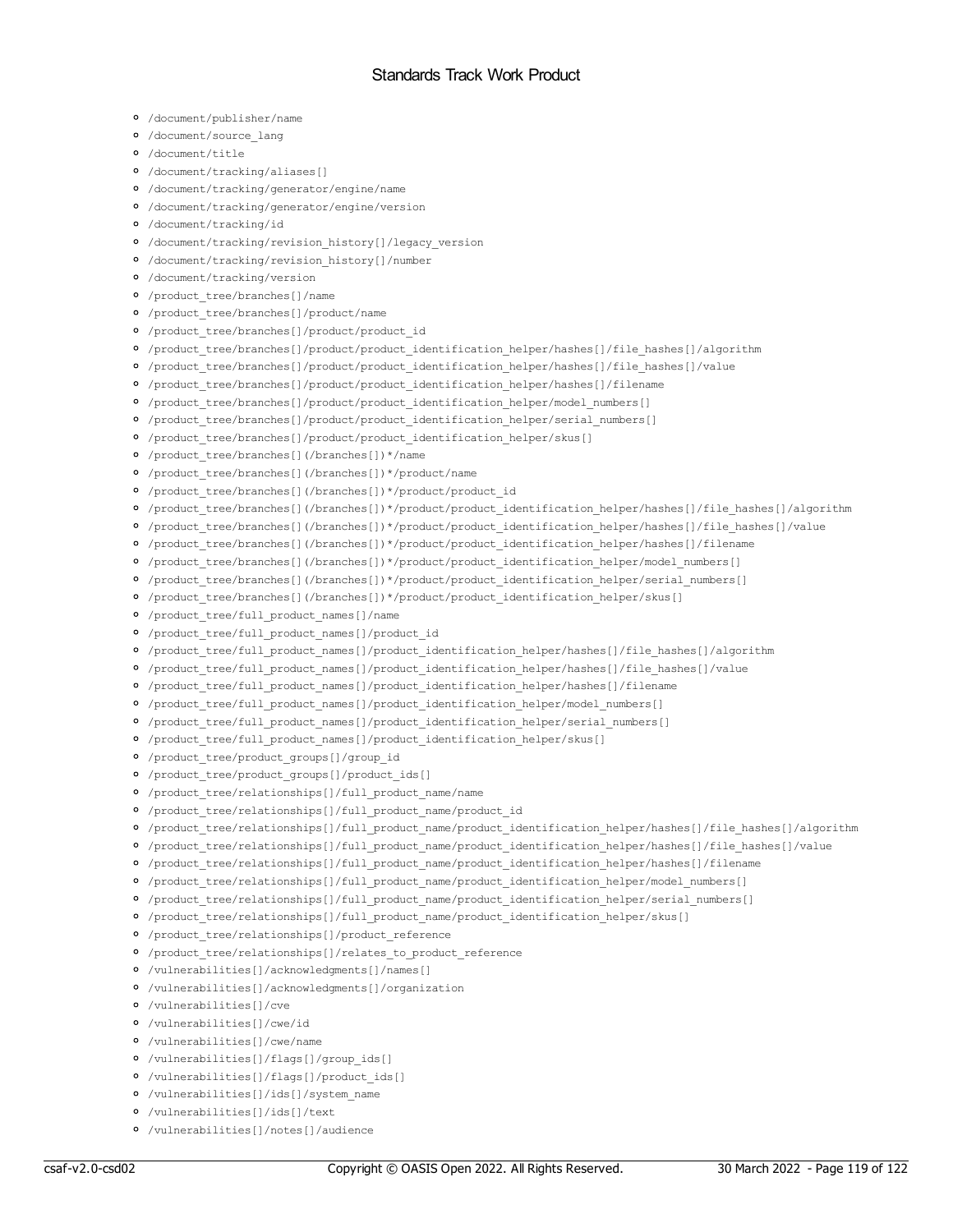- /vulnerabilities[]/notes[]/title
- /vulnerabilities[]/product\_status/first\_affected[]
- /vulnerabilities[]/product\_status/first\_fixed[]
- /vulnerabilities[]/product\_status/fixed[]
- /vulnerabilities[]/product\_status/known\_affected[]
- $\circ$  /vulnerabilities[]/product status/known not affected[]
- /vulnerabilities[]/product\_status/last\_affected[]
- /vulnerabilities[]/product\_status/recommended[]
- /vulnerabilities[]/product\_status/under\_investigation[]
- /vulnerabilities[]/remediations[]/group\_ids[]
- /vulnerabilities[]/remediations[]/product\_ids[]
- /vulnerabilities[]/scores[]/cvss\_v2/vectorString
- /vulnerabilities[]/scores[]/cvss\_v3/vectorString
- /vulnerabilities[]/scores[]/products[]
- /vulnerabilities[]/threats[]/group\_ids[]
- /vulnerabilities[]/threats[]/product\_ids[]
- /vulnerabilities[]/title

#### • 10 000 for

- /document/acknowledgments[]/summary
- /document/distribution/text
- /document/publisher/contact\_details
- /document/publisher/issuing\_authority
- /document/references[]/summary
- /document/tracking/revision\_history[]/summary
- /product\_tree/branches[]/product/product\_identification\_helper/cpe
- /product\_tree/branches[]/product/product\_identification\_helper/purl
- /product\_tree/branches[](/branches[])\*/product/product\_identification\_helper/cpe
- /product\_tree/branches[](/branches[])\*/product/product\_identification\_helper/purl
- /product\_tree/full\_product\_names[]/product\_identification\_helper/cpe
- /product\_tree/full\_product\_names[]/product\_identification\_helper/purl
- /product\_tree/product\_groups[]/summary
- /product\_tree/relationships[]/full\_product\_name/product\_identification\_helper/cpe
- /product\_tree/relationships[]/full\_product\_name/product\_identification\_helper/purl
- /vulnerabilities[]/acknowledgments[]/summary
- /vulnerabilities[]/involvements[]/summary
- /vulnerabilities[]/references[]/summary
- /vulnerabilities[]/remediations[]/entitlements[]

#### 30 000 for

- /document/notes[]/text
- /vulnerabilities[]/notes[]/text
- 250 000 for
	- /vulnerabilities[]/remediations[]/details
	- /vulnerabilities[]/remediations[]/restart\_required/details
	- /vulnerabilities[]/threats[]/details

### **C.4 URI length**

#### A string with format uri SHOULD NOT have a length greater than 20000. This applies to:

- /document/acknowledgments[]/urls[]
- /document/aggregate\_severity/namespace
- /document/distribution/tlp/url
- /document/references[]/url
- /document/publisher/namespace
- /product\_tree/branches[]/product/product\_identification\_helper/sbom\_urls[]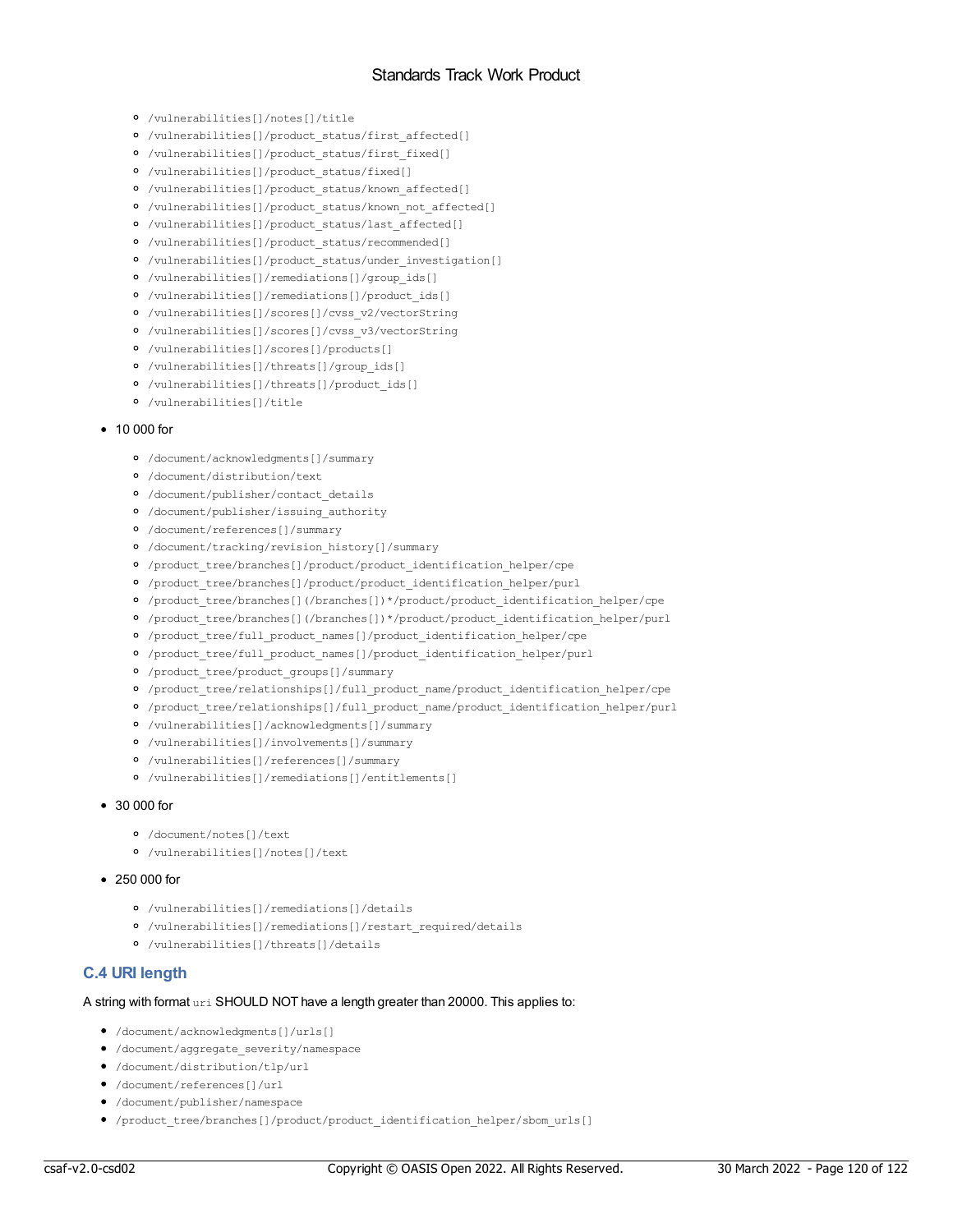- /product\_tree/branches[]/product/product\_identification\_helper/x\_generic\_uris[]/namespace
- /product\_tree/branches[]/product/product\_identification\_helper/x\_generic\_uris[]/uri
- /product\_tree/branches[](/branches[])\*/product/product\_identification\_helper/sbom\_urls[]
- /product\_tree/branches[](/branches[])\*/product/product\_identification\_helper/x\_generic\_uris[]/namespace
- /product\_tree/branches[](/branches[])\*/product/product\_identification\_helper/x\_generic\_uris[]/uri
- /product\_tree/full\_product\_names[]/product\_identification\_helper/sbom\_urls[]
- /product\_tree/full\_product\_names[]/product\_identification\_helper/x\_generic\_uris[]/namespace
- /product\_tree/full\_product\_names[]/product\_identification\_helper/x\_generic\_uris[]/uri
- /product\_tree/relationships[]/full\_product\_name/product\_identification\_helper/sbom\_urls[]
- /product tree/relationships[]/full\_product\_name/product\_identification\_helper/x\_generic\_uris[]/namespace
- /product\_tree/relationships[]/full\_product\_name/product\_identification\_helper/x\_generic\_uris[]/uri
- /vulnerabilities[]/acknowledgments[]/urls[]
- /vulnerabilities[]/references[]/url
- /vulnerabilities[]/remediations[]/url

## **C.5 Enum**

#### A string which is an enum has a fixed maximum length given by its longest value.

Later versions of CSAF might add, modify or delete possible value which could change the longest value. Therefore, this sizes should not be implemented as fixed limits if forward compatibility is desired.

It seems to be safe to assume that the length of each value is not greater than 50. This applies to:

- /document/csaf\_version (3)
- /document/distribution/tlp/label (5)
- /document/notes[]/category (16)
- /document/publisher/category (11)
- /document/references[]/category (8)
- /document/tracking/status (7)
- /product\_tree/branches[]/category (15)
- /product tree/branches[](/branches[])\*/category (15)
- /product tree/relationships[]/category (21)
- /vulnerabilities[]/flags[]/label (49)
- /vulnerabilities[]/involvements[]/party (11)
- /vulnerabilities[]/involvements[]/status (17)
- /vulnerabilities[]/notes[]/category (16)
- /vulnerabilities[]/references[]/category $(8)$
- /vulnerabilities[]/remediations[]/category (14)
- /vulnerabilities[]/remediations[]/restart\_required/category (20)
- /vulnerabilities[]/scores[]/cvss\_v2/version (3)
- /vulnerabilities[]/scores[]/cvss\_v2/accessVector (16)
- /vulnerabilities[]/scores[]/cvss\_v2/accessComplexity  $(6)$
- /vulnerabilities[]/scores[]/cvss\_v2/authentication (8)
- /vulnerabilities[]/scores[]/cvss v2/confidentialityImpact  $(8)$
- /vulnerabilities[]/scores[]/cvss\_v2/integrityImpact (8)
- /vulnerabilities[]/scores[]/cvss v2/availabilityImpact  $(8)$
- /vulnerabilities[]/scores[]/cvss\_v2/exploitability (16)
- /vulnerabilities[]/scores[]/cvss\_v2/remediationLevel (13)
- /vulnerabilities[]/scores[]/cvss\_v2/reportConfidence (14)
- /vulnerabilities[]/scores[]/cvss\_v2/collateralDamagePotential (11)
- /vulnerabilities[]/scores[]/cvss\_v2/targetDistribution (11)
- /vulnerabilities[]/scores[]/cvss\_v2/confidentialityRequirement (11)
- /vulnerabilities[]/scores[]/cvss\_v2/integrityRequirement (11)
- /vulnerabilities[]/scores[]/cvss\_v2/availabilityRequirement (11)
- /vulnerabilities[]/scores[]/cvss\_v3/version  $(3)$
- /vulnerabilities[]/scores[]/cvss\_v3/attackVector (16)
- /vulnerabilities[]/scores[]/cvss\_v3/attackComplexity (4)
- /vulnerabilities[]/scores[]/cvss\_v3/privilegesRequired (4)
- /vulnerabilities[]/scores[]/cvss\_v3/userInteraction (8)